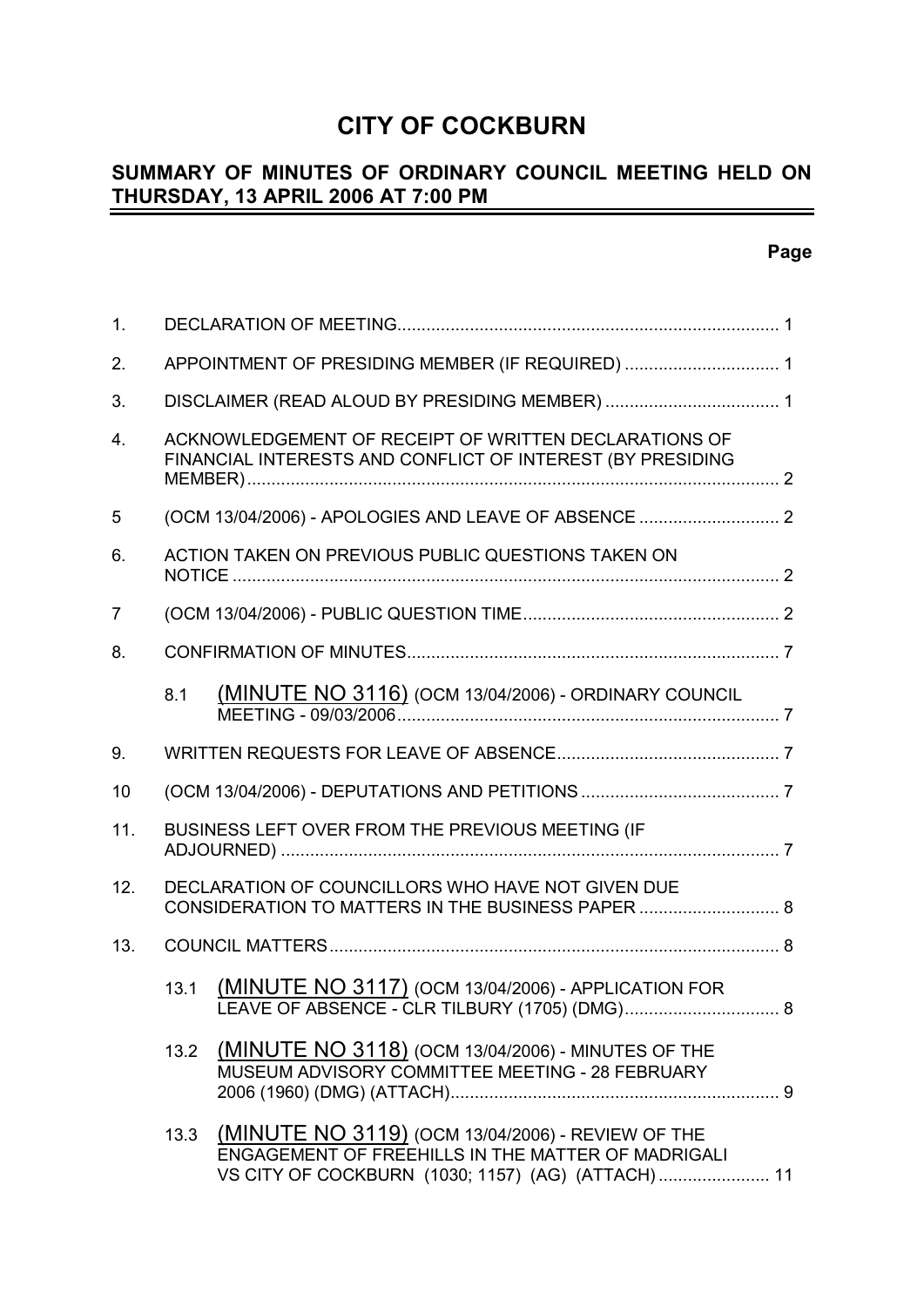|     |      | 13.4 (MINUTE NO 3120) (OCM 13/04/2006) - MOTION - ANNUAL<br>ELECTORS MEETING 31 JANUARY 2006 - CHANGE OF USE<br>FROM ANCILLARY ACCOMMODATION TO A GROUPED<br>DWELLING - LOT 5 FAWCETT ROAD, MUNSTER - OWNER: M & R                                                                                                                                                                            |
|-----|------|-----------------------------------------------------------------------------------------------------------------------------------------------------------------------------------------------------------------------------------------------------------------------------------------------------------------------------------------------------------------------------------------------|
| 14. |      |                                                                                                                                                                                                                                                                                                                                                                                               |
|     | 14.1 | (MINUTE NO 3121) (OCM 13/04/2006) - RAMSAY PLACE,<br>BIBRA LAKE - REQUEST TO CLOSE ACCESS TO NORTH LAKE                                                                                                                                                                                                                                                                                       |
|     | 14.2 | (MINUTE NO 3122) (OCM 13/04/2006) - PROPOSED CHILD<br>CARE CENTRE - LOT 132; 65 COOLBELLUP AVENUE (CNR<br>COUNSEL ROAD), COOLBELLUP - OWNER: 77 PTY LTD, ANGELA<br>OLIFENT, KINGSTAR PROPERTY GROUP PTY LTD - APPLICANT:<br>SUZANNE HUNT ARCHITECT (1104176) (JW) (ATTACH) 27                                                                                                                 |
|     | 14.3 | (MINUTE NO 3123) (OCM 13/04/2006) - PROPOSED<br>AMENDMENT NO. 48 TO TOWN PLANNING SCHEME NO. 3 FOR<br>CONSISTENCY WITH AN AMENDMENT TO THE METROPOLITAN<br>REGION SCHEME - LOTS 4995-4997, 500-502, 400, 303 & 4620<br>COCKBURN ROAD, LOTS 4291, 21, 2-5 & 101 RUSSELL ROAD,<br>LOTS 4896 & 4898 JESSIE LEE STREET, LOTS 106 & 105<br>RUSSELL ROAD - OWNERS: VARIOUS - APPLICANT: DPS (93048) |
|     | 14.4 | (MINUTE NO 3124) (OCM 13/04/2006) - VARIATION TO THE<br>APPROVED STRUCTURE PLAN FOR PORTION OF<br>DEVELOPMENT AREA NO. 4 (CELL 9) LOT 1009 SPINNAKER<br>HEIGHTS, YANGEBUP - OWNER: NORFOLK HOLDINGS PTY LTD<br>- APPLICANT: DEVELOPMENT PLANNING STRATEGIES (9620;                                                                                                                            |
|     | 14.5 | (MINUTE NO 3125) (OCM 13/04/2006) - SATELLITE DISH -<br>LOT 550; 68 BARRINGTON STREET, SPEARWOOD -<br>OWNER/APPLICANT: J & M MONTES (3313725) (SS) (ATTACH) 43                                                                                                                                                                                                                                |
|     | 14.6 | (MINUTE NO 3126) (OCM 13/04/2006) - INFILL SEWERAGE<br>PROGRAM - PRIORITY AREAS (4908) (CW) (ATTACH) 47                                                                                                                                                                                                                                                                                       |
|     | 14.7 | (MINUTE NO 3127) (OCM 13/04/2006) - STRUCTURE PLAN<br>AMENDMENT - AUSTRALIAN MARINE COMPLEX TECHNOLOGY<br>PRECINCT - NORTH OF RUSSELL RD, WEST OF ROCKINGHAM<br>RD, SOUTH OF FROBISHER AVE AND EAST OF LAKE COOGEE,<br>MUNSTER - OWNER: LANDCORP & OTHERS - APPLICANT: THE                                                                                                                    |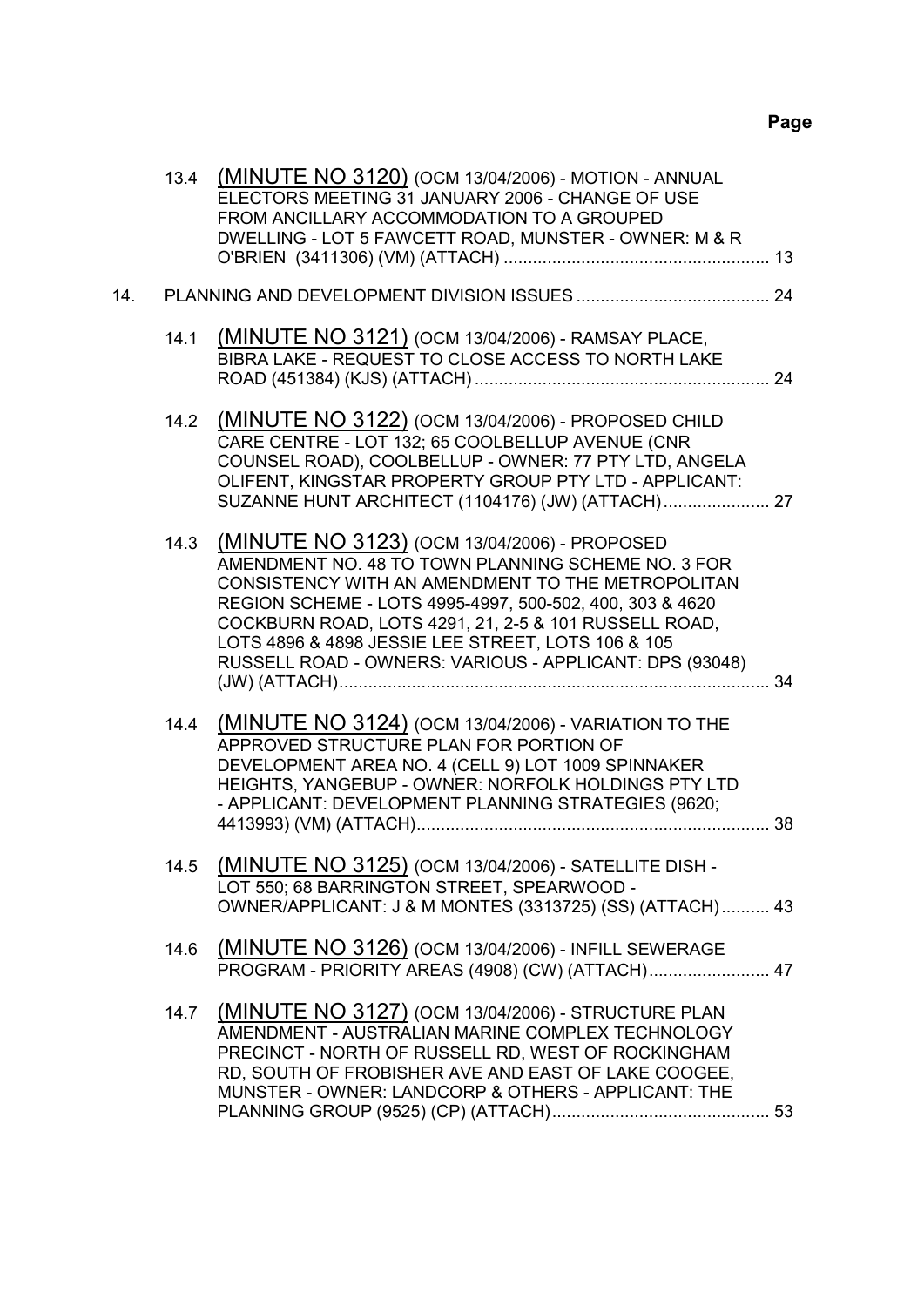|     | 14.8 | (MINUTE NO 3128) (OCM 13/04/2006) - CANCELLATION OF<br>THE SOUTH COOGEE 'A' CLASS RESERVE - RESERVE NO.15741<br>RUSSELL ROAD, MUNSTER - OWNER: THE CROWN, MANAGED<br>BY THE CITY OF COCKBURN - APPLICANT: THE PLANNING |  |
|-----|------|------------------------------------------------------------------------------------------------------------------------------------------------------------------------------------------------------------------------|--|
|     | 14.9 | (MINUTE NO 3129) (OCM 13/04/2006) - LOCAL STRUCTURE<br>PLAN - LOT 1 LYON ROAD, AUBIN GROVE - OWNER: AUBIN<br>GROVE PTY LTD - APPLICANT: CARDNO BSD (9645G) (CP)                                                        |  |
|     |      | 14.10 (MINUTE NO 3130) (OCM 13/04/2006) - PROPOSED SCHEME<br>AMENDMENT NO. 36 - THE LAND BOUNDED BY FROBISHER<br>AVENUE, ROCKINGHAM ROAD, RUSSELL ROAD AND LAKE<br>COOGEE - OWNER: LANDCORP AND OTHER - APPLICANT: THE |  |
| 15. |      |                                                                                                                                                                                                                        |  |
|     | 15.1 | (MINUTE NO 3131) (OCM 13/04/2006) - LIST OF CREDITORS                                                                                                                                                                  |  |
|     | 15.2 | (MINUTE NO 3132) (OCM 13/04/2006) - STATEMENT OF<br>FINANCIAL ACTIVITY - FEBRUARY 2006 (5505) (NM) (ATTACH) 77                                                                                                         |  |
|     | 15.3 | (MINUTE NO 3133) (OCM 13/04/2006) - DISTRIBUTION OF<br>RATES AND BUDGET INFORMATION BROCHURE (5230) (KL) 80                                                                                                            |  |
|     | 15.4 | (MINUTE NO 3134) (OCM 13/04/2006) - SOUTHERN CROSS<br>CARE (WA) (INC.) - RATES TO BE WRITTEN OFF (5000; 5515381)                                                                                                       |  |
|     | 15.5 | (MINUTE NO 3135) (OCM 13/04/2006) - VARIOUS DEBTS -                                                                                                                                                                    |  |
| 16. |      |                                                                                                                                                                                                                        |  |
|     | 16.1 | (MINUTE NO 3136) (OCM 13/04/2006) - PROPOSED<br>AMENDMENTS TO ROAD NETWORK CELL 9 AND<br>INTERSECTION OF SPEARWOOD AVENUE AND YANGEBUP<br>ROAD, YANGEBUP (450007, 450008) (ML/SL) (ATTACH)  88                         |  |
|     | 16.2 | <b>(MINUTE NO 3137)</b> (OCM 13/04/2006) - STINGER NETS AT                                                                                                                                                             |  |
|     | 16.3 | (MINUTE NO 3138) (OCM 13/04/2006) - HAMMOND ROAD<br>NORTH - ROADWORKS FUNDING REALLOCATION (450012) (JR)  104                                                                                                          |  |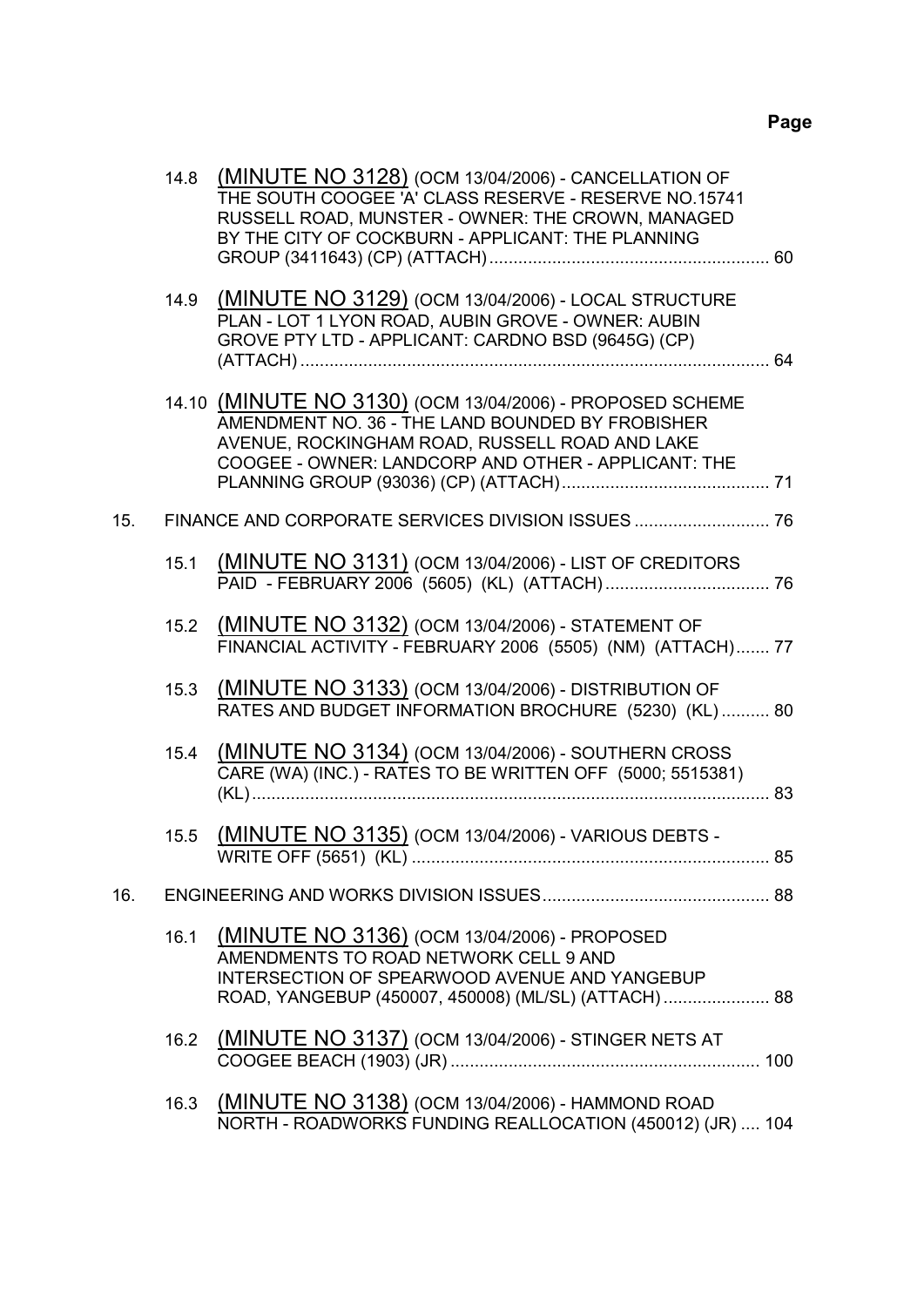# **Page**

| 17. |      |                                                                                                                                                                                                                              |  |
|-----|------|------------------------------------------------------------------------------------------------------------------------------------------------------------------------------------------------------------------------------|--|
|     | 17.1 | (MINUTE NO 3139) (OCM 13/04/2006) - SOUTH LAKE<br>LEISURE CENTRE - FEES AND CHARGES 2006/07 FINANCIAL                                                                                                                        |  |
|     |      | 17.2 (MINUTE NO 3140) (OCM 13/04/2006) - CO-ASSIST (INC.)                                                                                                                                                                    |  |
|     | 17.3 | (MINUTE NO 3141) (OCM 13/04/2006) - MINUTES OF THE<br>BUSH FIRE ADVISORY COMMITTEE MEETING - 16/03/2006                                                                                                                      |  |
|     | 17.4 | (MINUTE NO 3142) (OCM 13/04/2006) - MINUTES OF<br>ABORIGINAL ADVISORY COMMITTEE - 20/02/2006 (8978) (CC)                                                                                                                     |  |
|     | 17.5 | (MINUTE NO 3143) (OCM 13/04/2006) - MEMBERSHIP -<br>ABORIGINAL ADVISORY COMMITTEE (8978) (CC) (ATTACH) 118                                                                                                                   |  |
|     | 17.6 | (MINUTE NO 3144) (OCM 13/04/2006) - REALLOCATION OF<br>FUNDS TO PROVIDE FURTHER FUNDING FOR THE CITY'S<br>STADIUM WA BID AND TO ENGAGE A CONSULTANT TO REVIEW<br>THE COMMUNICATIONS NEEDS OF THE CITY (1081; 1060) (AJ)  120 |  |
| 18. |      |                                                                                                                                                                                                                              |  |
| 19. |      | MOTIONS OF WHICH PREVIOUS NOTICE HAS BEEN GIVEN  126                                                                                                                                                                         |  |
| 20. |      | NOTICES OF MOTION GIVEN AT THE MEETING FOR CONSIDERATION                                                                                                                                                                     |  |
| 21. |      | NEW BUSINESS OF AN URGENT NATURE INTRODUCED BY                                                                                                                                                                               |  |
| 22  |      | (OCM 13/04/2006) - MATTERS TO BE NOTED FOR INVESTIGATION,                                                                                                                                                                    |  |
| 23. |      |                                                                                                                                                                                                                              |  |
| 24. |      | (MINUTE NO 3145) (OCM 13/04/2006) - RESOLUTION OF<br>COMPLIANCE (SECTION 3.18(3), LOCAL GOVERNMENT ACT 1995)  126                                                                                                            |  |
| 25  |      |                                                                                                                                                                                                                              |  |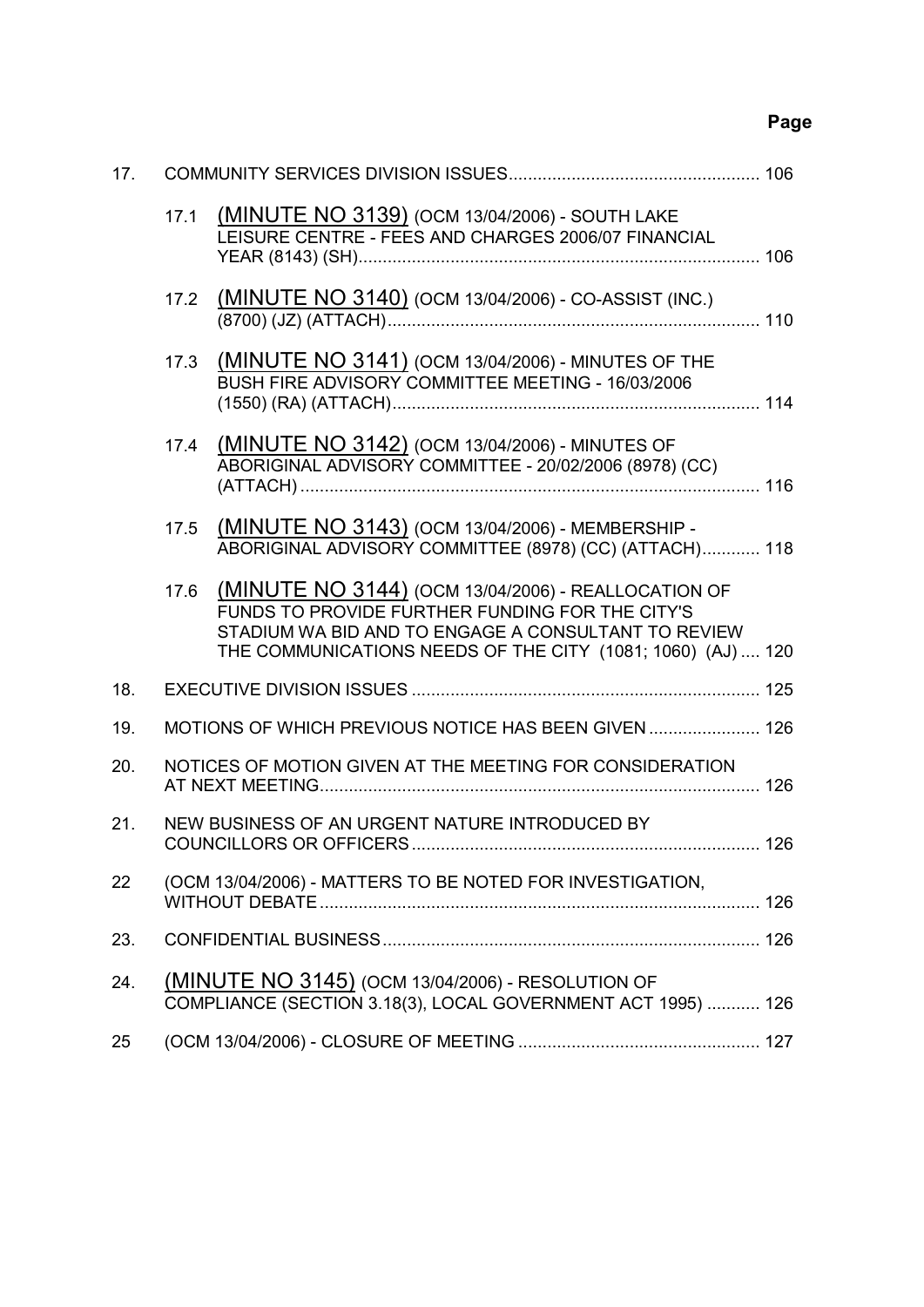# **CITY OF COCKBURN**

## **MINUTES OF ORDINARY COUNCIL MEETING HELD ON THURSDAY, 13 APRIL 2006 AT 7:00 PM**

### **PRESENT:**

### **ELECTED MEMBERS**

| Mr S Lee       | Mayor        |
|----------------|--------------|
| Mr R Graham    | Deputy Mayor |
| Mr I Whitfield | Councillor   |
| Mr K Allen     | Councillor   |
| Ms L Goncalves | Councillor   |
| Mr T Romano    | Councillor   |
| Mrs J Baker    | Councillor   |
| Mrs S Limbert  | Councillor   |
| Mrs V Oliver   | Councillor   |

### **IN ATTENDANCE**

| Mr S. Cain      | $\sim 100$      | <b>Chief Executive Officer</b>                |
|-----------------|-----------------|-----------------------------------------------|
| Mr D. Green     | $\sim 100$      | Director, Administration & Community Services |
| Mr A. Crothers  | $\sim 100$      | Director, Finance & Corporate Services        |
| Mr M. Littleton | $\sim 100$      | Director, Engineering & Works                 |
| Mr V. Marcelino | $\sim 10^{-10}$ | <b>Acting Principal Planner</b>               |
| Mrs B. Pinto    | $\sim$ 10 $\pm$ | Secretary/PA, Finance & Corporate Services    |
| Mr A. Jones     | -               | <b>Communications Manager</b>                 |

### **1. DECLARATION OF MEETING**

The Presiding Member declared the meeting open at 7.03 pm.

### **2. APPOINTMENT OF PRESIDING MEMBER (If required)**

Nil.

### **3. DISCLAIMER (Read aloud by Presiding Member)**

Members of the public, who attend Council Meetings, should not act immediately on anything they hear at the Meetings, without first seeking clarification of Council's position. Persons are advised to wait for written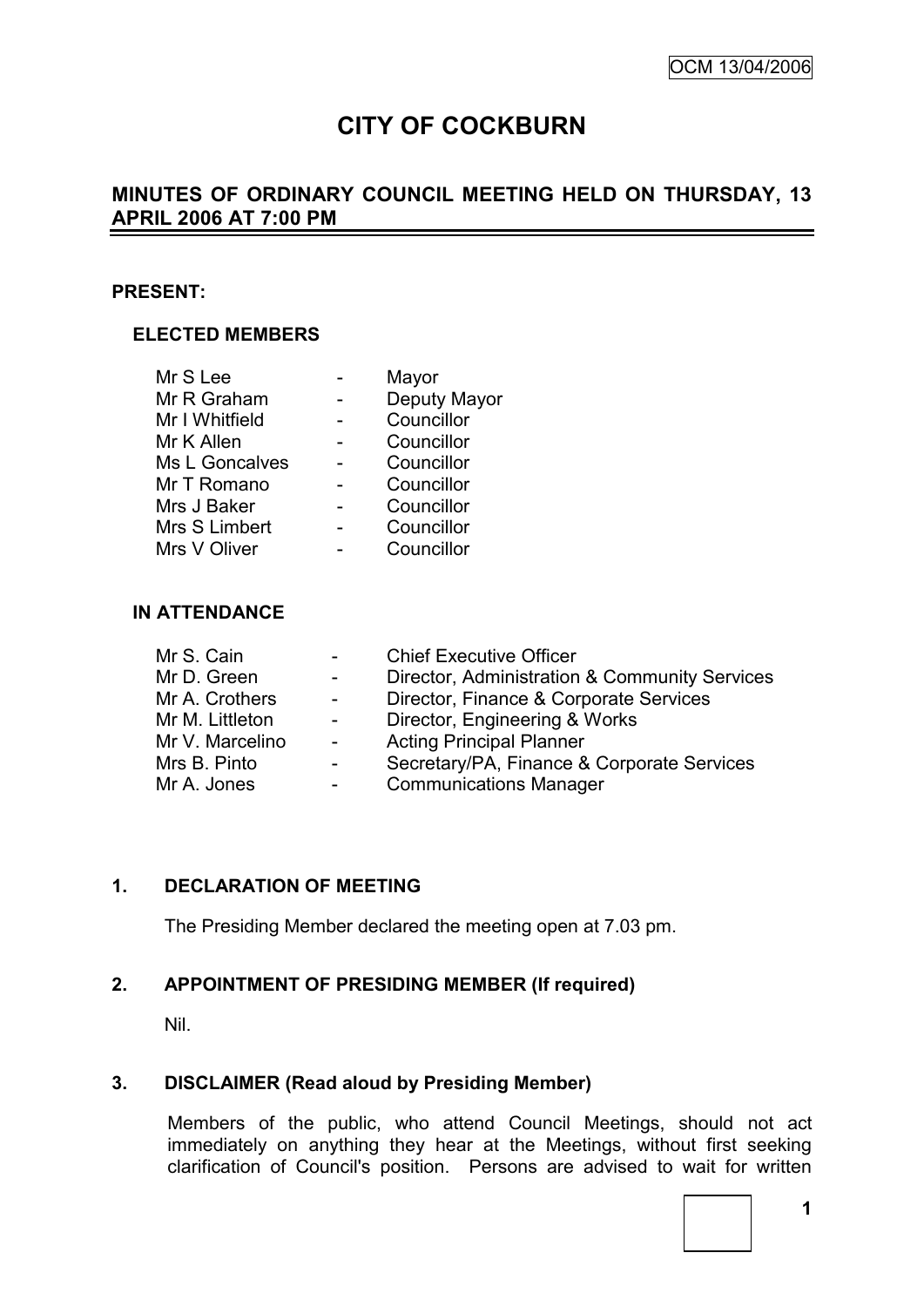advice from the Council prior to taking action on any matter that they may have before Council.

### **4. ACKNOWLEDGEMENT OF RECEIPT OF WRITTEN DECLARATIONS OF FINANCIAL INTERESTS AND CONFLICT OF INTEREST (by Presiding Member)**

Nil

### **5 (OCM 13/04/2006) - APOLOGIES AND LEAVE OF ABSENCE**

Clr A Tilbury - Apology

### **6. ACTION TAKEN ON PREVIOUS PUBLIC QUESTIONS TAKEN ON NOTICE**

Nil

### **7 (OCM 13/04/2006) - PUBLIC QUESTION TIME**

#### **Juliet Keaton, Yangebup**

Agenda Item 14.4 – Variation to the Approved Structure Plan for Portion of Development Area No.4 (Cell 9) Lot 1009 Spinnaker Heights, Yangebup

Agenda Item 16.1 – Proposed Amendments to Road network Cell 9 and Intersection of Spearwood Avenue and Yangebup Road, Yangebup

- Q1. When was the approval made to make Spinnaker Heights a permanent bus route?
- A1. Spinnaker Heights was approved as a bus route at the Council Meeting held in November 2002 (Min. No.1827).
- Q2. How does such a decision comply with reasonable safety of the residents – please provide by-laws that show such a decision can be reasonably made?
- A2. Safety and amenity of residents are of primary concern and considered as part of the item. The following advantages were identified within the report:
	- road has been designed as the major north/south link within the subdivision area;
	- is central to the major portion of the bus catchment and is within 400 metres walking distance of most residents;
	- is proposed as a full access intersection at Beeliar Drive with traffic lights providing safe and timely right-hand turns for west bound buses;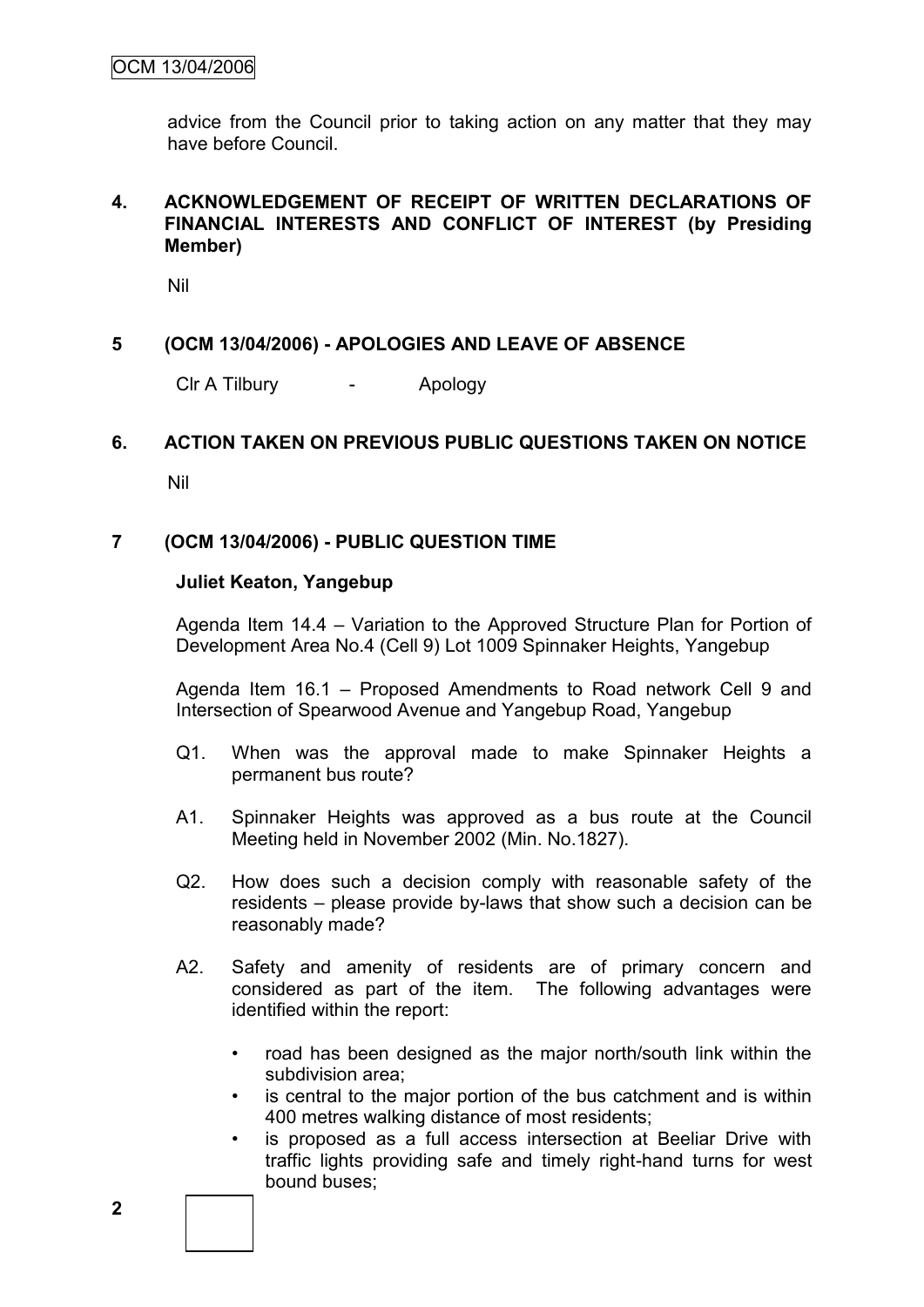- bus can stop at the local shopping centre proposed at the Beeliar Drive end of Spinnaker Heights providing increased accessibility to shopping facilities and enhanced safety through increased activity;
- the road pavement in the existing section of the road is of adequate width being 7.4m;
- pedestrian access is generally across the grade which is easier for the aged and people with young children and disabilities.
- Q3. What is to be done about the blockade at Spearwood Avenue and Yangebup Road (this is a main road and always designated as one even prior to establishing housing)?
- A3. The road closure is the subject of Item 16.1 on tonight's agenda.
- Q4. What rights do the residents of Bayview Estate have to be heard regarding concerns about a permanent busway that has not been disclosed to any resident prior to purchase of their homes?
- A4. The City of Cockburn, in conjunction with the Public Transport Authority, are facilitating a public transport forum in Hamilton Hill on 18 May. With the new Southern Suburbs Railway serving as a major public transport spine, all bus services through the southern suburbs will be reviewed to maximise access for the community.

### **Colin Crook, Spearwood**

Agenda Item 16.2 – Stinger Nets at Coogee Beach

Q1. Will you consider the following point of View?

*It is strongly recommended that you follow the Staff recommendation concerning item 16.2 (Stinger nets at Coogee Beach). It is felt by many regular beach goers that the proposal would be a wasteful blunder and an unnecessary addition to the already adequate amenities provided. Also, in future could you please include regular beach-goers in your decision-making so that wasteful items like this do not reach the Council Chamber?*

A1. The matter will be considered at tonight's meeting at the appropriate time.

### **Liza Sue, Yangebup**

Agenda Item 14.4 - Variation to the Approved Structure Plan for Portion of Development Area No.4 (Cell 9) Lot 1009 Spinnaker Heights, Yangebup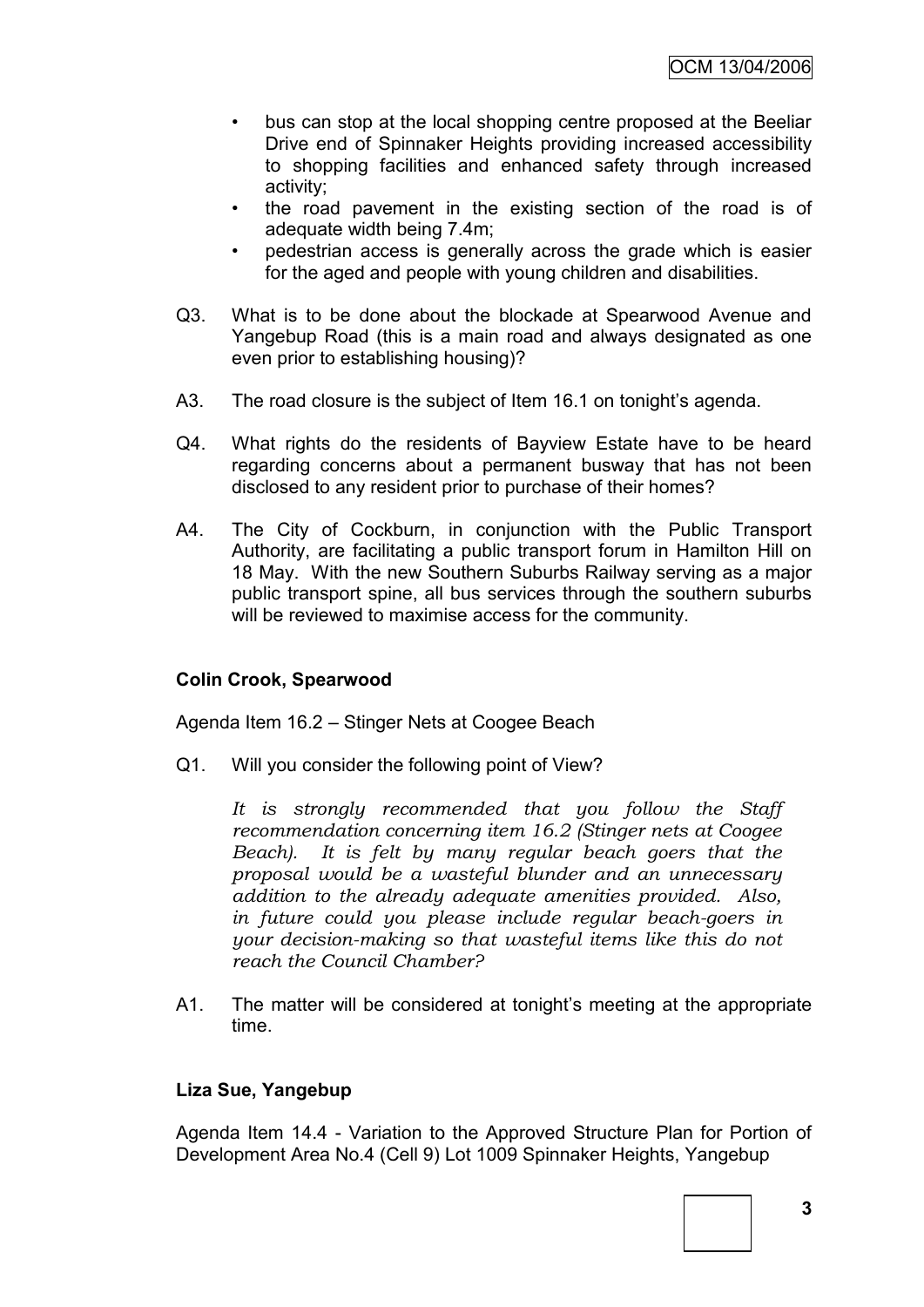- Q1. Do you think by changing the re-zoning of already existing planning structure from R20 to R25 that it will make future land buyers in the Cockburn Shire not confident in buying any future land as Council plans would not be worth the paper they are written on, subsequently making people not want to buy in a Shire where they have no faith in you as a Council not to change the zoning of their land?
- A1. A proposal to change a Structure Plan can be considered by Council on the merits of the proposal. This does not mean every plan should be changed without good planning merits.

The proposed changes to the Structure Plan put by the consultants and presented to Council was based on planning merits. Council Officers assessed the proposal and felt that the proposal should be changed. The proposed rezoning from R20 to R25 is due to the minor increase in lots for the area. Council with the approval of the proposal would facilitate the development for the connection of Spinnaker Heights from the north to the south.

### **John Larosa, Yangebup**

Agenda Item 14.4 - Variation to the Approved Structure Plan for Portion of Development Area No.4 (Cell 9) Lot 1009 Spinnaker Heights, Yangebup

- Q1. In your report that is being submitted at this meeting on page 32, what do you consider are the areas of high amenities and where are they? There are no amenities in our area and Bayview Estate Stage 1 has no public open space for already existing children and your proposed future public open space is across main roads and therefore not safe anyway. Do you think it is right to use these statements in the report as reasons for the re-zoning?
- A1. Good amenities include the proposed neighbourhood centre on Spinnaker Heights and the existing public open space on Visko Park. There is some public open space within the area, which has not been developed. The process for the development of public open space will take place following budget adoption.

Mayor Lee added that Council cannot legally enforce developers to develop such amenities and therefore the City pays to develop the amenities where necessary as part of the City"s Budget process.

### **Danny Kovacevic, Yangebup**

Agenda Item 14.4 - Variation to the Approved Structure Plan for Portion of Development Area No.4 (Cell 9) Lot 1009 Spinnaker Heights, Yangebup

- Q1. What walkable access to employment, retail and community facilities
- 

**4**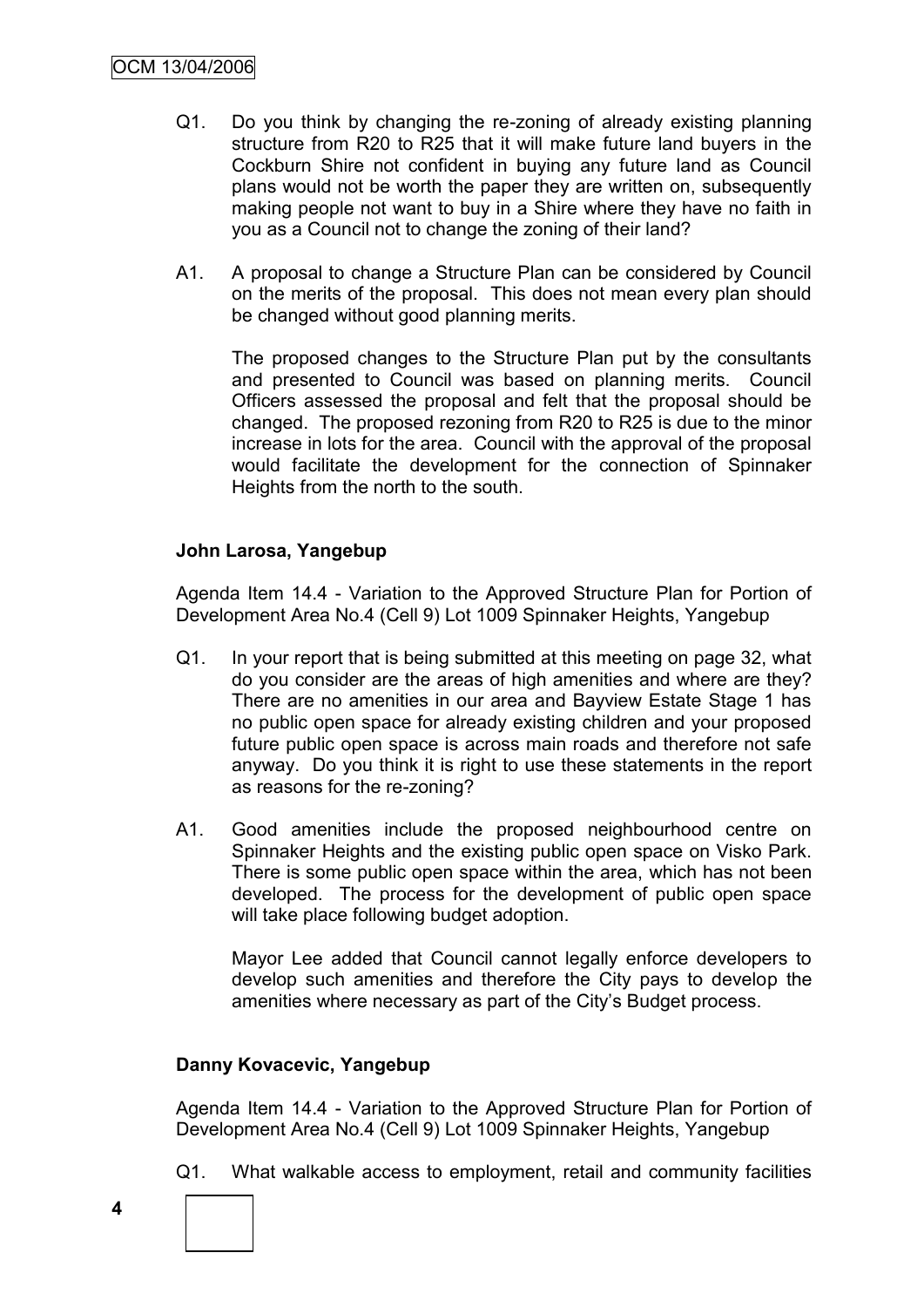exist in the area to reduce car dependency as per your report related to re-zoning the area?

A1. Walkable access to employment, retail and local facilities include new proposed local centre on Spinnaker Heights in Beeliar Drive and community facilities include Visko Park. The proposed local shops proposed on the corner of Spinnaker Heights and Beeliar Drive had been identified as part of the Structure Plan since November 2002.

#### **Peter Sue, Yangebup**

Agenda Item 14.4 - Variation to the Approved Structure Plan for Portion of Development Area No.4 (Cell 9) Lot 1009 Spinnaker Heights, Yangebup

- Q1. How can the Council deem it fair that residents of Spinnaker Heights having purchased blocks in good faith knowing that the zoning plan structure was R20, now see fit to changing the zoning to R25 to accommodate the developer who we believe is only interested in monetary gains? What gives the developer the right to purchase land in an already developed plan structured area 5 lots and then turn them into 8 lots?
- A1. Any ratepayer or developer of the City can put forward a proposal to modify the Structure Plan. A Structure Plan can be modified in order to facilitate good planning outcomes, which is the case of this proposal.
- **Note**: Council"s Acting Principal Planner mentioned that an error had occurred in the report and the total lots in the penultimate paragraph on Page 40, of these Minutes should read *8 lots or an extra 3 lots* etc.

#### **Julie Cukrov, Yangebup**

Agenda 14.4 - Variation to the Approved Structure Plan for Portion of Development Area No.4 (Cell 9) Lot 1009 Spinnaker Heights, Yangebup

- Q1. Do you think it is right that in re-zoning Lot 1009 to R25 it will then set a precedence for anyone in the City of Cockburn to change existing land from R20 to R25?
- A1. No precedent has been set as the current Lot is an odd shape lot. The Lot is proposed to be dissected by a road. There are not many examples of these proposals in the City.

#### **Sherryl Vidovich, Yangebup**

Agenda Item 14.4 - Variation to the Approved Structure Plan for Portion of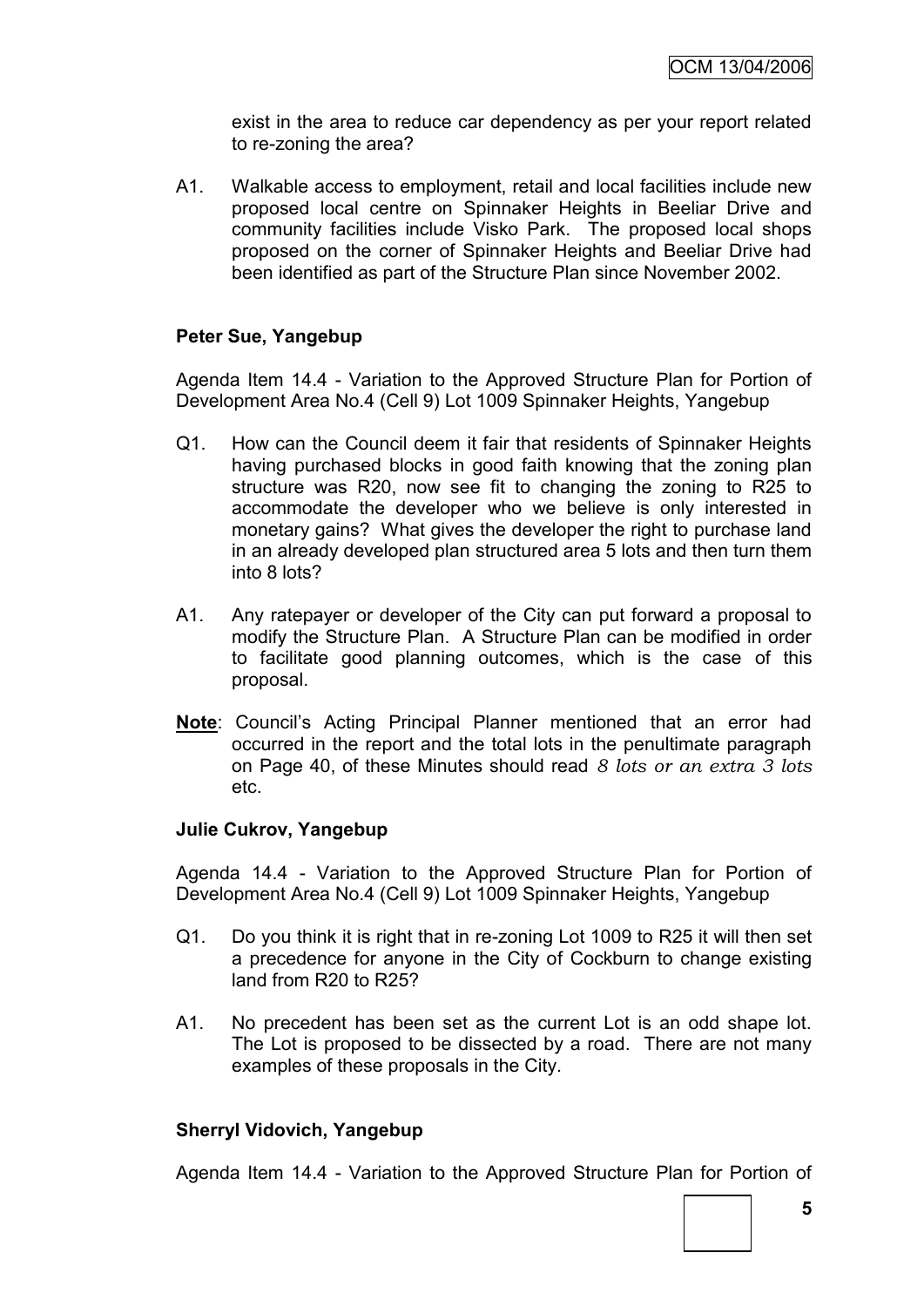Development Area No.4 (Cell 9) Lot 1009 Spinnaker Heights, Yangebup

- Q1. On viewing cell plans 6/9/20 and Mevé, there is no existing or future R25 structure zoning planning, so why does this Council believe that R25 is now needed?
- A1. The applicant could put in a proposal to develop to a higher density, such as R40. However, the City believes that a slight increase in density from R20 to R25 will facilitate proper planning for the area.

**Ken Hynes, Yangebup** on behalf of the Yangebup Progress Association

Agenda Item 16.1 – Proposed Amendments to Road Network Cell 9 and Intersection of Spearwood Avenue and Yangebup Road, Yangebup

- Q1. The Yangebup Progress Association requests that the City of Cockburn adjourn the final decision to allow the Association to satisfy the community obligation to ratepayers in regard to Item 16.1
- A1. The Director, Engineering and Works had meetings with approximately 15-20 residents of Bayview Estate on Friday, 7 April and approximately 20 residents at the Yangebup Progress Association meeting on Monday, 10 April. Generally, feedback with regards to the recommendations in Item 16.1 were positive with the major issue being the timing of the proposed works. Broader consultation will be undertaken as part of the statutory requirement to advertise the proposed closures and a media release is currently being prepared to raise awareness of the issue within the community. Deferral of the issue will be a matter for Council to resolve tonight.

### **Patrick Thompson, Spearwood**

Agenda 17.6 – Reallocation of funds to provide further Funding for the City"s Stadium WA Bid and to Engage a Consultant to Review the Communication Needs of the City

- Q1. In light of the proposed \$250M upgrade of Subiaco Oval, should Council re-think their proposal of a multi-use Stadium?
- A2. The multi-purpose Stadia Taskforce is due to present the Government with a short-list of sites for detailed investigation by May 2006. The original timeframe was for this to be completed by March. Subiaco Oval is one of the locations being considered for the new stadium and is likely to be short-listed given it is the location of the current major stadium.

The role of the Taskforce is simply to recommend to the Government the best location for the stadium, not to oversee any design or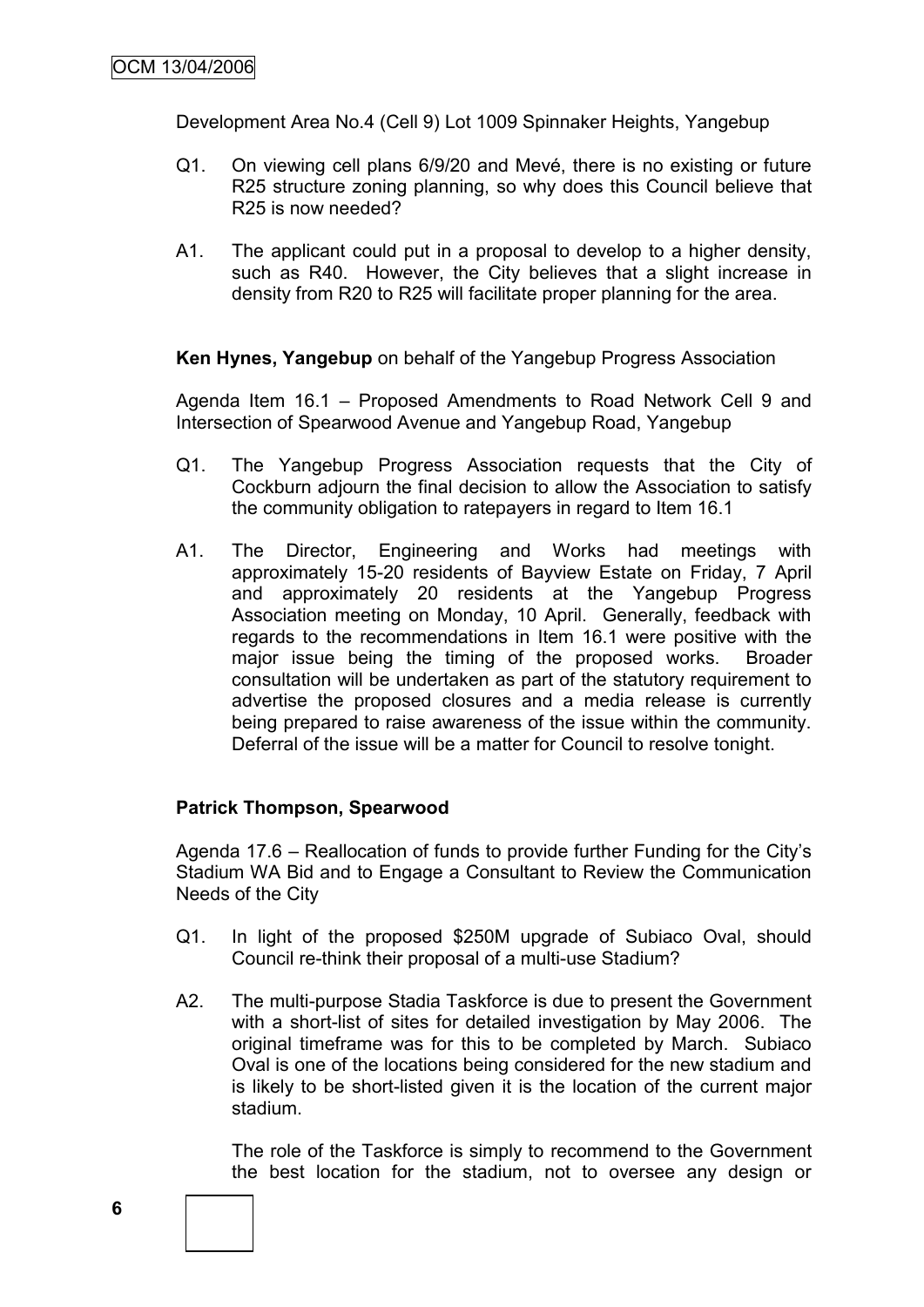construction. The proposal from the City of Cockburn is based on our belief that Cockburn Central site represents the best long-term location for the new stadium for all of the people of Perth.

The West Australian Football Commission"s proposal to upgrade Subiaco is conditional on the State Government contributing at least \$150M to the upgrade and to resume a significant amount of public and private land, as well as funding being provided by the Federal Government. It is also conditional on the Commission retaining control over all sporting events on the site. This proposal has not been accepted by the Government.

### **8. CONFIRMATION OF MINUTES**

#### **8.1 (MINUTE NO 3116) (OCM 13/04/2006) - ORDINARY COUNCIL MEETING - 09/03/2006**

#### **RECOMMENDATION**

That the Minutes of the Ordinary Council Meeting held on Thursday, 9 March 2006, be accepted as a true and accurate record.

#### **COUNCIL DECISION**

MOVED Clr I Whitfield SECONDED Clr S Limbert that the recommendation be adopted.

**CARRIED 9/0**

### **9. WRITTEN REQUESTS FOR LEAVE OF ABSENCE**

Nil

#### **10 (OCM 13/04/2006) - DEPUTATIONS AND PETITIONS**

Mayor Lee advised that there was to be a deputation from Mr and Mrs O"Brien. As they were not present, the deputation did not go ahead.

Clr Allen presented a petition from Coogee residents for a footpath along Husk Parade, for safety reasons. The survey conducted canvassed residents between Husk Parade and Fairview Street and the two short Courts off this street.

#### **11. BUSINESS LEFT OVER FROM THE PREVIOUS MEETING (If adjourned)**

Nil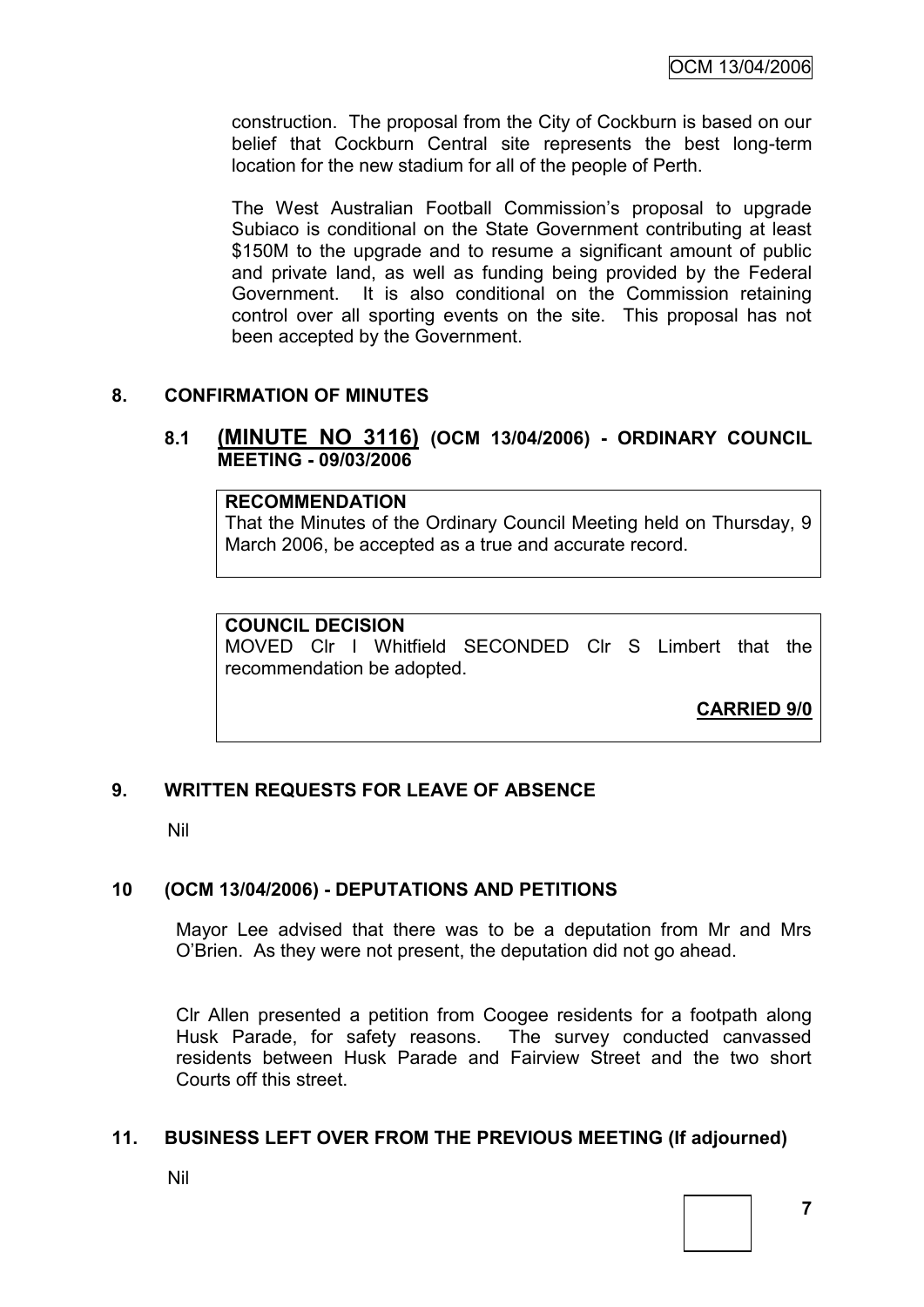### **12. DECLARATION OF COUNCILLORS WHO HAVE NOT GIVEN DUE CONSIDERATION TO MATTERS IN THE BUSINESS PAPER**

Nil

#### **13. COUNCIL MATTERS**

### **13.1 (MINUTE NO 3117) (OCM 13/04/2006) - APPLICATION FOR LEAVE OF ABSENCE - CLR TILBURY (1705) (DMG)**

### **RECOMMENDATION**

That Council grants leave of absence to Clr Tilbury from attending the Ordinary Council meetings scheduled for April, May and June, 2006 for medical reasons.

### **COUNCIL DECISION**

MOVED Clr I Whitfield SECONDED Clr V Oliver that the recommendation be adopted.

**CARRIED 9/0**

### **Background**

By letter received 17 March, 2006 Clr Tilbury has requested leave of absence from Council for the period 1 April, 2006 – 30 June, 2006 on medical grounds. A medical certificate issued by Jandakot Medical Centre accompanies the request.

#### **Submission**

To grant Clr Tilbury leave of absence from attending Council meetings, as requested.

#### **Report**

Council may grant leave of absence to members, thus enabling them not to attend Council meetings for a period up to and including 6 Ordinary Council meetings. Clr Tilbury"s application is to cover the next 3 meetings scheduled for April, May and June, 2006 if necessary. However, she will resume duties prior to then if her condition improves.

#### **Strategic Plan/Policy Implications**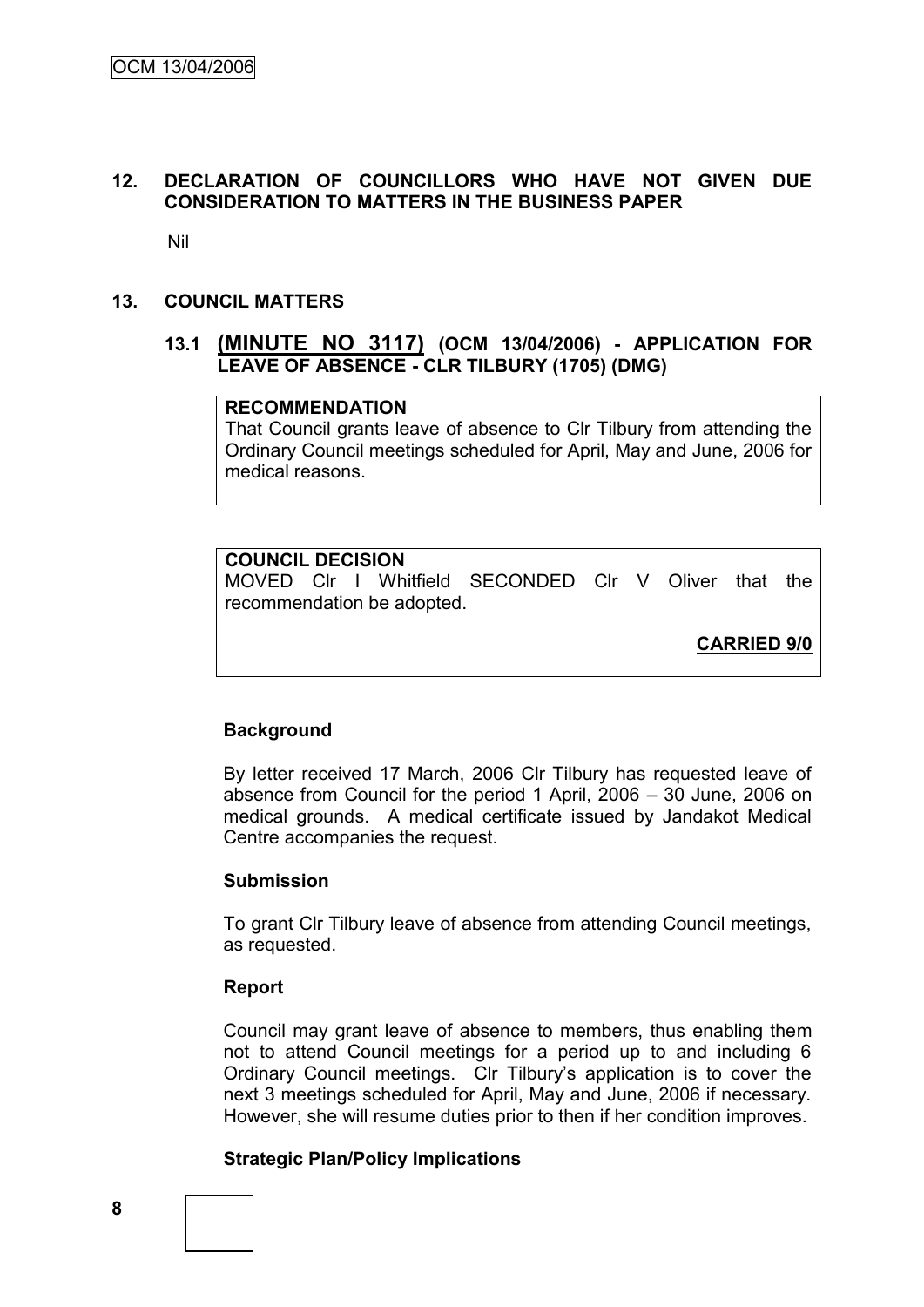Key Result Area "Managing your City" refers.

### **Budget/Financial Implications**

N/A

**Legal Implications**

Sec. 2.25 of the Local Government Act, 2005 refers.

### **Community Consultation**

N/A

**Attachment(s)**

N/A

**Advice to Proponent(s)/Submissioners**

N/A

**Implications of Section 3.18(3) Local Government Act, 1995**

Nil

### **13.2 (MINUTE NO 3118) (OCM 13/04/2006) - MINUTES OF THE MUSEUM ADVISORY COMMITTEE MEETING - 28 FEBRUARY 2006 (1960) (DMG) (ATTACH)**

### **RECOMMENDATION**

That Council receives the Minutes of the Museum Advisory Committee Meeting dated 28 February 2006, and adopts the recommendations contained therein.

### **COUNCIL DECISION**

MOVED Clr I Whitfield SECONDED Clr V Oliver that the recommendation be adopted.

**CARRIED 9/0**

**Background**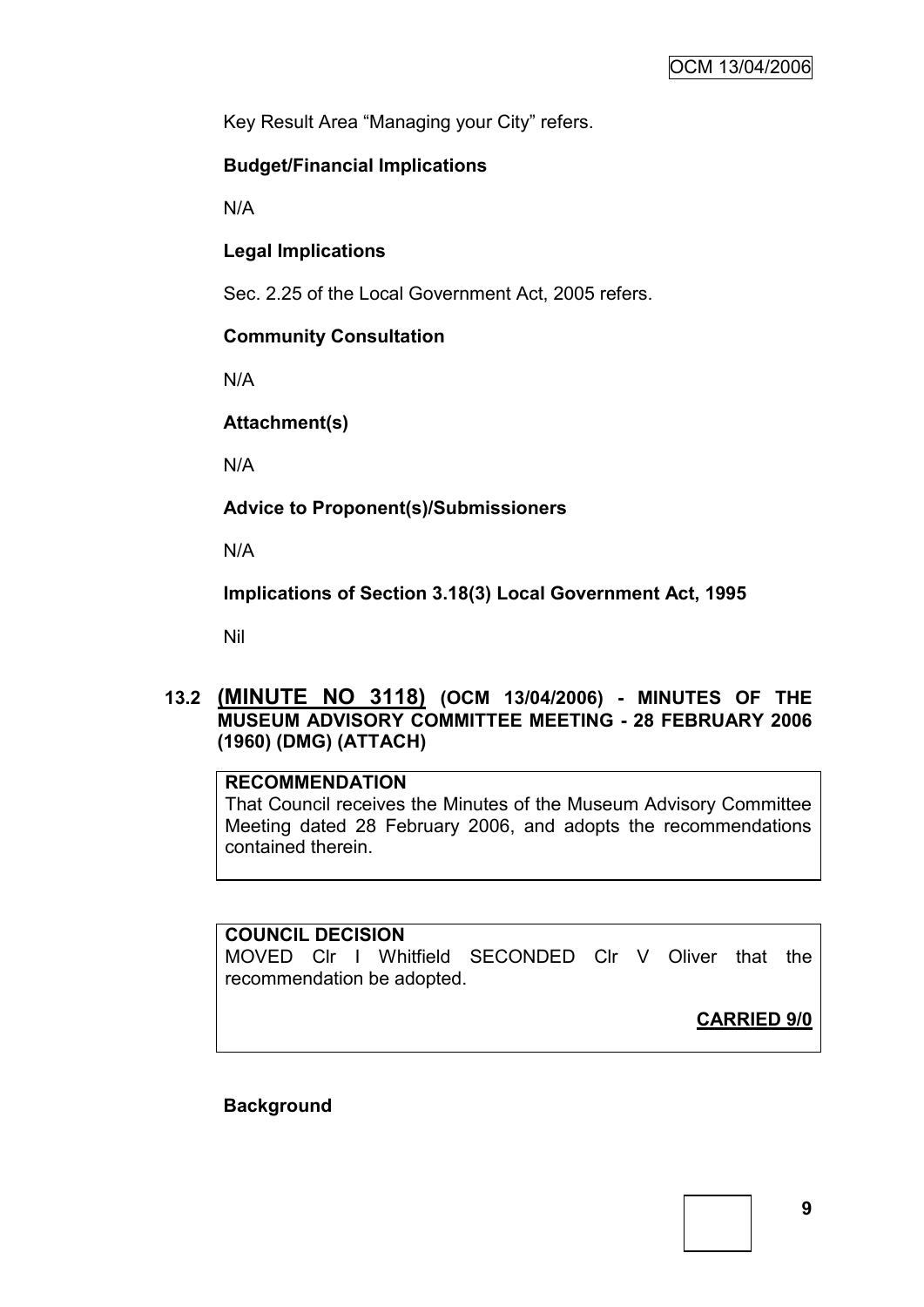The annual meeting of the Museum Advisory Committee was conducted on 28 February 2006, to consider recommendations on the budget submissions for 2006/07.

#### **Submission**

N/A

### **Report**

Refer to Committee minutes. In summary, the Committee supports proposals for Council funding to the level presented for the 2006/07 financial year, which will assist the Committee in achieving its objectives contained in its Strategic Plan. The Committee requests the funding to be acquitted as a lump sum and accounted for by the Historical Society with receipts being provided to Council for monies expended on the projects completed.

### **Strategic Plan/Policy Implications**

Key Result Area "Facilitating the Needs of Your Community" refers.

### **Budget/Financial Implications**

As per budget submission.

### **Legal Implications**

N/A

### **Community Consultation**

N/A

### **Attachment(s)**

Minutes of the Museum Management Committee Meeting held 28 February 2006.

### **Advice to Proponent(s)/Submissioners**

N/A

**Implications of Section 3.18(3) Local Government Act, 1995**

Nil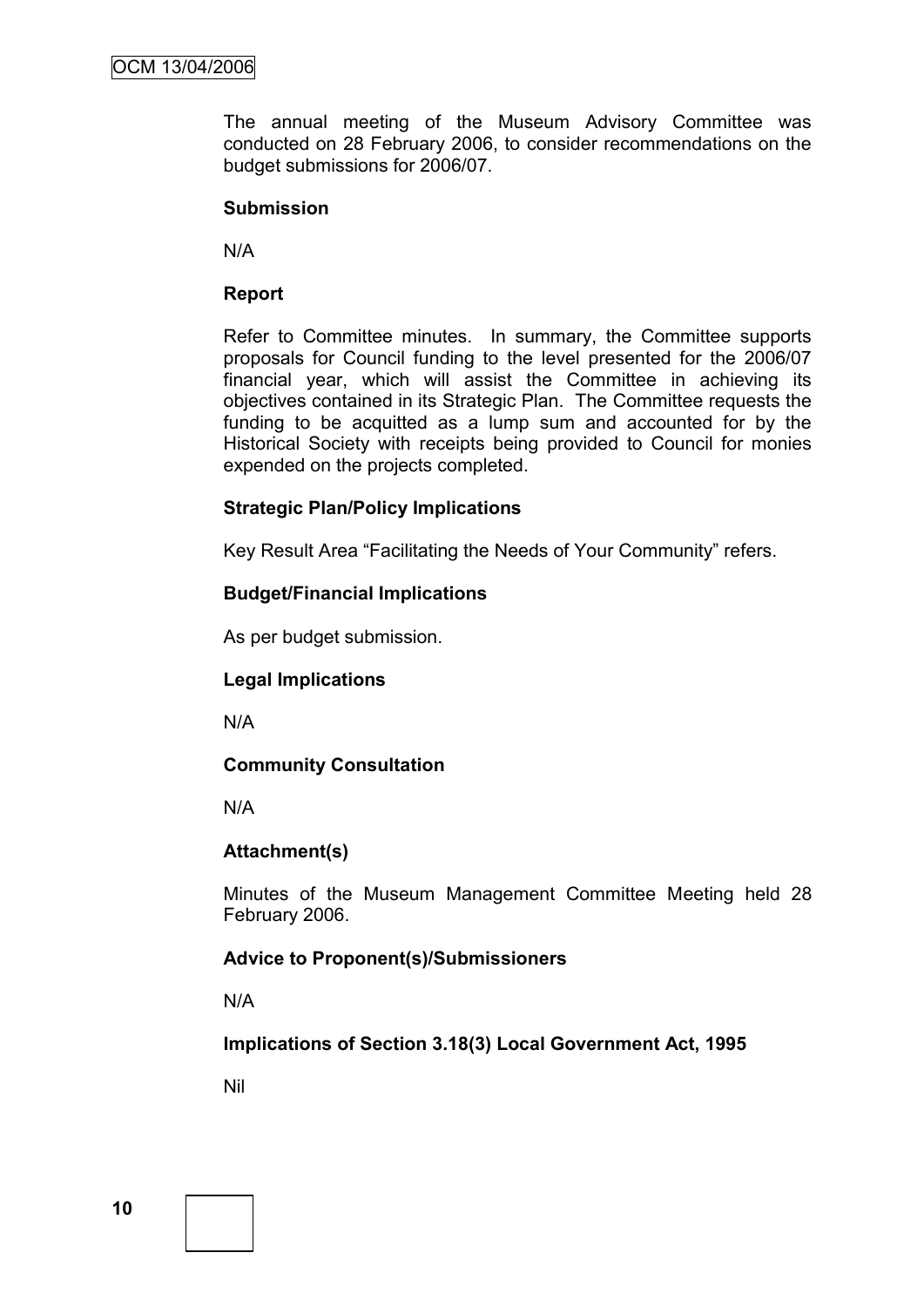### **13.3 (MINUTE NO 3119) (OCM 13/04/2006) - REVIEW OF THE ENGAGEMENT OF FREEHILLS IN THE MATTER OF MADRIGALI VS CITY OF COCKBURN (1030; 1157) (AG) (ATTACH)**

#### **RECOMMENDATION** That Council:

(1) receive the report;

- (2) require a revised Policy AES3 "Industrial Relations" to provide greater flexibility to engage specialist advice as required and be presented to the next Delegated Authorities, Policies and Position Statements Committee Meeting; and
- (3) not amend its legal panel to include a designated labour law firm, but that this flexibility be made available to the Chief Executive Officer through a revised Policy AES3.

### **COUNCIL DECISION**

MOVED Clr I Whitfield SECONDED Clr V Oliver that the recommendation be adopted.

**CARRIED 9/0**

# **Background**

At its Meeting held on 8 December 2005 Council resolved to:

- *(1) note the action of the CEO in engaging the services of Freehills in the matter of Madrigali vs City of Cockburn;*
- *(2) direct the CEO to provide a report to a future Council meeting regarding:*
	- *(i) why it was decided that no member of Council's panel of lawyers was chosen to represent Council in the matter;*
	- *(ii) whether Council should consider amending its panel tender arrangements to ensure appointed panel members are adequately able to represent Council in relation to both workplace relations matters, and*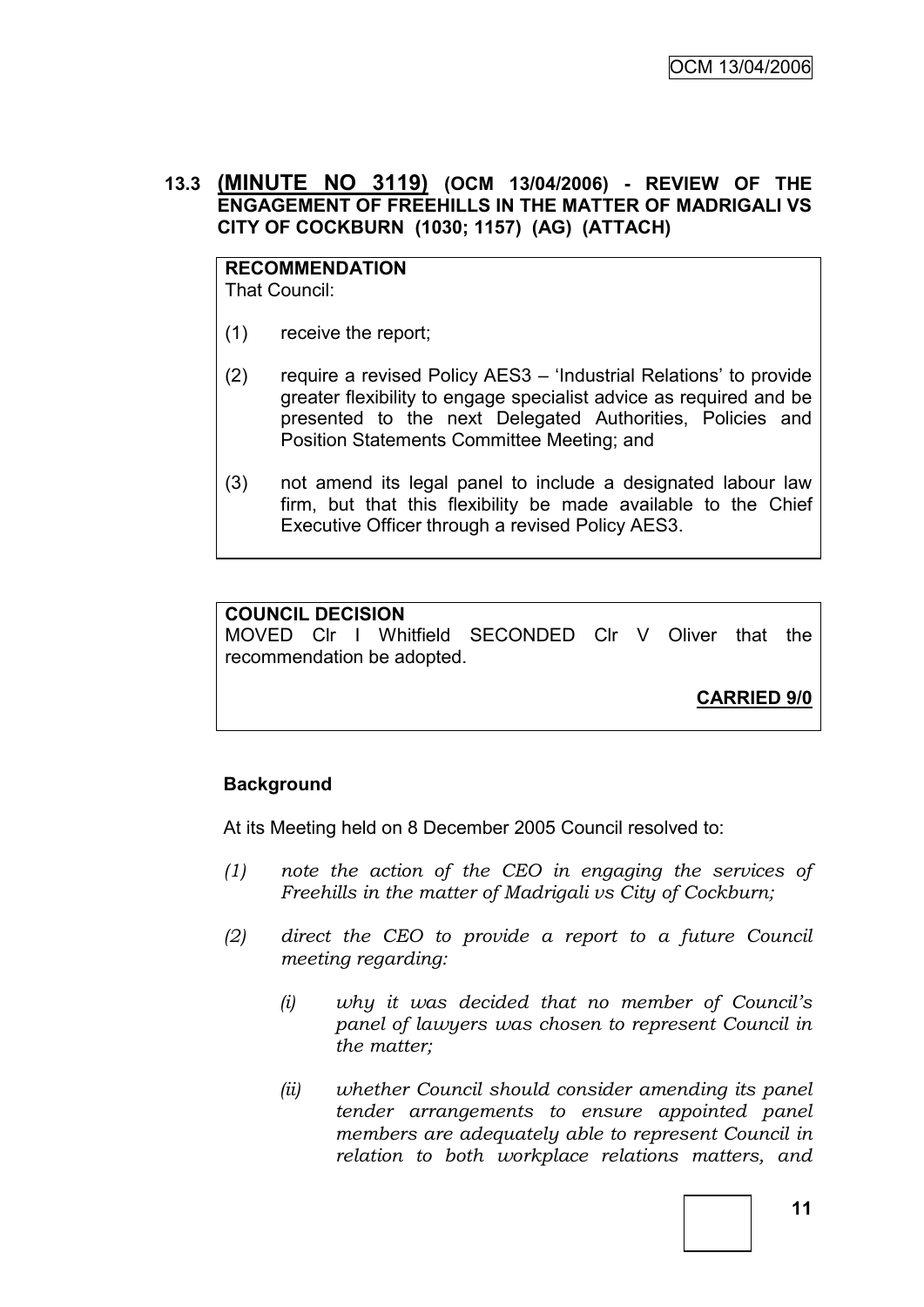*other general legal matters in which local governments are commonly involved;*

*(iii) whether Council should review Policy AES3 in view of Council's experience in this action.*

### **Submission**

N/A

### **Report**

A confidential report on the engagement of Freehills in the matter of Madrigali vs City of Cockburn has been prepared by the Manager, Corporate Development.

### **Strategic Plan/Policy Implications**

*Managing Your City* refers.

### **Budget/Financial Implications**

Council provides funds in its Budget for legal advice.

### **Legal Implications**

The Local Government (Functions and General) Regulations 1996 apply to the calling of tenders.

### **Community Consultation**

N/A

### **Attachment(s)**

Confidential report provided to Elected Members under separate cover.

### **Advice to Proponent(s)/Submissioners**

N/A

### **Implications of Section 3.18(3) Local Government Act, 1995**

Nil.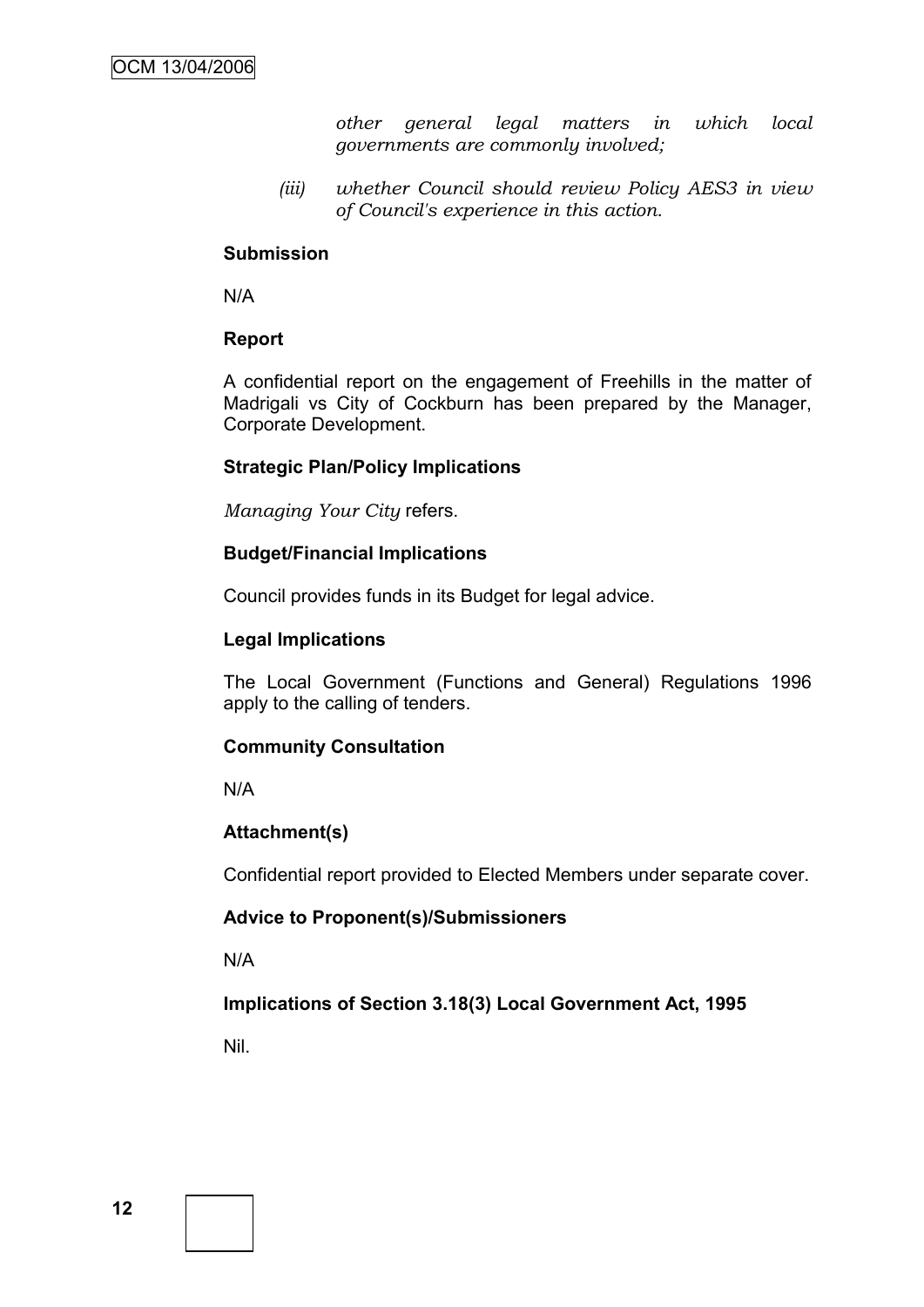**13.4 (MINUTE NO 3120) (OCM 13/04/2006) - MOTION - ANNUAL ELECTORS MEETING 31 JANUARY 2006 - CHANGE OF USE FROM ANCILLARY ACCOMMODATION TO A GROUPED DWELLING - LOT 5 FAWCETT ROAD, MUNSTER - OWNER: M & R O'BRIEN (3411306) (VM) (ATTACH)**

**RECOMMENDATION** That Council:

- (1) note the motion carried at the Annual Electors Meeting conducted on 31 January 2006;
- (2) refuse the application to change the Ancillary Accommodation to a Grouped Dwelling on Lot 5 Fawcett Road, Munster for the following reasons:
	- 1. Approval to the proposal is likely to adversely impact on the amenity of future occupants due to the land being within the odour buffer of the Woodman Point WWTP where there is a presumption against increased residential development and where such a proposal would be inconsistent with orderly and proper planning.
	- 2. Approval to the proposal is likely to result in the separate occupancy of the land which represents defacto development.
	- 3. The proposal gives rise to the possibility of a future subdivision application which is inconsistent with the intent of preparing a structure plan for the land referred to as Development Area 5 in the City of Cockburn Town Planning Scheme No. 3. A Structure Plan is required to guide subdivision and development. The proposal also has the potential to prejudice the specific purposes and requirements of the Development Area that would properly recognise the planning constraints to development within areas affected by odour from the Woodman Point Waste Water Treatment Plant.
	- 4. Approval to the proposal is likely to set an undesirable precedent for other landowners within the odour buffer to develop and subdivide their land on a similar basis.
	- 5. The proposal is contrary to the intent of the approval granted by Council on 29 August 2002 for Ancillary Accommodation that was binding on the owner, his/hers heirs and successors in title, requiring that the occupier of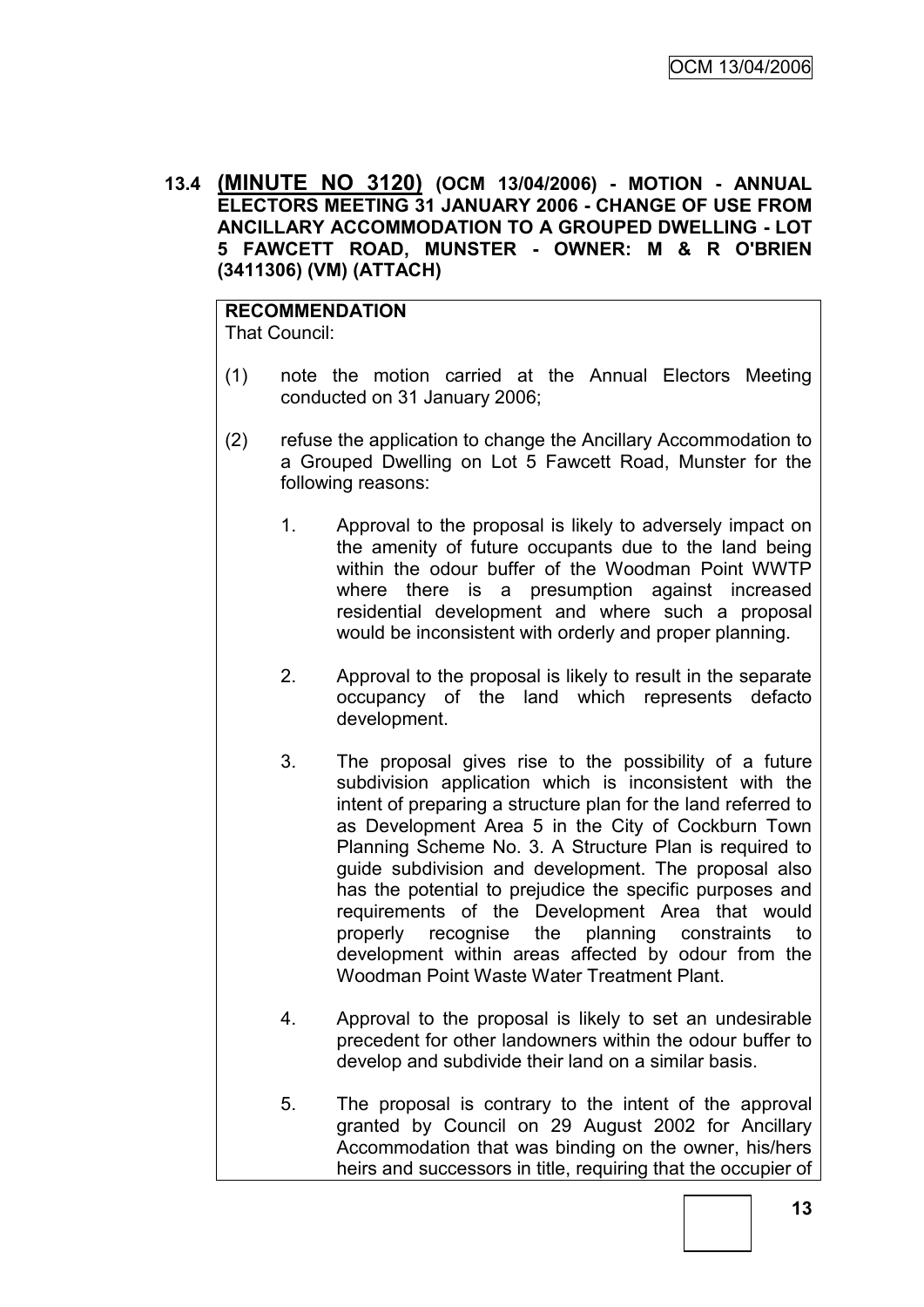the ancillary accommodation to be a member of the family of the occupier of the main dwelling.

- (3) issue a Form 2 Notice of Refusal pursuant to the MRS and a Schedule 9 Notice of Refusal pursuant to Town Planning Scheme No. 3 for a change of use from Ancillary Accommodation to Grouped Dwelling;
- (4) notify the O"Brien family that:
	- 1. a recent review of their ancillary accommodation approval dated 29 August 2002 has revealed that condition 1 has not been complied with and allow 60 days notice to comply with the terms of this condition (at no cost to Council) as follows:-
		- "*1. The owner of the property is required to enter into a legal agreement, which shall bind the owner, his/her heirs and successors in title, requiring that the occupier of the ancillary accommodation shall be a member of the family of the occupier of the main dwelling."*
	- 2. it does not consider their claims made against relevant Council Staff in response to the City"s letter of 14 November 2005 can be substantiated.
- (5) Investigate the building alterations and additions that appear to have been undertaken without prior planning approval to ensure compliance with the approval granted by Council on 29 August 2002, notwithstanding that a building licence was granted for the ancillary accommodation.

#### **COUNCIL DECISION**

MOVED Clr V Oliver SECONDED Clr S Limbert that Council:

- (1) note the motion carried at the Annual Electors Meeting conducted on 31 January 2006;
- (2) approve the application to change the Ancillary Accommodation to a grouped-dwelling on Lot 5 Fawcett Road, including the following conditions:

#### **CONDITIONS**

1. Notification in the form of a memorial to be placed on the Certificate of Title of Lot 5 Fawcett Road, Munster advising of the existence of a water treatment plant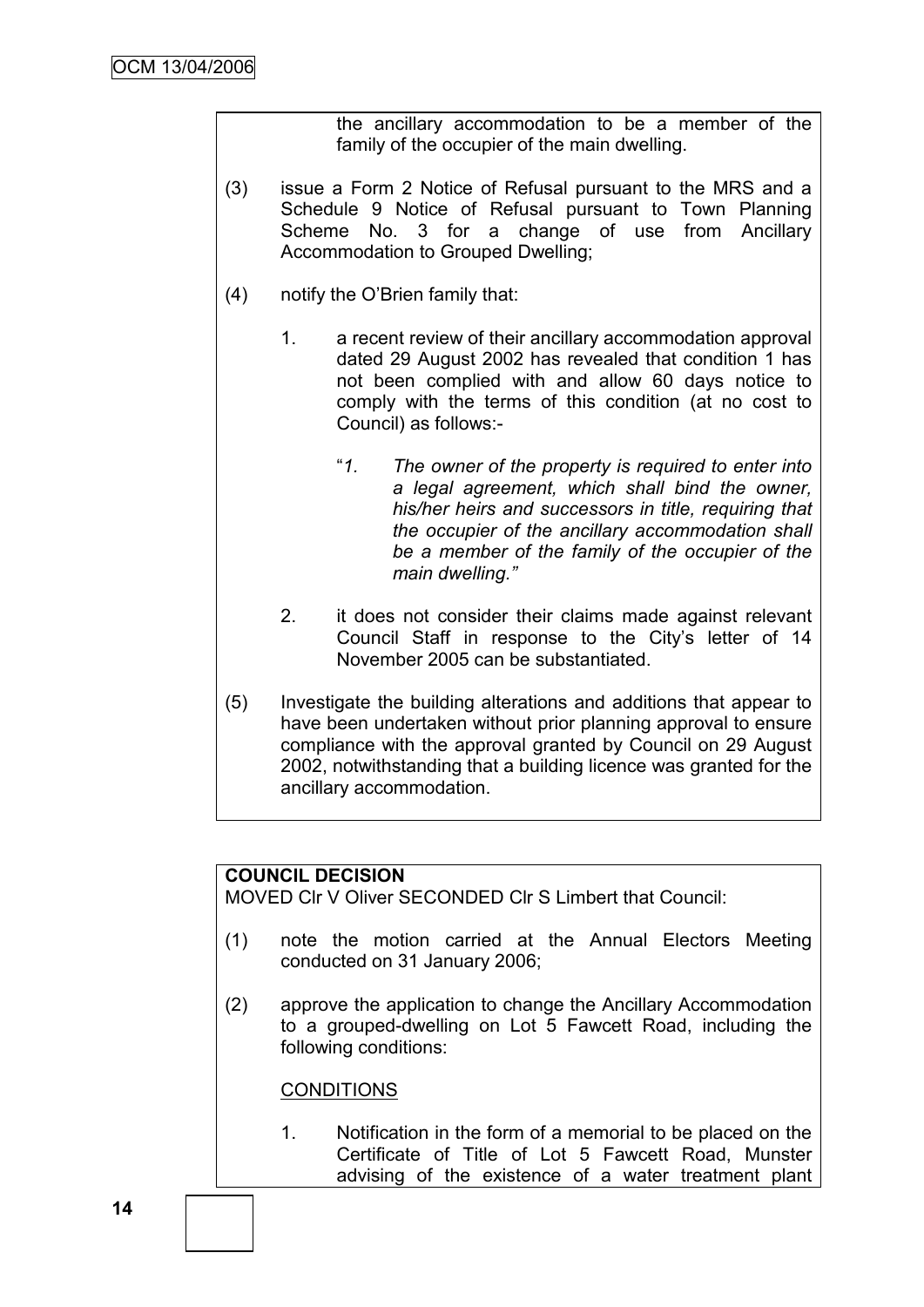(within 750 m) from the Lot in accordance with Section 12A of the town Planning and Development Act 1928 to the satisfaction of the Western Australian Planning Commission at the applicant"s cost.

The memorial to state as follows:

"This Lot is located within 750 metres of the existing Woodman Point Water Treatment Plant located on Lot 9 Cockburn Road and has the potential to be affected by odours that are associated with the continued operation of the treatment plant."

### FOOTNOTE:

Approval of this proposal is on the basis that Council will not support subdivision of the land until the Strategic Environmental Review assessment undertaken by the EPA is completed.

### **MOTION LOST 1/8**

MOVED Deputy Mayor R Graham SECONDED Clr I Whitfield that the recommendation be adopted subject to the inclusion of Clause 6 to read as follows:

(6) the matter of Ancillary Accommodation be referred to a future meeting of the Delegated Authorities, Policies and Position Statements Committee for the development of an appropriate Policy for the district.

# **CARRIED 9/0**

### **Reason for Decision**

It was felt that the way in which applications for ancillary accommodation were dealt with were too rigid and in an uncaring manner. Staff were not flexible in dealing with such applications. It was decided that it was time to change the policy, procedures and limitations on how ancillary accommodation applications were approved. This needs to be addressed as a whole at a future Delegated Authorities, Policies and Position Statements Committee where due process is given, so that staff grant approval for ancillary accommodation in a logical manner.

### **Background**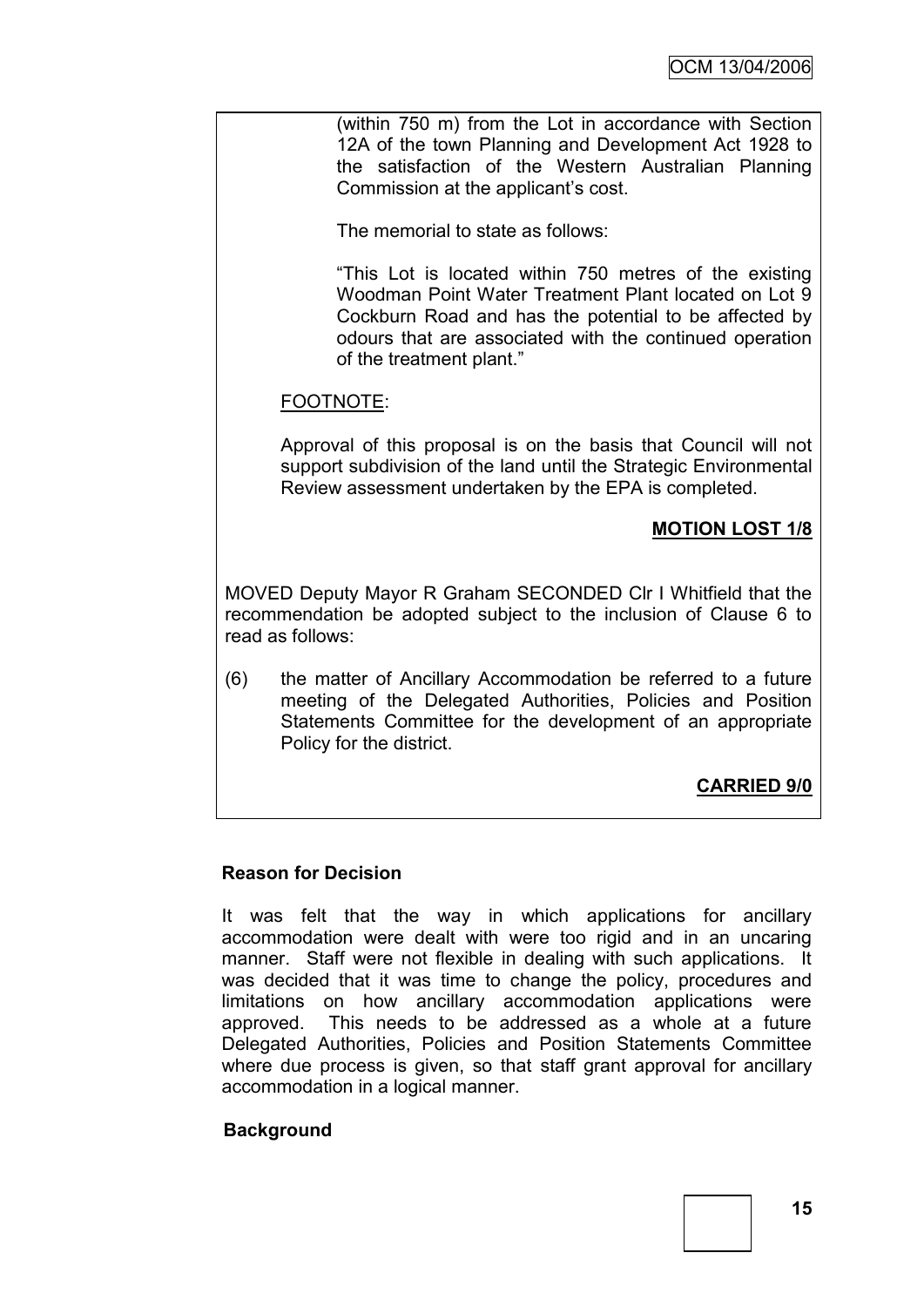At the Annual Electors" Meeting conducted on 31 January 2006, the following motion was carried:-

*"MOVED Murray O'Brien (5 Fawcett Road, Munster) SECONDED Robyn O'Brien (5 Fawcett Road, Munster) that the item that we wished to be placed on the December 2005 Agenda be put before a future meeting of Council. MOTION CARRIED 28/1"*

As it is a requirement for resolutions of Electors' Meetings to be considered by Council as soon as practicable following their adoption, the matter was presented for deliberation by Council at the March 2006 meeting. The matter was subsequently deferred until April 2006 Meeting for further consideration.

Mrs O"Brien at the Electors Meeting requested that Council consider their request to change the Development Approval for Ancillary Accommodation to a Grouped Dwelling use, as the O"Brien family cannot rent out the existing house on site.

#### Background to the proposal

In August 2002 - Planning approval for the Ancillary Accommodation was granted with the condition that a legal agreement be prepared, which shall bind the owner, his/her heirs and successors in title, requiring that the occupier of the ancillary accommodation to be a member of the family of the occupier of the main dwelling. A review of planning conditions more recently revealed that this condition has not been satisfied. A Notification was lodged under section 70A of the Transfer of Land Act 1893. Section 70A Notification was signed by the landowners M & R O"Brien.

In May 2005 – Mr O"Brien contacted the City"s Ranger Services to report that his tenant"s dogs were causing a nuisance. A search of the City records for Dog Registrations revealed that the property is listed as a single lot with only the O"Brien"s dogs having been registered at the property.

The matter was then internally referred from Ranger Services to Development Services for compliance relating to the occupancy of the main dwelling. The City"s Development Compliance Officer (DCO), conducted an inspection of the property that revealed the O"Brien"s were in dispute with the tenants of the main dwelling and had commenced proceedings to have them evicted.

The tenants advised the City"s DCO that they were only renting part of the main dwelling and that the house had been divided into two with a separate residence to the other side of the dwelling with the swimming pool.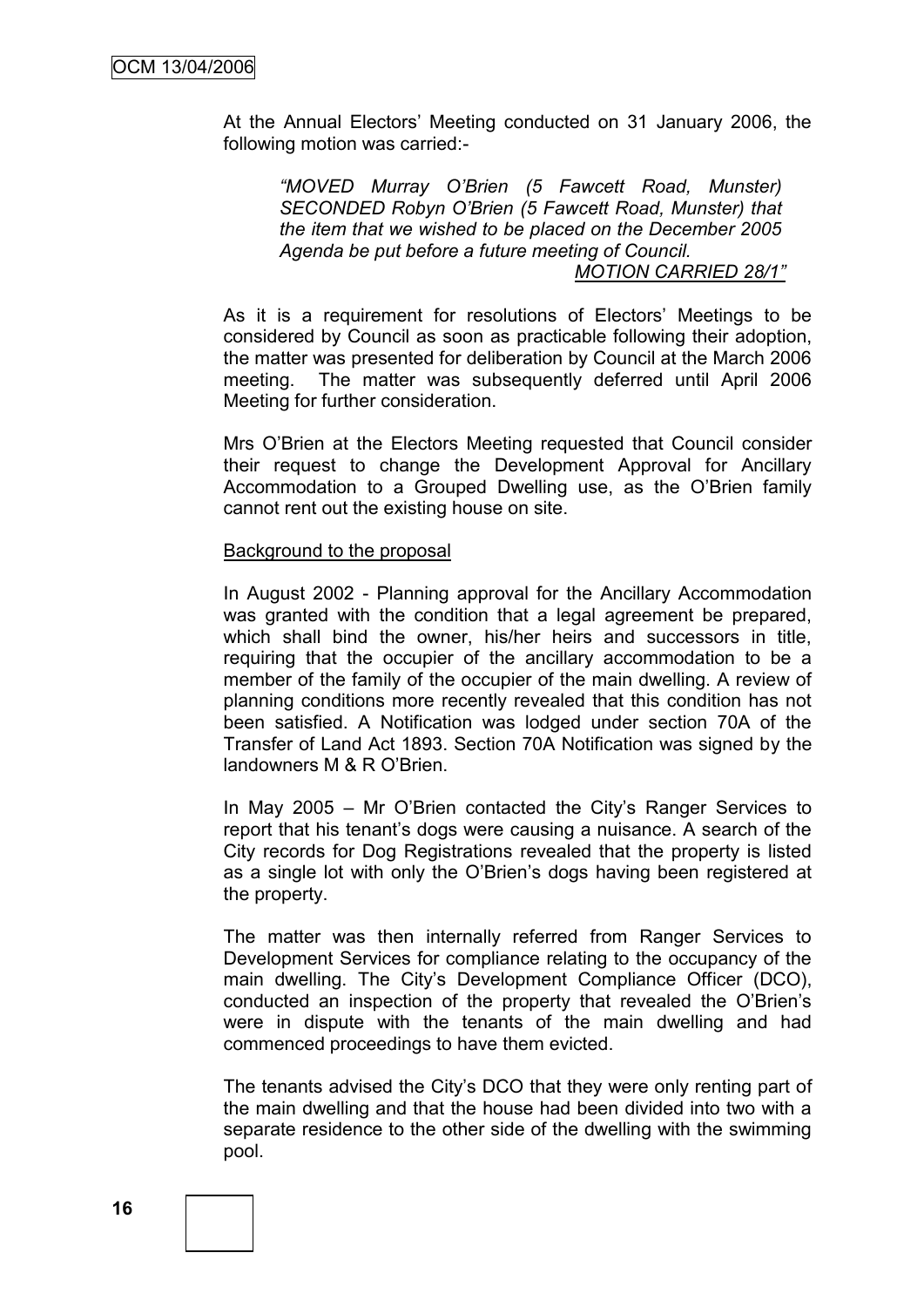In May 2005 – Mrs O"Brien phoned the City"s DCO regarding the tenant occupation of the main dwelling. Mrs O"Brien said that the main house had only been rented out since January 2005, due to financial hardship. Mrs O"Brien explained that the ancillary accommodation was built for her father but he had become too ill to live there alone. The O"Brien"s then decided that Murray, Robyn and their daughter would occupy the ancillary accommodation.

The City"s DCO advised Mrs O"Brien there was a breach of the planning approval that was issued for the ancillary accommodation if non-family members occupy the main dwelling. It was also mentioned that an inside inspection of the main dwelling was required to determine the extent of inside changes.

On the 17 May 2005 – The City sent a letter to the O"Brien"s requesting information on the present development and for a written undertaking to be provided to the City for compliance with the Town Planning Scheme No.3 within 14 days.

On the 1 June 2005 - The City"s DCO received an email from Mrs O"Brien advising that the main dwelling was vacant and her husband, their daughter and herself occupied the ancillary accommodation. The City"s DCO in response phoned and left a message with the O"Brien"s that an inspection was required of the property.

On the 15 June 2005 - Mrs O"Brien attended the City"s Administration Centre and spoke to the City"s DCO requesting why the DCO was investigating this matter further. The DCO explained that he had not received sufficient information in the email that Mrs O"Brien had provided in response to his letter dated 17 May 2005.

Mrs O"Brien then explained that the ancillary accommodation had been built for her mother and that her mother had provided them funds to finance the construction. Her mother then became too ill to live there alone and was unable to reside at the property.

The City"s DCO advised Mrs O"Brien that when he had spoken to her previously on the phone that she had then told him it was her father that had become too ill to live in the ancillary accommodation. Mrs O"Brien explained that was also correct, as her parents are divorced, her father had then intended to move in when her mother was not able to.

The City"s DCO advised her that he would need to inspect the inside of the main dwelling as soon as possible. Mrs O"Brien said she would arrange a suitable time for the inspection and she would speak to the media if the City pursued the matter.

On the 17 June 2005 - Mr O"Brien then phoned the City"s DCO and told him that he refused to allow the City access to the property until he was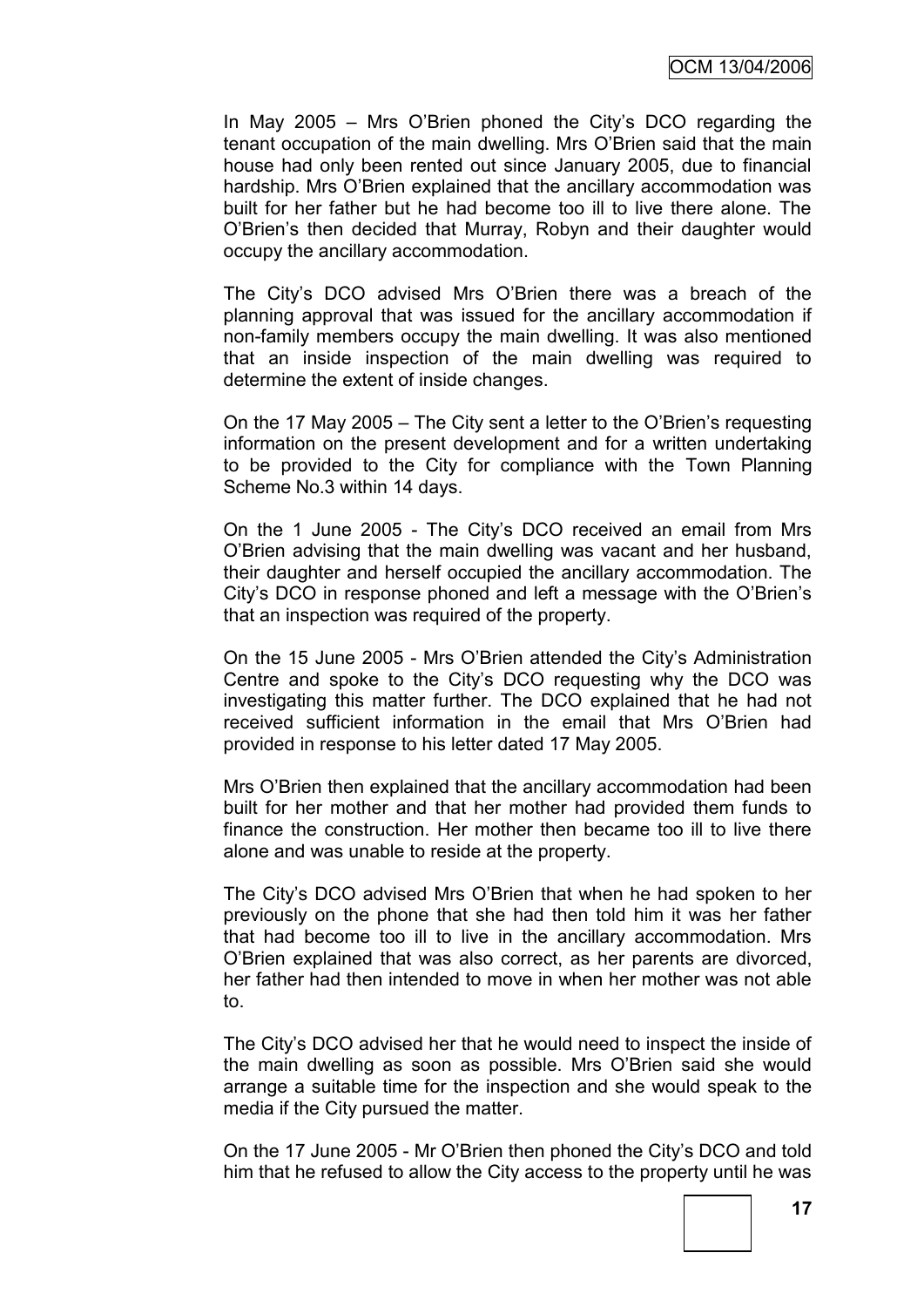able to obtain legal advice. The City"s DCO explained to Mr O"Brien the City is permitted to enter any building or land within the district to observe compliance with the City"s Town Planning Scheme No. 3.

On the 23 June 2005 – Mr O"Brien allowed an inspection to be conducted, by the City"s DCO and an Environmental Health Officer. This identified that a kitchen doorway and window opening were sealed with a separate kitchen and bathroom installed on the adjoining side of the wall. Mr O"Brien refused to answer any questions regarding the renovations at this time.

Investigations by the City"s DCO into the leasing of the main dwelling uncovered multiple tenants from 25 June 2004 which clearly contradicted the advice received on 17 May 2005 from Mrs O"Brien that the main house had only been rented out since January 2005. The tenants shared the power and other utilities with the O"Brien"s, including the rubbish collection bin with only a single bin being allocated to the property. It is also noted that Grouped Dwelling development which includes multiple tenants are required to have separate rubbish collection service fees from Council. Additional rubbish collection fees were not paid to Council by the O"Brien"s.

Council issued a Prosecution Notice to the O"Brien"s for a Court Hearing on the 23 September 2005. The O"Brien"s failed to inform the City or its Solicitor that they would not be available to attend Court on that date because they were on holidays and interstate. The City had legal representation at this hearing, incurring additional legal costs before the matter was adjourned for 21 October 2005.

On the 21 October 2005 - The matter was heard in the Fremantle Magistrate"s Court. The O"Brien"s entered a plea of guilty to the four charges against them. The legal counsel for the O"Brien"s stated to the Court, that Mr and Mrs O"Brien were both presently unemployed. The Magistrate ordered penalties of \$1,000 each for Mr Murray and Mrs Robyn O"Brien, together with payment of legal costs of \$1,152.80

On the 3 November 2005, the City received a request from Mr O"Brien to accept payments of \$100 per week. The offer was initially refused because the City was required to use additional resources in this matter. The City reconsidered its position following further discussion with the O'Brien's on 17 November 2005, to receive payments of \$400 per month from the O"Brien"s that are now being received. It was also agreed following further discussion between the Acting Director Planning and Development and Council's Solicitors not to proceed with any further legal action relating to the ancillary accommodation provided that there was only one family (eg O"Brien"s) living on the property (see attached letter dated 17 November 2005).

#### **Submission**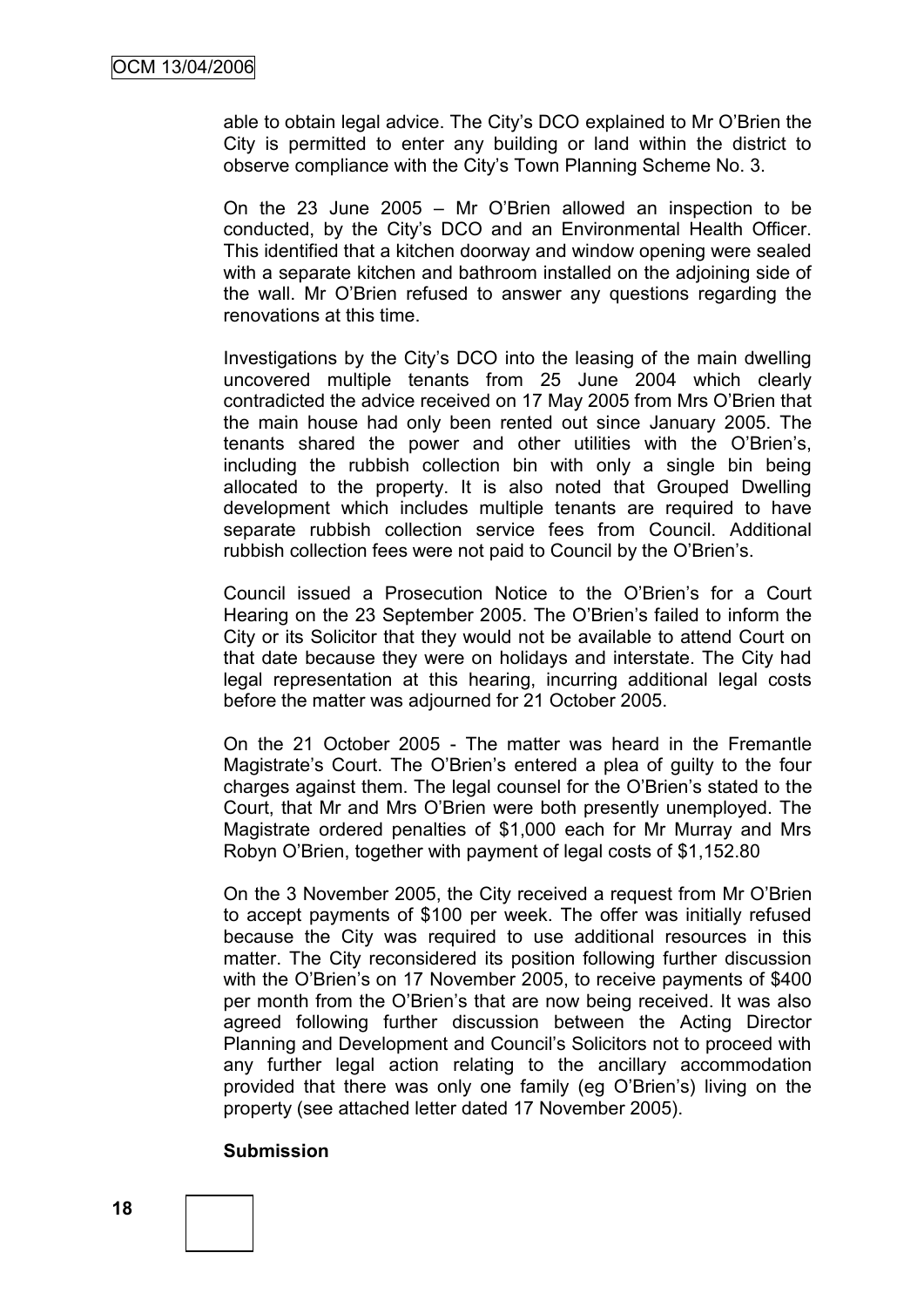The O'Brien's have lodged an application for a change of use from an Ancillary Accommodation approval to a Grouped Dwelling on Lot 5 Fawcett Road, Munster. Emails and a facsimile dated 23 March 2006 were also received from the O"Brien"s. (Refer to attachments to the Agenda)

The O"Brien"s have rigorously pursued their desire to change the use of Ancillary Accommodation to a Grouped (Second) Dwelling since the prosecution matter was completed in 2005. The O"Brien"s have sent several emails and a facsimile dated 23 March 2006 to Council in relation to Ancillary Accommodation. The Chief Executive Officer gave specific instructions to R O"Brien that only a submission could be considered by Council if it was lodged by Thursday 23 March 2006 (midnight). Emails received late were not accepted by the City and this was communicated to R O"Brien on several occasions in response to these late emails.

### **Report**

Council"s approval for ancillary accommodation was consistent with the O"Brien"s development application for ancillary accommodation. The City was not notified by the O"Brien"s of a change in family circumstances and in any event could not have granted approval for a second house which is now being sought. A change in family circumstances is not sufficient basis for Council to suddenly change the current approval that has been reflected as a notification on the land title that Mr and Mrs O"Brien accepted. This was also explained in detail to the O"Brien"s by the Acting Principal Planner before approval was granted, that the accommodation could not be used as a second dwelling and could not be rented out.

The subject land is zoned "Development " in the City of Cockburn Town Planning Scheme No. 3 and is zoned "Urban Deferred" in the Metropolitan Region Scheme ("MRS"). Under clause 6.2.4.1 of Town Planning Scheme No. 3 ("TPS3") a Structure Plan must be adopted by Council as a prerequisite to subdivision and development. A structure plan has not been adopted that applies to this land and therefore Council would normally be prevented from approving development. Notwithstanding this provision under clause 6.2.4.2 of TPS3 Council could approve a development if in its opinion such a proposal would not prejudice the preparation of a structure plan.

The development of land under sub-clause 6.2.3.2 of TPS3 within a Development Area is to comply with Schedule 11.

The provisions of Schedule 11 for the DA5 Development Area are as follows:-

*"1. An approved Structure Plan together with all approved amendments shall apply to the land in order to guide subdivision and development.*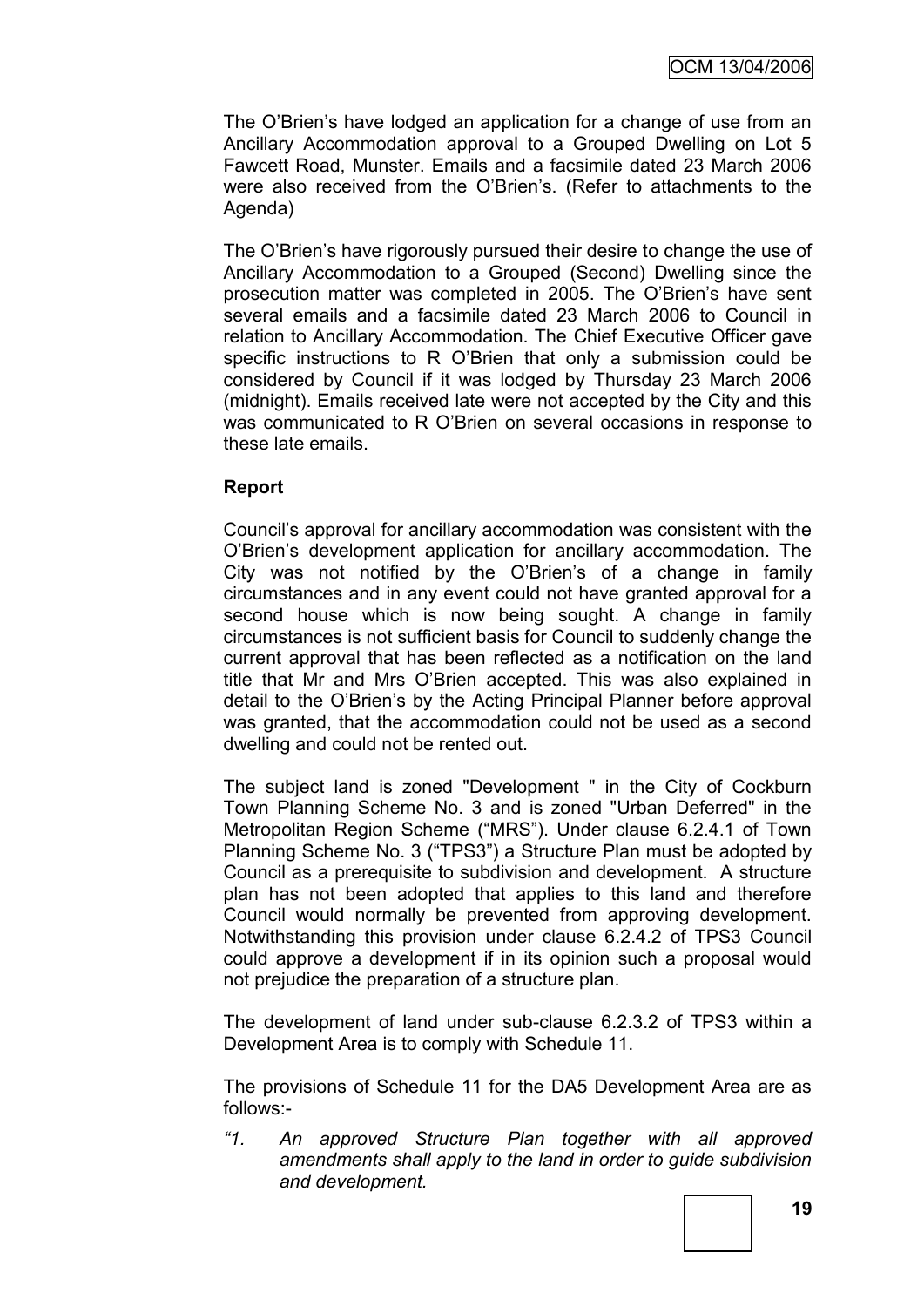- *2. To provide for residential development except within the buffers to the Woodman Point WWTP, Munster Pump Station and Cockburn Cement.*
- *3. The local government will not recommend subdivision approval or approve land use and development for residential purposes contrary to Western Australian Planning Commission and Environmental Protection Authority Policy on land within the Cockburn Cement buffer zone."*

It has subsequently been accepted on legal advice that as no Structure Plan has been adopted, Council has the discretion to either approve (with or without conditions) or refuse the proposal. This legal opinion was previously circulated to Elected Members as a confidential attachment prior to the March 2006 meeting. Clause 2 provision above does not prohibit a change of use per se but this doesn"t suggest that the proposal is appropriate on planning grounds.

As the subject land is within the current WWTP odour buffer combined with the absence of a structure plan and an Urban Zoning in the MRS a second dwelling is not appropriate on planning grounds. An approval for a second dwelling could also give rise to a defacto subdivision of the land being sought based on dual occupancy and would introduce more families to an area affected by the Woodman Point Waste Water Treatment Plant buffer.

The land is also within the 750m generic buffer zone around the Woodman Point Waste Water Treatment Plant. It would be an unacceptable situation for Council to approve residential development within the current odour buffer from the Woodman Point Waste Water Treatment Plant, which includes Lot 5. Even though this proposal represents changing the form of residential use to another form of residential use, this represents a potential intensification of residential occupation and subdivision where two separate and unrelated families could live on the same property, both wanting security in land tenure and separate mortgages. The O"Brien"s have asserted that there is no odour buffer around the WWTP but the Urban Deferred zoning in the MRS reflects the current 750m generic odour buffer required by the Water Corporation as a separation distance to future residential development. The odour buffer is the subject of review by the Department of Environment (DoE) based on the Strategic Environmental Review by the Water Corporation and until this review is complete it would be premature to support the change of use to a second dwelling if the odour buffer implications on Lot 5 don"t change, which has already been implied in the SER.

The City contacted the relevant government agencies (Water Corporation and Department of Environment) involved with the buffer area for comments. The Water Corporation and DoE have both recommended that the applications for further grouped dwellings within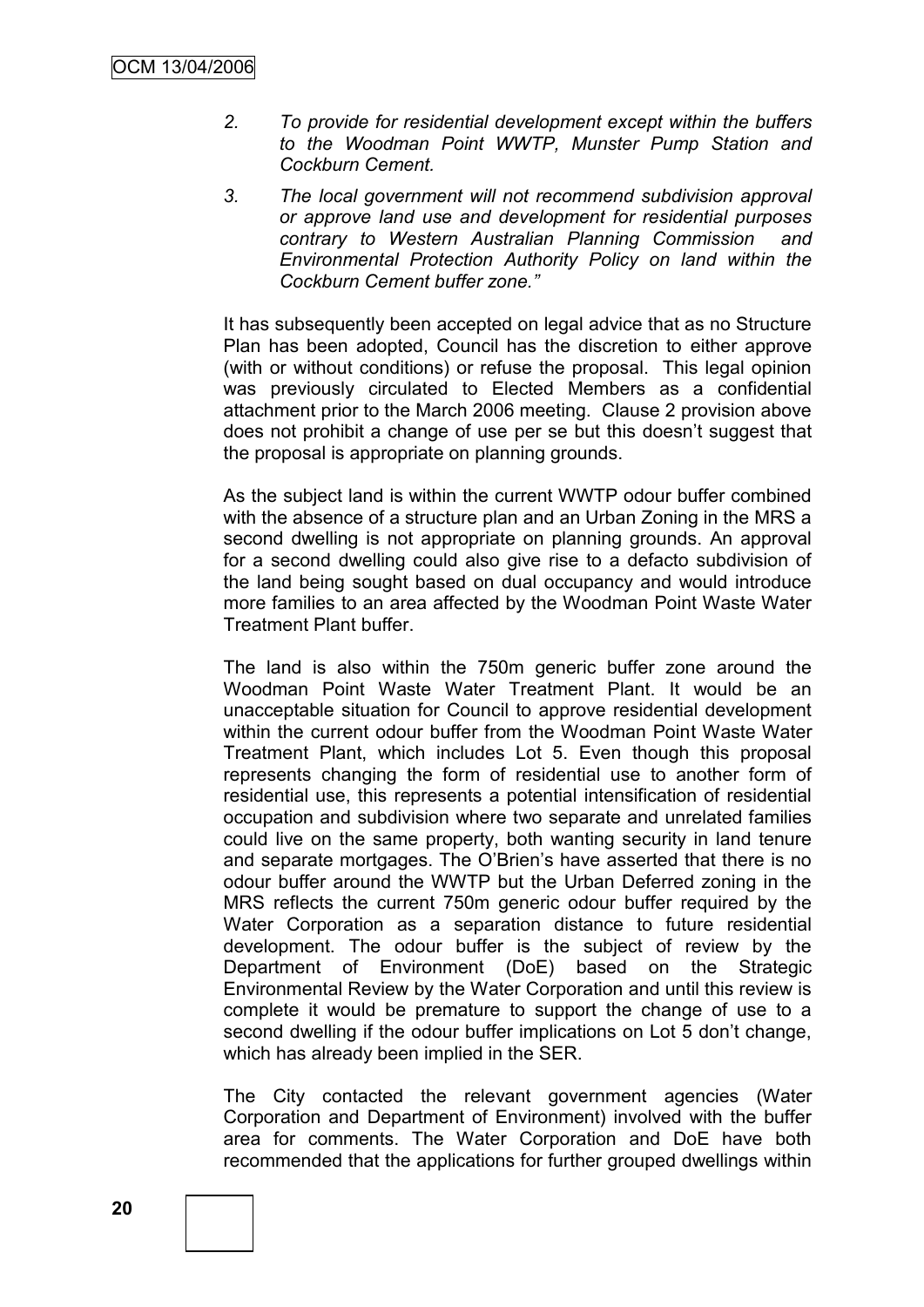the buffer should not be supported, for the following reasons as summarised:-

Water Corporation Comments: - Strongly oppose.

- The Lot is within the existing odour buffer for Woodman Point WWTP and receives levels of odour from the plant which are not appropriate for residential intensification.
- This constraint is recognised by the zoning of the land in both the MRS and the City"s TPS.
- Woodman Point Plant is southern Perth"s key waste water treatment asset which underpins growth and development of the region. The importance of this asset is reflected in the Urban Deferred zoning in the MRS of the odour buffer east of Lake Coogee.
- The Corporation recognises the odour footprint from the Plant is excessive and currently extends beyond the buffer. The Corporation is proposing to implement odour control works in three stages over the next three years at a cost in excess of \$100 Million to the WA community.
- The Minister for the Environment recently determined that if it is not practicable to further reduce odours from the Plant to enable the buffer to be reduced to the eastern margin of Lake Coogee, the Corporation will need to work to resolve any land use conflicts.
- The Corporation considers that the proposal for Lot 5 is premature and not appropriate.

### Department of Environment:

The following quote was taken from the DoE advice to Council:-

"*The DoE does not support the proposed grouped dwelling use for this site due to the close proximity of the Woodman Point Waste Water Treatment Plant (WPWWTP). This recommendation is supplied on the understanding that the proposal would facilitate further subdivision of the land in the future. This scenario would result in an increase in the number of odour receptors residing at the site, thereby potentially increasing the frequency and severity of odour impacts and complaints from such residents."*

The Water Corporation and DoE letters are attached to this Agenda.

The fundamental issue for Council is the introduction of more families to an odour buffer area increasing the likelihood of odour complaints.

It was previously accepted that provided a single family lives on the property this would be a reasonable position and this response has been provided to the O"Brien"s to assist them in this matter relating to compliance with TPS3. If the owners are placed under financial constraint then they could of course sell their property to a family that genuinely need a house and ancillary accommodation.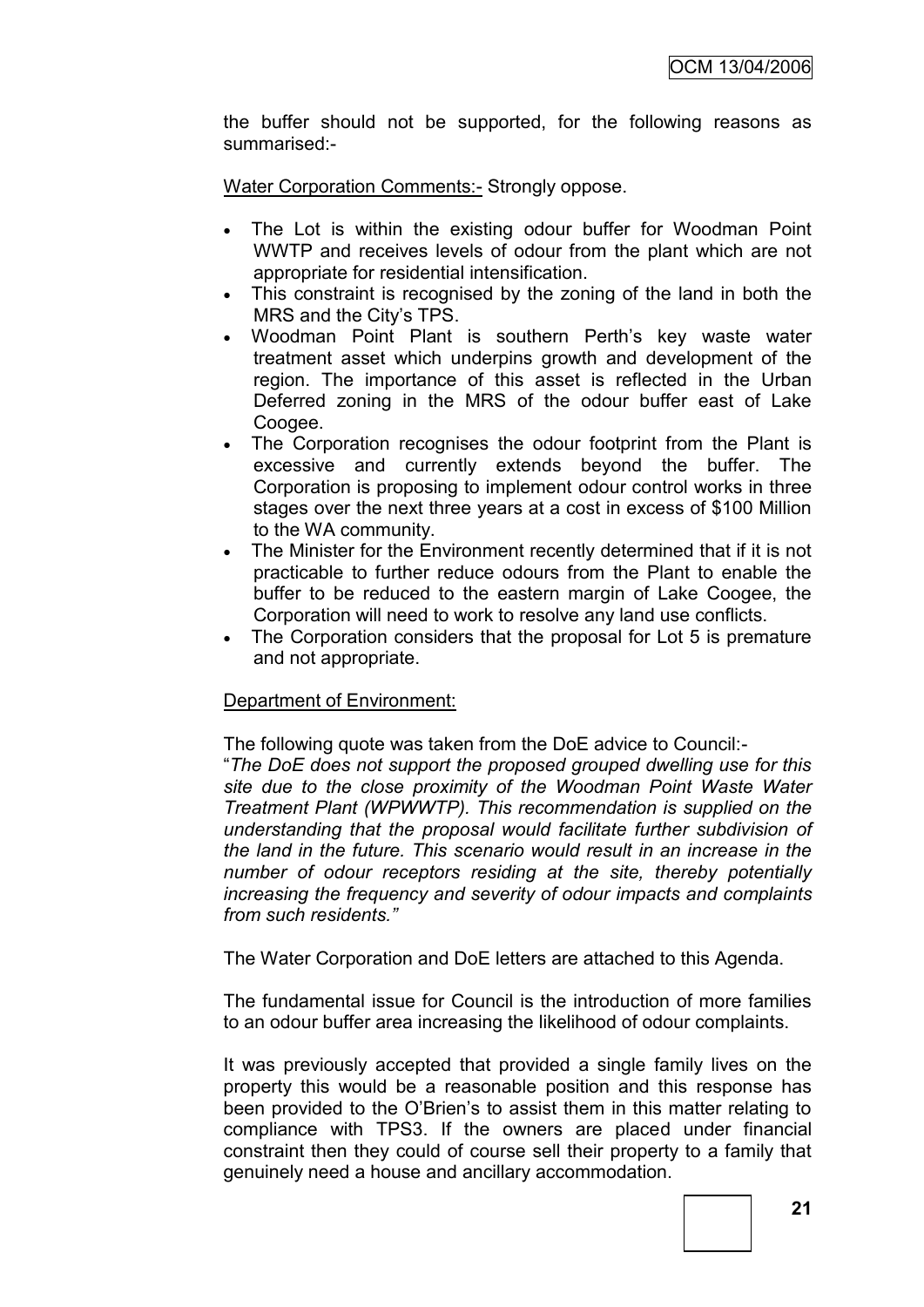Having reviewed the Water Corporation and Department of Environment advice and the planning implications in relation to the O"Brien"s request it is clearly inappropriate for Council to authorise a change of use from Ancillary Accommodation to a Grouped Dwelling. The City"s response to this proposal was previously communicated to Mrs O"Brien by letter on 13 December 2005, which is why the matter was not raised at the Ordinary Meeting in December 2005. As a Development Application for a change of use was received by Council on 27 March 2006 it is recommended that Council formally refuse the application and issue a Form 2 Notice of Refusal to the applicants.

#### Other Matters Contained in the letter dated 31 January 2006 tabled at the Annual Electors Meeting by Mr O"Brien.

Furthermore the responsibility for the placement of agenda items before Council in the normal course of business lies with the Chief Executive Officer. It is the Chief Executive Officer who ultimately determines those matters, which will be put for consideration to Council.

If there is an item of business after the close of the agenda that the Chief Executive Officer considers to be of an urgent nature the Chief Executive Officer is required to seek leave from the Mayor for the item to have late inclusion on the agenda. The Mayor may also have late items placed on the agenda.

Also under extraordinary circumstances as described in the City of Cockburn Standing Orders 4.11 a member of Council can have a matter debated subject to the Presiding Member (Mayor) agreeing to a motion of an urgent nature being moved.

An alternative open to Elected Members is to have an issue considered through "Matters to be noted for investigation, without debate" Agenda Item 22. This will result in the matter being placed on the agenda at a future meeting of Council.

The following is submitted with regard to matters raised in the emails and facsimile submitted by Mr and Mrs O'Brien:-

- The Acting Principal Planner and the Development Compliance Officer have at no stage agreed that Council should vary the development application as stated by the O'Brien's.
- The development conditions in the Council approval for an Ancillary Accommodation are valid as a Section 70A notification is required under Council Policy APD11 – "Aged or Dependent Persons Dwellings and Ancillary Accommodation on Rural Lots" adopted by Council on 9 August 1997. The statement made by the O"Brien"s is incorrect.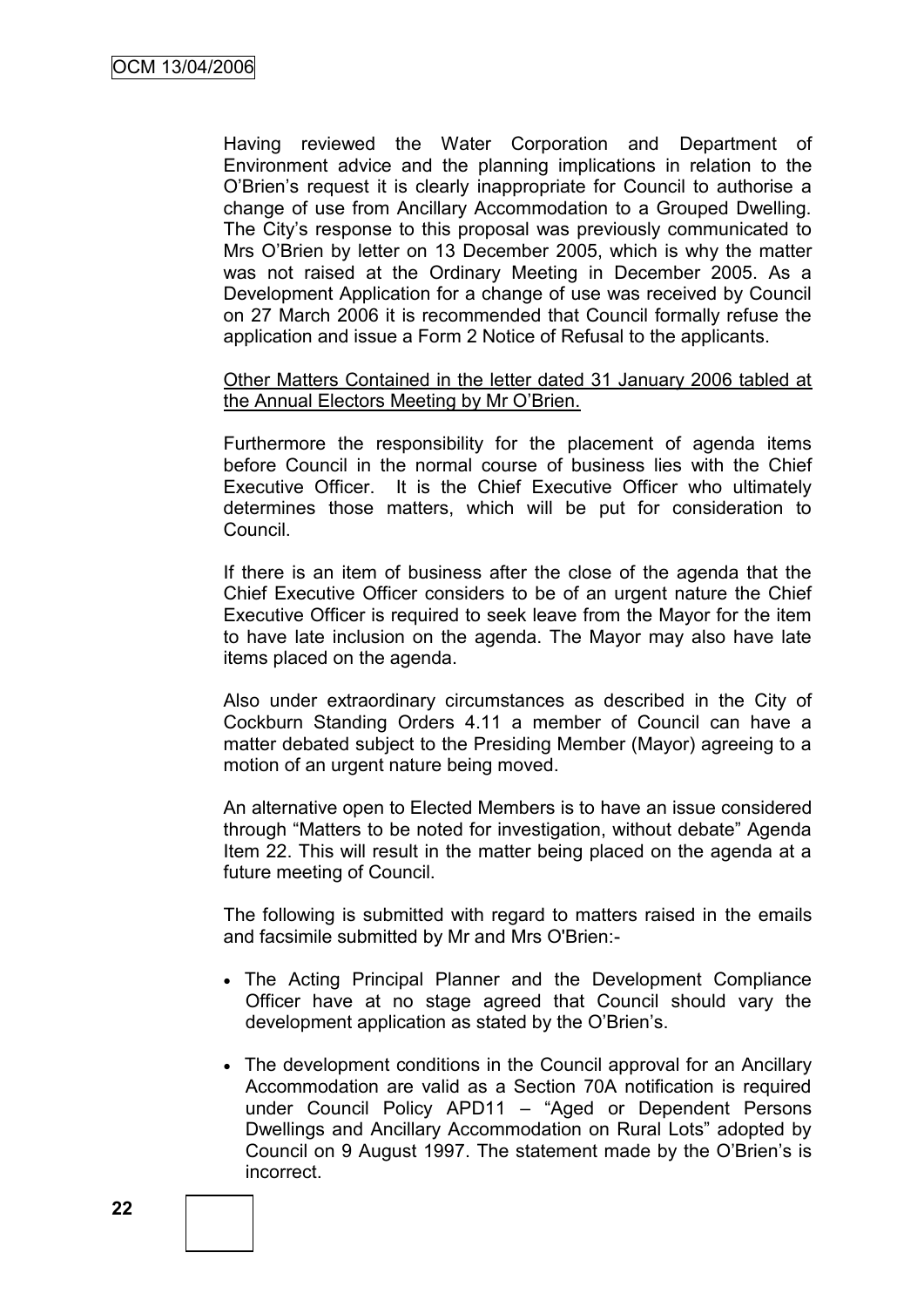Council Policy APD11 requires a notification under Section 70A of the Transfer of Land Act notifying purchasers that the occupier of the ancillary accommodation must be a member of the family of the occupier of the main dwelling.

In light of the concerns of bias raised by Mr O"Brien initiating from staff claims that the O"Brien"s made dishonest and misleading statements in response to the City"s investigations into the unlawful occupation of the dwelling, the Chief Executive Officer reviewed all correspondence on file and can see no evidence of bias from the Acting Director Planning and Development or other staff (see attached letter dated 14 November 2005).

The reason for reaching this conclusion was on the basis that Mrs O"Brien claimed the house had only been rented out since January 2005 but on further investigation this was found to be incorrect. The house had been rented to tenants earlier than this date. The facts surrounding this matter have to some extent been distorted. There had also been conflicting and confusing comments from Mrs O"Brien regarding who would be living in the ancillary accommodation. The City still isn't sure exactly which family member intended to live there. For these reasons the staff claims appear to be justified to some extent, but with the benefit of hindsight could have been written in another way.

The O'Brien's are also required to comply with an outstanding development condition requiring a legal agreement and must carry out further work to ensure the ancillary accommodation complies with their approval, as it appears the garage was filled in as a living area, which is contrary to the planning approval.

### **Strategic Plan/Policy Implications**

The Corporate Strategic Plan Key Result Areas which apply to this item are:-

- 2. Planning Your City
	- *"To ensure that the development will enhance the levels of amenity currently enjoyed by the community."*

APD29 DEVELOPMENT COMPLIANCE PROCESS

### **Budget/Financial Implications**

Council has incurred legal costs of \$1,152.80 to prosecute unlawful occupation of the Ancillary Accommodation which constituted a breach of the City"s TPS3 and an offence under the Town Planning and Development Act. The City has also devoted resources to ensure the O"Brien"s comply with the City"s Town Planning Scheme No. 3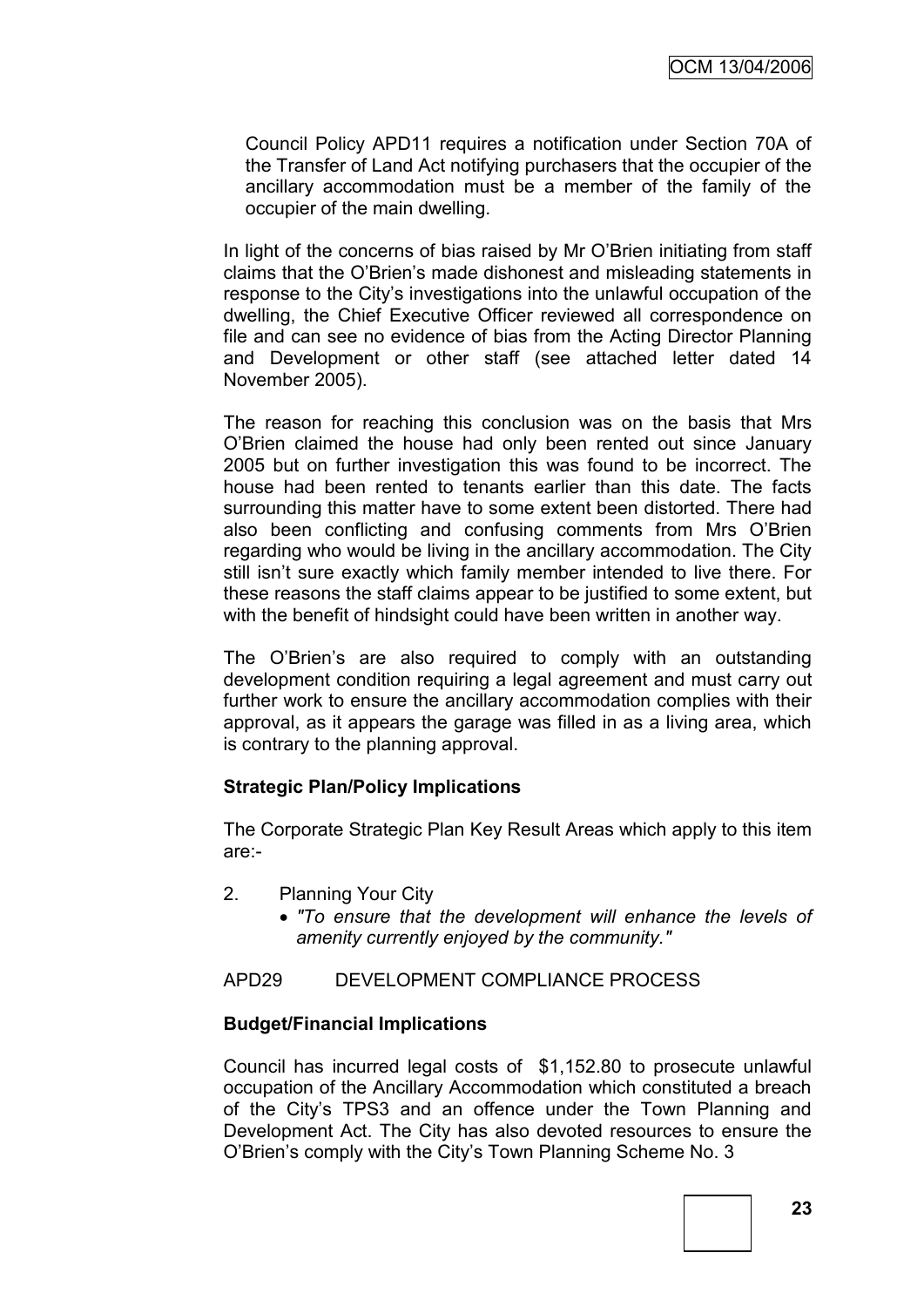### **Legal Implications**

Town Planning and Development Act 1928 Town Planning Scheme No. 3.

### **Community Consultation**

N/A

### **Attachment(s)**

- (1) Letter from Mr Murray O"Brien dated 31 January 2006.
- (2) Section 70A Notification.
- (3) Email from Mrs Robyn and Mr Murray O"Brien dated 23 March 2006 and extracts from related facsimile dated 23 March 2006.
- (4) Letter from the Water Corporation dated 22 March 2006.
- (5) Letter from Department of Environment dated 28 March 2006.
- (6) Development Application for a change of use.
- (7) Letter from City of Cockburn dated 14 November 2005.
- (8) Letter from City of Cockburn dated 17 November 2005.

### **Advice to Proponent(s)/Submissioners**

The Proponent of the motion carried at the Electors Meeting has been advised that the matter will be considered at the Council meeting to be conducted on 13 April 2006.

### **Implications of Section 3.18(3) Local Government Act, 1995**

Nil.

### **14. PLANNING AND DEVELOPMENT DIVISION ISSUES**

### **14.1 (MINUTE NO 3121) (OCM 13/04/2006) - RAMSAY PLACE, BIBRA LAKE - REQUEST TO CLOSE ACCESS TO NORTH LAKE ROAD (451384) (KJS) (ATTACH)**

# **RECOMMENDATION**

That Council:

- (1) not support the closure of pedestrian access from Ramsay Place to North Lake Road, Bibra Lake; and
- (2) advise the petitioners and Submissioners of Council"s decision accordingly.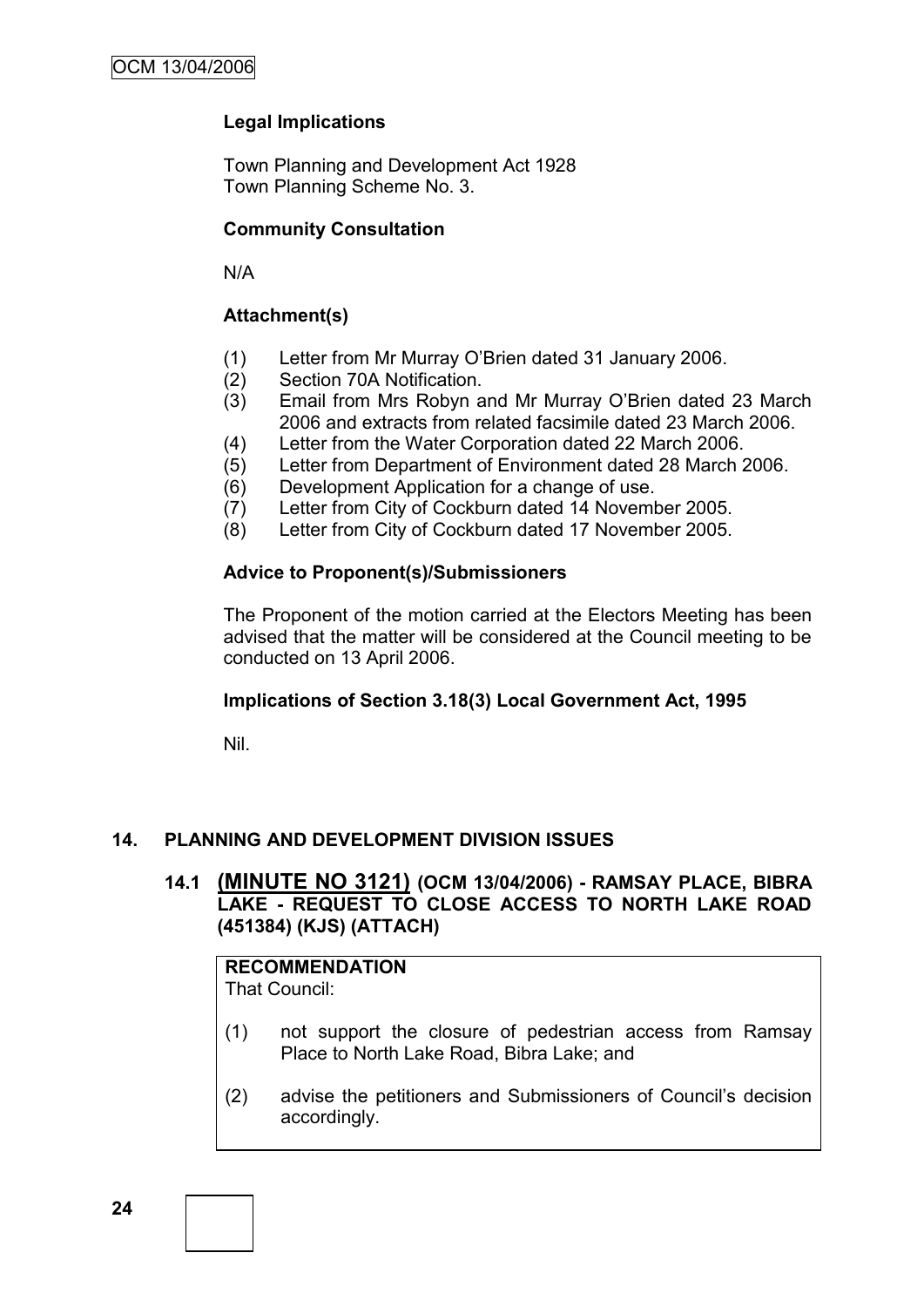#### **COUNCIL DECISION**

MOVED Clr V Oliver SECONDED Clr L Goncalves that the recommendation be adopted.

### **CARRIED 9/0**

#### **Background**

Ramsay Place is a 10 metre wide road incorporating a 4.5 metre roadway and a 1.6 metre footpath. The footpath continues via an opening in an estate wall to a railway crossing in North Lake Road.

#### **Submission**

A petition calling for the closure of Ramsay Place walkway was received. The petition contained 32 signatures coming from 24 households.

#### **Report**

A sign was placed at the estate wall opening seeking response to the proposed pedestrian accessway closure. Eleven letters objecting to the closure have been received. Most letters point out that the footpath at the end of Ramsay Place leads to a pedestrian railway crossing in North Lake Road. Although there is an alternative railway crossing at the end of Prout Way, the North Lake Road crossing is preferred as it is adjacent to the boom gates and flashing lights for the roadway rail crossing. The respondents feel safer crossing the railway line next to the boom gates and lights.

The letters also point out that the Prout Way crossing leads to the rear of the shopping centre which is not as visible as the North Lake footpath.

Many of the letters including the one from the Retirement Village in Bibra Drive make reference to the many elderly residents using "goffers" who prefer to use the North Lake rail crossing.

One letter from the Bibra Lake Residents Association (Inc) asked that if Council was to close the access from Ramsay Place that it considers installing an after hours gate so that residents can still use the access during daylight hours.

The cost implications for such a measure would be approximately \$3,000 for the gates and ongoing costs of \$750 per annum for the security patrol to open and close the gates each day.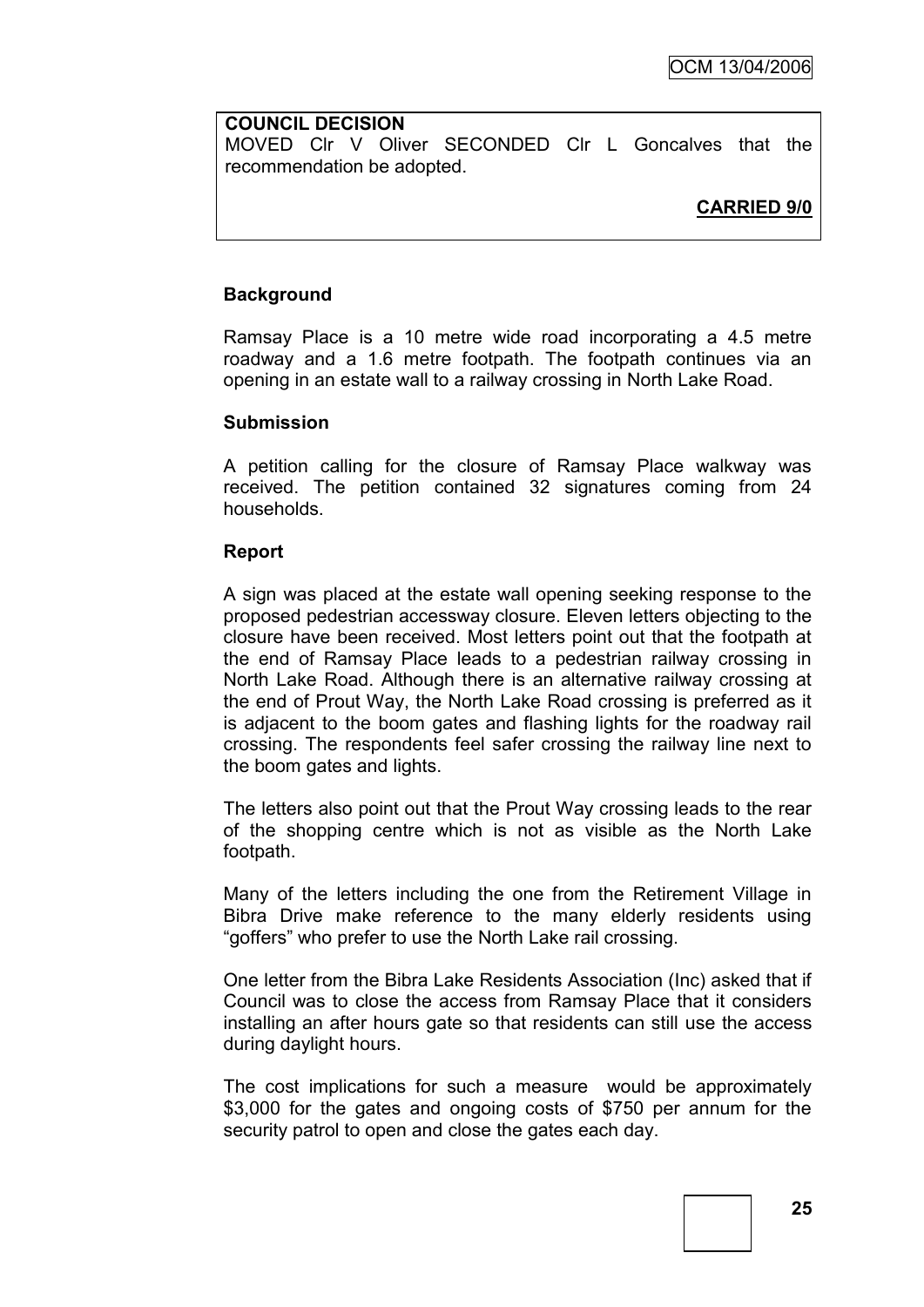Although the request for closure is supported by 24 households this is in stark contrast to the submissions, all seeking to keep the walkway open. There has been sufficient objection from users of the access way to warrant keeping the access to North Lake Road rail crossing open. Inspection of the site does not indicate any property damage or social discord.

Upon consideration of all the issues raised by this matter it is recommended that the pedestrian access from Ramsay Place to the rail crossing in North Lake Road stay open.

### **Strategic Plan/Policy Implications**

The Corporate Strategic Plan Key Result Areas which apply to this item are:-

- 2. Planning Your City
	- *"To ensure that the planning of the City is based on an approach which has the potential to achieve high levels of convenience for its citizens."*

The matter is not a PAW closure and would be dealt with as a temporary road closure pursuant to Section 3.50 of the Local Government Act if proceeded with.

### **Budget/Financial Implications**

Administrative costs are incurred by Council in the processing of the PAW closure request.

#### **Legal Implications**

N/A

### **Community Consultation**

Feedback received from affected landowners by way of a request for closure and signage on the site.

### **Attachment(s)**

- (1) Location Plan
- (2) Copies of petitions.
- (3) Plans identifying objectors/supporters of the proposal.

#### **Advice to Proponent(s)/Submissioners**

The Proponent(s) and those who lodged a submission on the proposal have been advised that this matter is to be considered at the 13 April 2006 Council Meeting.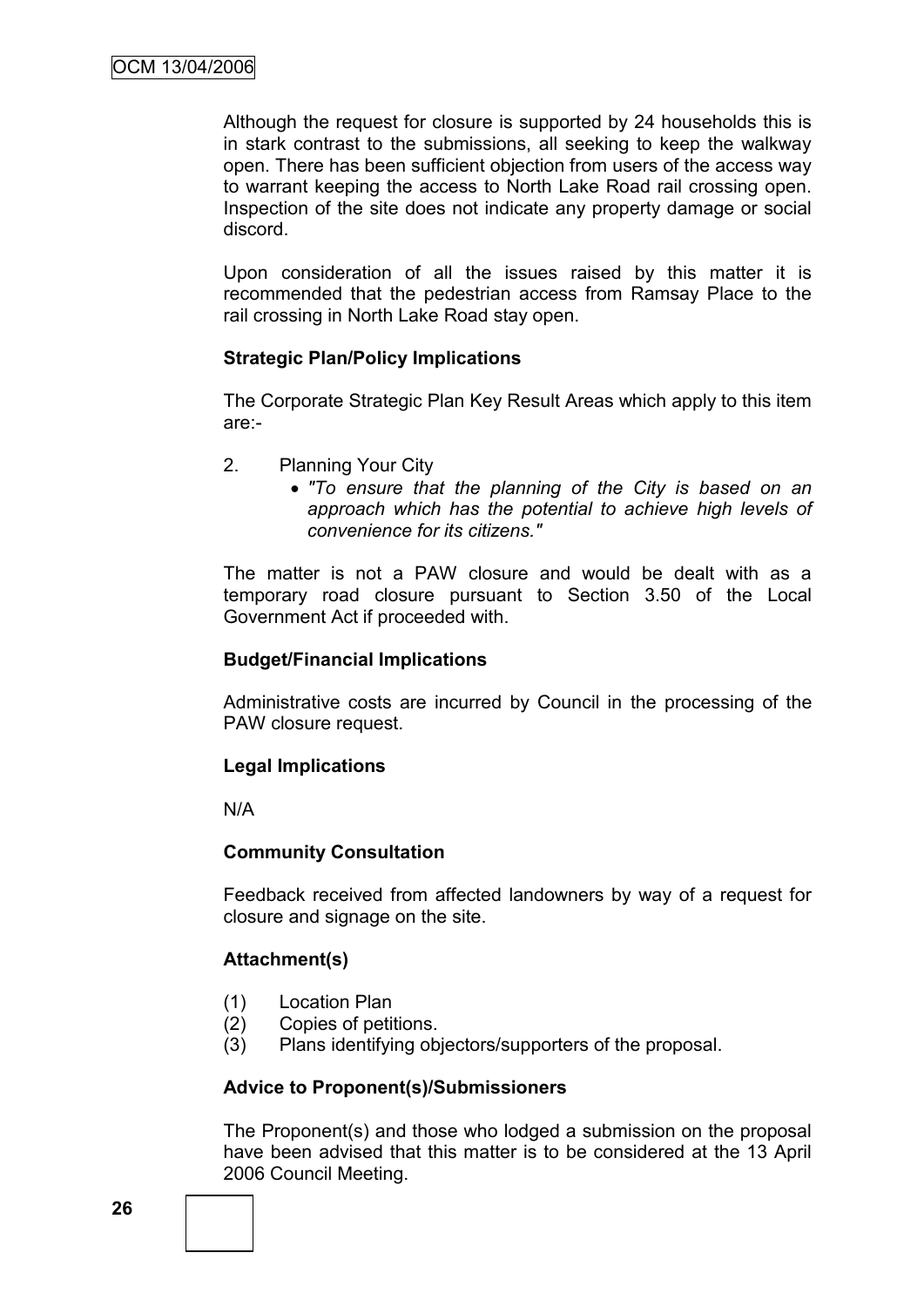### **Implications of Section 3.18(3) Local Government Act, 1995**

Nil.

### **14.2 (MINUTE NO 3122) (OCM 13/04/2006) - PROPOSED CHILD CARE CENTRE - LOT 132; 65 COOLBELLUP AVENUE (CNR COUNSEL ROAD), COOLBELLUP - OWNER: 77 PTY LTD, ANGELA OLIFENT, KINGSTAR PROPERTY GROUP PTY LTD - APPLICANT: SUZANNE HUNT ARCHITECT (1104176) (JW) (ATTACH)**

# **RECOMMENDATION**

That Council:

(1) grant its approval to the proposed Child Care Centre on Lot 132; 65 Coolbellup Avenue in accordance with the revised plan dated 7/3/2006 subject to the following conditions:-

### STANDARD CONDITIONS

- 1. Development may be carried out only in accordance with the terms of the application as approved herein and any approved plan.
- 2. Nothing in the approval or these conditions shall excuse compliance with all relevant written laws in the commencement and carrying out of the development.
- 3. Retaining wall(s) being constructed in accordance with a suitably qualified Structural Engineer's design and a building licence being obtained prior to construction.
- 4. No building construction activities causing noise and/or inconvenience to neighbours being carried out after 7.00pm or before 7:00am Monday to Saturday and not at all on Sunday or Public Holidays.
- 5. A plan or description of all signs for the proposed development (including signs painted on a building) shall be submitted to and approved by Council as a separate application. The application (including detailed plans) and appropriate fee for a sign licence must be submitted to Council prior to the erection of any signage on the site/building.
- 6. Landscaping and tree planting to be undertaken in accordance with the approved plan prior to the occupation of the site.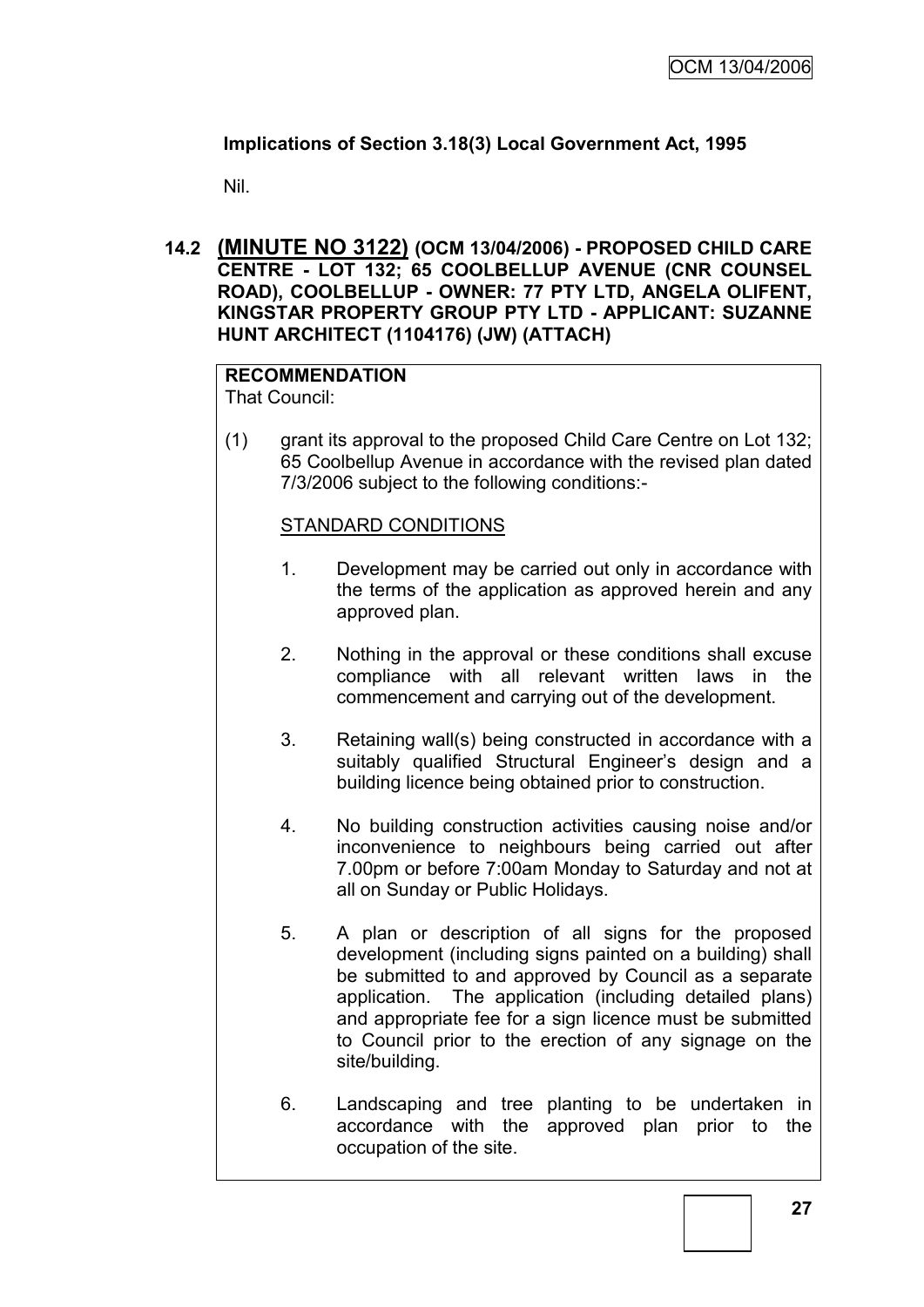- 7. The landscaping installed in accordance with the approved detailed landscape plan, must be reticulated or irrigated and maintained to the satisfaction of Council.
	- 8. No development or building work covered by this approval shall be commenced until the landscape plan has been submitted and approved by Council.
- 9. Earthworks over the site and batters must be stabilised to prevent sand or dust blowing and appropriate measures shall be implemented within the time and in the manner directed by Council, in the event that sand or dust is blown from the site.
- 10. All stormwater being contained and disposed of on-site.
- 11. Works depicted on the approved parking plan shall be maintained to the satisfaction of Council.
- 12. The vehicle parking area shall be sealed, kerbed, drained and line marked in accordance with the approved plans and specifications certified by a suitably qualified practicing Engineer to the satisfaction of Council.
- 13. The site car parking bay/s, driveway/s and points of ingress and egress to be designed in accordance with the Australian Standard for Offstreet Carparking (AS2890) unless otherwise specified by this approval and are to be constructed, drained and marked in accordance with the design and specifications certified by a suitably qualified practicing Engineer and are to be completed prior to the development being occupied and thereafter maintained to the satisfaction of Council.
- 14. A minimum of 1 disabled carbay designed in accordance with Australian Standard 2890.1 – 1993 is to be provided, in a location convenient to and connected to a continuous accessible path to the main entrance of the building or facility. Design and signage of the bay(s) and path(s) is to be in accordance with Australian Standard 1428.1 – 1993. Detailed plans and specifications illustrating the means of compliance with this condition are to be submitted in conjunction with the building licence application.
- 15. Car bay grades are not to exceed 6% and disabled car bays are to have a maximum grade 2.5%.
- 16. Landscaping is to be undertaken in the street verge adjacent to the Lot(s) in accordance with the approved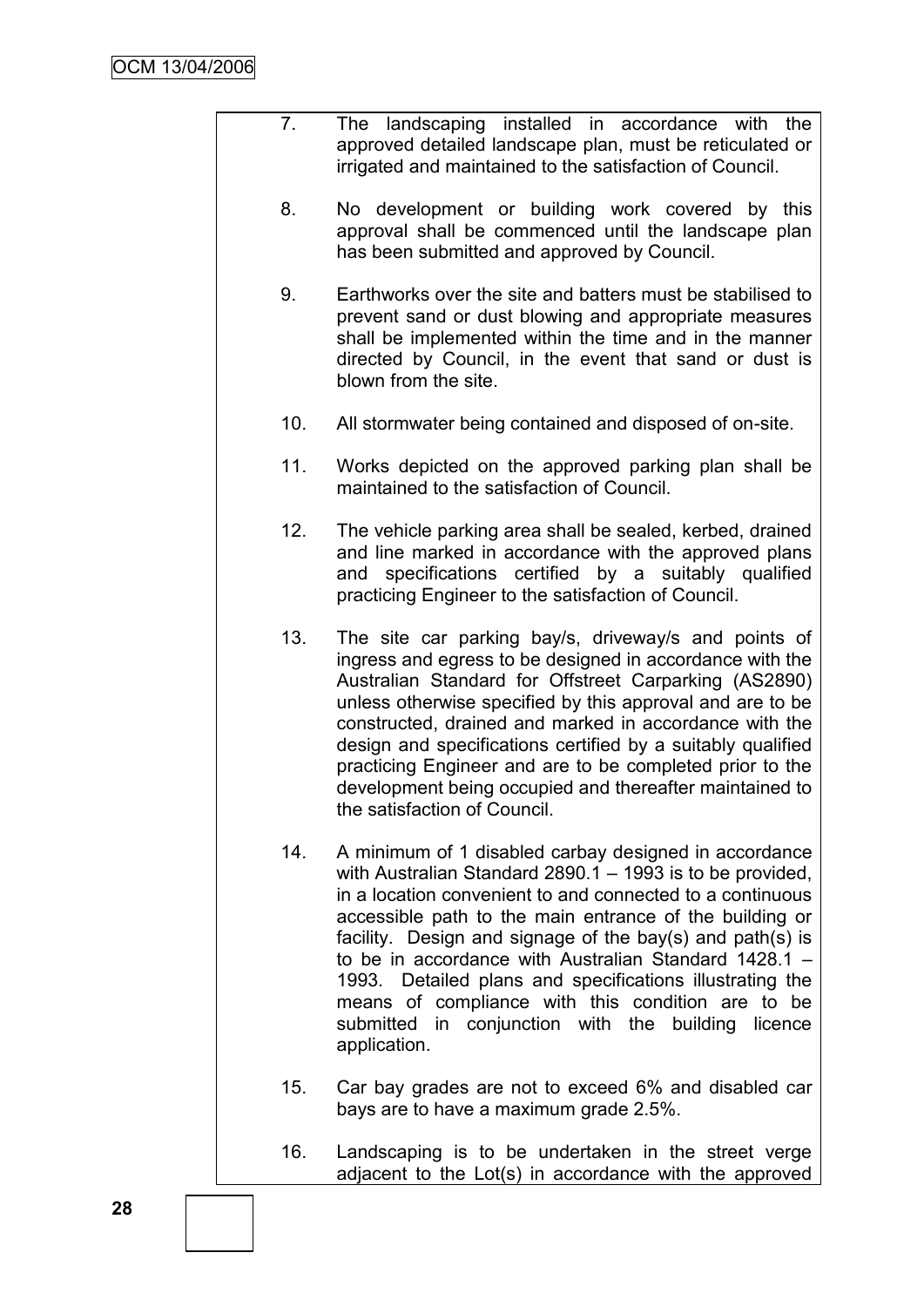plans and be established prior to the occupation of the building; and thereafter maintained to the Council's satisfaction.

17. The development site must be connected to the reticulated sewerage system of the Water Corporation before commencement of any use, or to such alternative system of effluent disposal as may be approved by the Department of Health prior to commencement of any use.

### CONDITIONS TO BE COMPLIED WITH PRIOR TO APPLYING FOR A BUILDING LICENCE

- 18. All stormwater drainage shall be designed in accordance with the document entitled "Australian Rainfall and Runoff" 1987 (where amended) produced by the Institute of Engineers, Australia and the design is to be certified by a suitably qualified practicing Engineer and designed on the basis of a 1:100 year storm event.
- 19 An acoustic report prepared by a suitably qualified acoustic consultant shall be submitted to the City"s Health Service for approval demonstrating compliance with the Environmental Protection (Noise) Regulations f1997 prior to the submission of a building licence application.
- 20. A landscape plan must be submitted to the Council and approved, prior to applying for building licence and shall include the following:-
	- (i) the location, number and type of existing and proposed trees and shrubs including calculations for the landscaping area;
	- (ii) any lawns to be established;
	- (iii) any natural landscape areas to be retained those areas to be reticulated or irrigated; and
	- (iv) verge treatments.

# SPECIAL CONDITIONS

- 21. No more than 62 children are permitted at the centre at any time.
- 22. Provision of a minimum of 16 on-site car parking bays.
- 23. Provision of visual and acoustic screen walls to adjoining residential properties along the southern and western boundaries of the property.
- 24. The existing crossover being removed from Counsel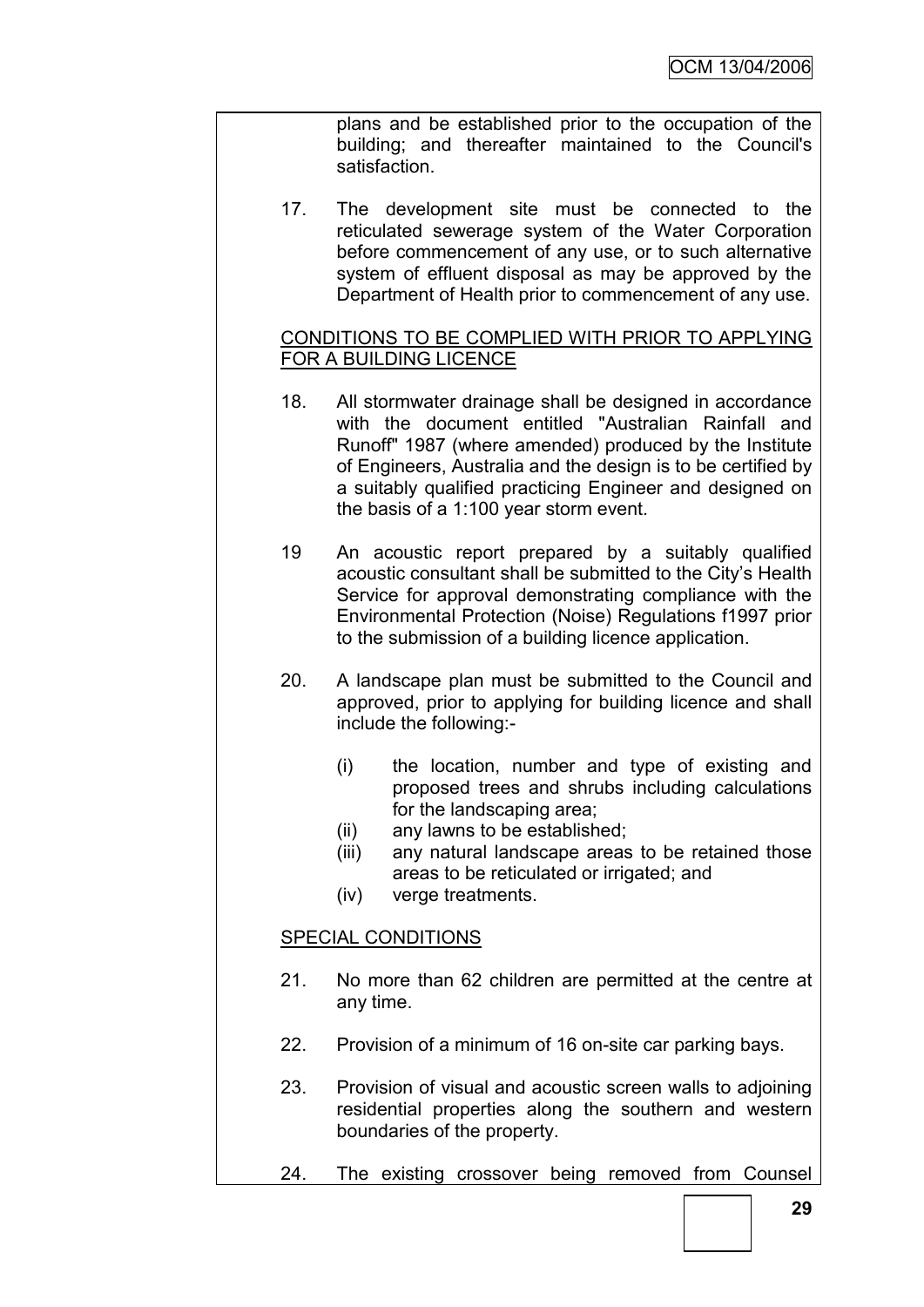Avenue and Coolbellup Avenue and the footpath and kerb being reinstated properly, with the exception of the portion of crossover required for this approval.

### FOOTNOTES

Standard Footnotes to the recommended approval will be added to the approval as advice to the applicant;

- (2) issue a Schedule 9 Notice of Determination on Application for Planning Approval – Approval (inclusive of MRS Form 2 Notice of Approval); and
- (3) advise those who lodged a submission of Council"s decision.

### **COUNCIL DECISION**

MOVED Clr V Oliver SECONDED Clr L Goncalves that the recommendation be adopted.

**CARRIED 9/0**

### **Background**

| ZONING:           | MRS:                         | Urban                 |  |
|-------------------|------------------------------|-----------------------|--|
|                   | TPS:                         | <b>Mixed Business</b> |  |
| LAND USE:         | <b>Vacant Medical Centre</b> |                       |  |
| l LOT SIZE:       | $0.1568$ ha                  |                       |  |
| AREA:             | N/A                          |                       |  |
| <b>USE CLASS:</b> | Child Care Premises "A"      |                       |  |

The former use of the site was a medical centre.

#### **Submission**

The applicant seeks approval to demolish the Medical Centre and develop the site into a child care centre on the corner of Counsel Avenue and Coolbellup Avenue, Coolbellup (see Agenda attachments).

The key components of the proposal are:-

- The centre would cater for a maximum of 62 children including 11 babies, 24 toddlers and 27 preschool children;
- Up to 8 qualified staff plus a manager will care for the children;
- The hours of operation would be between 6am to 7pm maximum Monday to Friday;
- Access into the site is proposed from Coolbellup Avenue;
- Car parking is provided at a rate of 1 car by per 10 children. In this case 62 children required 6 bays and an additional 10 bays are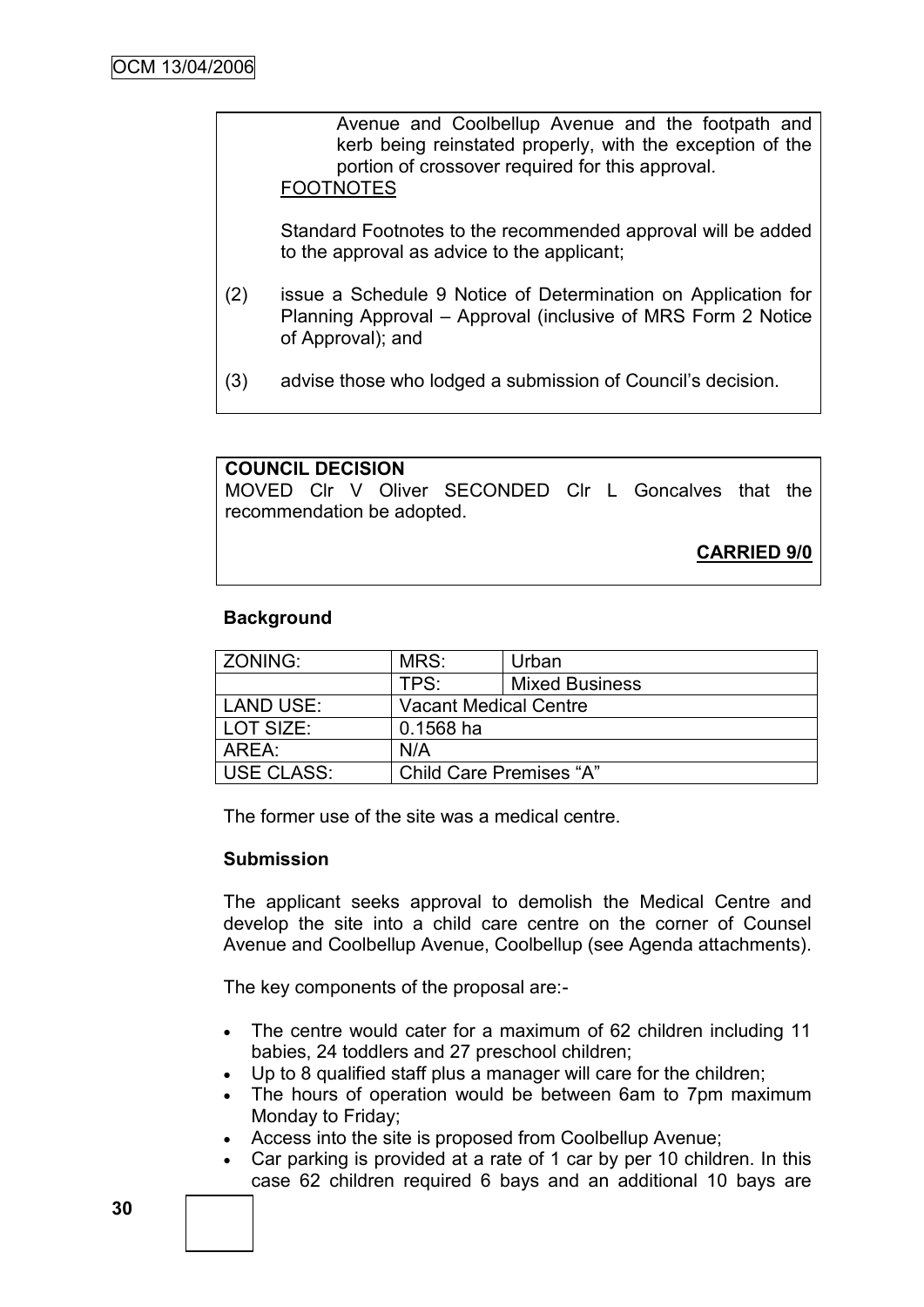provided for staff. A total of 16 bays are provided in accordance with TPS3;

- The proposed design is a single storey, rendered brick and tin building with a contemporary domestic appearance;
- The outdoor play areas are located to the north near Counsel Avenue. Brushwood fencing between piers with some areas of open piers are proposed to the north and part of the east boundaries adjacent to the play areas.
- All existing landscaping is to be retained and enhanced with extensive planting to screen the car parking, verge area and in the play areas to provide shade.

### **Report**

The applicant initially sought approval for the proposed child care centre in November 2005. The original design was for a two storey building to cater for 66 children.

The original child care centre proposal was advertised for public comment for a period of 14 days. Owners of the property near the subject land were invited to comment by letter. At the close of the advertising period six submissions were received, all objecting to the proposal for various reasons which have been collectively summarised as follows:-

- Location (on a busy corner and close to elderly residents);
- Traffic and safety issue as vehicle arriving and departing at the centre will be disruptive to a road safety;
- Number of children:
- Noise level generated from the operation;
- Overlooking and privacy issue; and
- Hours of operation.

Following public consultation the applicant has amended the proposal to address the above issues.

### Location

The location of the proposed Coolbellup Child Care Centre is ideal because it would be adjacent to the Coolbellup Shopping Centre and close to the new primary school on Len Packham Reserve. The location also complies with Council"s Policy APD 44 – Location of Child Care Centres within Residential Areas. The site is also adjacent to public transport routes along both Counsel Road and Coolbellup Avenue.

### **Traffic and Safety**

The site was formerly used as a medical centre with similar car parking provisions. Vehicular access to the medical centre was from both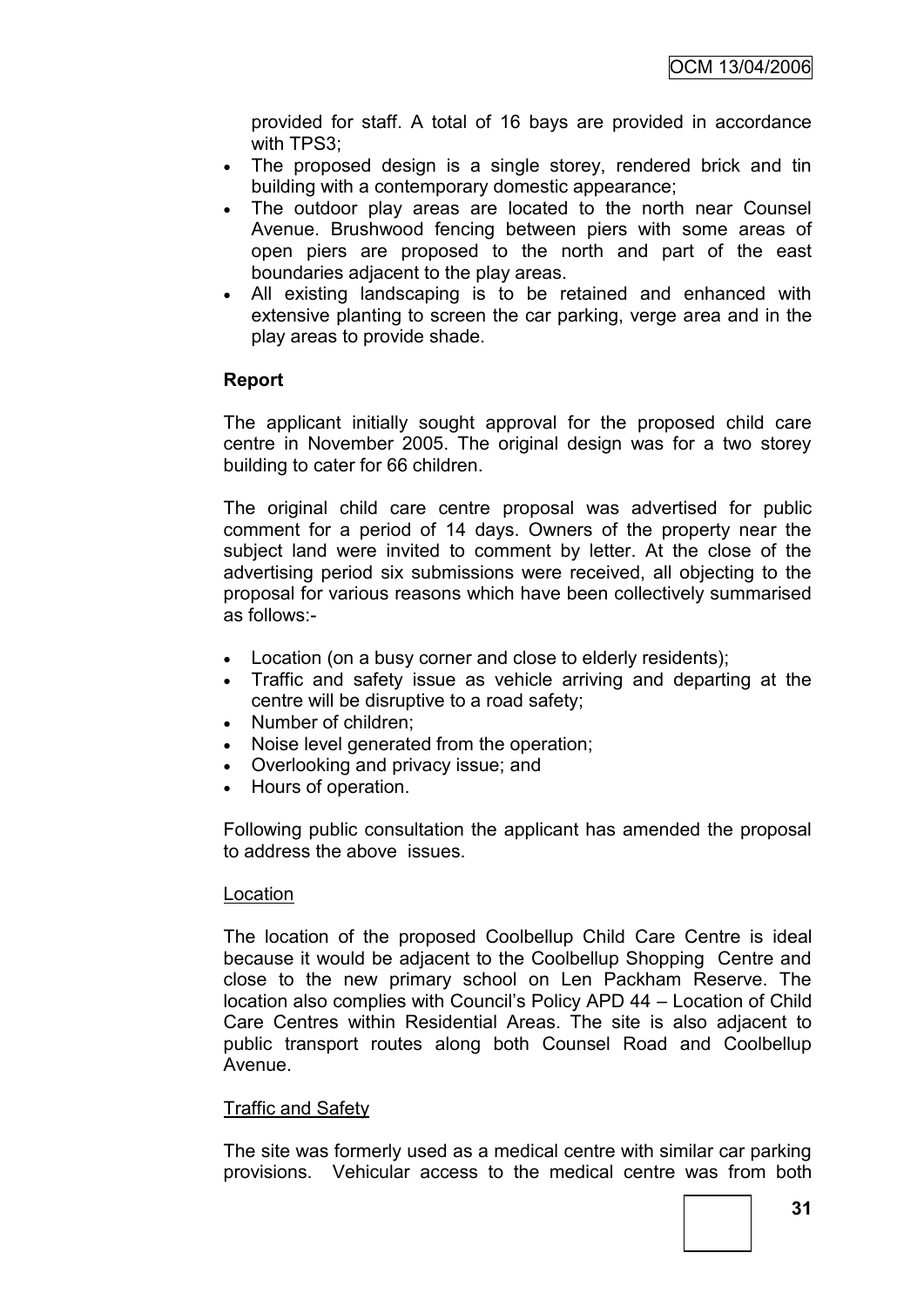Counsel Road and Coolbellup Avenue. With the removal of the existing crossover from Counsel Road and reduced crossover width from Coolbellup Avenue as shown in the proposal, it is expected that the traffic situation and road safety at the corner of Counsel Road and Coolbellup avenue would be enhanced. The proposal also complies with the car parking requirements of TPS3.

#### Number of Children

The number of children has been reduced slightly from the original proposal from 66 to 62. The applicant has advised this is the minimum number possible to make the centre viable. The number of children this centre would cater for is also significantly less than other more recent child care centres in the district with 100 or more children.

#### Noise

All the outdoor play areas have been located to the north to minimise the impact on adjoining houses and also take advantage of the solar orientation.

Appropriate boundary fencing to the neighbouring properties, together with enhanced landscaping along the car parking area, would assist in reducing noise transference.

An acoustic report prepared by a suitably qualified acoustic consultant must be submitted to the City"s Health Service for approval prior to the submission of a building licence application. The report must detail the design and construction features, to reduce noise emissions received at nearby noise sensitive premises within acceptable levels under the Environmental Protection (Noise) Regulations 1997.

#### Overlooking and Privacy Issue

The original design of the child care centre was a two storey building. The design has been amended to remove the secondary storey and to reduce the building height. Therefore, the height of the building will not reduce privacy to the adjoining properties.

#### Hours of operation

The hours of operation would be between 6am to 7pm maximum Monday to Friday. This complies with Council Policy APD 44 - Location of Child Care Centres within Residential Areas.

The concerns raised in the public submissions can be addressed as conditions of approval. It is recommended that the proposal for a child care centre be approved, as the development complies with the City"s Town Planning Scheme No. 3 and Policy requirements.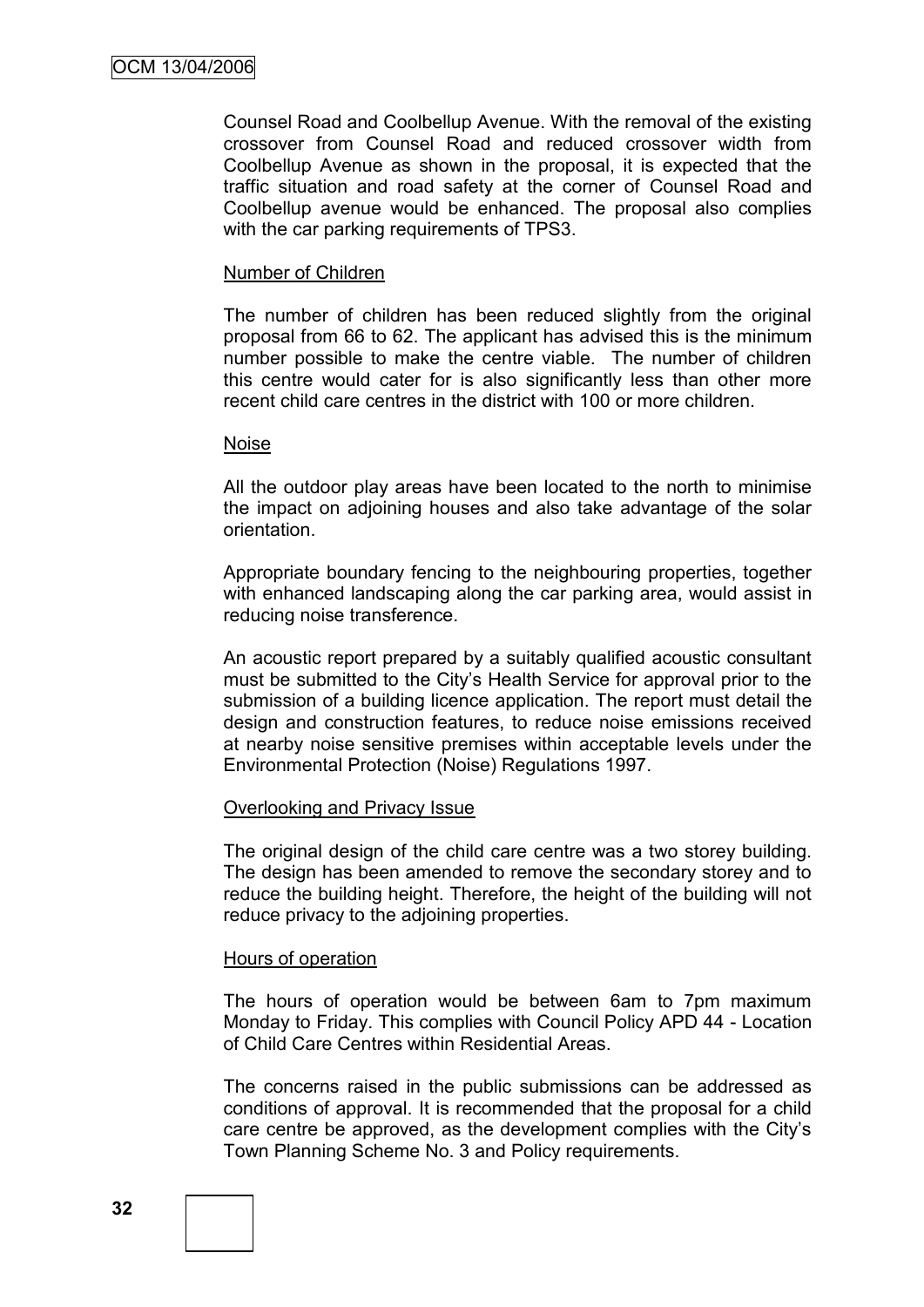# **Strategic Plan/Policy Implications**

The Corporate Strategic Plan Key Result Areas which apply to this item are:-

- 2. Planning Your City
	- *"To ensure that the planning of the City is based on an approach which has the potential to achieve high levels of convenience for its citizens."*
	- *"To ensure that the development will enhance the levels of amenity currently enjoyed by the community."*
- 4. Facilitating the needs of Your Community
	- *"To facilitate and provide an optimum range of community services."*

The Planning Policies which apply to this item are:-

APD44 Location of Child Care Centres within Residential Areas.

# **Budget/Financial Implications**

N/A

# **Legal Implications**

Town Planning Scheme No.3.

# **Community Consultation**

Consultation was carried out in accordance with Clause 9.4 of Town Planning Scheme No.3.

# **Attachment(s)**

- (1) Aerial Photograph.
- (2) Site Plan.
- (3) Ground Floor Plan.
- (4) West and East Elevations.
- (5) North and South Elevations.
- (6) Sections 1 & 2, 3 & 4, 5

# **Advice to Proponent(s)/Submissioners**

The Proponent(s) and those who lodged a submission on the proposal have been advised that this matter is to be considered at the 13 April 2006 Council Meeting.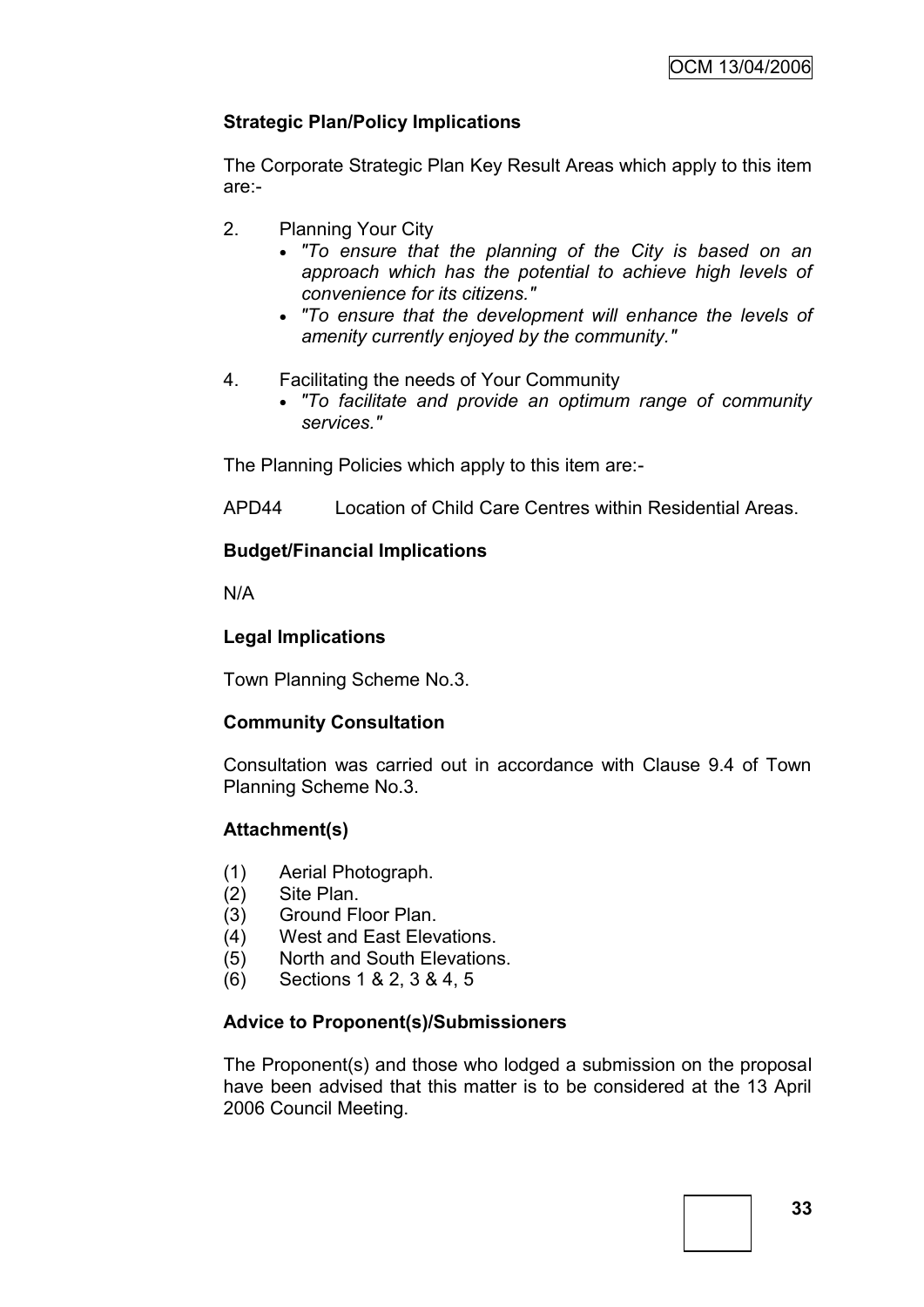# **Implications of Section 3.18(3) Local Government Act, 1995**

Nil.

**14.3 (MINUTE NO 3123) (OCM 13/04/2006) - PROPOSED AMENDMENT NO. 48 TO TOWN PLANNING SCHEME NO. 3 FOR CONSISTENCY WITH AN AMENDMENT TO THE METROPOLITAN REGION SCHEME - LOTS 4995-4997, 500-502, 400, 303 & 4620 COCKBURN ROAD, LOTS 4291, 21, 2-5 & 101 RUSSELL ROAD, LOTS 4896 & 4898 JESSIE LEE STREET, LOTS 106 & 105 RUSSELL ROAD - OWNERS: VARIOUS - APPLICANT: DPS (93048) (JW) (ATTACH)**

**RECOMMENDATION** That Council:

(1) adopt the following amendment:

TOWN PLANNING AND DEVELOPMENT ACT 1928 (AS AMENDED) RESOLUTION DECIDING TO AMEND CITY OF COCKBURN TOWN PLANNING SCHEME NO.3 (TPS3)

AMENDMENT NO. 48

Resolved that Council, in pursuance of Section 7 of the Town Planning and Development Act 1928 amend the above Town Planning Scheme by:

- 1. Amending the Scheme Map by extending "Special Use Zone No.2" and "Development Area No.15" to include lots 4995 – 4997 Cockburn Road and portions of Quill Way & Stuart Drive.
- 2. Amending the Scheme Map by zoning Lots 500 502, 400, 303 & portion of Lot 4620 Cockburn Road, portions of Lots 4291, 21, 2 – 5 & 101 Russell Road, portion of 4895 Success Way, portion of Lot 4896 & 4898 Jessie Lee Street, and portions of the Success Way, Jessie Lee Street & Crane Street road reserves "Industry"; and
- 3. Amending the Scheme Map by zoning Lot 106 and portion of Lot 105 Russell Road "Light and Service Industry"
- (2) sign the amending documents, and advise the WAPC of Council"s decision;
- (3) forward a copy of the signed document to the Environmental Protection Authority in accordance with Section 7 (A) (1) of the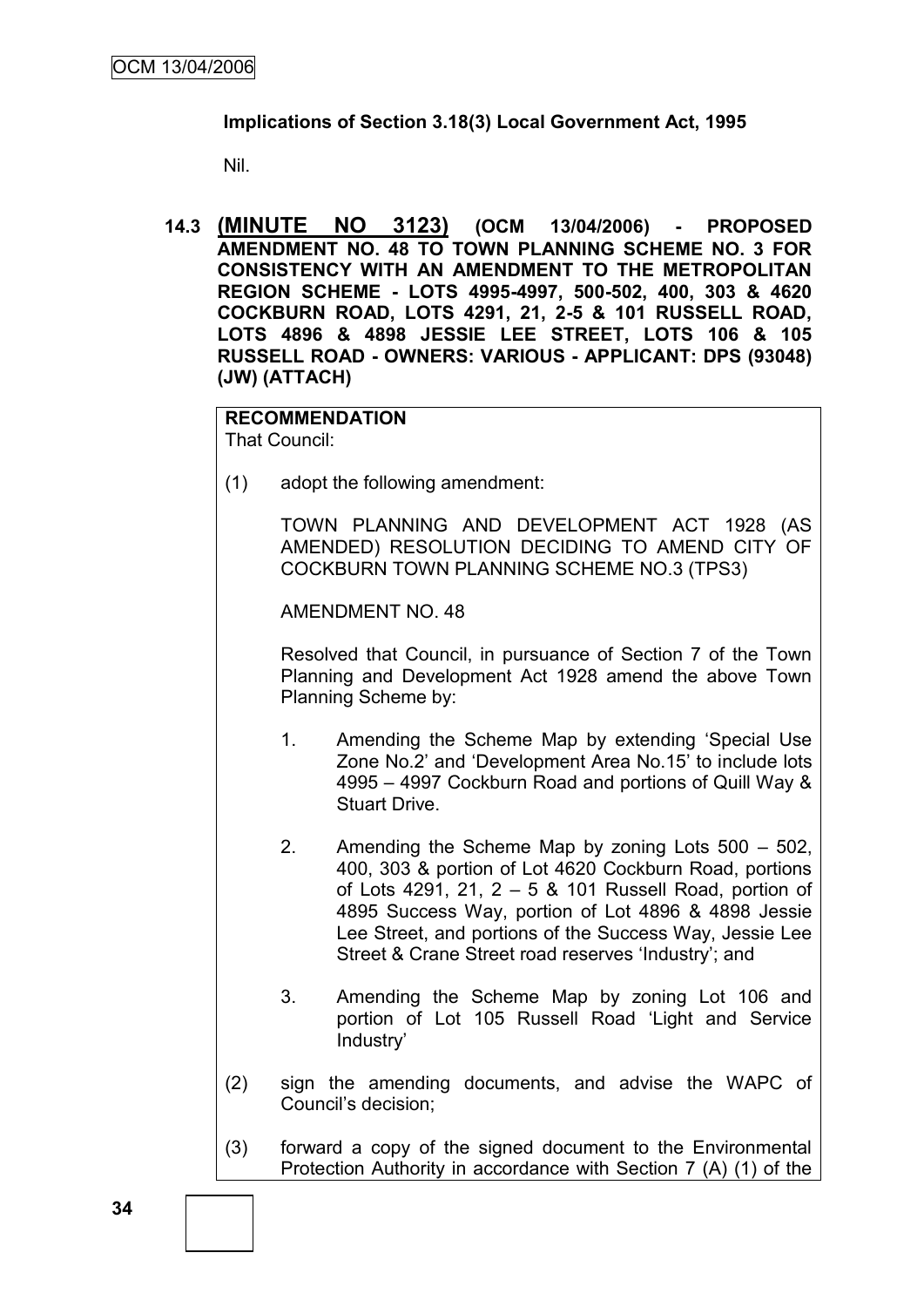Town Planning and Development Act;

- (4) following the receipt of formal advice from the Environmental Protection Authority that the Scheme Amendment should not be assessed under Section 48A of the Environmental Protection Act, advertise the Amendment under Town Planning Regulation 25 without reference to the Western Australian Planning Commission;
- (5) notwithstanding (4) above, the Director of Planning and Development may refer a Scheme or Scheme Amendment to the Council for its consideration following formal advice from the Environmental Protection Authority that the Scheme Amendment should be assessed under Section 48A of the Environmental Protection Act, as to whether the Council should proceed or not proceed with the Amendment;
- (6) should formal advice be received from the Environmental Protection Authority that the Scheme Amendment should be assessed or is incapable of being environmentally acceptable under Section 48(A) of the Environmental Protection Act, the Amendment be referred to the Council for its determination as to whether to proceed or not proceed with the Amendment; and
- (7) advise the applicant of Council"s Decision and request the applicant to prepare five (5) copies of the amendment documents.

# **COUNCIL DECISION**

MOVED Clr J Baker SECONDED Clr V Oliver that the matter be deferred to the next Council Meeting, pending further information regarding the future effects and safety of the community and industrial needs of the area.

# **CARRIED 8/1**

# **Background**

The land subject to this proposal measures 10.5 hectares in area and stretches along 3 kilometres of Russell Road and Cockburn Road within the Henderson Industrial Area (see agenda attachment 1).

The land is in a variety of ownerships, including both private and public, with various portions of the former MRS reservations having been acquired by the State Government in order to facilitate construction of the Fremantle Eastern Bypass.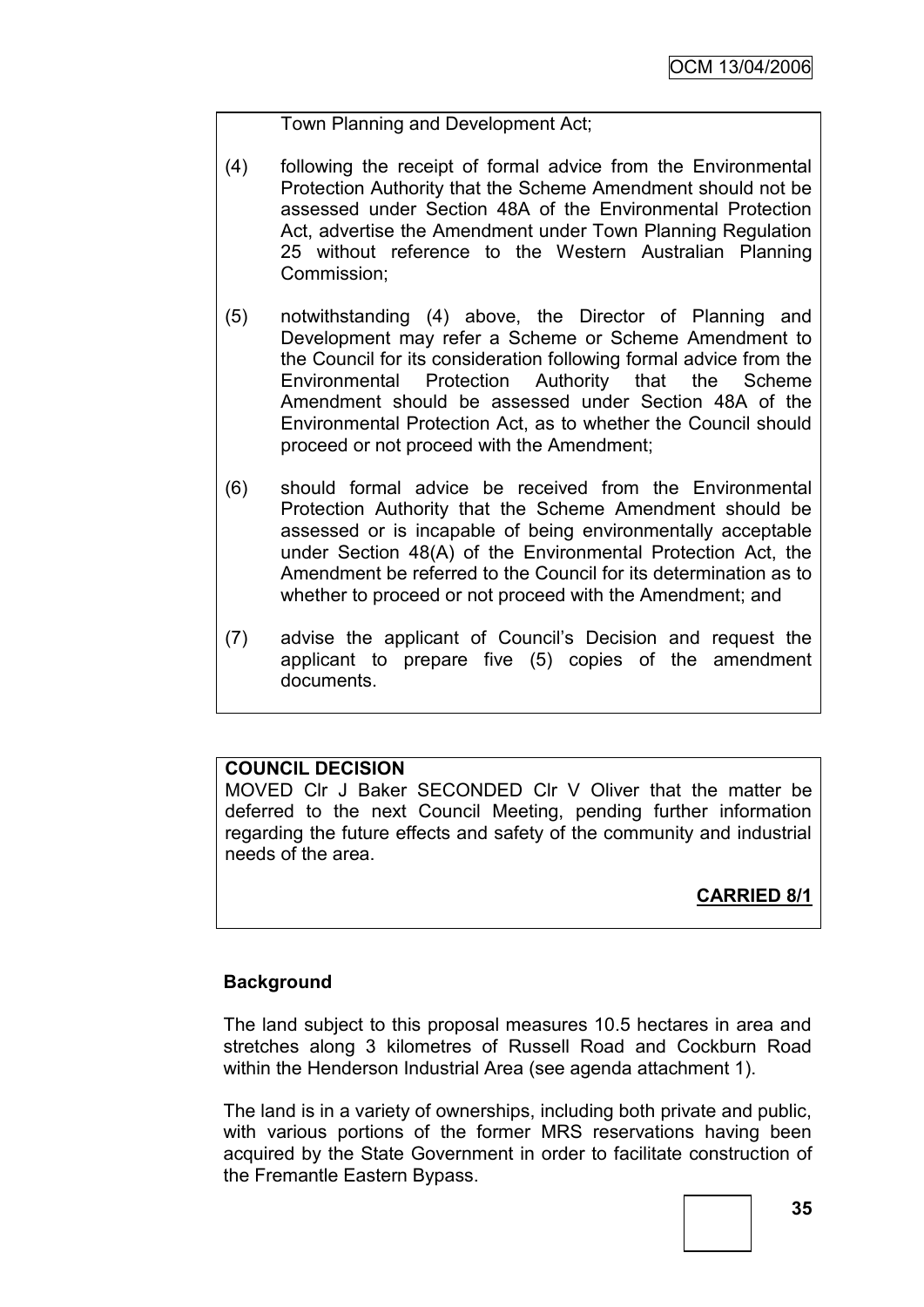Subdivision approvals have been granted over lots 4995 & 4997 Cockburn Road whereby the land is to be amalgamated and developed in conjunction with adjoining lots, which form portion of the Henderson Industrial Area (Australian Marine Complex).

## **Submission**

The scheme amendment under consideration for the land in the Henderson Industrial area that will be affected by the gazettal of MRS Amendment 1071/33. The MRS Amendment proposes the rezoning of the land from "Primary Regional Roads" and "Other Regional Roads" to "Industrial", and is in its final stages of approval in Parliament.

A copy of the applicant"s full submission should be read in conjunction with this report and is contained in the agenda attachments.

## **Report**

The subject land is currently reserved under the Metropolitan Region Scheme (MRS) as either "Primary Regional Road" and "Other Regional Road". The City of Cockburn Town Planning Scheme No.3 (TPS3) currently reflects the existing regional road reservations over the subject land (see agenda attachment 2 & 3).

Upon gazettal of MRS Amendment 1071/33, the land will be rezoned to "Industrial" under the MRS (see agenda attachment 4).

However, the subject land will become "unzoned land" under the TPS3 as a result of its removal from the Fremantle – Rockingham Highway Primary and Other Regional Road Reserve upon the gazettal of MRS Amendment 1071/33. The Scheme Amendment seeks to extend the current TPS3 zones of the adjoining industrial estates to encompass the "unzoned" land. The Scheme Amendment proposes the rezoning of the land from "Primary Regional Roads" and "Other Regional Roads" to 'Special Use' (SU2) and 'Development Area' (DA15) as well as "Industry" and "Light & Service Industry" Zone (see agenda attachment 5).

The Scheme Amendment will provide the Council with development control commensurate with that, which guides the adjoining industrial estates.

It is recommended that Council initiate the proposed TPS3 Amendment and refer the document the Environmental Protection Authority (EPA) for assessment. Following the receipt of formal advice from the EPA that the Scheme Amendment should not be assessed under Section 48A of the Environmental Protection Act, Council advertise the Amendment under Town Planning Regulation 25.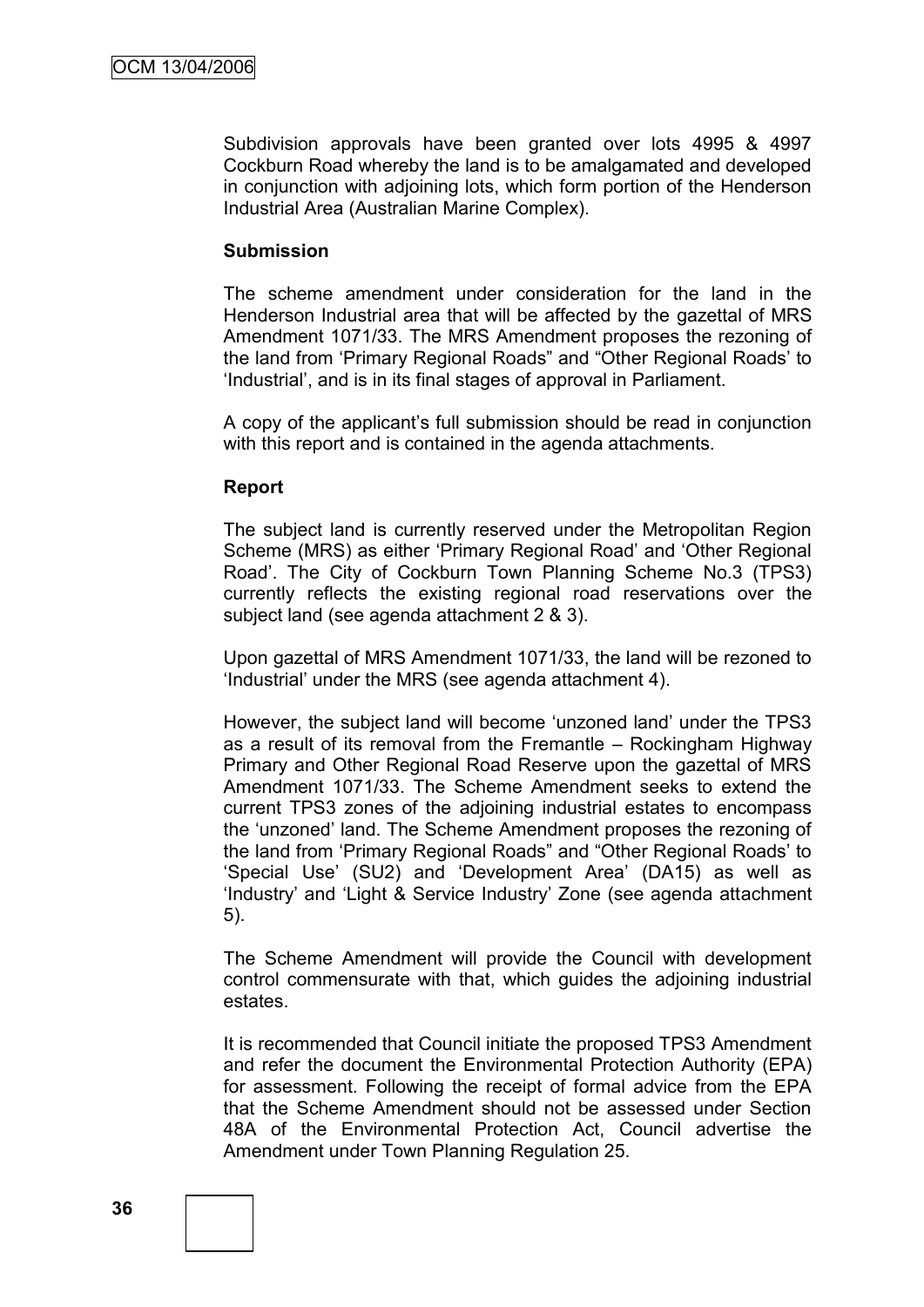# **Strategic Plan/Policy Implications**

The Corporate Strategic Plan Key Result Areas which apply to this item are:-

- 2. Planning Your City
	- "To ensure that the planning of the City is based on an approach which has the potential to achieve high levels of convenience for its citizens."
	- "To ensure that the development will enhance the levels of amenity currently enjoyed by the community."
- 3. Conserving and Improving Your Environment
	- "To conserve the quality, extent and uniqueness of the natural environment that exists within the district."
	- "To ensure that the development of the district is undertaken in such a way that the balance between the natural and human environment is maintained."
- 4. Facilitating the needs of Your Community
	- "To facilitate and provide an optimum range of community services."

# **Budget/Financial Implications**

N/A

# **Legal Implications**

Town Planning Scheme No. 3 Metropolitan Region Scheme Town Planning and Development Act Town Planning Regulations

# **Community Consultation**

To be undertaken as part of the Amendment process.

# **Attachment(s)**

- (1) Location Plan
- (2) MRS Zoning Plan
- (3) TPS3 Zoning Plan
- (4) MRS Amendment 1071/33 Plan
- (5) The Scheme Amendment Submission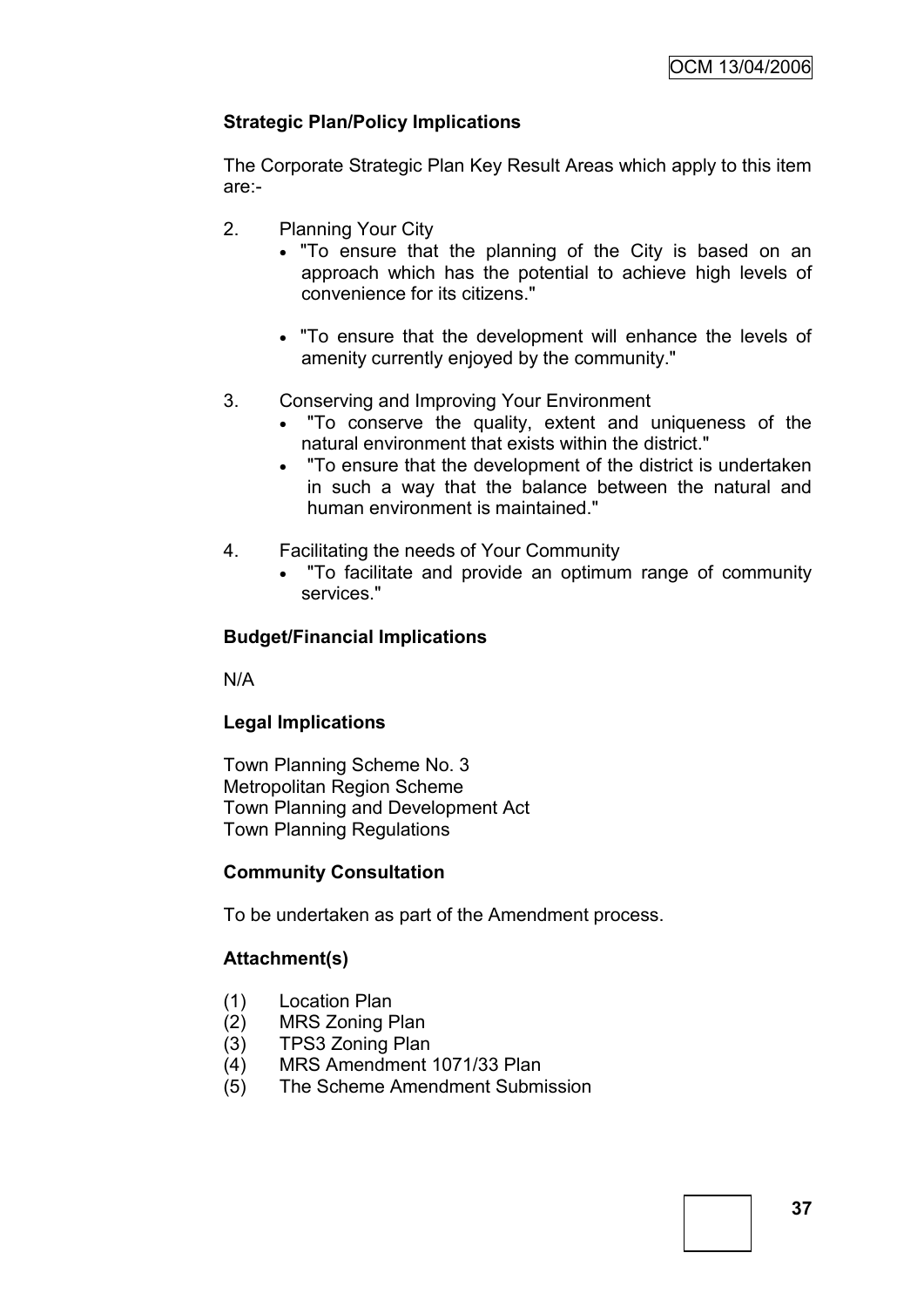# **Advice to Proponent(s)/Submissioners**

The Proponent has been advised that this matter is to be considered at the 13 April 2006 Council Meeting.

## **Implications of Section 3.18(3) Local Government Act, 1995**

Nil.

**14.4 (MINUTE NO 3124) (OCM 13/04/2006) - VARIATION TO THE APPROVED STRUCTURE PLAN FOR PORTION OF DEVELOPMENT AREA NO. 4 (CELL 9) LOT 1009 SPINNAKER HEIGHTS, YANGEBUP - OWNER: NORFOLK HOLDINGS PTY LTD - APPLICANT: DEVELOPMENT PLANNING STRATEGIES (9620; 4413993) (VM) (ATTACH)**

# **RECOMMENDATION**

That Council:

- (1) adopt the proposed modifications to the Cell 9 Structure Plan pursuant to Clause 6.2.9 of the City of Cockburn Town Planning Scheme No. 3, as shown on the plan included in the Agenda attachments;
- (2) refer the modified Cell 9 Structure Plan to the Western Australian Planning Commission for endorsement;
- (3) advise the submissioners and the petitioner of Council"s decision; and
- (4) require the applicant to prepare Detailed Area Plans for Lots 168 and 167 Spinnaker Heights, Yangebup for adoption by Council, which must comply with the requirements of the Codes and ensure that there is no adverse impact on the privacy of neighbours.

# **COUNCIL DECISION**

MOVED Clr S Limbert SECONDED Clr V Oliver that Council:

- (1) reject the proposed modification to the Cell 9 Structure Plan; and
- (2) advise the applicant, submissioners and the petitioner of Council"s decision.

**CARRIED 5/4**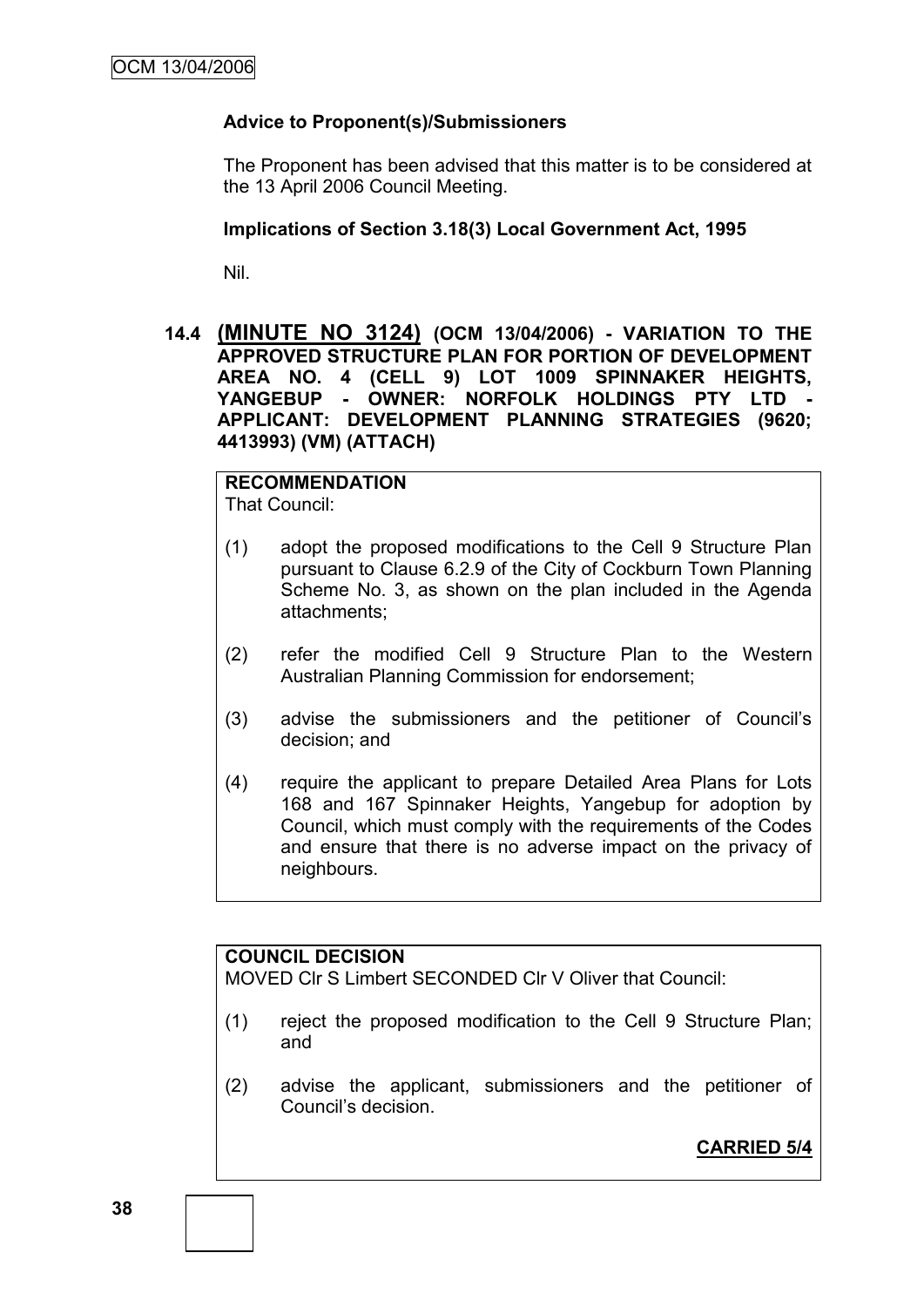# **Reason for Decision**

The proposed variation involves recoding the subject land from R20 to R25. Nineteen submissions of objections have been received from residents in Spinnaker Heights. The proposed Structure Plan variation is considered to be inconsistent with orderly and proper planning of the area and not in accordance with Clause 6.2.6.4 of Council's Town Planning Scheme.

The current landowners knew the zoning before they bought the property, therefore it should not be changed.

Given the number of residents who will be affected by this proposed variation, it is recommended that Council reject the modifications to the Structure Plan.

## **Background**

| ZONING: | MRS: Urban                              |  |  |
|---------|-----------------------------------------|--|--|
|         | TPS3:   Development Zone                |  |  |
|         | Development Area No. 4 - Yangebup (DA4) |  |  |
|         | Development Contribution Area No. 5 -   |  |  |
|         | Yangebup East (DCA5)                    |  |  |

In 2000 Council prepared a structure plan for Cells 9 & 10 Yangebup which included the subject land. The structure plan was a composite of proposals prepared by Urban Focus and BSD Consultants for various landowner groups.

On 30 October 2001 the WAPC advised that the Structure Plans generally conform to the Commission"s applicable Development Control Policy Principles and Liveable Neighbourhood"s principles. The Structure Plan for Cell 9 was endorsed as a guide for the subdivision and development of the land.

In January 2006 the City received a submission from Development Planning Strategies (DPS) on behalf of the landowner "Norfolk Holdings Pty Ltd" to modify the R-Code for Lot 1009 Spinnaker Heights, Yangebup.

#### **Submission**

The proposed variation involves recoding of the subject land from R20 to R25. The proposed increase in density aims to provide greater flexibility in lot size and house design for the subject land the proposal is also compatible with the existing design and layout of the approved Structure Plan and will not necessitate any changes to the existing / approved access and road network within Cell 9.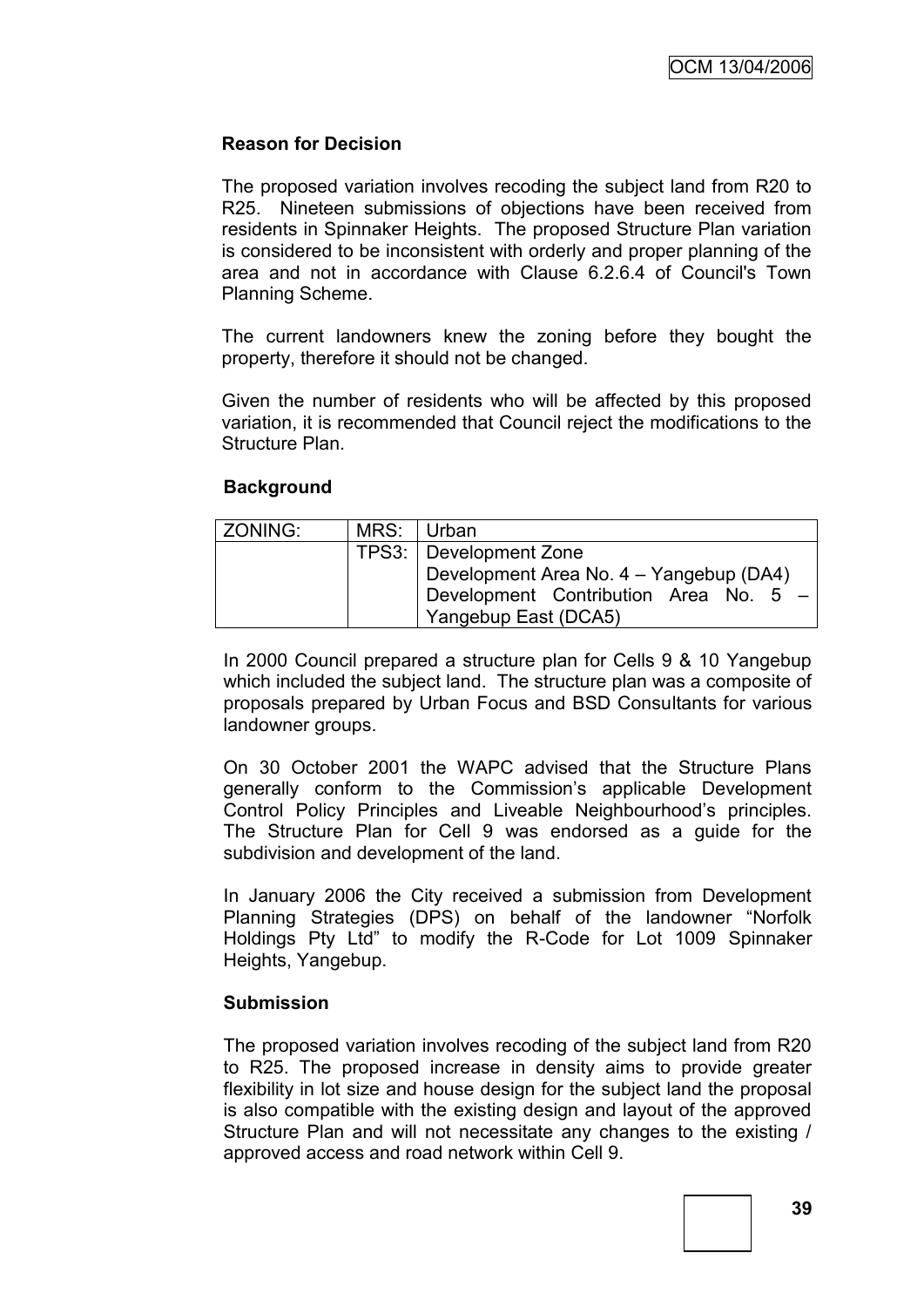## **Report**

The intent of the coding change is to provide greater flexibility in lot size and house design for the subject land, delivering upon the general objectives of the Structure Plan to provide a mixture of densities in areas of high amenity.

The subject land is within the walkable distance of four public open space sites and a proposed neighbourhood commercial centre and is therefore ideally located in terms of its suitability for an increase in density due to the high level of amenity.

The increase in density would be compatible with a variety of the *Liveable Neighbourhoods Edition 3 (Operational Draft)* document key aims including:-

- To provide a variety of lot sizes and housing types to cater for the diverse housing needs of the community at a density that can ultimately support the provision of local services;
- To provide for walkable neighbourhoods to reduce car dependency for access to employment, retail and community facilities;
- To provide for access generally by way of an interconnected network of streets which facilitate safe, efficient and pleasant walking, cycling and driving;
- To facilitate active street-land use interfaces to improve personal safety through increased surveillance and activity;
- To facilitate new development which supports the efficiency of public transport systems;
- To maximise land efficiency wherever possible.

There are no proposed changes to the access and road network within the Cell. The recoded lots are sufficiently robust to be served by the current proposed movement system and will not affect the alignment of Spinnaker Heights.

The proposed variation to the approved Structure Plan is of a minor nature and aims to provide greater flexibility in lot size and house design for the subject land. The changes are compatible with the existing design and layout of the approved Structure Plan. The proposed R20 development could accommodate 5 lots (500m<sup>2</sup> average lot size) whereas the R25 code would allow the addition of two lots, therefore making a total of 7 lots or an extra 2 lots (average lot size of  $400m^2$ ).

The following is a summary residents concerns raised in public submissions which have largely raised invalid objections on the basis of some fundamental aspects of the approved Structure Plan that are not relevant to the changes proposed with the Structure Plan. The Structure Plan was established by Council well before the subject land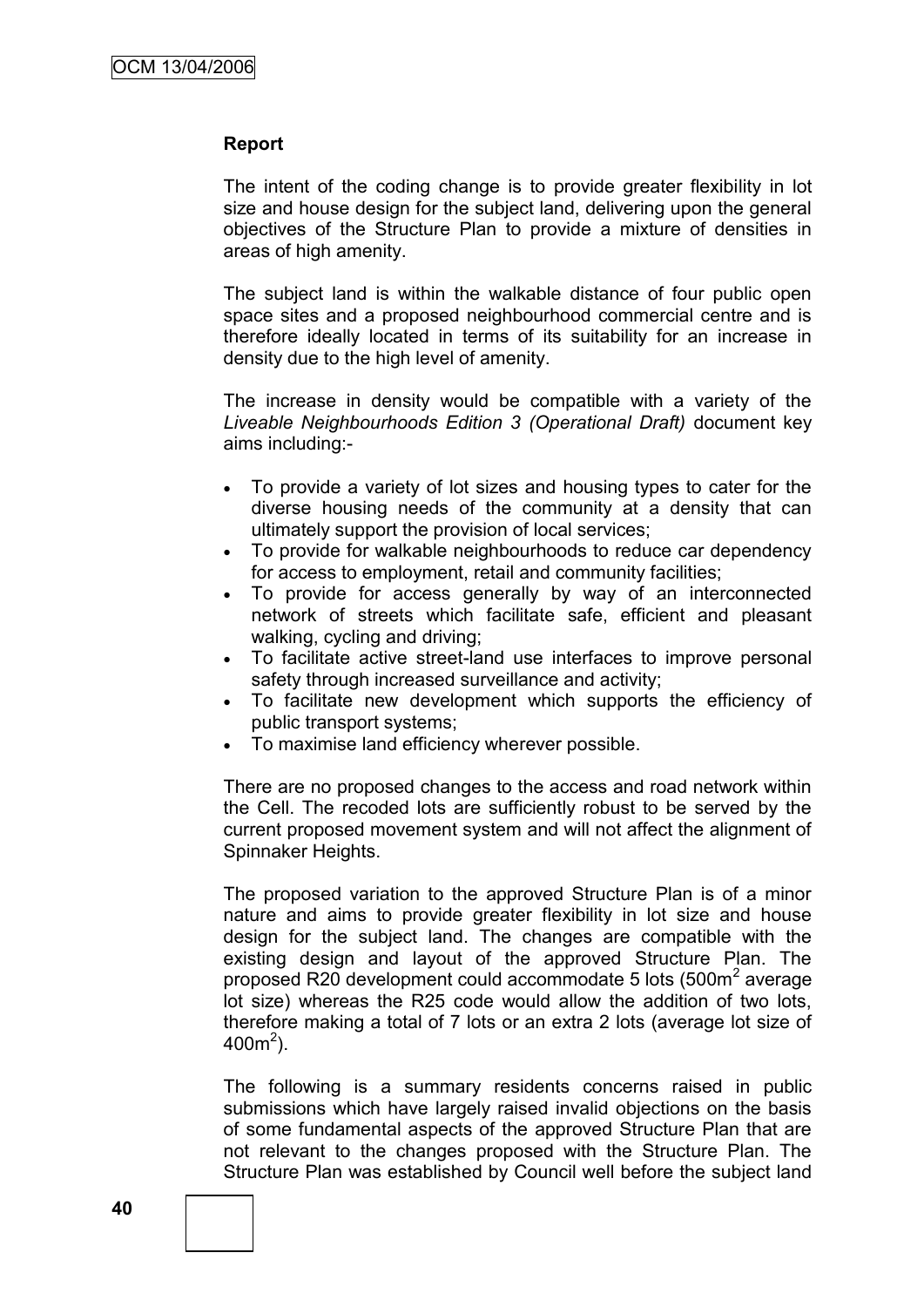was subdivided. There has been a misunderstanding of residents that Spinnaker Heights would not be extended to Beeliar Drive. There is also a separate desire in the petition to cul-de-sac Spinnaker Heights to the detriment of a bus route, which is totally unacceptable. All of the City"s Planning staff are fully aware of the approved Structure Plan which clearly shows the extension of Spinnaker Heights and its important function as a bus route. The adopted Structure Plan is available for inspection at the City's Administration building during normal office hours.

# **1. Guaranteed Loss of Views and Extension of Spinnaker Heights to Beeliar.**

The petition states that when they bought into the area they were told that Spinnaker Heights would never continue through to Beeliar Drive. This is clearly not the case since the Council"s adopted Structure Plan for the area shows Spinnaker Heights connecting from Yangebup Road to Beeliar Drive as a main Local Distributor to ensure easy access for residents of Cell 9 to the proposed Local Centre identified on the intersection of Spinnaker Heights and Beeliar Drive.

With regard to the views, the landowners of Lot 1009 could build large two storey houses which would obstruct the views from properties located to the east of Spinnaker Heights. It is acknowledged that the average lot size would reduce from 500m<sup>2</sup> to 400m<sup>2</sup> and frontages reduced from 18 metres to 12 metres to the street. The applicant has indicated that the development of the lots would probably be a two storey development. However, the developer has stated that they would develop the lots and are prepared to introduce design guidelines/Detailed Area Plans to ensure the upper storey development of lots 168 and 167 (refer to attached plan) is setback a greater distance from the boundary to ensure the current vistas of No. 25 (Lot 381) Spinnaker Heights are not substantially reduced. This may be introduced subject to WAPC approval as a condition of subdivision approval.

# **2. Continuation of Spinnaker Heights for Bus Route.**

The Council adopted Structure Plan for the area designates Spinnaker Heights as a bus route connecting Yangebup Road to Beeliar Drive. The rationale for the bus route along Spinnaker Heights (not fully constructed) was to provide easy accessibility to a proposed Local Centre located on the intersection of Spinnaker Heights and Beeliar Drive. The current proposal for this intersection is to be signalised. Spinnaker Heights is to be a local Distributor Road for Cell 9. Therefore there is no proposal to cul-de-sac Spinnaker Heights. Furthermore the constructed roads and roundabouts on Spinnaker Heights have been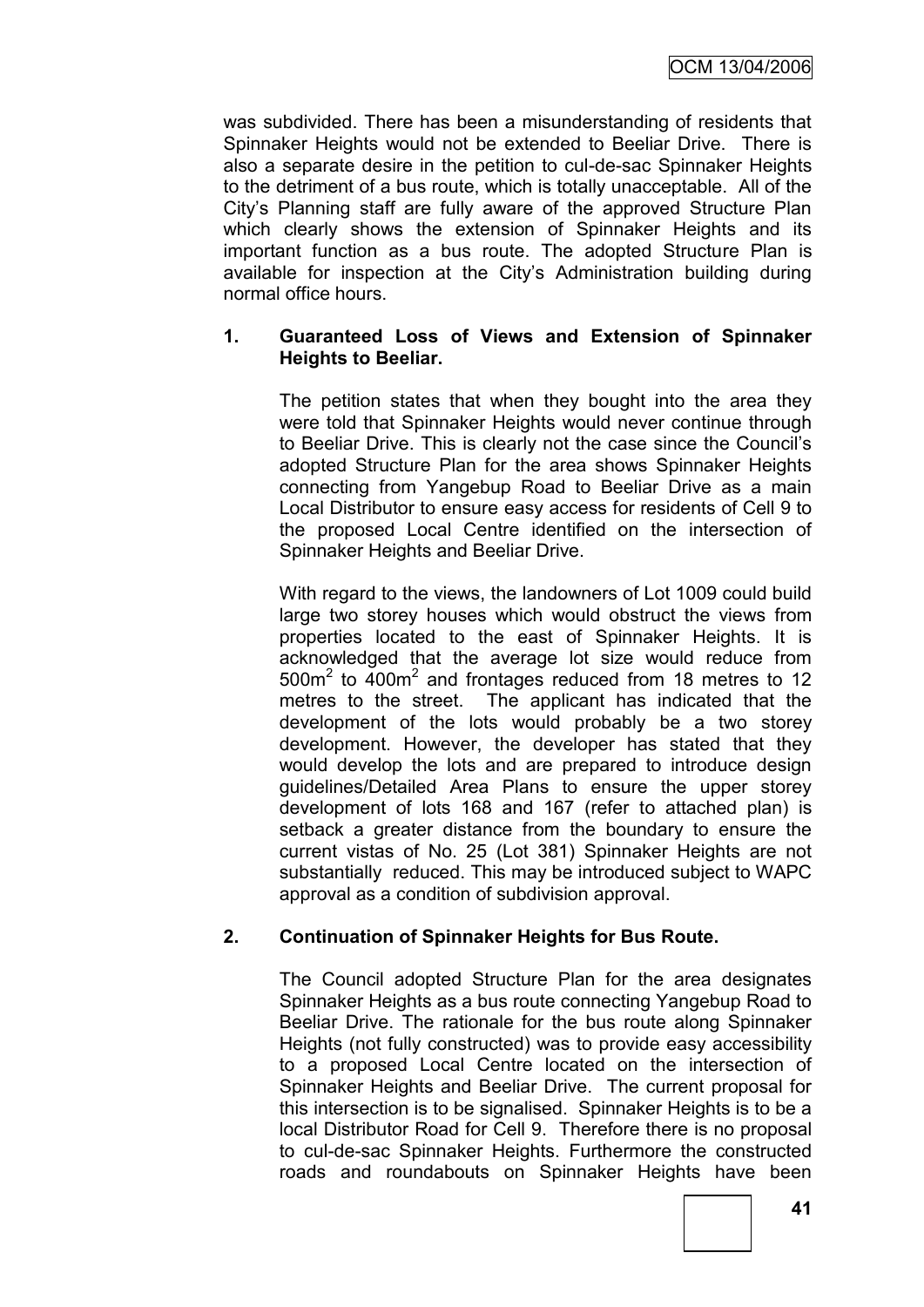constructed to ensure for easy manoeuvring of buses. Approval of this proposal will also facilitate the ultimate connection of Spinnaker Heights with Beeliar Drive and its use as a bus route.

# **3. Public Open Space and Beautification.**

Subdividers in the area currently are under no obligation to landscape public open space which is very frustrating from a Council perspective. Unfortunately the subdividers have decided not to landscape the POS and therefore Council must make separate budget allocations to carry out this work guided by Works programs in the City"s Parks Services.

Comments regarding using the developers land as public open space is clearly inappropriate and not possible as the land has been identified for residential development.

Given that the proposed recoding to R25 will only generate an additional two lots and a subdivision condition could ensure appropriate setbacks for two storey development, the variation to the Structure Plan is supported. It is recommended that the Council endorse the modifications to the Structure Plan.

# **Strategic Plan/Policy Implications**

The Corporate Strategic Plan Key Result Areas which apply to this item are:-

- 2. Planning Your City
	- *"To ensure that the planning of the City is based on an approach which has the potential to achieve high levels of convenience for its citizens."*
	- *"To ensure that the development will enhance the levels of amenity currently enjoyed by the community."*
	- *"To foster a sense of community within the district generally and neighbourhoods in particular."*

The Planning Policies which apply to this item are:-

SPD4 "Liveable Neighbourhoods" APD4 Public Open Space

# **Budget/Financial Implications**

Nil.

# **Legal Implications**

Town Planning Scheme No. 3.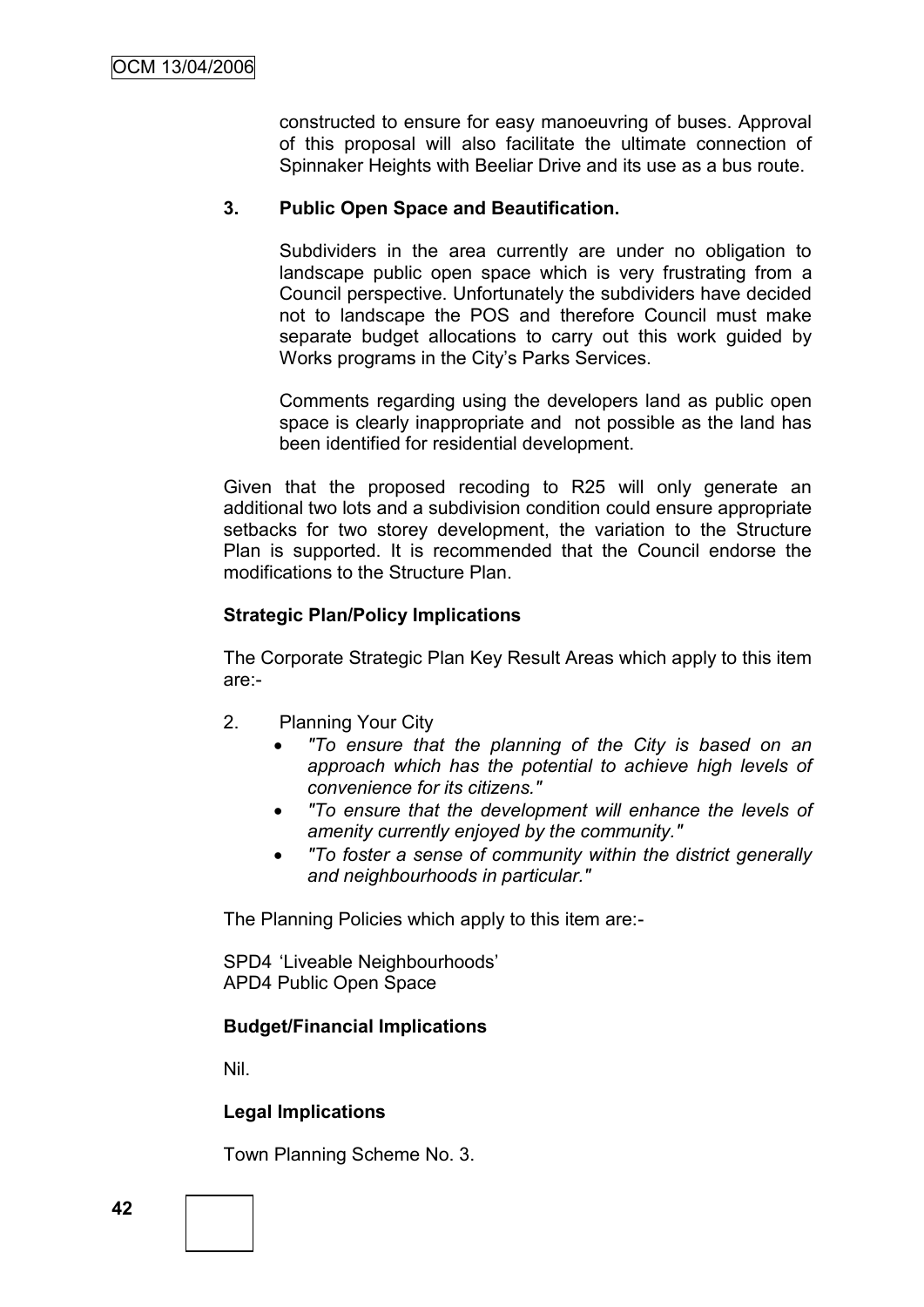# **Community Consultation**

The application was referred to nearby landowners for a period of 21 days in accordance with the requirements of Clause 6.2.8.1 of Town Planning Scheme No. 3.

A petition signed by 9 landowners was received by Council. Ten late proforma submissions of objection were received just prior to writing this report from residents on Spinnaker Heights objecting to:-

- 1. Not in keeping with single resident housing nearby.
- 2. Not associated with public open space usage.
- 3. Sets a precedent for poor planning.

Refer to Schedule of Submissions contained in the Agenda attachments.

# **Attachment(s)**

- (1) Proposed modification to Structure Plan.
- (2) Structure Plan adopted by Council.
- (3) Proposed development of Lot 1009 Spearwood Avenue.
- (4) Schedule of Submissions.
- (5) Petition Proposed Minor Variation for Cell 9 and attachments.

# **Advice to Proponent(s)/Submissioners**

The Proponent(s) and those who lodged a submission on the proposal have been advised that this matter is to be considered at the 13 April 2006 Council Meeting.

# **Implications of Section 3.18(3) Local Government Act, 1995**

Nil.

# **14.5 (MINUTE NO 3125) (OCM 13/04/2006) - SATELLITE DISH - LOT**  550; 68 BARRINGTON STREET, SPEARWOOD **OWNER/APPLICANT: J & M MONTES (3313725) (SS) (ATTACH)**

#### **RECOMMENDATION** That Council:

(1) grants its approval for a 3 metre diameter domestic satellite dish on Lot 550 (No. 68) Barrington Street, Spearwood in accordance with the approved plans subject to the following conditions:-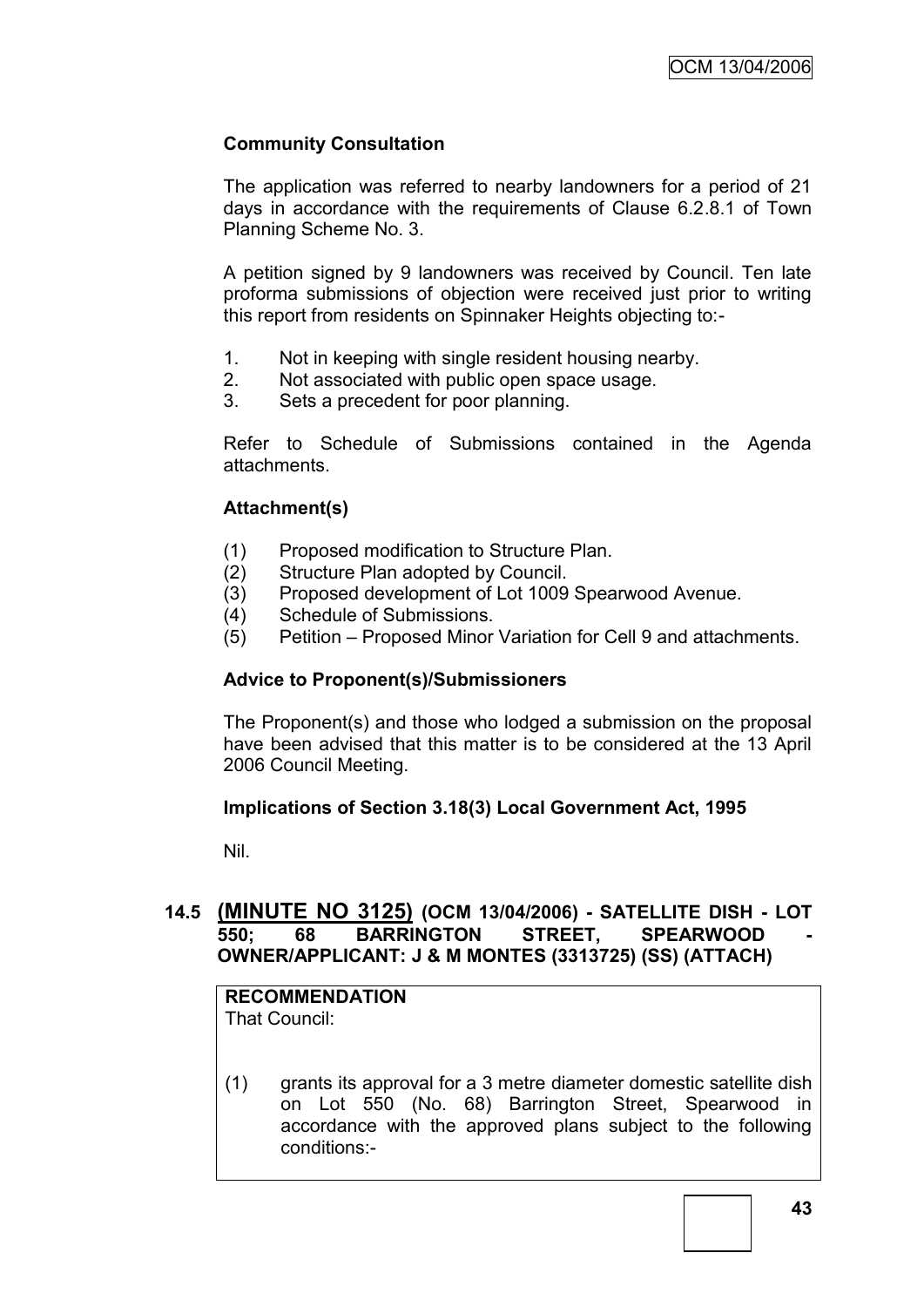# STANDARD CONDITIONS

- 1. Development may be carried out only in accordance with the terms of the application as approved herein and any approved plan.
- 2. Nothing in the approval or these conditions shall excuse compliance with all relevant written laws in the commencement and carrying out of the development.
- 3. All stormwater being contained and disposed of on-site to the satisfaction of the Council.

#### SPECIAL CONDITIONS

- 5. The maximum pole height for the satellite dish is not to exceed 1.7 metres above natural ground level.
- 6. The maximum height of the satellite dish is not to exceed 2.7 metres above natural ground level.

## FOOTNOTES

- 1. The development is to comply with the requirements of the Building Code of Australia.
- (2) issue a Schedule 9 Notice of Planning Approval Approval (inclusive of MRS Form 2 Notice of Approval); and
- (3) advise the submissioners of Council"s decision accordingly.

#### **COUNCIL DECISION**

MOVED Clr I Whitfield SECONDED Clr S Limbert that the recommendation be adopted.

# **CARRIED 8/1**

#### **Background**

| l ZONING:         | MRS: Urban        |                                  |
|-------------------|-------------------|----------------------------------|
|                   |                   | TPS3:   Residential R-20         |
| LAND USE:         |                   | <b>Existing House</b>            |
| l LOT SIZE:       | 700m <sup>2</sup> |                                  |
| <b>USE CLASS:</b> |                   | Permitted Use "P" - Single House |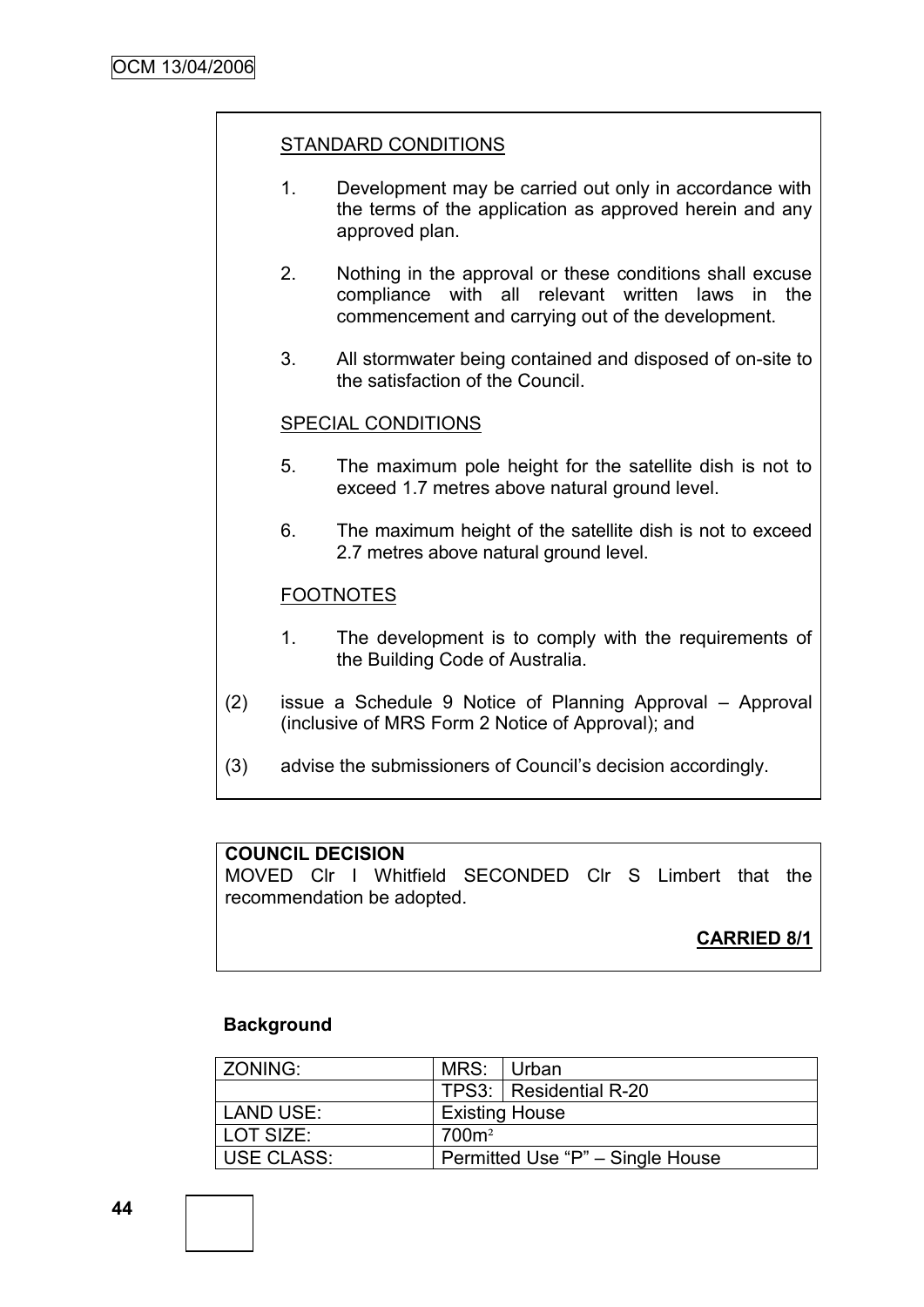The applicant seeks approval for a 3 metre diameter satellite dish on the subject property (refer to Attachment 1). The application was referred to Council"s Ordinary Meeting of 9 March 2006 where the application was deferred to allow the City to visit the neighbouring properties and consult with adjoining neighbours.

# **Submission**

The applicant seeks approval for a 3 metre diameter satellite dish which has a pole height of 1.7 metres above natural ground level and an approximate maximum height of 2.7 metres above natural level of the property (refer to Attachment 2).

# **Report**

Council"s Domestic Satellite Dish Policy (APD14) requires Planning Approval for all dishes in excess of 1.2 metres in diameter. The policy also specifies general guidelines to minimise the visual impact of satellite dishes and details the procedure for considering applications.

The application was initially referred to four (4) adjoining property owners in accordance with Council policy. Two (2) letters of objection was received from adjoining landowners (refer to Attachment 3), which raised the following concerns: -

- 1. The satellite dish will look unsightly from the objector"s backyard;
- 2. The dish proposed is second-hand;
- 3. The dish could de-value my property; and
- 4. The dish will reduce my view to the ocean.

A site visit was conducted at two of the adjoining properties the source of objections, and it revealed that the proposal would not significantly detract from the visual amenity of the adjoining neighbours. As demonstrated in Attachment 4 & 5, the view to the satellite dish is hindered by the alignment of existing outbuildings on both properties. Although not a valid consideration, the proposal does not minimise views to the ocean. The proposed dish is located in the corner of the applicant"s property on the lower side of existing retaining walls and fence atop which together measure 2.2m in height (refer to Attachment 3).

The satellite dish has purposely been positioned to take advantage of the the location of outbuildings, which act as a visual barrier to the dish from neighbouring properties (refer to Attachment 6). The applicant originally intended for the satellite dish to be located in the centre of their backyard and relocated the dish upon concerns received from an adjoining neighbour.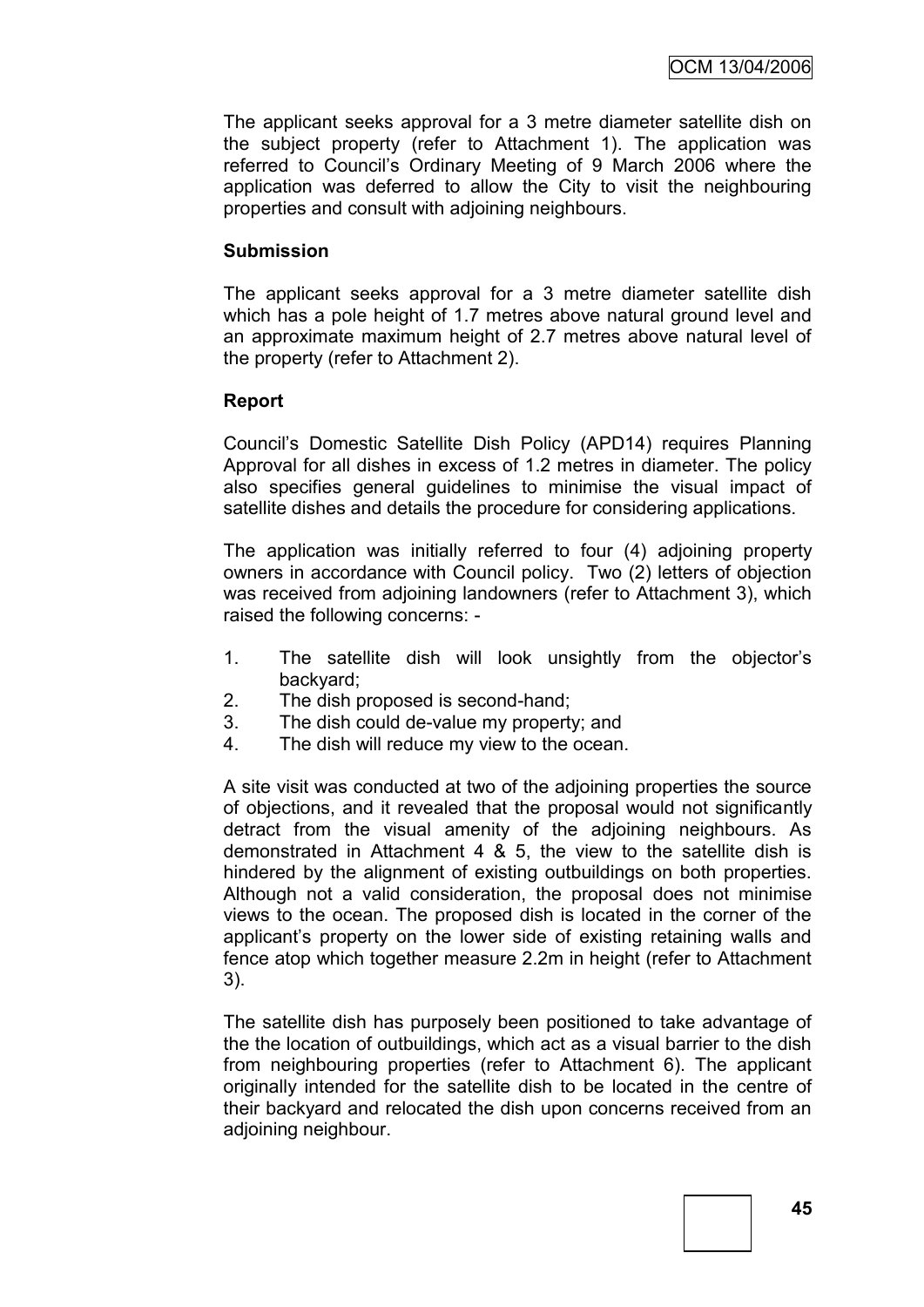The applicant has also agreed to a reduced pole height of the satellite dish from 2.2 metres to 1.7 in a further effort to ameliorate the visual impact from adjoining properties. These measures demonstrate the owner"s spirit of cooperation and intentions to erect the dish as close to the ground and below the height of adjoining structures without diminishing the capacity of the satellite dish to receive international signals.

The photos in Attachment 4 also demonstrate the appearance of the proposed satellite dish. Although second hand and from another property, the applicant has stated that the dish still functions and the dish does not appear visually obtrusive or flawed.

It is recommended that Council support the application on the basis that the satellite dish complies with Council"s Domestic Satellite Dish Policy (APD14). The proposal has been located in a position that minimises the visual impact of the dish on the street and the amenity of adjoining landowners.

The applicant has also been very cooperative in addressing the neighbours concerns by relocating the dish to a less visible location and on a shorter pole height which is considered to be reasonable under the circumstances.

# **Strategic Plan/Policy Implications**

The Corporate Strategic Plan Key Result Areas which apply to this item are:-

- 2. Planning Your City
	- *"To ensure that the planning of the City is based on an approach which has the potential to achieve high levels of convenience for its citizens."*
	- *"To ensure that the development will enhance the levels of amenity currently enjoyed by the community."*
- 3. Conserving and Improving Your Environment
	- *"To conserve the character and historic value of the human and built environment."*

The Planning Policies which apply to this item are:-

- APD14 Domestic Satellite Dishes Policy
- APD17 Standard Development Conditions and Footnotes

# **Budget/Financial Implications**

N/A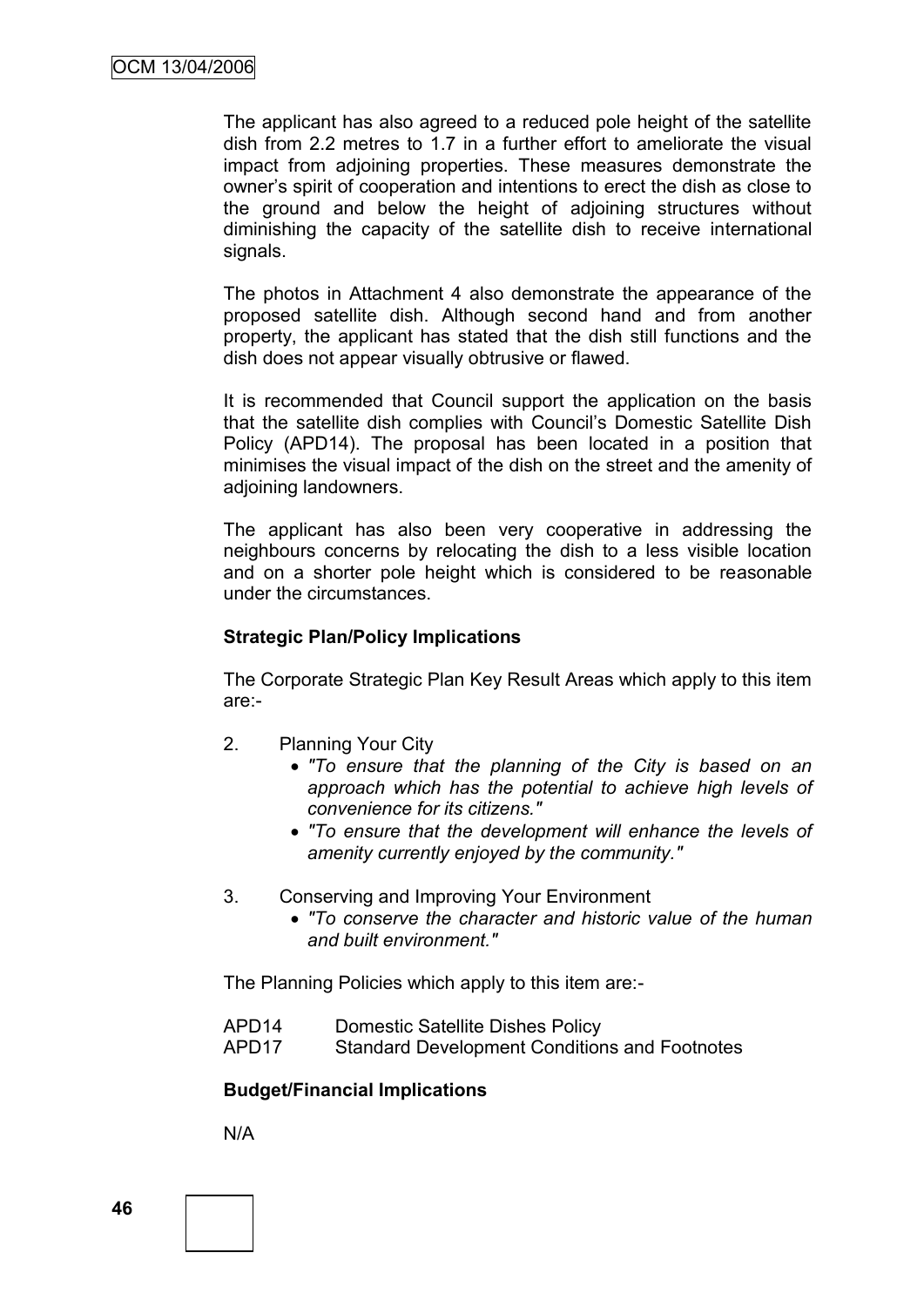# **Legal Implications**

Town Planning Scheme No.3

# **Community Consultation**

Application was advertised to adjoining properties for comment for a period of 14 days in accordance with the City"s Town Planning Scheme No. 3. At the close of the submission only two submissions was received.

# **Attachment(s)**

- (1) Location Plan
- (2) Elevation Plan
- (3) Site Plan
- (4) View Lines for Adjoining Neighbours
- (5) Photographs from Adjoining Properties
- (6) Photographs from Applicants Property

# **Advice to Proponent(s)/Submissioners**

The Proponent(s) and those who lodged a submission on the proposal have been advised that this matter is to be considered at the 13 April 2006 Council Meeting.

# **Implications of Section 3.18(3) Local Government Act, 1995**

Nil.

# **14.6 (MINUTE NO 3126) (OCM 13/04/2006) - INFILL SEWERAGE PROGRAM - PRIORITY AREAS (4908) (CW) (ATTACH)**

# **RECOMMENDATION**

That Council:

- (1) acknowledge Spearwood as a priority area as reflected in the report for the provision of sewerage as part of the review of the State Government Infill Sewerage Program as previously advised to the Department of Health on 6 February 2006; and
- (2) correspond with the Premier, Minister for Health, Minister for Water Resources and Local State Members seeking support to allocate additional State Government funding to expedite the provision of infill sewerage to unsewered areas of the Cockburn District, particularly the Spearwood area which should be considered as a program priority within the Perth Metropolitan Area;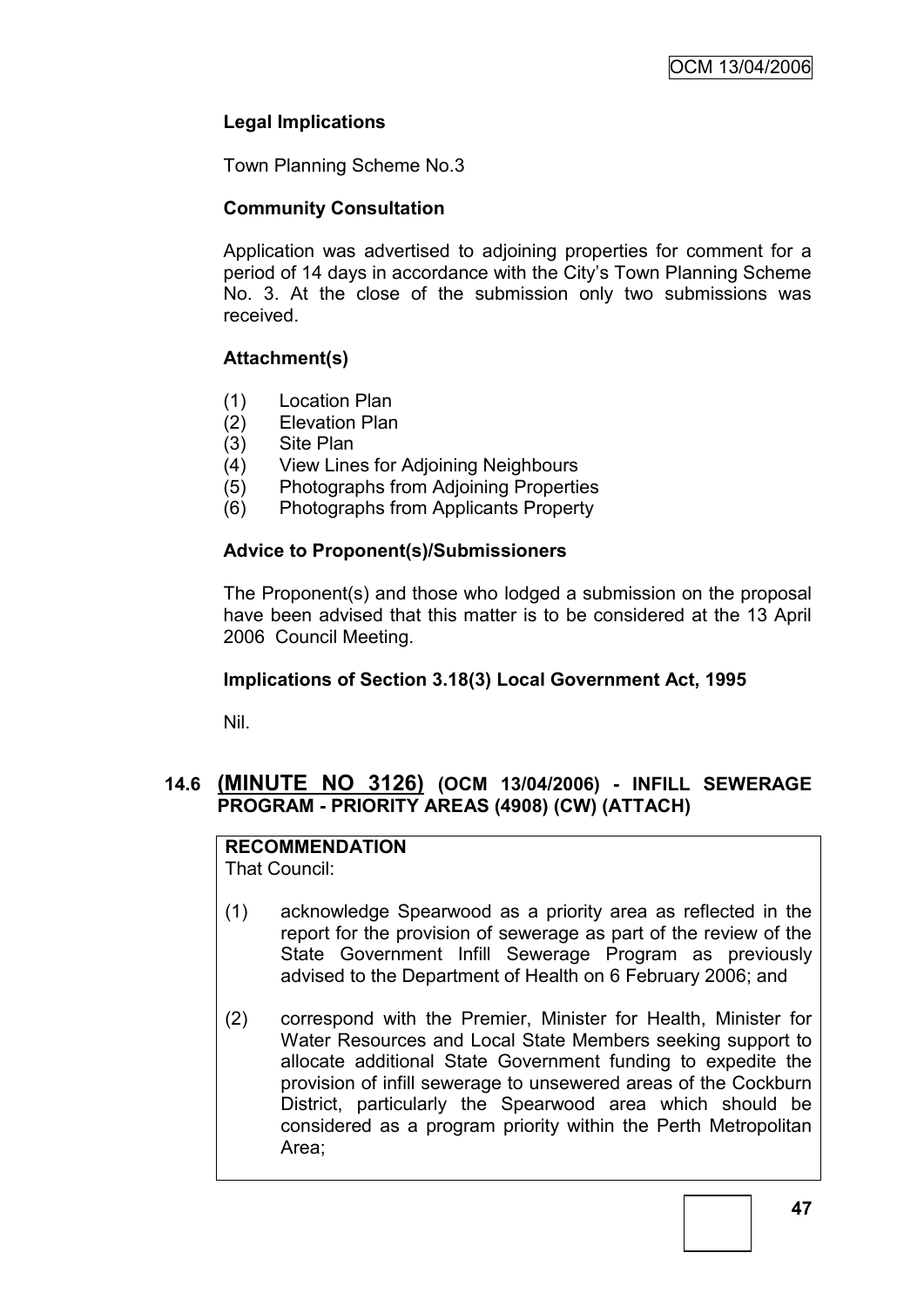- (3) seek a meeting with the Minister for Water Resources to be attended by Mayor Lee and the Chief Executive Officer to discuss the State Government giving greater priority to the provision of sewerage within the Cockburn District, particularly the Spearwood area; and
- (4) seek the co-operation of the Western Australian Local Government Association to lobby the State Government to allocate more funds for the provision of sewerage in Urban and Industrial Areas under the State Government Infill Sewerage Program**.**

# **COUNCIL DECISION**

MOVED Clr K Allen SECONDED Clr S Limbert that Council adopt the recommendation subject to the inclusion of Clause (5) to read as follows:

(5) note that the projected tender/commencement date for the project area referred to as Spearwood 16ZZ has been deferred from 2009 to 2011.

**CARRIED 9/0**

#### **Reason for Decision**

The table in the Agenda item is still current except for the Spearwood 16ZZ project area which has been deferred to 2011. The original advice received on 14 March 2006 indicated that this project would commence in 2009.

The Water Corporation Project Manager advised that any works which were more than 4 years from commencement, were very provisional and that all of the current project dates were subject to constant review.

#### **Background**

On 21 February 2006, a petition was forwarded to the Chief Executive Officer by Mr Colin Crook concerning the current Infill Sewerage program and the status of works in Spearwood. Mr Crook was advised that the matter would be listed for the April Ordinary Council Meeting.

On 27 January 2006, the City's Health Service was requested by the Department of Health (WA) to provide additional information on unsewered areas within the City to assist the Department in reviewing the Sewerage Infill Program throughout Western Australia and determine priority areas based on health and environmental grounds.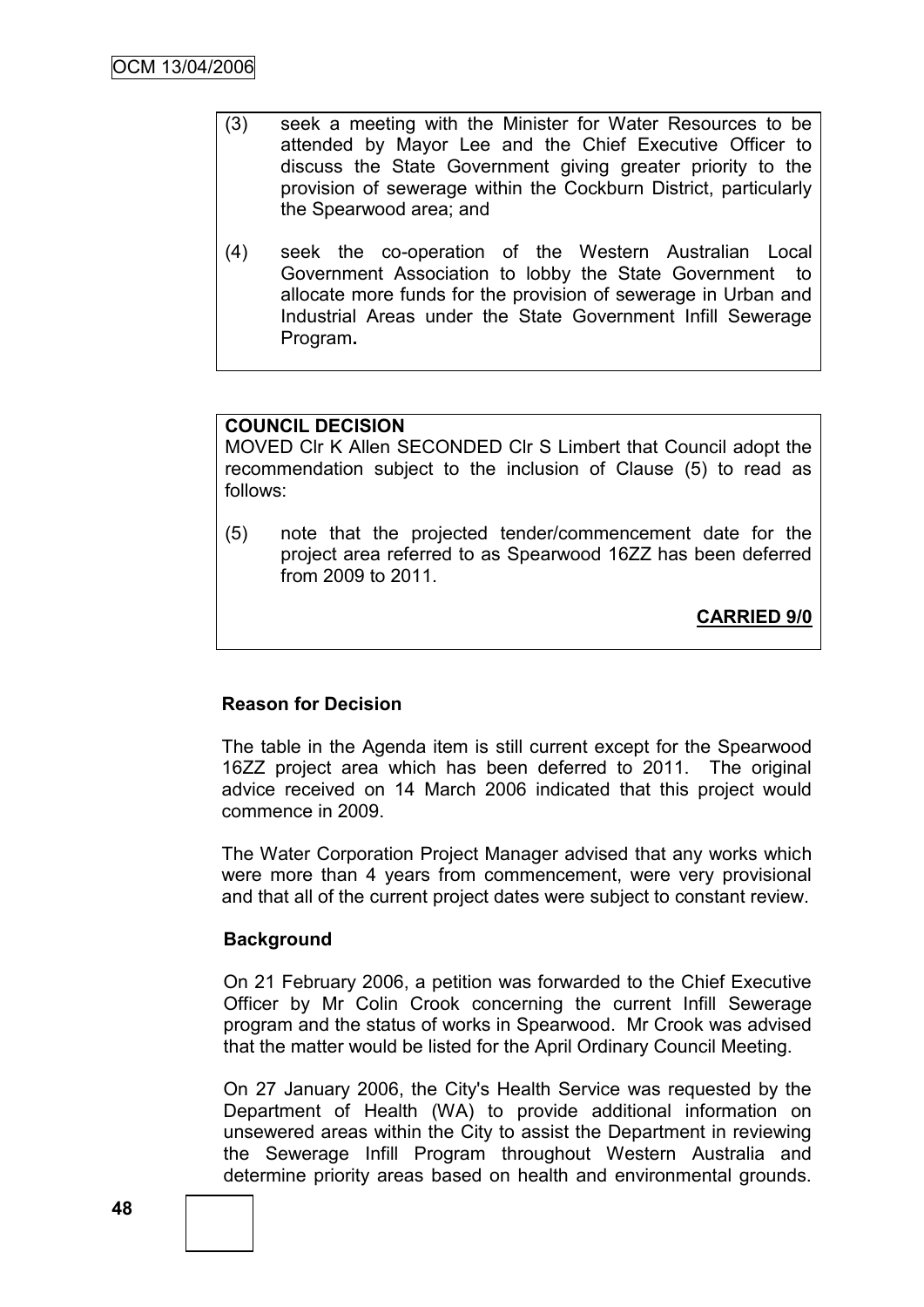The Principal Environmental Health Officer provided a response on 6 February 2006 indicating that the Spearwood area was considered to be a priority area.

The Infill Sewerage program commenced in 1994 with priorities for provision of sewer being based on health and environmental grounds. Those areas which posed the greater risk were ranked higher that those areas which posed little threat to the environment or Public Health. The budget for the program this financial year is approximately \$38 million with near to 5000 residences being provided with a connection. There are 9 program areas within the City of Cockburn which have been considered for future connection these being:-

|                | Tender/commencement 2011 |
|----------------|--------------------------|
| $\blacksquare$ | Tender/commencement 2012 |
|                | Tender/commencement 2011 |
|                | Tender/commencement 2011 |
| $\blacksquare$ | Tender/commencement 2009 |
|                | Tender/commencement 2011 |
|                | Tender/commencement 2009 |
| $\sim$         | Tender/commencement 2009 |
| -              | Tender/commencement 2006 |
|                |                          |

Please note that these dates may be subject to change due to budgetary constraints.

On 14 June 2005, Mayor Lee was contacted by a resident of Spearwood seeking assistance in amending the Sewerage Infill program to raise the priority of the Spearwood locality. Correspondence was forwarded to various Government Ministers and the Premier on this subject in an effort to raise the profile of the Spearwood residents. Responses were received from the Minister Assisting the Minister for Water Resources and also the Federal Member for Fremantle. Both indicated that funding for the Infill Sewerage program had been reduced due to higher priority projects to combat our drying climate, however the project would continue.

On 27 January 2006, the Department of Health (DoH) (WA) sought the City"s assistance in determining Infill Sewerage Priority Areas within the City of Cockburn. The Department sought advice on localities with a high rate of onsite effluent disposal system failure, any health problems related to residential onsite effluent disposal system and heavy soil/high groundwater issues. In determining priority areas, the DoH would consider Public Health issues only. At this time, the City's Health Service was not aware of any significant numbers of onsite effluent disposal system failures within the Spearwood locality.

Apart from anecdotal evidence, the City's Health Service was unaware of failing systems and residents re-building onsite effluent disposal systems since most undertake the works without advising the City.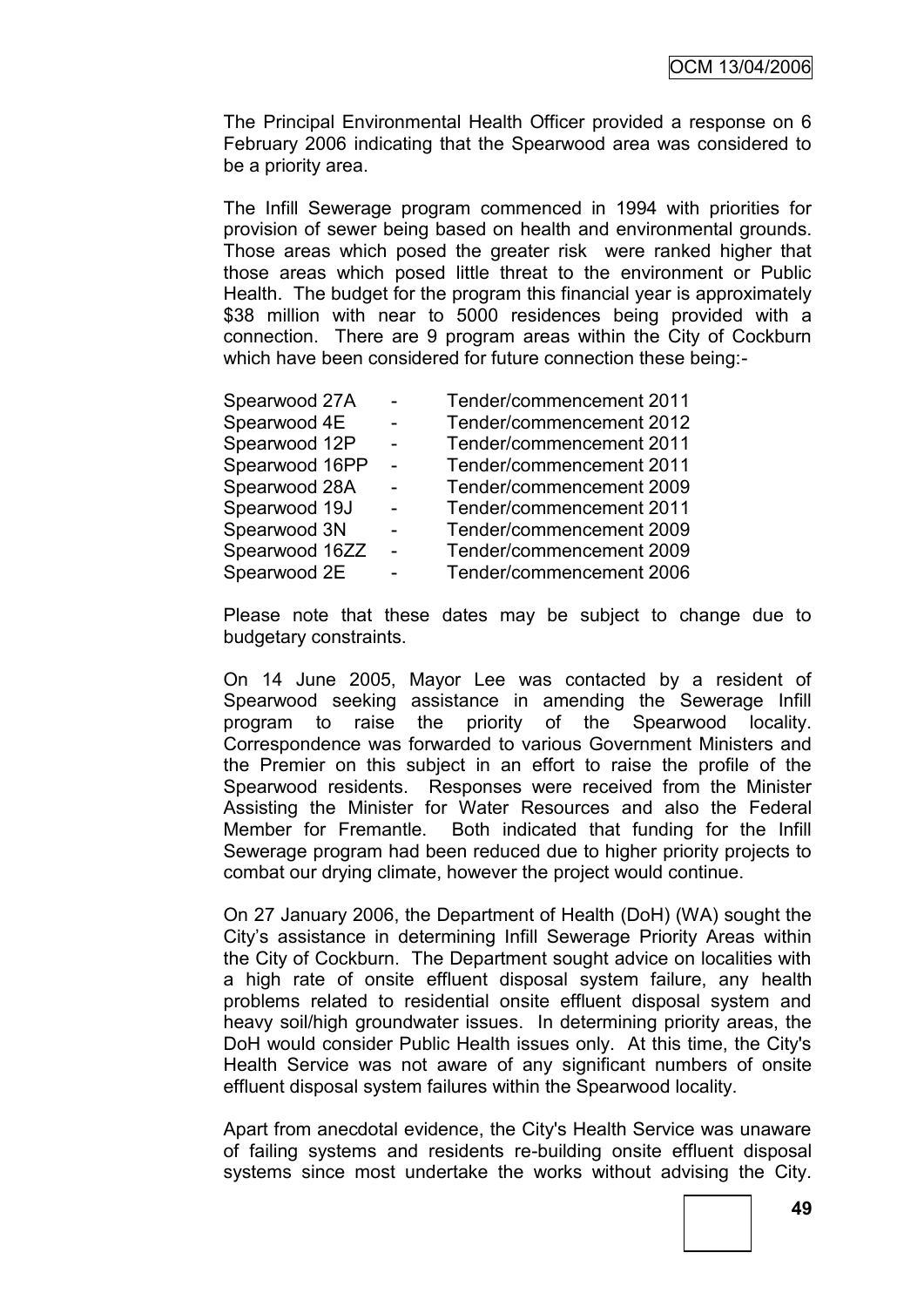Generally these works are of an urgent nature, with repairs/new systems being installed in the position of the failed system.

At the time that the DoH correspondence was received, the City's Health Service was contacted by Mrs Francesca Fedele (referred to in Mr Crooks correspondence). She advised that she had a petition signed by residents of the Spearwood area which would be forwarded to the Water Corporation and local state members. She was advised that the City would be providing advice to the DoH and that the correspondence could include a copy of her petition as supporting evidence. The petition was not addressed to the City of Cockburn therefore was not submitted to the Council.

The City responded to the DoH on 6 February 2006 identifying two large areas within Spearwood as being a priority, these being:-

- (a) the area bordered by Spearwood Ave, Rockingham Road, Phoenix Road and Hamilton Road (Spearwood 28A & 3N); and
- (b) the area bordered by Stock Road, Rockingham Road, Freeth Road and the railway reserve (Spearwood 27A & 4E)

The unsewered area of Coogee (Spearwood 12P & 16PP) was also identified as an area to be considered. Attached with the correspondence was Mrs Fedeles petition, 3 letters from residents requesting connection to sewer and an article from the local media.

After this original letter was forwarded to the DoH, the City's Health Service received a number of letters from residents (approx 15) requesting that sewer be provided to the Spearwood area as a matter of urgency. This response was mainly due to several reports in the local media and a lack of understanding as to which authority was responsible for the provision of sewer.

#### **Submission**

Two petitions totalling approximately 600 signatures were forwarded to the Chief Executive Officer on 21 February 2006. (refer to attachment to the Agenda)

#### **Report**

In each case, the City's Health Service responded to the residents advising that the City believed that the Spearwood area was considered to be a high priority area due to the age and subsequent failures of onsite effluent disposal systems. The correspondence also made reference to both the DoH and Water Corporation as being the government departments responsible for determining sewerage priority areas and ultimately providing a sewer connection.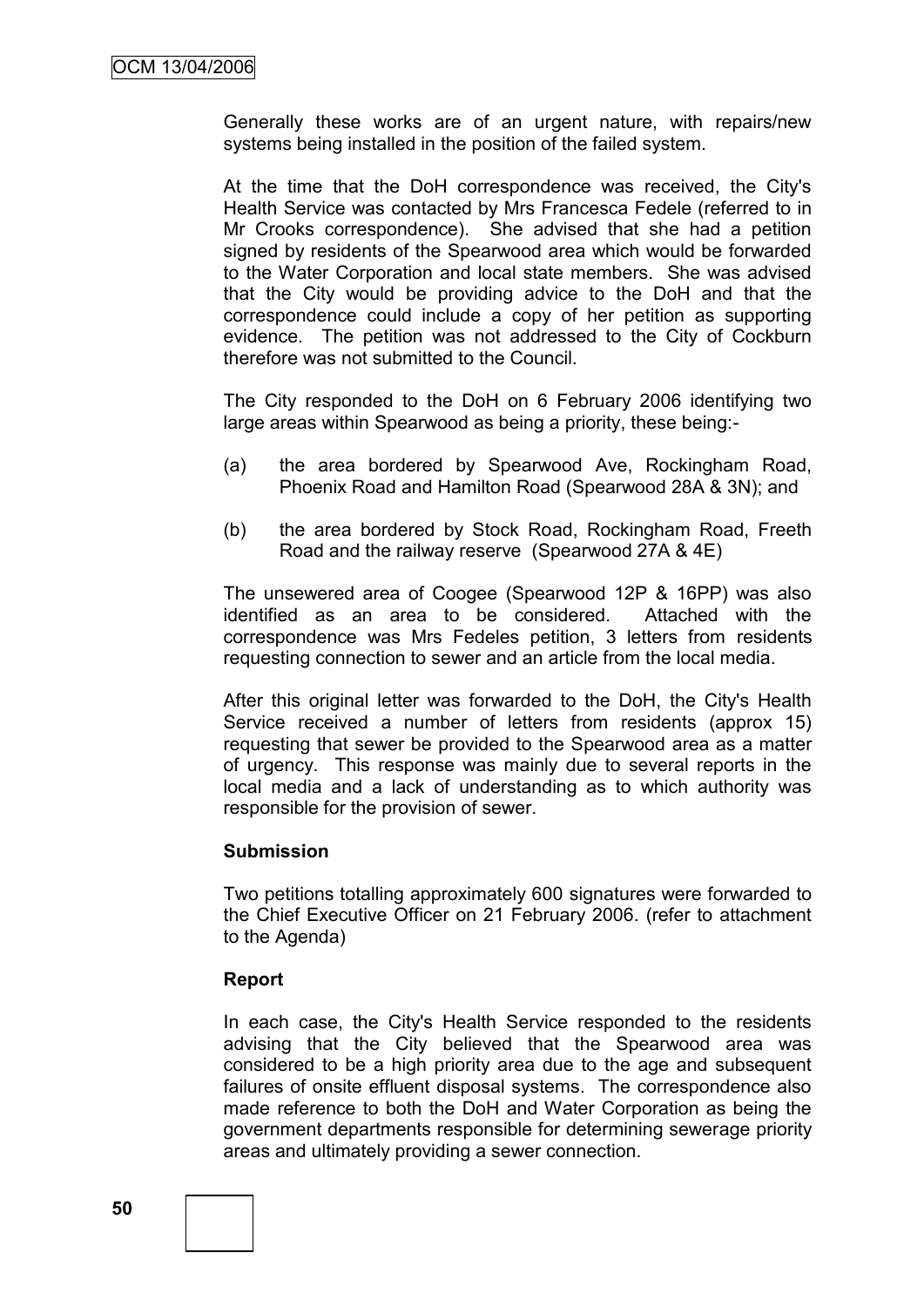The Health Act 1911 does allow for the Local Government to provide sewerage to unsewered properties within the district. Section 54 of the Act permits Local Government to:

- (a) formulate or combine with any other local government in formulating a scheme or joint scheme for the construction and maintenance of all sewers, drains, and appliances necessary for carrying away or disposing of or treating any noxious or waste matter within its or their district or districts, or any portion or portions thereof;
- (b) formulate a scheme for the installation of, and install on premises generally or in any specified portion of the district, apparatus for the treatment of sewage;
- (c) subject to the provisions of this Part exercise beyond the district for the purpose of outfall or distribution of sewage all or any of the powers conferred by this Part;
- (d) alter or improve any such works from time to time;
- (e) install on any lands which such works are designed or intended, or capable of serving all such drains, fittings, ventilating shafts, pipes, or tubes as may be necessary effectually to enable noxious or waste matter on the said lands to be discharged into any such sewer.

Preliminary advice from the Water Corporation indicates that the approximate cost of providing a sewerage service to each property would be in the order of \$8,000 which includes the construction of pumping stations. In the case of the unsewered areas of Spearwood (approx 1100 residences) the cost of providing such a project would be approximately \$8.8 million. The Act provides for the recovery of such monies by the Council from the residences provided with the sewerage connection, however such residences would also be required to pay the Water Corporation for the removal and treatment of any wastewater generated on their properties. Essentially this would be a duplication of the service provided by the Water Corporation, however this could be integrated with the current Water Corporation Infill Sewerage Program. The City's Health Service does not believe that this is a viable option to consider.

It is recommended that the City continue to lobby the Water Corporation and state members of Parliament to expedite the provision of sewer to residential areas within Spearwood and similar areas within the City.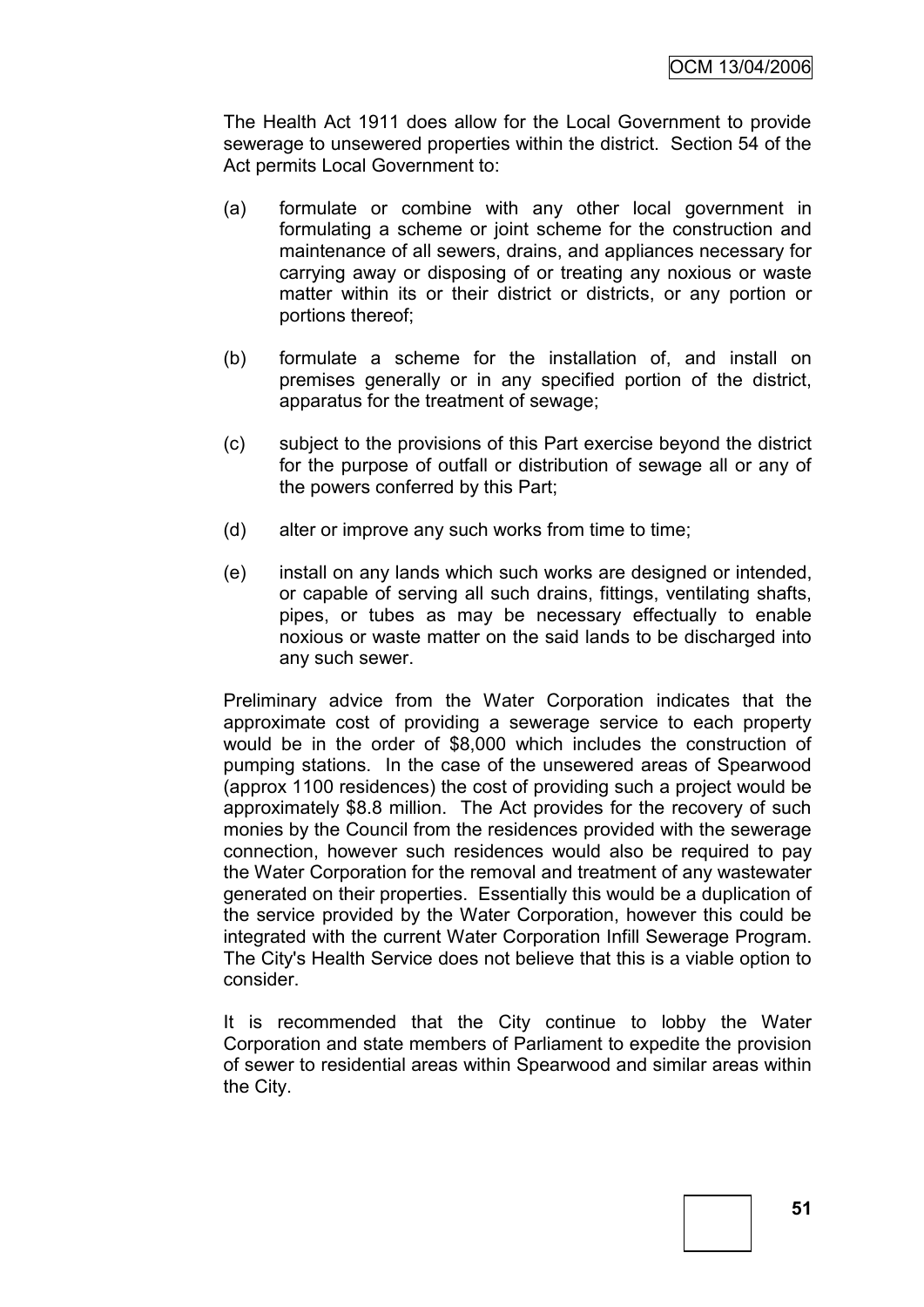# **Strategic Plan/Policy Implications**

The Corporate Strategic Plan Key Result Areas which apply to this item are:-

- 1. Managing Your City
	- *"To conduct Council business in open public forums and to manage Council affairs by employing publicly accountable practices."*

# **Budget/Financial Implications**

Should Council consider funding the provision of sewer, significant financial implications will arise. An accurate costing has not been provided in this report, therefore further investigation would be required.

# **Legal Implications**

N/A

# **Community Consultation**

N/A

# **Attachment(s)**

- (1) Extract of Petition and attachments requesting Special Electors" Meeting to discuss infill sewerage program.
- (2) Correspondence forwarded to the Department of Health (WA) by the City's Health Service – Priority areas for the Infill Sewerage Program
- (3) Infill Sewerage Program maps provided by the Water Corporation.

# **Advice to Proponent(s)/Submissioners**

The Proponent(s) and those who lodged a submission on the proposal have been advised that this matter is to be considered at the 13 April 2006 Council Meeting.

# **Implications of Section 3.18(3) Local Government Act, 1995**

Nil.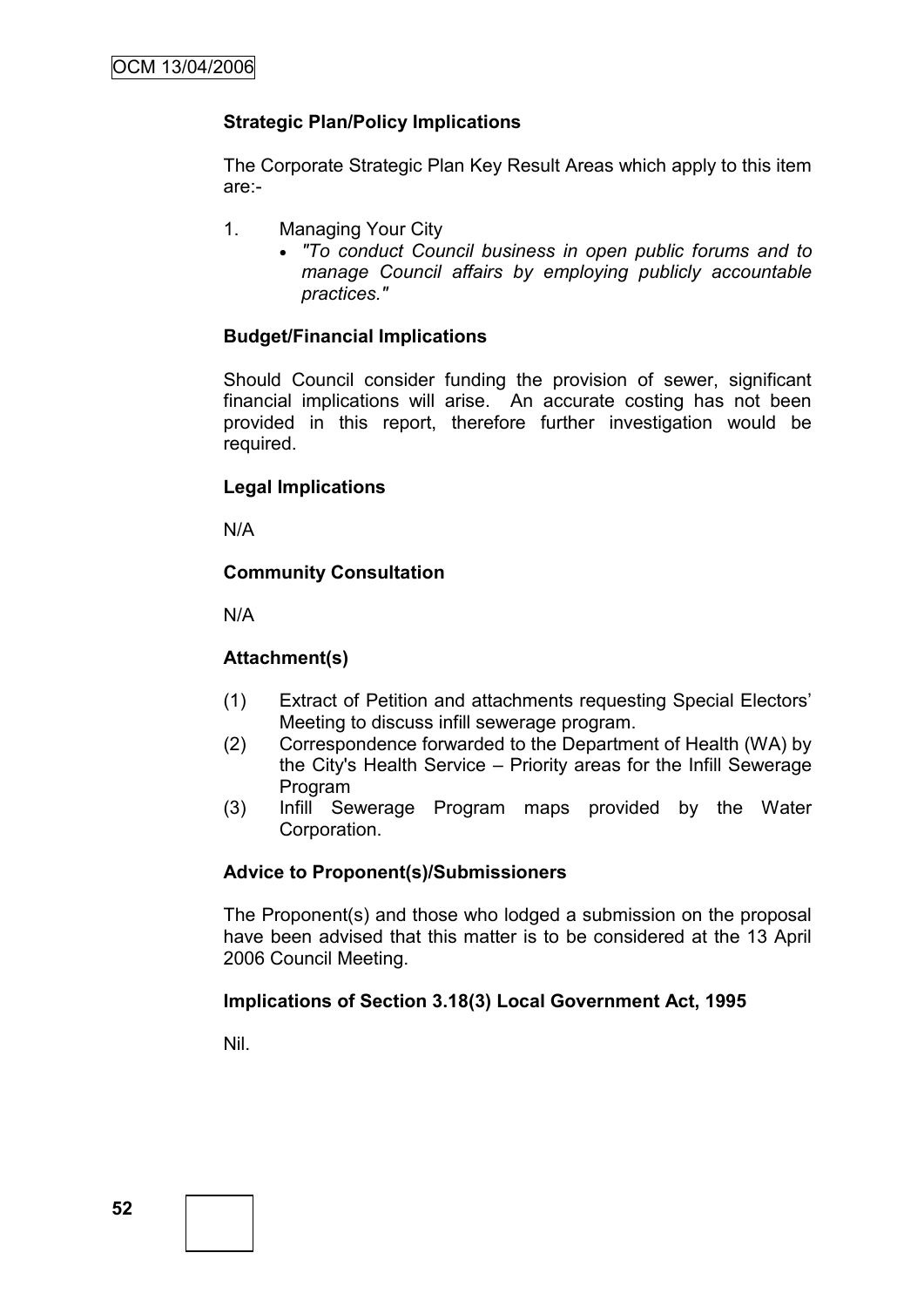**14.7 (MINUTE NO 3127) (OCM 13/04/2006) - STRUCTURE PLAN AMENDMENT - AUSTRALIAN MARINE COMPLEX TECHNOLOGY PRECINCT - NORTH OF RUSSELL RD, WEST OF ROCKINGHAM RD, SOUTH OF FROBISHER AVE AND EAST OF LAKE COOGEE, MUNSTER - OWNER: LANDCORP & OTHERS - APPLICANT: THE PLANNING GROUP (9525) (CP) (ATTACH)**

**RECOMMENDATION** That Council:

- (1) adopt the modified Structure Plan for the Australian Marine Complex (Technology Precinct) affecting the land bounded by Rockingham Road, Russell Road, Frobisher Avenue and Lake Coogee, Munster, subject to the following Structure Plan changes being made:-
	- 1. updating the report to reflect the changes on the modified structure plan (including road name changes) adopted by Council;
	- 2. providing indicative road reserve specifications for consideration by the City for the southern POS perimeter road and amending the structure plan as necessary in order to facilitate the retention of the "Dadley Home - Stone Sheds" into the development;
	- 3. provide a connection between the Wetland Enhancement Areas located on the Department of Industry & Resources common user facility site;
	- 4. reflect the range of compatible and incompatible land uses within the WPWWTP odour buffer, as determined through proposed Scheme Amendment No.36.
- (2) advise the applicant that the Environmental Management Plan approved for the Marine Technology Precinct to be updated as a result of the structure plan modification.
- (3) investigate the closure of Wright Road and for a report being prepared to a future meeting of Council;
- (4) provide advice to the applicant on the advisory comments in the Schedule of Submissions;
- (5) adopt the comments made on the Schedule of Submissions in the Agenda Attachment;
- (6) advise the applicant and submissioners of Council"s decision accordingly; and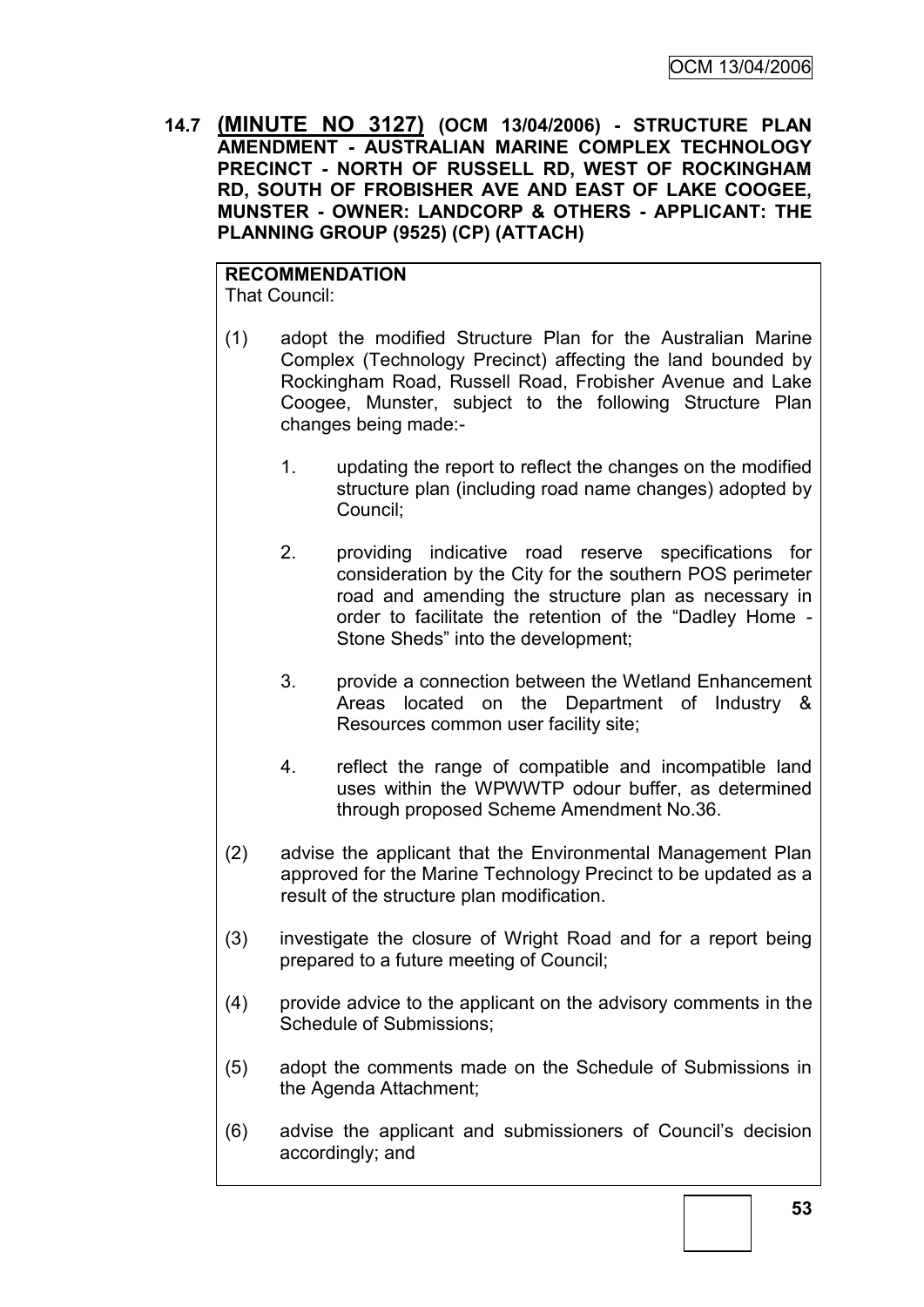(7) subject to satisfactory completion of the above amendments to the Structure Plan, forward a copy of the revised Structure Plan to the Western Australian Planning Commission for its endorsement pursuant to Clause 6.2.10 of Town Planning Scheme No. 3.

## **COUNCIL DECISION**

MOVED Clr I Whitfield SECONDED Clr T Romano that the recommendation be adopted.

**CARRIED 9/0**

## **Background**

| ZONING:          | MRS:                                              | Urban                                     |  |
|------------------|---------------------------------------------------|-------------------------------------------|--|
|                  | TPS3:                                             | Development, Development Area No.6,       |  |
|                  |                                                   | Special Use 9, Parks & Recreation, Public |  |
|                  |                                                   | Purpose (Primary School, Civic)           |  |
| <b>LAND USE:</b> | Vacant land, existing and former market gardening |                                           |  |
|                  | operations, dwellings and outbuildings            |                                           |  |
| AREA:            | 49 ha approximately                               |                                           |  |

The Council at its Ordinary meeting on 15 February 2005 resolved to adopt a structure plan for the Australian Marine Complex (Technology Precinct), subject to modifications.

The City referred the structure plan to the Western Australian Planning Commission ("WAPC") on 13 July 2005 for endorsement.

By letter dated 12 October 2005 the WAPC noted the intent of the proponent to review the Structure Plan, and resolved to endorse the Stage 1 portion of the structure plan, for the land south of Gardiner Avenue for the time being.

The structure plan area is also the subject of proposals to amend the zoning and Town Planning Scheme provisions (proposed TPS Amendment No.36) and to cancel the South Coogee "A-Class" Reserve (Reserve No.15741), for incorporation of the land into the Technology Precinct. Reports regarding both these issues have been presented to Council previously (refer to Item 14.3 OCM 9/2/2006 and Item 14.10 OCM 12/1/2006 respectively), whereupon it was resolved to defer decision-making until the structure plan modification is reported to the Council for adoption. These matters are the subject of separate reports in the current Agenda.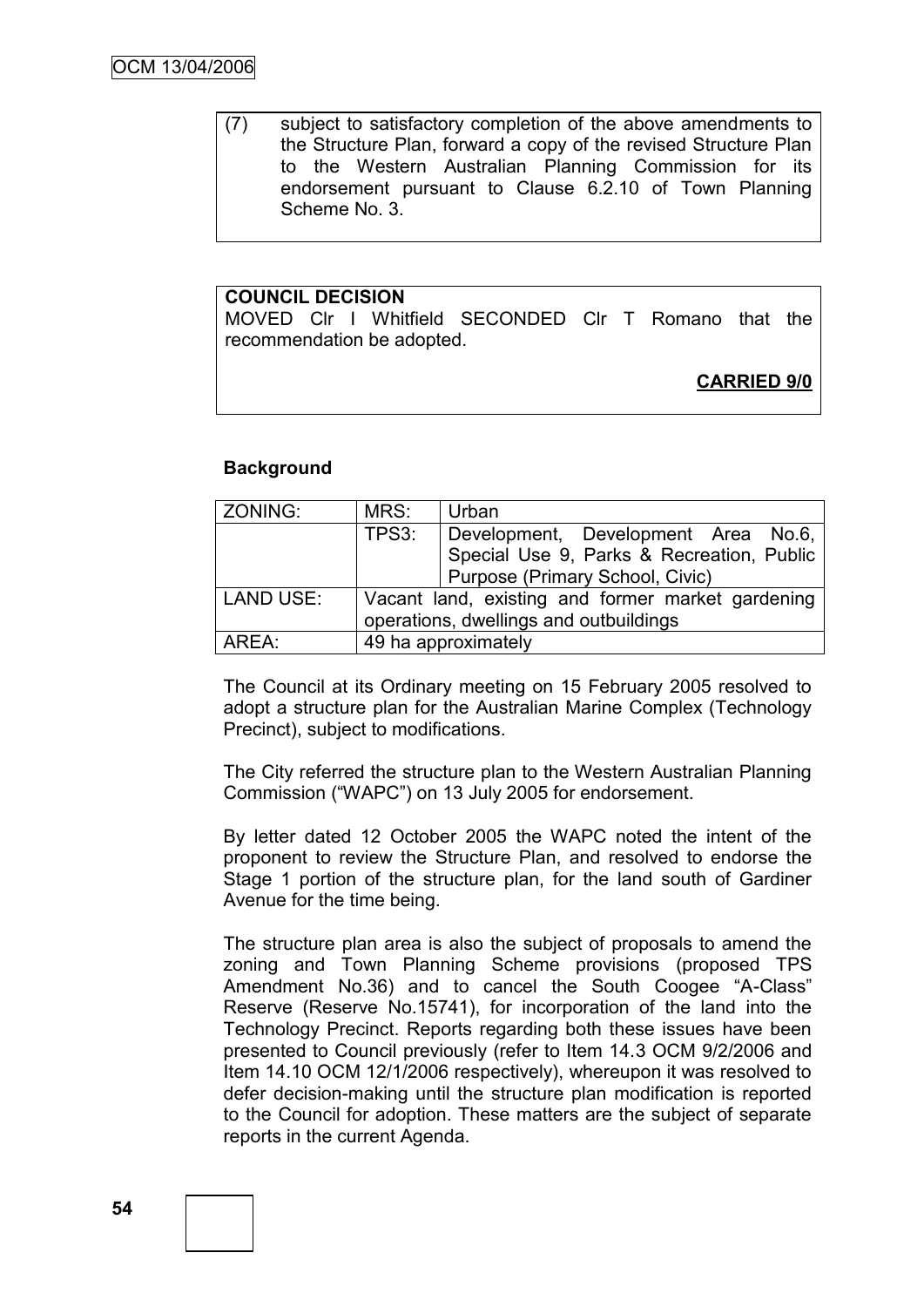The WAPC issued approval to subdivide Stage 1 of the structure plan area on 14 October 2005 (WAPC ref:128478).

The WAPC also issued development approval for the construction of a TAFE on the corner of Gardiner Avenue and Rockingham Road on 6 December 2005. Earthworks are currently underway.

# **Submission**

Application has been received from The Planning Group on behalf of Landcorp to vary the Australian Marine Complex (Technology Precinct) Structure Plan in the following respects:

- The Department of Industry and Resources (DoIR) common user facility site has been reorientated from the corner of McGrath Road (i.e. formerly Coogee Road) and Gardiner Avenue to the corner of McGrath Road and Russell Road.
- The Public Open Space (Wetland Enhancement Area) around the DoIR site has been reconfigured to address the changes to the DoIR site.
- The proposed road from McGrath Road to the "A-Class" reserve (proposed developable land) has been relocated from McGrath Road to Gardiner Avenue.
- The road servicing the lots to the west of the Raytheon site has been relocated from McGrath Road to Russell Road.
- The roundabout adjacent the Raytheon site has been deleted given that the proposed roads no longer form an intersection.
- The proposed roundabout at the corner of McGrath Road and Gardiner Avenue has been deleted in favour of a T-intersection.
- The width of the proposed active open space reserve (to replace the existing South Coogee "A-Class" reserve) has been increased to meet City of Cockburn requirements.
- The north-south road from the POS has been moved in an easterly direction to provide adequate separation from the corner. The road has also been reduced to 20 metres in width.
- Amendments to the structure plan in accordance with the WAPC endorsement letter.

A copy of the proposed amended structure plan is contained in the agenda Attachments.

# **Report**

The modified structure plan was referred for comment to all landowners within Development Area 6 (Technology Precinct) as well as to relevant government agencies and service authorities. Five submissions were received, which are summarised in the Schedule contained in the agenda Attachments.

While no submissions oppose the structure plan modifications, the submission received from N & V Di Lazzaro (723 Rockingham Road)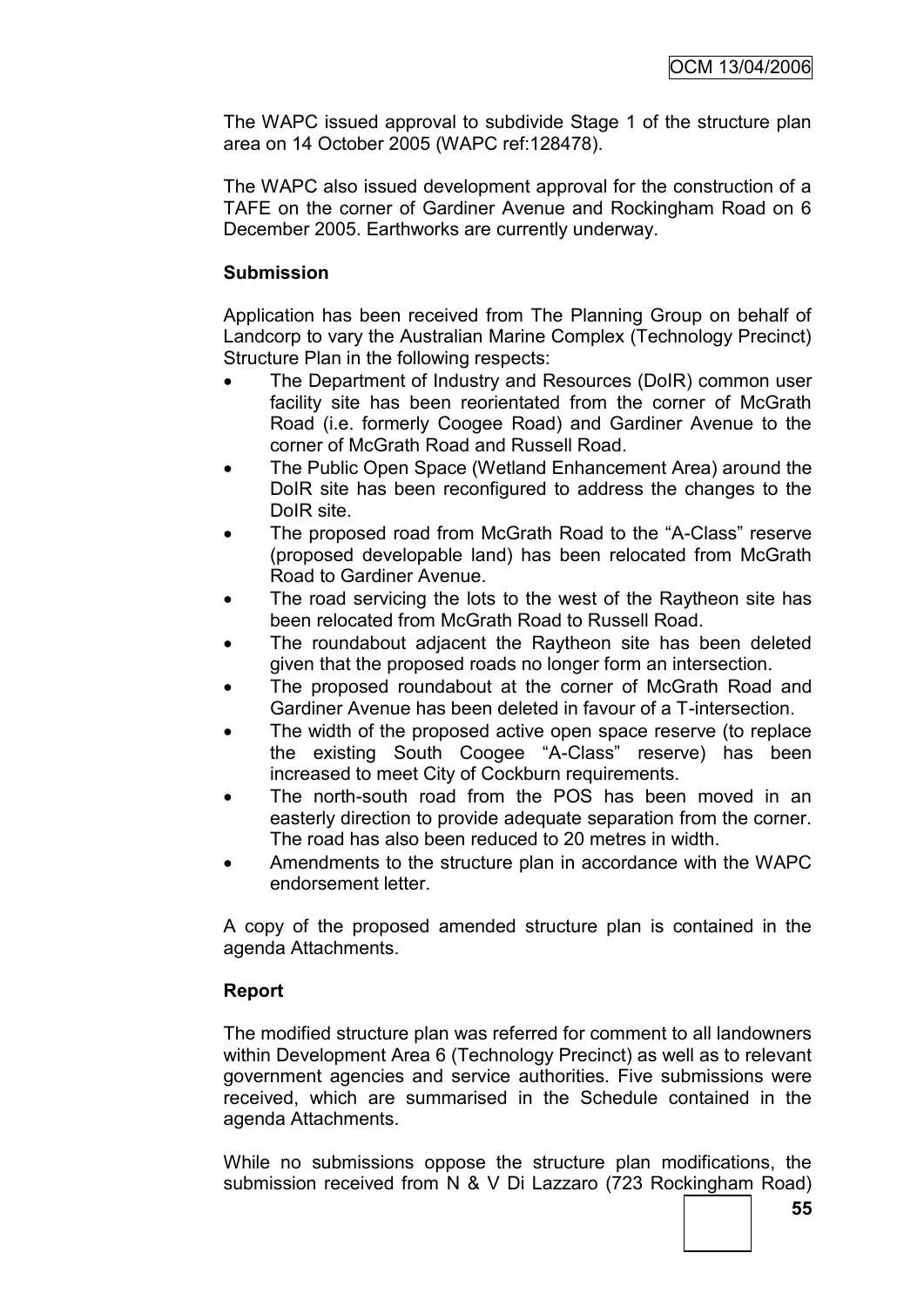expresses concern regarding the proposed upgrading of Gardiner Avenue and the impact this would have on their property adjoining to the north. The issue raised is being addressed through the subdivision approval process, where the City has sought to ensure, through consideration of engineering plans, that road upgrading (including drainage) does not adversely impact on the submitters land.

The Heritage Council of WA submission encourages the retention of the "Dadley Home & Stone Sheds", which are buildings listed in the City"s Municipal Heritage inventory. This issue is discussed further below.

Other issues relating to the modifications sought to the structure plan are discussed as follows:

#### Relocation of the DoIR Site:

The Department of Industry and Resources (DoIR) common user facility site has been reorientated from the corner of McGrath Road and Gardiner Avenue to the corner of McGrath Road and Russell Road. This follows from geotechnical investigations undertaken which determined that the original DoIR site is not suitable for support of the intended building structure. It has been submitted that the cost to stabilise the land is too expensive given the site conditions encountered. The original DoIR site will be used as a car park in association with the relocated common user facility.

Although not as central within the structure plan as originally proposed. the amended location on the corner of McGrath and Russell Roads is on land more suitable for development; has good accessibility and parking potential and is still reasonably central given the potential inclusion and development of the South Coogee reserve land into the Technology Precinct.

Reconfiguration of POS and the Road Accessing the A-Class Reserve: The Public Open Space (Wetland Enhancement Area) around the DoIR site has been reconfigured to address the change in location of the DoIR common user facility site. The proposed road from McGrath Road to the South Coogee A-Class reserve has been relocated from McGrath Road to Gardiner Avenue.

Various road alignment options to serve the new common user facility site were considered with the preferred option depicted on the amended structure plan. This option results in fragmenting the Wetland Enhancement Area and could reduce its effectiveness for wildlife habitat; increase potential maintenance costs and reduce its long-term viability. However, the proposed option has the least impact on existing established vegetation identified to be of higher order conservation value within the Technology Precinct. In order to mitigate the effects of POS fragmentation in terms of wildlife habitat values, it is recommended that the DoIR site be developed in such a manner as to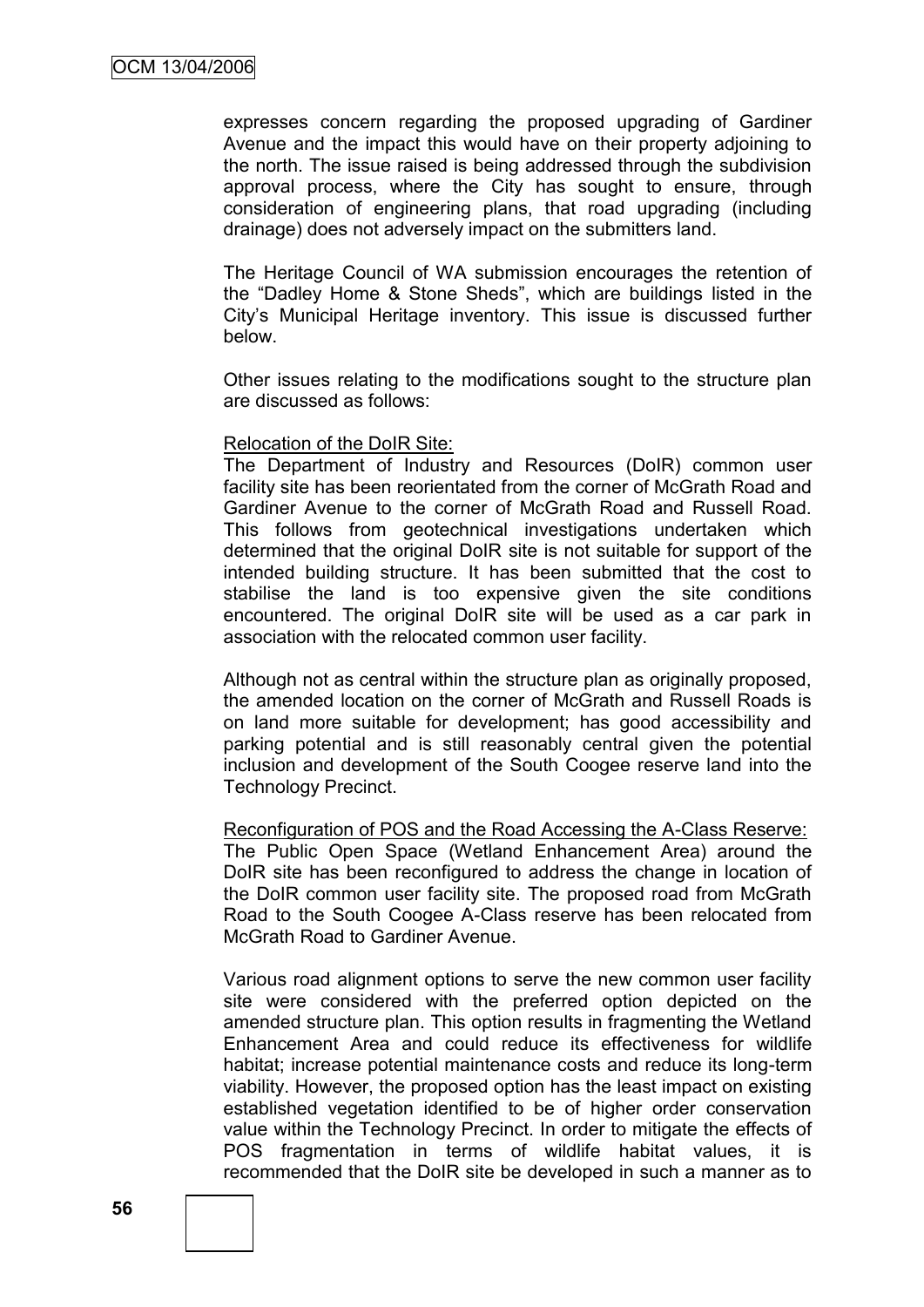provide a wildlife corridor connection between the fragmented cells of the Wetland Enhancement Area (eg. via a vegetated swale connection). Such a measure could easily be incorporated given the constraints for building on the land; would assist with drainage and serve to enhance the amenity of the site.

The Department of Environment Wetlands Program has indicated preliminary support for the preferred road realignment option, though a formal submission from the Department on the structure plan amendment was not received.

## Relocation of Road Servicing Lots West of the Raytheon Site:

The road servicing the lots to the west of the Raytheon site has been relocated from McGrath Road to Russell Road. As a result of the Raytheon development, the amount of fill (and batter) required to construct the original proposed east-west road (including roundabout) from McGrath Road north of the Raytheon site would have significantly impacted on the proposed Wetland Enhancement Area. The letter from Main Roads WA submitted with the structure plan amendment does not object to the creation of the alternative road access from Russell Road and has requested that the City arrange for the closure of Wright Road, located west of the proposed alternative access point. The roundabout originally proposed on McGrath Road adjacent the Raytheon site has been deleted given that the proposed roads no longer form an intersection.

# McGrath Road/Gardiner Avenue Intersection Treatment:

The proposed roundabout at the corner of McGrath Road and Gardiner Avenue has been deleted in favour of a T-intersection. Detailed investigation of this intersection has demonstrated a T-intersection treatment will facilitate appropriate traffic movement and minimise impact on the adjoining Wetland Enhancement Area.

#### Increased Width of POS in North-eastern Corner of the Structure Plan:

The width of the proposed active open space reserve (to replace the existing South Coogee "A-Class" reserve) has been increased to meet City of Cockburn requirements. The proposed Public Open Space (POS) in the north-eastern corner of the structure plan area has been amended to increase dimensions to facilitate the development of an AFL oval, maximising flexibility for the reserve to accommodate a range of active sporting facilities.

A consequence of increasing the POS width is shifting the southern POS perimeter road further south and the deletion of another east-west road abutting the eastern side of the Transit Square. The southern perimeter road would then encroach partially over the "Dadley Home", which is listed in the City's Municipal Heritage Inventory (MHI) as a category "B" building (updated Category), having local heritage significance. In respect to Management Category "B" buildings, the City"s MHI states as follows: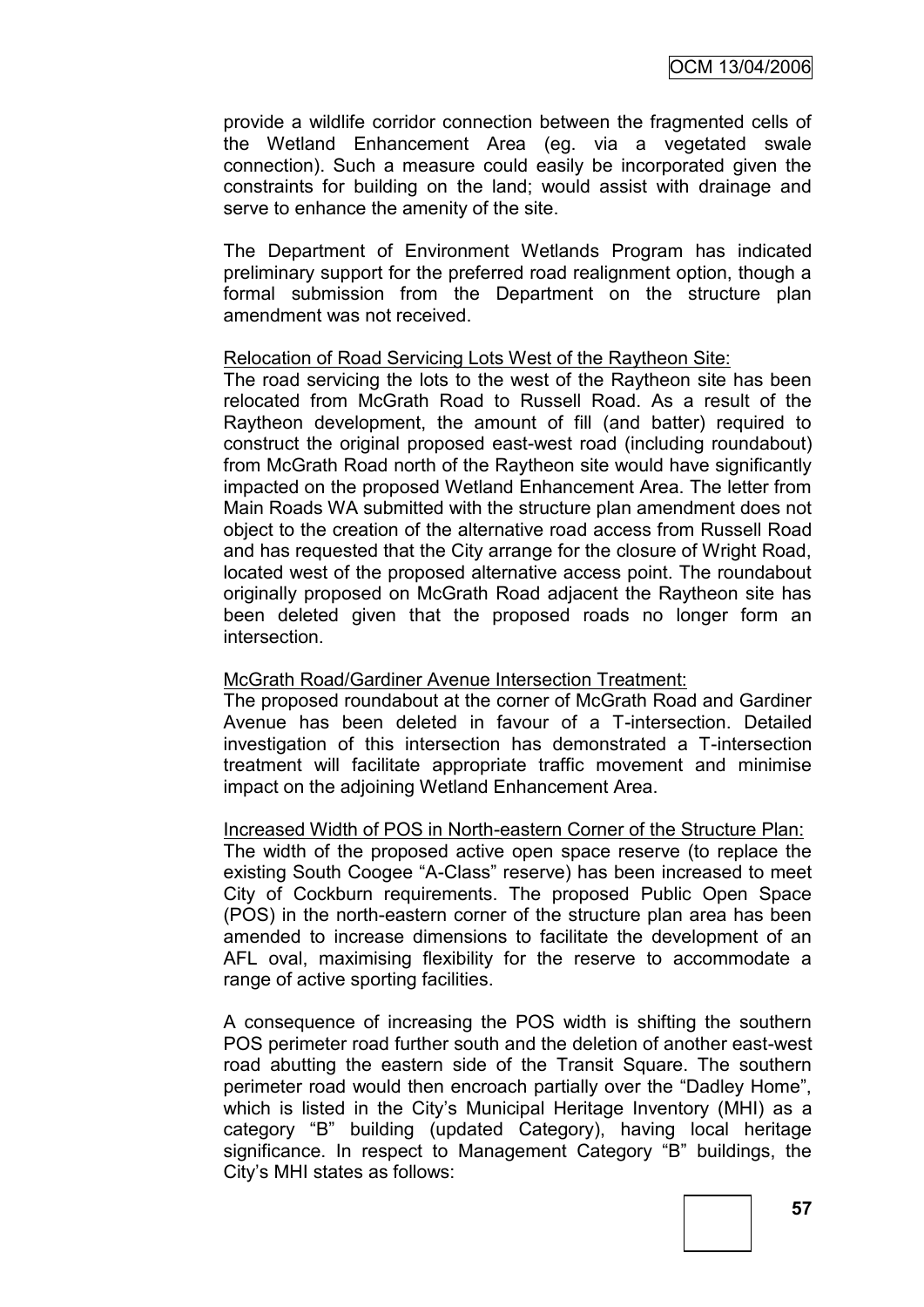*"High level of protection appropriate: provide maximum encouragement to the owner under the City of Cockburn Planning Scheme to conserve the significance of the place. A more detailed heritage assessment to be undertaken before approval given for any major redevelopment. Incentives to promote conservation should be considered".*

It seems that the retention of the Dadley Home can be facilitated as there is scope to consider a reduced reserve width for the southern POS perimeter road. Further detailed consideration of this matter is required prior to formally adopting the modified structure plan. The submission received from the Heritage Council of WA encourages the Council to retain the building while indicating that it does not have sufficient cultural heritage significance at the State level to warrant entry onto the Register of Heritage Places.

#### WAPC Issues:

Various technical details outlined by the WAPC in its letter of endorsement dated 12 October 2005 have largely been addressed. Issues such as land use type need to be considered in relation to proposed Scheme Amendment 36.

#### Conclusion:

The proposed modified Structure Plan generally accords with planning principles and is responsive to detailed design issues. The modifications proposed to the Australian Marine Complex (Technology Precinct) structure plan are considered to be acceptable on the following basis:

- wildlife habitat values can be maintained through the connection of the fragmented Wetland Enhancement Area cells on the Department of Industry and Resources site;
- measures will be considered to retain the Dadley Home which is a building of local heritage value, included on the Municipal Heritage Inventory;
- the modified plan proposed does not constitute a major change or change to the intent of the structure plan;
- the modified plan does not have a detrimental impact upon any person other than the proponent;
- the modified plan does not affect the interest of any authority or body providing or likely to provide services within the area of the plan;
- the modified plan does not conflict with any adopted Council policy.

#### **Strategic Plan/Policy Implications**

The Corporate Strategic Plan Key Result Areas which apply to this item are:-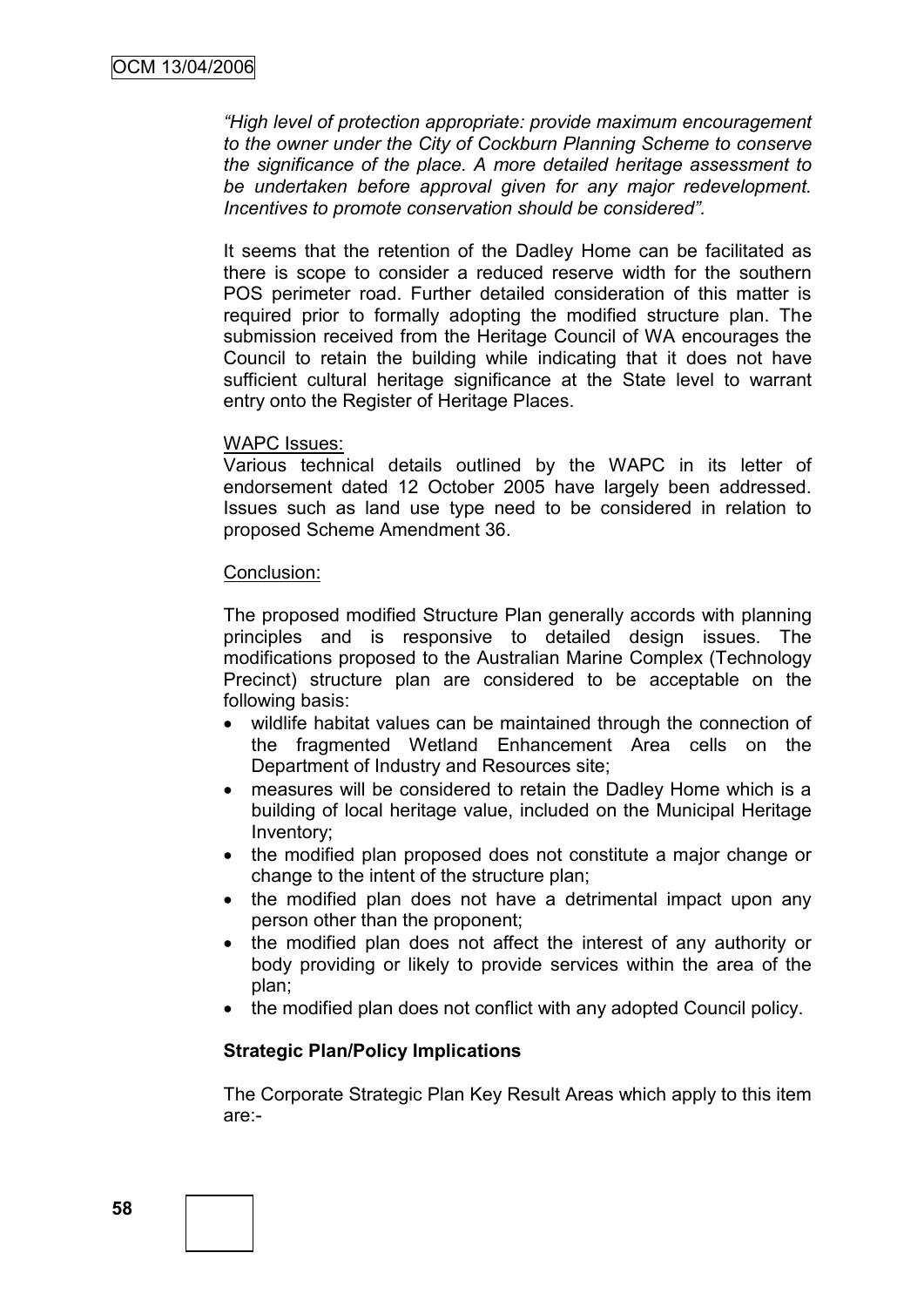- 1. Managing Your City
	- *"To conduct Council business in open public forums and to manage Council affairs by employing publicly accountable practices."*
- 2. Planning Your City
	- *"To ensure that the development will enhance the levels of amenity currently enjoyed by the community."*
- 3. Conserving and Improving Your Environment
	- *"To conserve the quality, extent and uniqueness of the natural environment that exists within the district."*
	- *"To conserve the character and historic value of the human and built environment."*
	- *"To ensure that the development of the district is undertaken in such a way that the balance between the natural and human environment is maintained."*

The Council Policies which apply to this item are:-

| <b>BUSHLAND CONSERVATION POLICY</b>        |
|--------------------------------------------|
| NATIVE FAUNA PROTECTION POLICY             |
| <b>WETLAND CONSERVATION POLICY</b>         |
| DESIGN PRINCIPLES FOR INCORPORATING        |
| NATURAL MANAGEMENT AREAS INCLUDING         |
| WETLANDS AND BUSHLANDS IN OPEN SPACE AND / |
| OR DRAINAGE AREAS                          |
| ROAD RESERVE AND PAVEMENT STANDARDS        |
| <b>FILLING OF LAND</b>                     |
|                                            |

# **Budget/Financial Implications**

Longer term maintenance costs associated with the public open space.

# **Legal Implications**

Town Planning Scheme No. 3.

# **Community Consultation**

Comment was sought from all persons, government departments and agencies considered affected by the proposed changes. Five submissions were received and none objected to the proposed changes.

In addition, the proponent submitted correspondence from Main Roads WA and the Wetlands Program of the Department of Environment, with neither agency objecting to the proposed changes.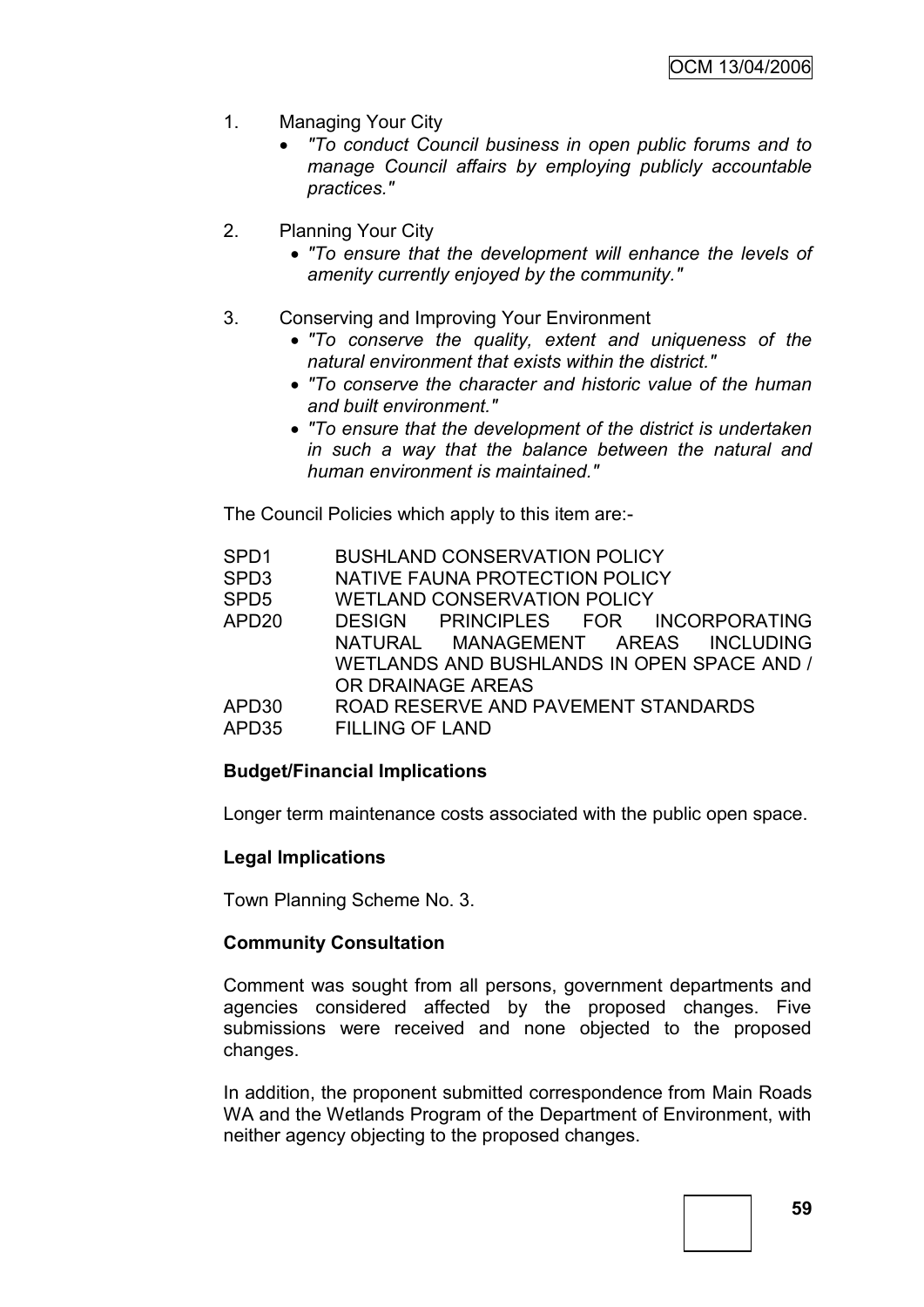# **Attachment(s)**

- (1) Amended Structure Plan
- (2) Schedule of Submissions

# **Advice to Proponent(s)/Submissioners**

The Proponent(s) and those who lodged a submission on the proposal have been advised that this matter is to be considered at the 13 April 2006 Council Meeting.

# **Implications of Section 3.18(3) Local Government Act, 1995**

Nil.

**14.8 (MINUTE NO 3128) (OCM 13/04/2006) - CANCELLATION OF THE SOUTH COOGEE 'A' CLASS RESERVE - RESERVE NO.15741 RUSSELL ROAD, MUNSTER - OWNER: THE CROWN, MANAGED BY THE CITY OF COCKBURN - APPLICANT: THE PLANNING GROUP (3411643) (CP) (ATTACH)**

# **RECOMMENDATION**

That Council:

- (1) agree to proceed with the cancellation of the "A" Class Reserve 15741 (South Coogee), subject to:
	- 1. The proponent providing written agreement to:
		- (i) provide a replacement reserve of at least an equivalent size to the current South Coogee Reserve in a location to the satisfaction of the City;
		- (ii) replacing all facilities and infrastructure from the South Coogee Reserve to a value, in a location and within a timeframe to the satisfaction of the City;
		- (iii) allow the existing sporting groups using the South Coogee Reserve to remain there until suitable facilities are constructed on the replacement reserve.
	- 2. Western Australian Planning Commission endorsement of the MTP Structure Plan amendments which include a relocated oval;
	- 3. Ministerial endorsement of Amendment No.36 (MTP) to Town Planning Scheme No.3;
- (2) upon completion of (1) above, forward a request to the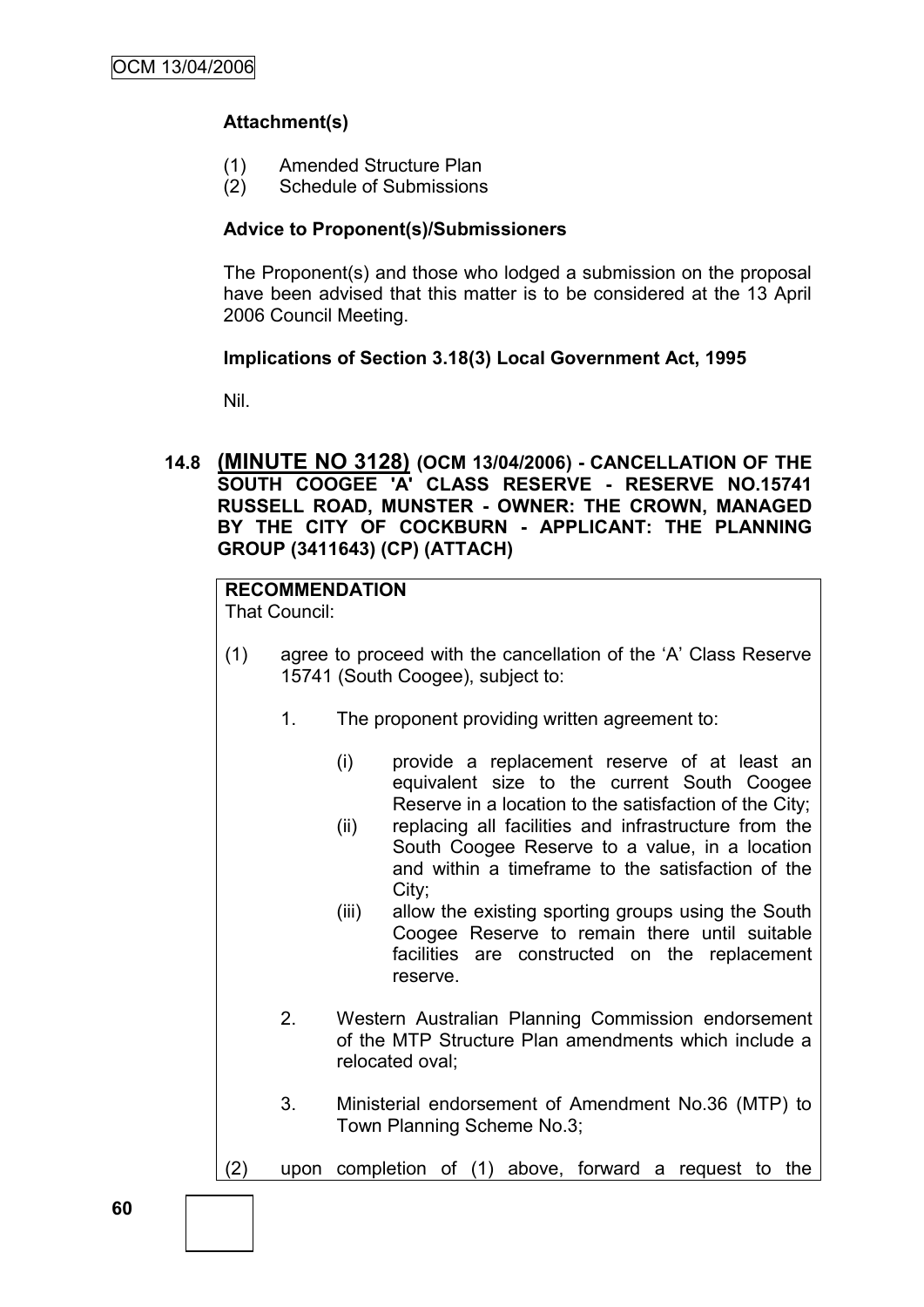Department of Planning and Infrastructure to formally initiate the cancellation of the "A" Class South Coogee Reserve;

- (3) acknowledge that the proposal to cancel the "A" Class Reserve status must receive formal approval from Parliament and further advise the applicant that should this approval be secured the land accommodating the relocated oval must be ceded at the time of subdivision as a reserve for recreation free of cost without payment of compensation by the Crown; and
- (4) advise the proponent of the Council"s decision.

# **COUNCIL DECISION**

MOVED Clr I Whitfield SECONDED Clr T Romano that the recommendation be adopted.

**CARRIED 9/0**

# **Background**

| ZONING:          | MRS: | Urban, adjoining Primary Regional Road   |
|------------------|------|------------------------------------------|
|                  |      | Reserve                                  |
|                  | TPS: | <b>Currently: Parks &amp; Recreation</b> |
|                  |      | Proposed (under Scheme Amendment No.     |
|                  |      | 36): Development Zone, Development Area  |
|                  |      | No.6, Special use Area No.9              |
| <b>LAND USE:</b> |      | Oval, clubrooms, tennis court, carpark   |
| LOT SIZE:        |      | 3.2479ha                                 |

At its Ordinary meeting on 12 January 2006, Council considered a report on a proposal by LandCorp to cancel the 'A-Class' reserve classification on the South Coogee Reserve (Reserve No. 15741), situated on Russell Road Munster, to facilitate the land being incorporated into the proposed Australian Marine Complex Technology Precinct.

The Council resolved as follows:

- "(1) *defer consideration of the item until the Structure Plan amendment relative to the subject site is lodged with the City and is reported to the Council for adoption; and*
- *(2) instruct the Acting, Director Planning and Development to prepare a report to Council on the Structure Plan amendment referred to in (1) above*."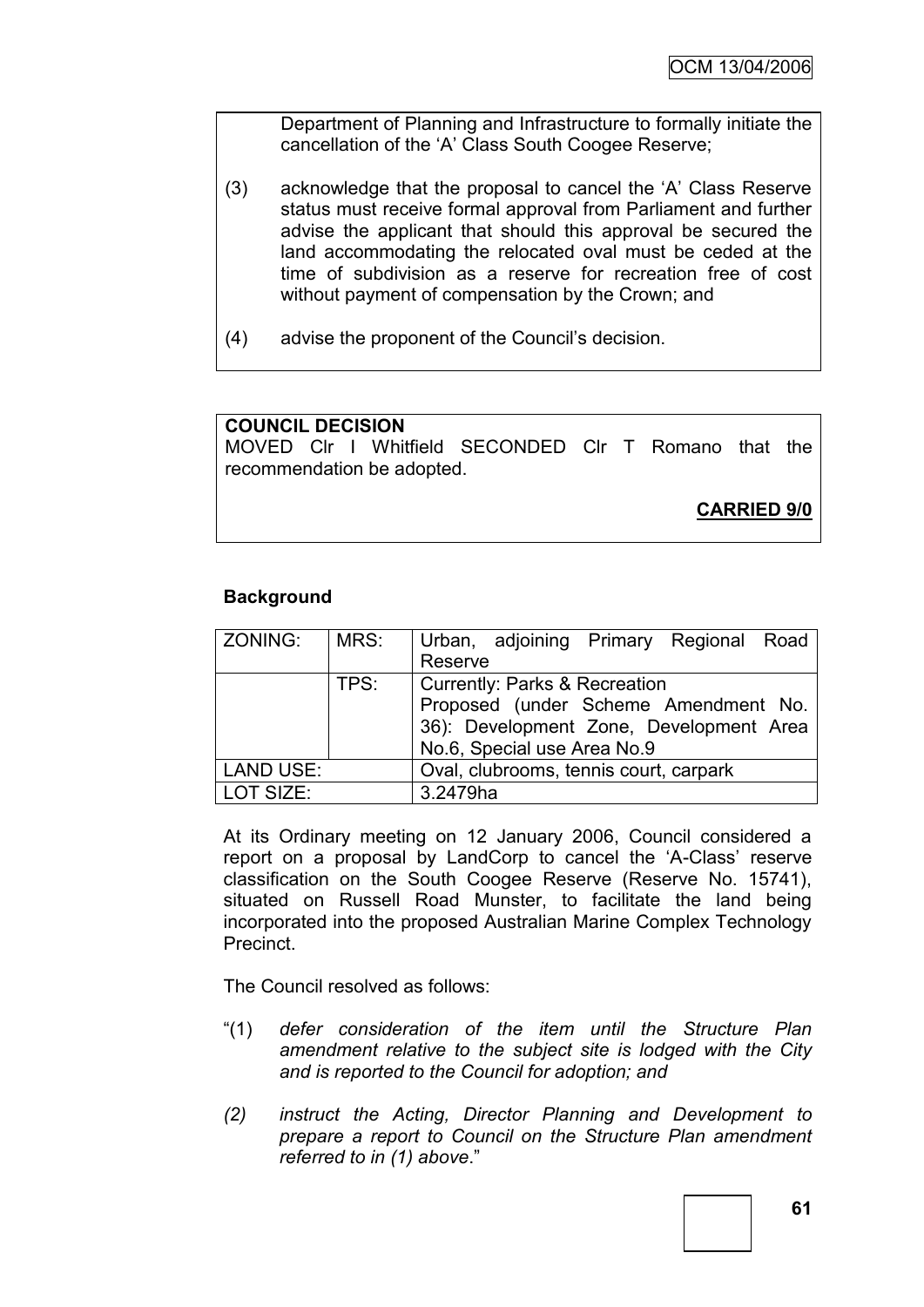The reason for the decision was given as follows:

*"There appears to be a little uncertainty as to whether Council wishes to have an active or a passive reserve established in the north eastern quadrant of the AMC Marine Technology Precinct. The current Structure Plan does not provide a piece of land of the correct dimensions to facilitate development of an oval. Council Officers are meeting with LandCorp Staff to discuss this issue next week and it is anticipated that the outcomes will come before Council for consideration in March, we should await the outcomes of this meeting before proceeding further with this item.*

*There is also a significant stand of mature Olive Trees located on the proposed POS site and if Council decides not to proceed with an active reserve on this site then provision should be made to protect these trees and incorporate them into the passive open space.*

*The report also mentions possibly relocating the existing users from South Coogee Reserve to either Radonich or Visko Parks. Given that Council is currently investigating relocating the Cockburn Bowling Club to Visko Park and Radonich Park is completely surrounded by existing residential uses, we should investigate the possibility of the current users being permitted to remain at South Coogee Reserve until such a time as the new facilities are constructed in the north eastern quadrant of the AMC, should Council confirm its intention to establish an active reserve in this corner. Subsequently, the applicant (Planning Group) has written to Council seeking for the matter to be deferred pending the submission of a Structure Plan for the area."*

The history of the South Coogee Reserve and justification for the request to cancel the reserve classification is reported in agenda Item 14:10 to the OCM 13/04/2006.

The reserve is currently zoned Parks & Recreation in the City"s Town Planning Scheme, however, measures are underway to rezone the reserve and adjoining former school site and the nearby Agricultural Hall site to "Development Zone" to allow the land to be incorporated into the structure plan for the proposed MTP.

#### **Report**

The need for an active recreation reserve within the Marine Technology Park is confirmed due to the possibility that the Cockburn Bowling Club may be relocated to Visko Park, thus precluding Visko Park as a transitional option for clubs using South Coogee Reserve. To enable a smooth transition for the relocation of the affected sporting groups, it will therefore be necessary for the replacement reserve to be constructed to a suitable standard prior to relocation of the clubs from the South Coogee Reserve.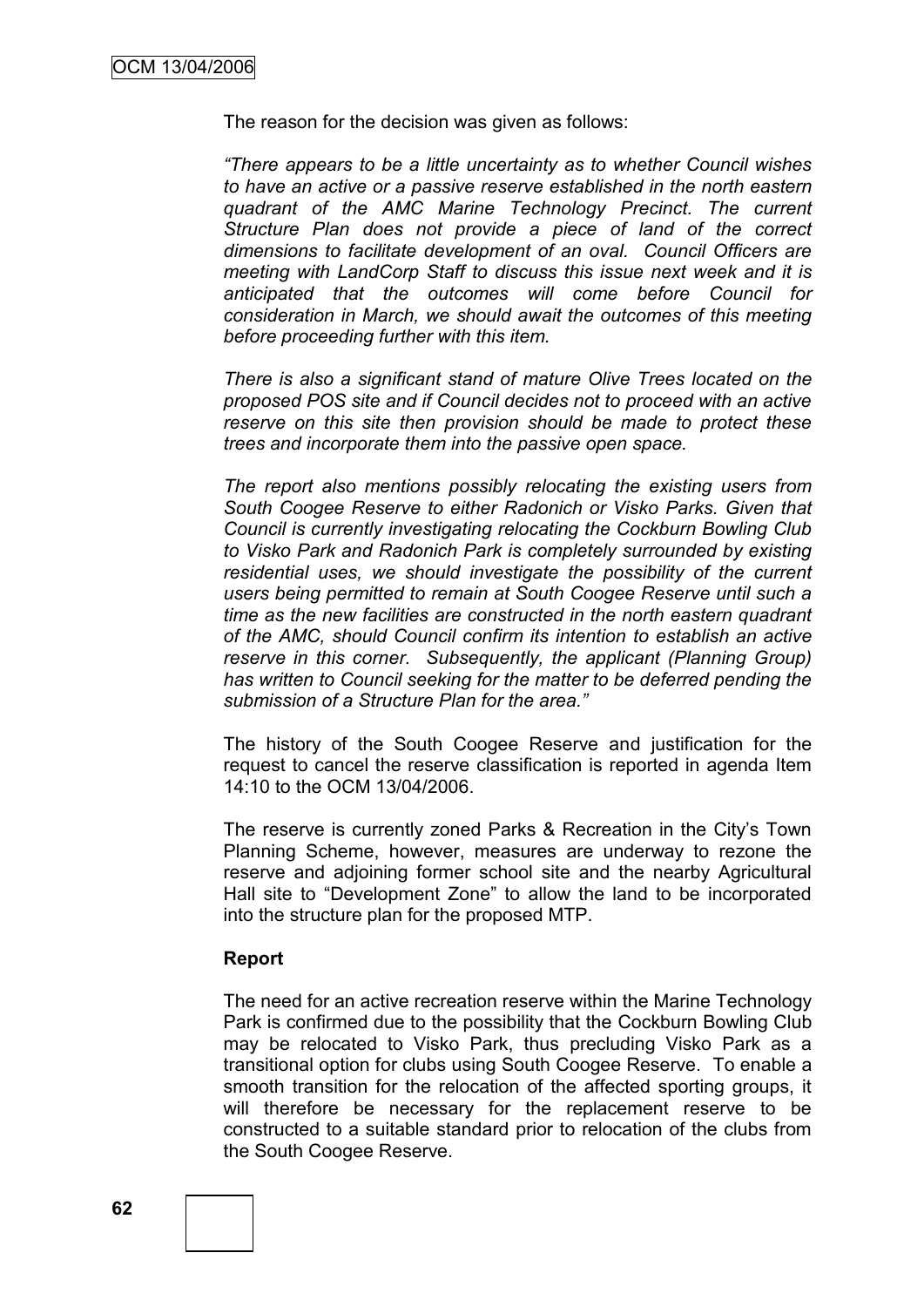It is important to ensure the replacement of all facilities and infrastructure from the South Coogee Reserve to a value, in a location and within a timeframe to the satisfaction of the City. This will entail an appropriate contribution by the proponent towards replacement facilities on the new reserve.

The need for a replacement active recreation reserve within the Marine Technology Park, and development of sporting fields and facilities precludes the ability to retain the stand of mature Olive Trees located on the site.

The requirement for a suitably dimensioned area of land for active open space to replace the South Coogee Reserve has been addressed through amendment of the proposed structure plan for the Marine Technology Park.

## Conclusion:

The proposal for the South Coogee Reserve "A" classification to be cancelled to allow the land to be incorporated into the structure plan for the proposed Marine Technology Precinct is supported for the following reasons:

- The proposal is consistent with previous Council resolutions anticipating the land being incorporated into the MTP, in terms of the adoption of the Structure Plan and Scheme Amendments affecting the area;
- Justification provided in support of the request is considered valid;
- Provision will be made for affected sporting groups to remain using the South Coogee Reserve until replacement facilities are provided.

# **Strategic Plan/Policy Implications**

The Corporate Strategic Plan Key Result Areas which apply to this item are:-

- 1. Managing Your City
	- *"To conduct Council business in open public forums and to manage Council affairs by employing publicly accountable practices."*
- 2. Planning Your City
	- *"To ensure that the planning of the City is based on an approach which has the potential to achieve high levels of convenience for its citizens."*
	- *"To ensure that the development will enhance the levels of amenity currently enjoyed by the community."*
- 4. Facilitating the needs of Your Community
	- *"To facilitate and provide an optimum range of community services."*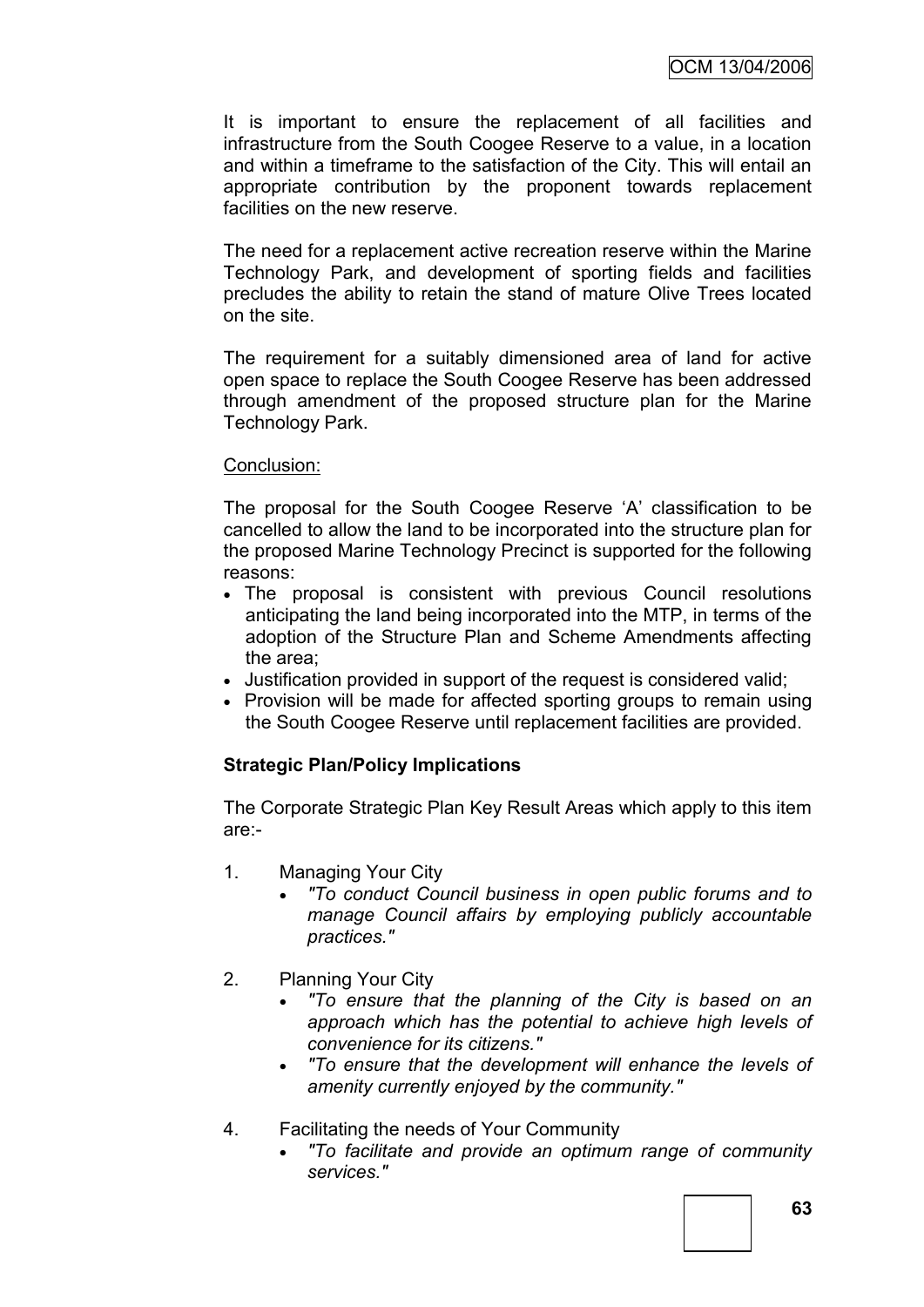- *"To determine by best practice, the most appropriate range of recreation areas to be provided within the district to meet the needs of all age groups within the community."*
- 5. Maintaining Your Community Facilities
	- *"To construct and maintain parks which are owned or vested in the Council, in accordance with recognised standards and convenient and safe for public use."*
	- *"To construct and maintain community buildings which are owned or managed by the Council, to meet community needs."*

# **Budget/Financial Implications**

Potential reserve development & maintenance costs.

# **Legal Implications**

Land Administration Act, 1997 refers.

# **Community Consultation**

Where the Minister proposes to cancel a reserve or its "Class A" classification, the Minister must advertise the intention in a State newspaper, and no sooner than 30 days later table the proposal before Parliament with an explanation. After doing so, either House of Parliament then has 14 sitting days to pass notice of disallowance.

# **Attachment(s)**

Locality plan

# **Advice to Proponent(s)/Submissioners**

The Proponent has been advised that this matter is to be considered at the 13 April 2006 Council Meeting.

# **Implications of Section 3.18(3) Local Government Act, 1995**

Nil.

# **14.9 (MINUTE NO 3129) (OCM 13/04/2006) - LOCAL STRUCTURE PLAN - LOT 1 LYON ROAD, AUBIN GROVE - OWNER: AUBIN GROVE PTY LTD - APPLICANT: CARDNO BSD (9645G) (CP) (ATTACH)**

**RECOMMENDATION** That Council: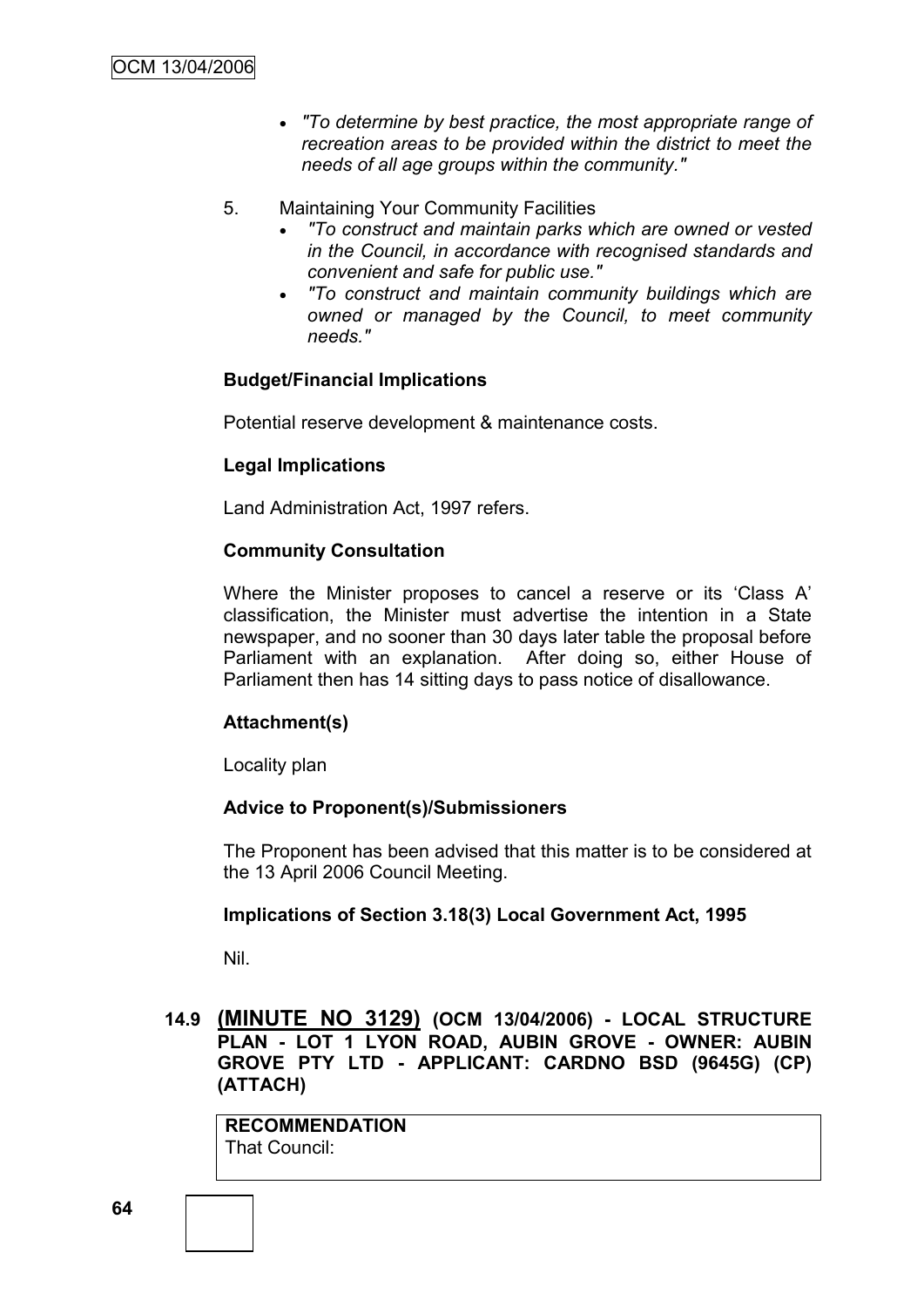- (1) adopt the Local Structure Plan for Lot 1 Lyon Road, Aubin Grove pursuant to clause 6.2.9 of the City of Cockburn Town Planning Scheme No.3 subject to the following Structure Plan modifications:
	- 1. provide for an appropriate mix of medium density coded residential lots between the density range of R30 and R60. A residential density coding of R60 shall also be allocated to the Local Centre to guide development.
	- 2. Detailed Area Plan requirements being included in the Structure Plan for all of the residential and Local Centre land to control the development identifying:
		- (i) How the streetscape will not be dominated by car parking and access.
		- (ii) To ensure that any built form in the Local Centre is robust to facilitate changes in land use over time.
		- (iii) The rear lane access to the Local Centre must include considerations of crime prevention strategies.
		- (iv) DAP"s must be prepared and adopted by Council prior to applying for subdivision approval.
	- 3. reference being made to the draft Statements of Planning Policy (Road and Rail Transport Noise & Metropolitan Freight Network) and the need for an acoustic report to be prepared and implemented prior to subdivision.
	- 4. address the issues raised by the Department of Planning and Infrastructure in their email of 12 December 2005.
- (2) notify the applicant of the advisory comments in the summary of submissions;
- (3) adopt the comments made in the Schedule of Submissions attached to the Agenda;
- (4) advise submissioners of Council"s decision; and
- (5) subject to the Structure Plan being amended accordingly seek the endorsement of the Western Australian Planning Commission pursuant to Clause 6.2.10 of Town Planning Scheme No. 3.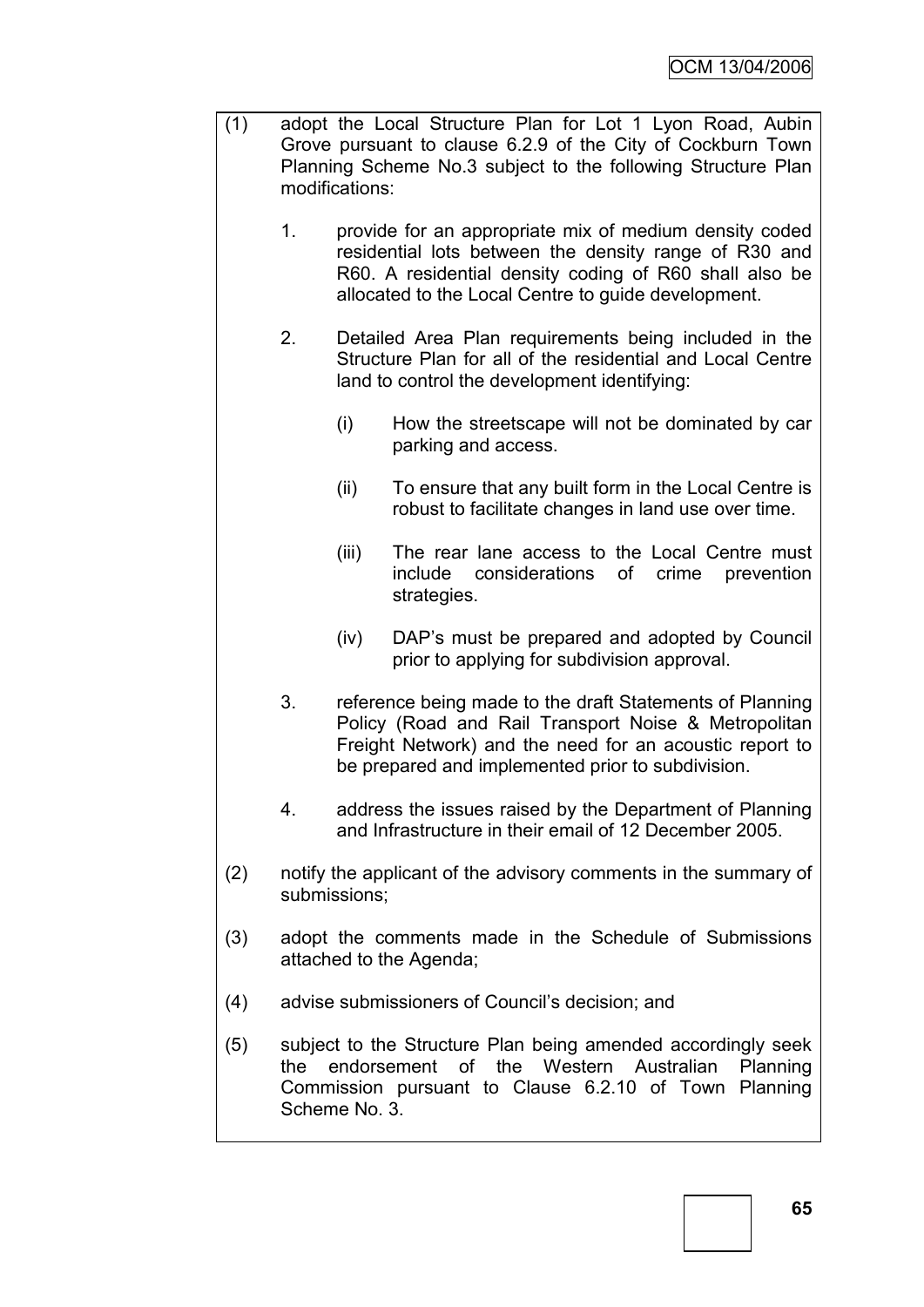# **COUNCIL DECISION**

MOVED Clr I Whitfield SECONDED Clr T Romano that the recommendation be adopted.

## **Background**

| l ZONING: | MRS:        | Urban                            |  |
|-----------|-------------|----------------------------------|--|
|           | TPS3:       | Development, Development Area 11 |  |
| LAND USE: | Vacant land |                                  |  |
| LOT SIZE: | 2.7269ha    |                                  |  |

## **Submission**

A proposed local structure plan has been submitted for Lot 1 Lyon Road, Aubin Grove (refer to the Agenda attachments).

The Structure Plan provides a framework for subsequent subdivision and development of the land. Key elements of the Structure Plan include:

- Predominantly residential Lots, served by a centralised local street, connecting between Lyon Road and the western side of Lot 2 Lyon Road to the north.
- residential density codings, ranging between R20 and R40.
- Lots for the development of a Local Centre designated in the north eastern corner of the site.
- rear laneway access to the Local Centre lots.
- stormwater draining to a sump proposed at the lowest point of the site, in the south east corner of the site adjacent the intersection of Rowley & Lyon Roads.
- the provision of cash in lieu of land for Public Open Space.
- facilitating pedestrian and cycle access between the subject land and the potential future Railway Station to the north west.

#### **Report**

The draft Structure Plan was advertised for public comment on 18 November 2005 and submissions were invited until 13 December. Six submissions were received, a summary of which is contained in the Schedule in the agenda Attachments.

#### Southern Suburbs District Structure Plan

The planning affecting the site and the land along Lyon Road to the north is largely influenced by the potential development of a railway station north of Rowley Road within the Kwinana Freeway reserve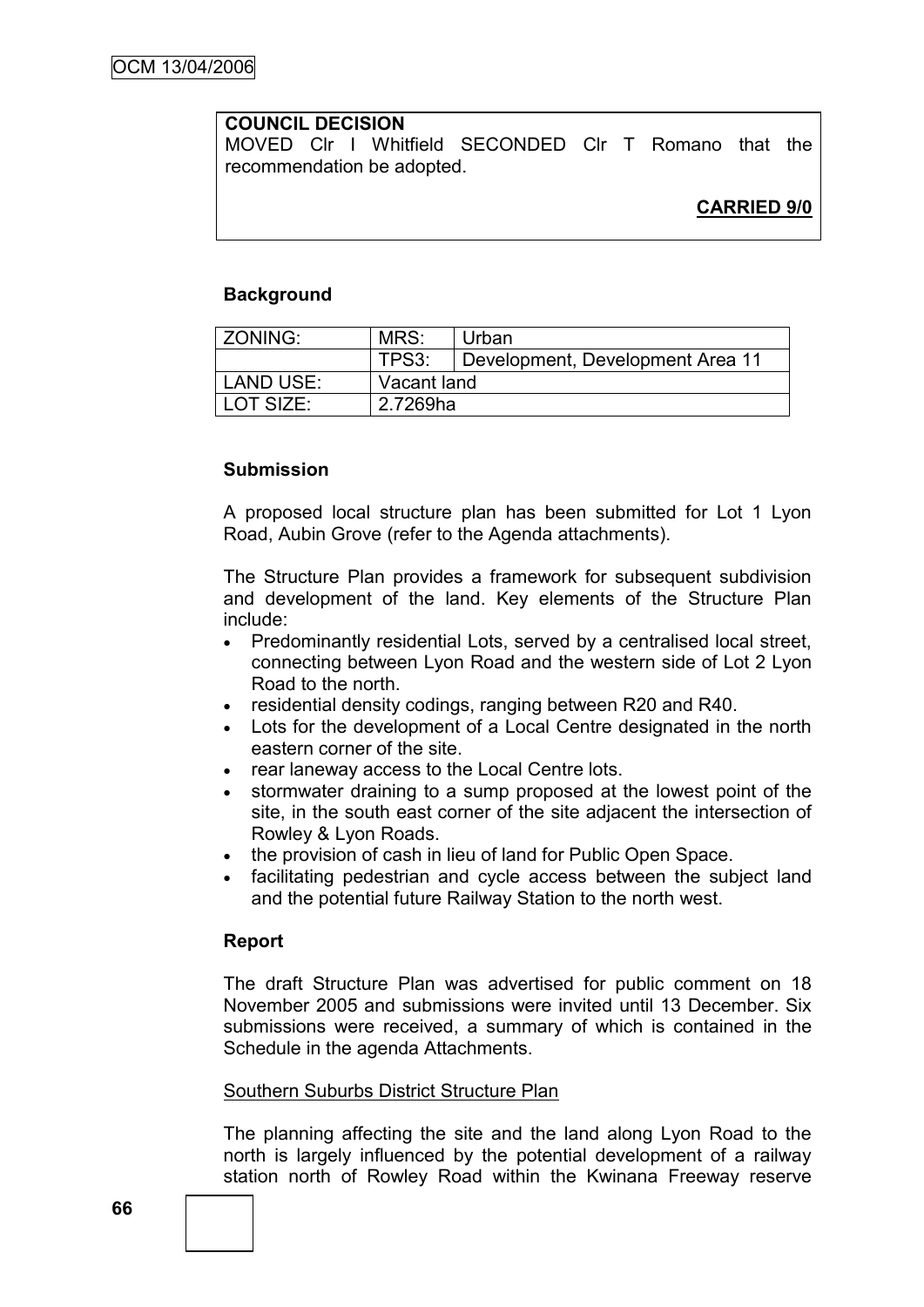(Mandogalup Station) and the strategic placement of local centres along the southern suburbs corridor. The Southern Suburbs District Structure Plan - Stage 2 ("SSDSP2") promotes higher than normal (i.e. medium) density residential development within walkable catchments of these features.

The proposed structure plan is generally consistent with the SSDSP2 with the exceptions that:

- the Local Centre site has been shifted north along Lyon Road from the intersection of Rowley Road and Lyon Road due to the need to achieve adequate separation distance for access purposes from the above intersection. Embayment car parking is proposed along the Local Centre frontage. In addition, the south eastern corner of the site, being the lowest point, is a suitable location for a drainage sump.
- the local structure plan proposes low density (R20) residential development in part.
- the proposed structure plan proposes 'cash in lieu' of land for Public Open Space.

These issues are the subject of an objection received and are discussed further below.

#### Local Centre:

The Local Centre is intended to accommodate "mixed use" development, in the form of commercial land use (local shops), with potential for an upper level residential component. Depending on market demand, it is proposed that the Local Centre lots may be used as live/work units in the short term. A Detailed Area Plan ("DAP") is recommended to control the development of the Local Centre and to ensure that any built form is developed in a robust manner to facilitate changes in land use over time. DAPs are also required for land in the residential precinct.

The location of the centre has been shifted for the reasons outlined above. The intention in SSDSP2 to locate the Local Centre on the corner was to maximise exposure for commercial viability, though this is constrained by traffic management and safety issues. Placement of the centre further to the north is considered justified in the circumstances. The proposed location also facilitates extension of the centre northwards onto Lot 2 Lyon Road if necessary.

#### Residential Density Codings:

In order to provide the population necessary to support a railway station and local centre, it is important to ensure the residential density targeted in SSDSP2 is achieved. While promoting variety in Lot size to cater for market demand, the structure plan does not currently achieve the "medium" density codings envisaged in SSDSP2. It is

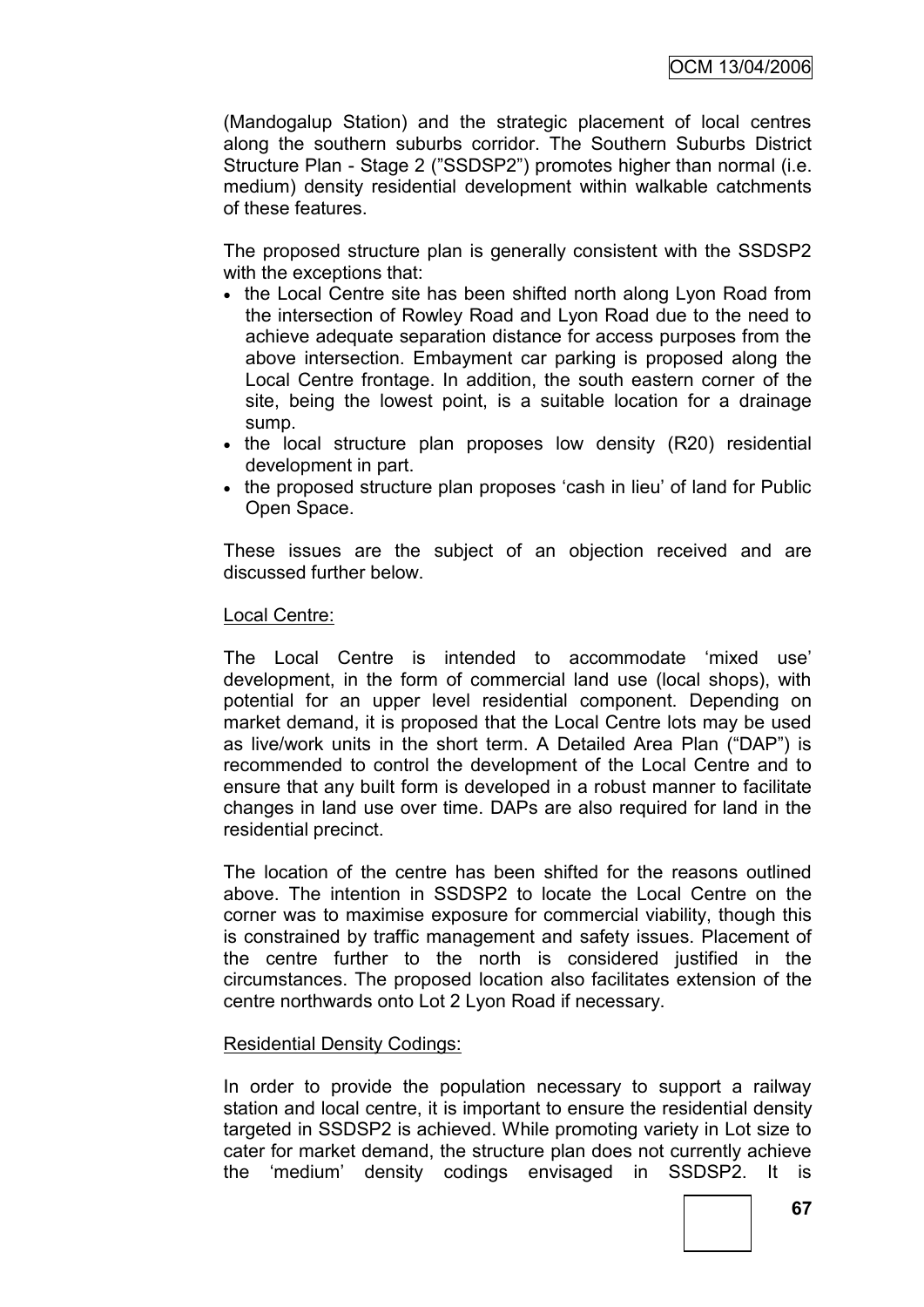recommended that the Structure Plan be amended to increase residential density codings to achieve the objectives to SSDSP2. It would be expected that densities be increased to R60 in places, though overall a variety of medium density codings would be acceptable.

## Public Open Space:

The Structure Plan proposes the provision of "cash in lieu" of land to satisfy Public Open Space (POS) requirements.

SSDSP2 indicates the coordinated provision of POS between Lot 1 and Lot 2 Lyon Road along their common property boundary. On the other hand, developers of "The Walk Estate" (Lots 3, 4, 5, 6, 7, 27, 26 & 25 Lyon Road) to the north of Lot 2 Lyon Road have previously prepared a Structure Plan providing POS in the form of land adjacent the southern boundary of Lot 3 Lyon Road, which would facilitate the coordinated provision of POS with Lot 2 Lyon Road. While Stages 1 & 2 of The Walk structure plan have been adopted, the structure plan affecting Lots 3, 4 & 5 Lyon Road has been on hold due to uncertainty created by the review by the Department for Planning & Infrastructure regarding the development of the Mandogalup railway station.

In the meantime, the structure planning for Lot 1 Lyon Road has progressed on the basis of the local structure plans and information prepared to date for the land to the north. As such, and recognising the "notional" placement of POS in SSDSP2, the City has indicated support in principle for "cash in lieu" of land for POS for Lot 1 Lyon Road on the following basis:

- the indicated potential to coordinate provision of POS on the north side of Lot 2 Lyon Road, additional POS in the form of land in close proximity on Lot 1 Lyon Road is considered unnecessary;
- the proximity of Lot 1 Lyon Road to the POS referred to above means that good accessibility to passive recreational open space is maintained for future residents in the estate;
- the intent of SSDSP2 can be achieved through the provision of POS in the form of land on Lots 2 & 3 Lyon Road as described above;
- there is sufficient open space for the area as a whole to accommodate the needs of future residents;
- cash in lieu funds are required to assist in the development of the proposed active recreational reserve on Lot 416 Gaebler Road, Aubin Grove, 800m to the north.

Any subsequent amendments to The Walk structure plan will need to take account of the implications of the Council decision for the Lot 1 Lyon Road structure plan.

#### Railway Station Review:

As mentioned above, the Department for Planning & Infrastructure is reviewing the future of the previously proposed Mandogalup railway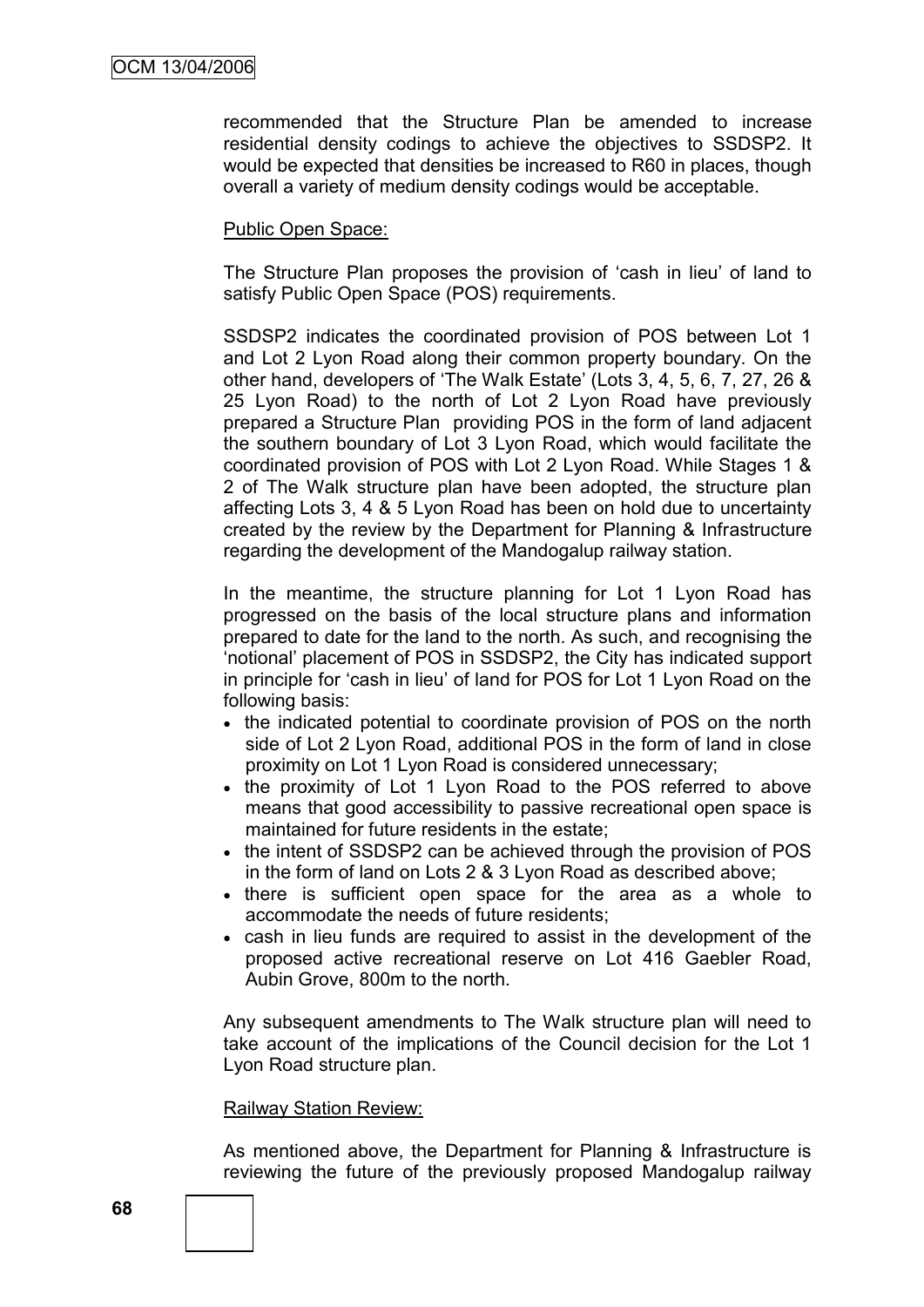station north of Rowley Road, together with other potential station sites in the district.

Although Lot 1 Lyon Road is located within the walkable catchment of the railway station, it is also located wholly within the catchment of the local centre being developed on the site. As such, approval of the structure plan proposed is not dependent upon the outcome of the railway station review. The proposed structure plan is considered robust enough to remain in the event that the railway station is not developed.

#### Freight Network Traffic Noise

The Structure Plan abuts Rowley Road on the eastern side of the Kwinana Freeway. Rowley Road west of the freeway is designated a future primary freight route to service Hope Valley Wattleup industrial area and possibly the Outer Harbour project.

As such, the Rowley Road off-ramp from the southbound freeway carriageway can expect increased heavy traffic. This is located immediately to the west of Lot 1 Lyon Road. This close proximity means that the draft Statements of Planning Policy – Road and Rail Transport Noise & Metropolitan Freight Network are relevant.

Transport noise from the Kwinana Freeway and amenity implications for future residents can be addressed at the subdivision stage upon the completion of an acoustic report based upon the relevant draft Statements of Planning Policy.

The structure plan report should be amended to refer to the draft Statements of Planning Policy and the need for an acoustic report to be prepared prior to subdivision, and the recommendations being implemented.

#### Other Matters:

In response to referral of the structure plan to the Western Australian Planning Commission for comment, an email was received from DPI outlining various issues to be addressed in the structure plan, including justification for cash in lieu for POS; residential development densities and identifying various technical modifications required. It is appropriate that the structure plan is amended to address these issues.

#### Conclusion:

In conclusion, the proposed Structure Plan generally accords with sound planning principles and can be supported subject to the changes outlined in the recommendation.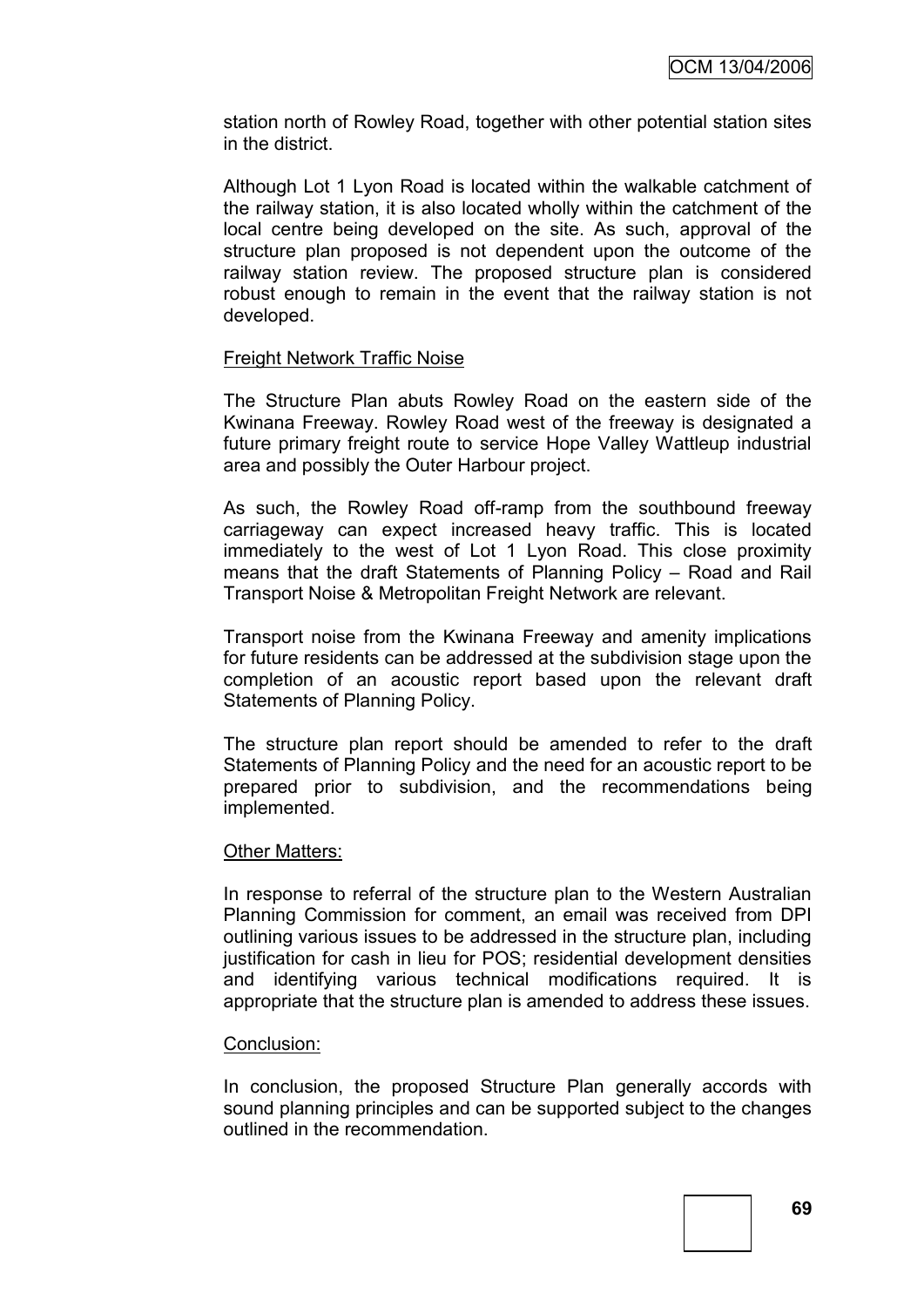# **Strategic Plan/Policy Implications**

The Corporate Strategic Plan Key Result Areas which apply to this item are:-

- 1. Managing Your City
	- *"To conduct Council business in open public forums and to manage Council affairs by employing publicly accountable practices."*
- 2. Planning Your City
	- *"To ensure that the planning of the City is based on an approach which has the potential to achieve high levels of convenience for its citizens."*
- 3. Conserving and Improving Your Environment
	- *"To ensure that the development of the district is undertaken in such a way that the balance between the natural and human environment is maintained."*

The Council Policies which apply to this item are:-

| SPD4              |                            | 'LIVEABLE NEIGHBOURHOODS' |                                     |            |
|-------------------|----------------------------|---------------------------|-------------------------------------|------------|
| APD4              | <b>PUBLIC OPEN SPACE</b>   |                           |                                     |            |
| APD16A            |                            | STANDARD SUBDIVISION      | <b>CONDITIONS</b>                   | <b>AND</b> |
|                   | <b>REASONS FOR REFUSAL</b> |                           |                                     |            |
| APD <sub>30</sub> |                            |                           | ROAD RESERVE AND PAVEMENT STANDARDS |            |
| APD31             | <b>DETAILED AREA PLANS</b> |                           |                                     |            |
| APD34             | UNIFORM FENCING            |                           | <b>SUBDIVISION</b>                  | <b>AND</b> |
|                   | <b>DEVELOPMENT</b>         |                           |                                     |            |
| APD35             | <b>FILLING OF LAND</b>     |                           |                                     |            |
|                   |                            |                           |                                     |            |

## **Budget/Financial Implications**

N/A

## **Legal Implications**

Town Planning Scheme No. 3.

## **Community Consultation**

The proposal was advertised for public comment on 18 November 2005 and submissions were invited until 13 December. Six submissions were received, of which one objected to the proposal.

## **Attachment(s)**

- (1) Locality Plan
- (2) Proposed structure plan.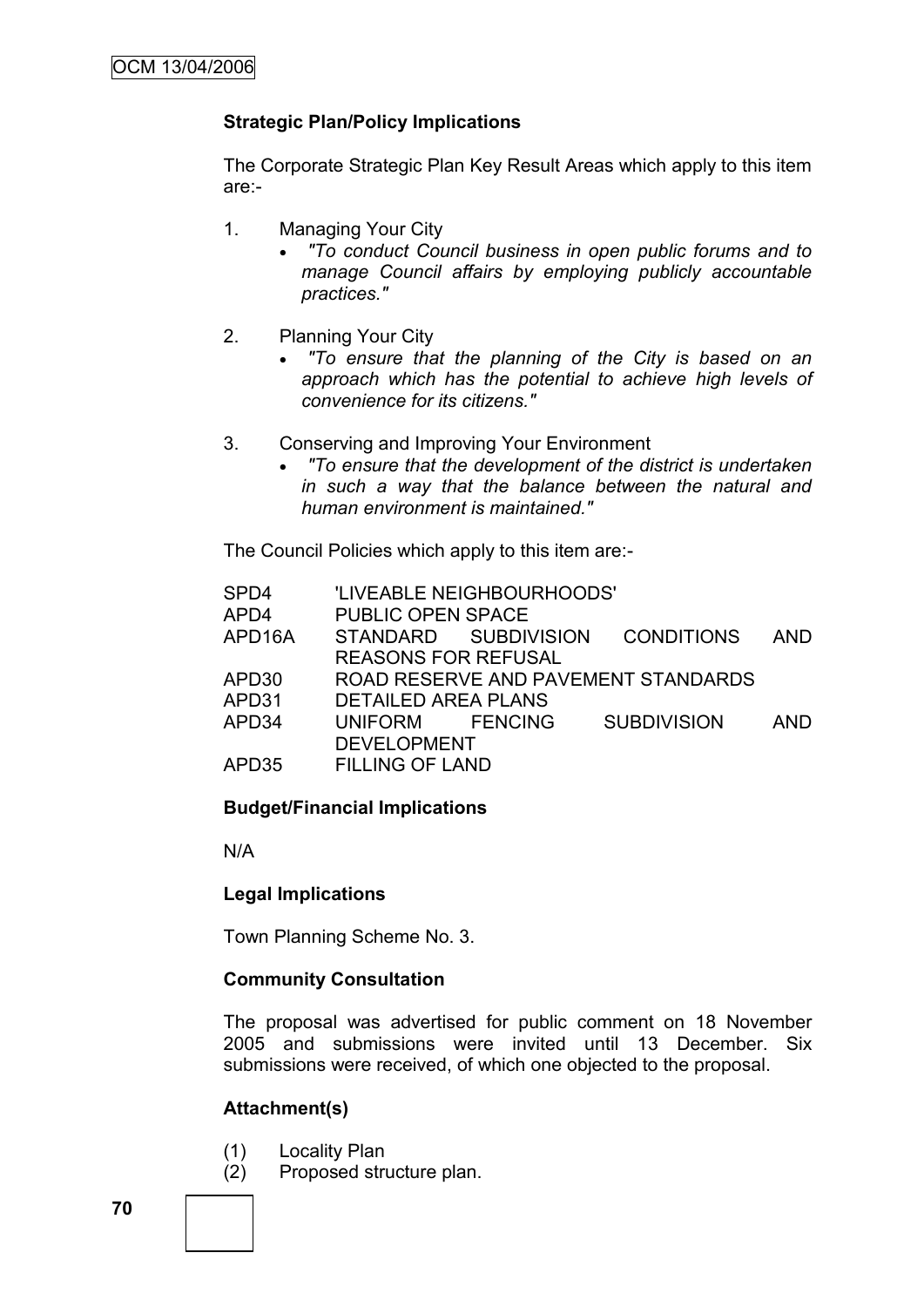(3) Schedule of Submissions

## **Advice to Proponent(s)/Submissioners**

The Proponent(s) and those who lodged a submission on the proposal have been advised that this matter is to be considered at the 13 April 2006 Council Meeting.

## **Implications of Section 3.18(3) Local Government Act, 1995**

Nil.

## **14.10 (MINUTE NO 3130) (OCM 13/04/2006) - PROPOSED SCHEME AMENDMENT NO. 36 - THE LAND BOUNDED BY FROBISHER AVENUE, ROCKINGHAM ROAD, RUSSELL ROAD AND LAKE COOGEE - OWNER: LANDCORP AND OTHER - APPLICANT: THE PLANNING GROUP (93036) (CP) (ATTACH)**

# **RECOMMENDATION**

That Council:

- (1) adopt the recommendations made in the Schedule of Submissions attached to the Agenda;
- (2) adopt the amendment subject to modifications outlined below:-
	- 1. amending the Scheme Text by deleting "Primary and Secondary Schools" from Schedule 11 item 4(b) of the Development Area 6 provisions;
	- 2. amending the Scheme Text by inserting "Primary and Secondary Schools" within Schedule 11 under item 4(a) of the Development Area 6 provisions; and
	- 3. amending the Scheme Text by inserting "(but excludes Primary and Secondary Schools)" after the words "educational establishment" under item 2(a) point 1 of Schedule 4 - Special Use 9 provisions;
- (3) proceed to sign and seal the documents and forward these to the Western Australian Planning Commission in anticipation of the Hon. Minister"s advice that final approval will be granted;
- (4) write to the applicant (Landcorp) advising of the necessity to update the Environmental Management Plan, Drainage and Nutrient Management Plan and Site Contamination Management Plan to include Lot 48 Rockingham Road and Lots 4897 & 4436 Russell Road, Henderson prior to subdivision and/or development; and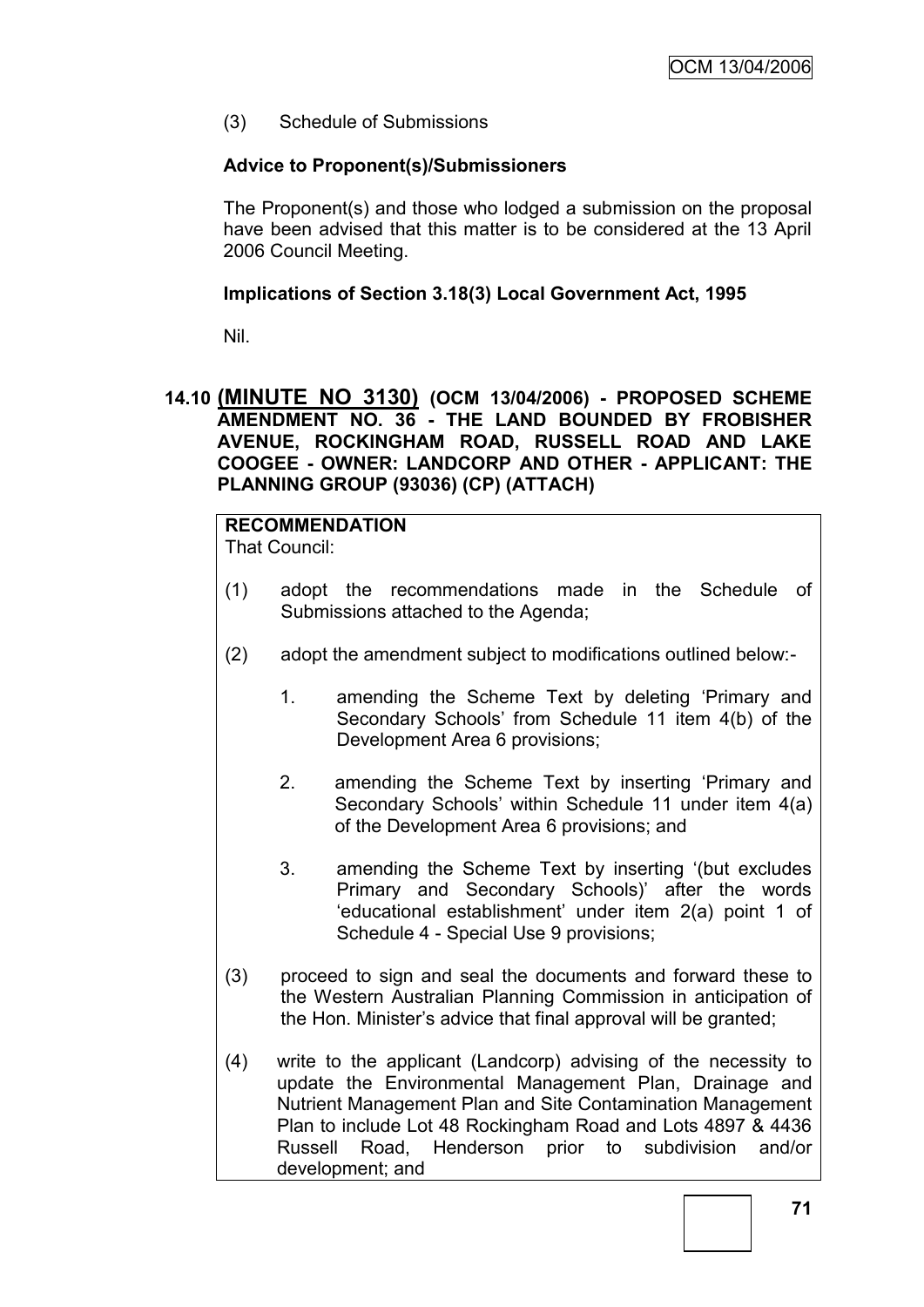(5) advise those who made submissions of Council"s decision accordingly.

# **COUNCIL DECISION**

MOVED Clr I Whitfield SECONDED Clr T Romano that the recommendation be adopted.

# **CARRIED 9/0**

#### **Background**

| ZONING:   | MRS:                                              | Lot 48: Urban                |
|-----------|---------------------------------------------------|------------------------------|
|           |                                                   | Lot 4897: Urban              |
|           |                                                   | Lot 4436: Urban              |
|           | TPS3:                                             | Lot 48: Public Purposes      |
|           |                                                   | Lot 4897: Public Purposes    |
|           |                                                   | Lot 4436: Parks & Recreation |
| LAND USE: | Lot 48: Agricultural Hall                         |                              |
|           | Lot 4897: Former South Coogee Primary School Site |                              |
|           | Lot 4436: South Coogee Reserve                    |                              |
| LOT SIZE: | Lot 48: 0.9105 ha                                 |                              |
|           | Lot 4897: 0.9221 ha                               |                              |
|           | Lot 4436: 3.2479 ha                               |                              |

Proposed Amendnment No.36 to Town Planning Scheme 3 was reported to Council at its Ordinary meeting on 9 February 2006, where the following was resolved:

- *(1) defer consideration of this item until Item 14.10 from the January 2006 Council Meeting, dealing with the issue of the 'A' Class reserve cancellation, is resolved; and*
- *(2) request an extension from the Western Australian Planning Commission until 18 April 2006 to the requirements of Regulation 18(1) that would otherwise require the Council to forward its advice to the Commission on its decision on the Scheme amendment by 2 March 2006.*

The following reason for the decision was given:

Item 14.10 from last month"s Council Agenda and Item 14.3 from this month"s Agenda are linked together by dealing, in the main, with the same parcels of land.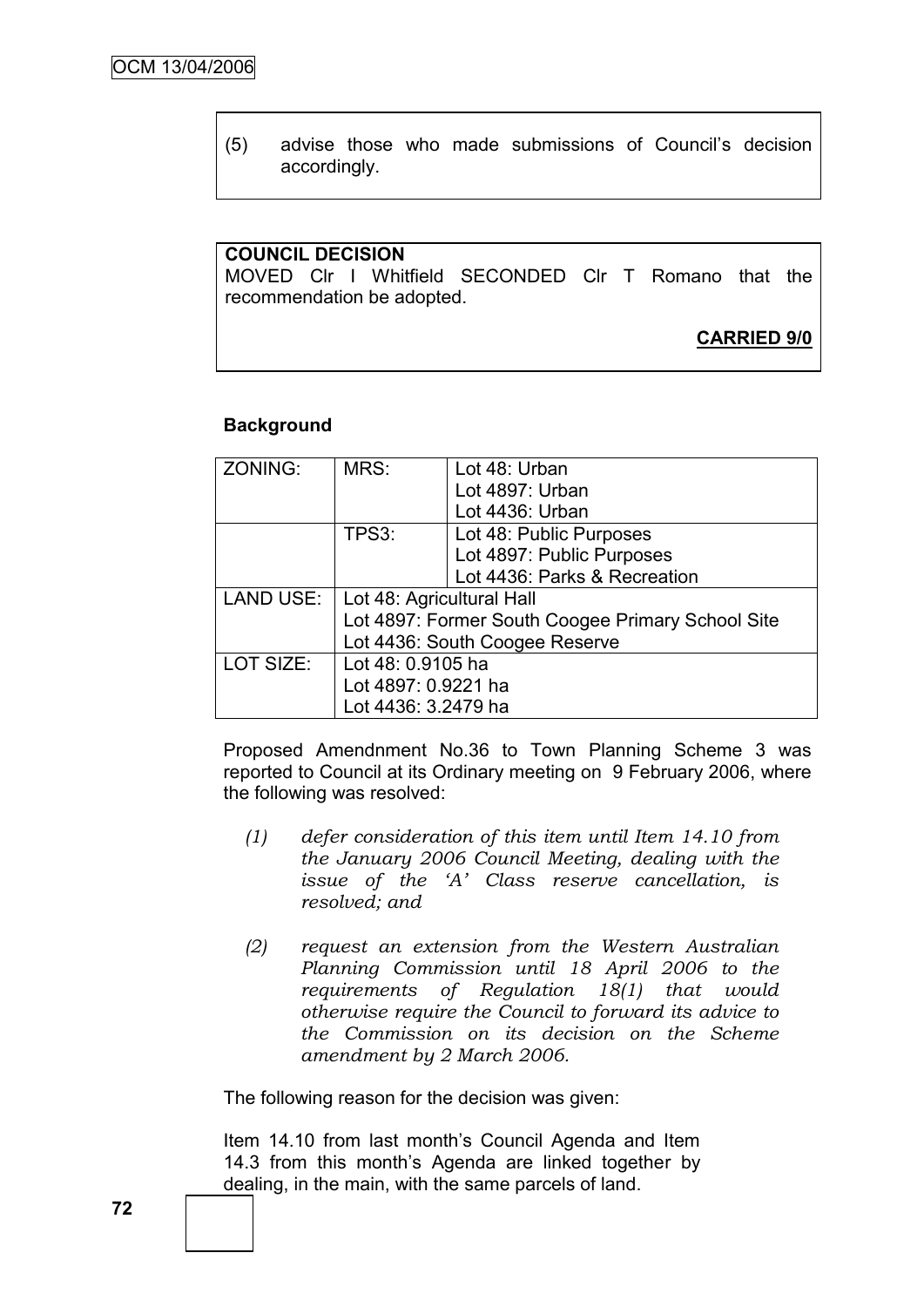*Council resolved at last month's meeting to seek more information before relocating the 'A' Class reserve. This process is an important and integral part of the success of the AMC and should be supported by Council but the adoption of this amendment is something that could and indeed should await the impending conclusion of Item 14.10 from last month's Council meeting and then both processes can run in parallel.*

*Council will not proceed with both amendments but having decided to seek more information this would give Elected Members the opportunity to receive that information before proceeding further.*

The proposal to cancel the "A Class" South Coogee Reserve and the proposed amendment to the Marine Technology Park Structure Plan are discussed in separate agenda items in the current agenda.

Council at its meeting held 14 July 2005 resolved to adopt Amendment 36 for the purpose of advertising.

#### **Submission**

The amendment has been advertised to the community and referred to relevant government agencies for a period of 42 days. This report seeks Council support to final adoption of Amendment 36.

## **Report**

The Scheme Amendment was referred to the Environmental Protection Authority ("EPA") in accordance with Section 7A(1) of the Act.

The EPA advised that the overall environmental impact of the amendment would not be severe enough to warrant formal assessment under the *Environmental Protection Act*, however the EPA provided advice and recommendations with respect to environmental buffers, noise, acid sulphate soils and soils and groundwater contamination.

It is recommended that the scheme amendment documents be modified to address the advice received from the EPA by ensuring that sensitive uses such as 'Primary and Secondary Schools' are uses that are not permitted in both the odour buffer surrounding the Woodman Point Waste Water Treatment Plant and the Kwinana Air Quality EPP buffer.

The EPA comments regarding child care premises not being permitted within the Kwinana Air Quality Buffer are not supported for the following reasons:-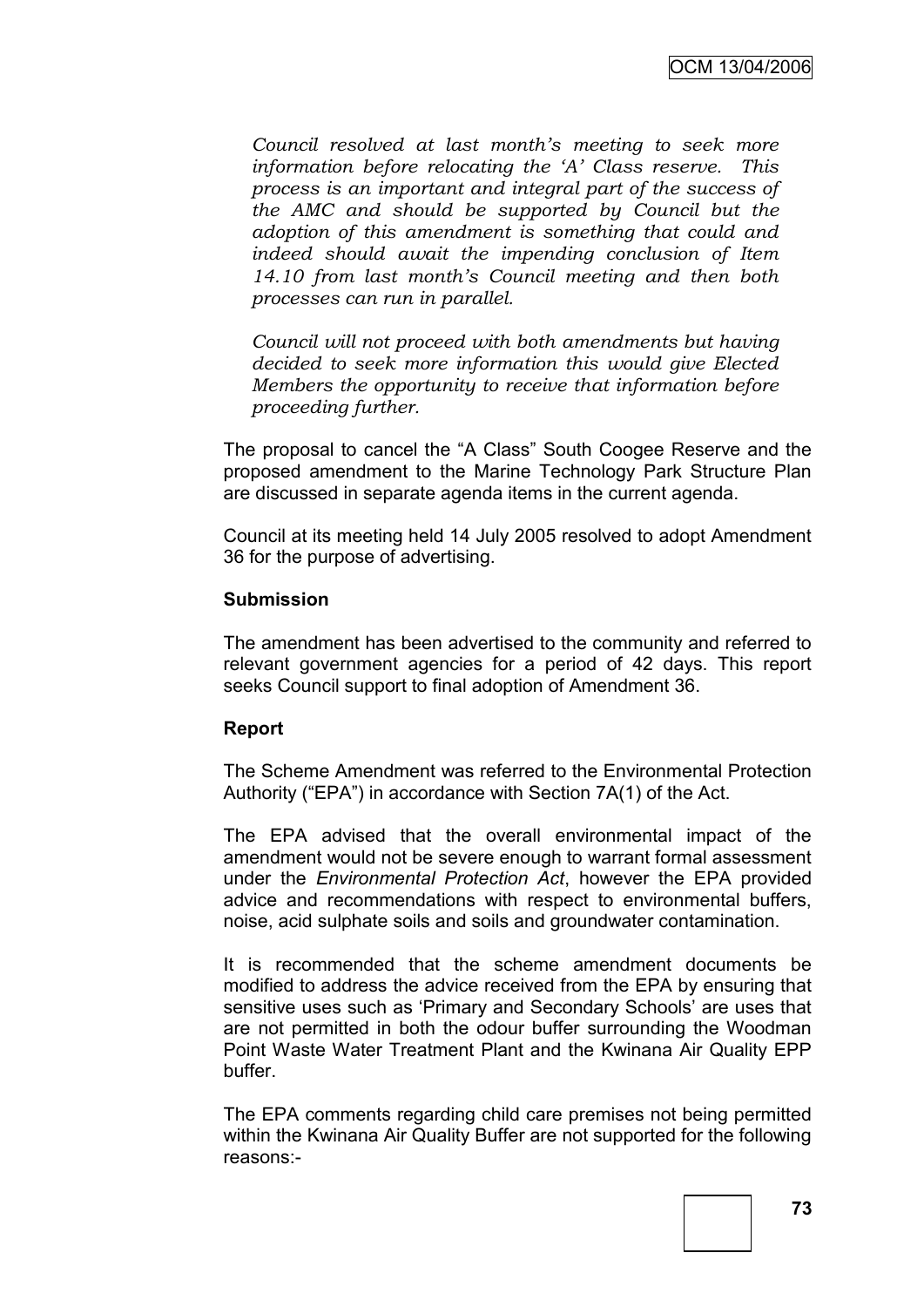- 1. Child care premises have been identified as an integral component of the Marine Technology Park from the beginning of the structure plan and rezoning process and such facilities will be potentially developed as part of the common user facilities;
- 2. TPS 3 currently provides for child care premises as a "D" use within Schedule 4 - Special Use 9 provisions;
- 3. The EPA/DoE have not previously raised issues of sensitive land uses within the Kwinana Air Quality buffer (i.e. in the Structure Plan process and at the TPS review); and
- 4. Council previously resolved to permit "Childcare Facilities" outside the Waste Water Treatment Plant odour buffer. (OCM 15/2/05 Item 14.10)

The Schedule of submissions contained in the Agenda attachments addresses the EPA advice and recommendations and the submissions received from Landcorp and the Department of Industry and Resources.

A copy of the proposed amendment map is included in the Agenda attachments.

#### **Conclusion**

The purpose of this amendment is to provide appropriate zoning and development provisions to accommodate the development of the land that forms the Technology Precinct of the Australian Marine Complex at Cockburn Sound.

The proposed rezoning of portion of the subject site to "Development Area 6" and "Special Use (9) Zone" and modifications to Schedule 4 – SU9 and Schedule 11 – Development Area (6), are considered to be logical in order to facilitate the development of the Marine Technology **Precinct** 

It is recommended that Council proceed to adopt the scheme amendment and refer it to the WA Planning Commission for final consideration.

## **Strategic Plan/Policy Implications**

The Corporate Strategic Plan Key Result Areas which apply to this item are:-

- 1. Managing Your City
	- *"To conduct Council business in open public forums and to manage Council affairs by employing publicly accountable practices."*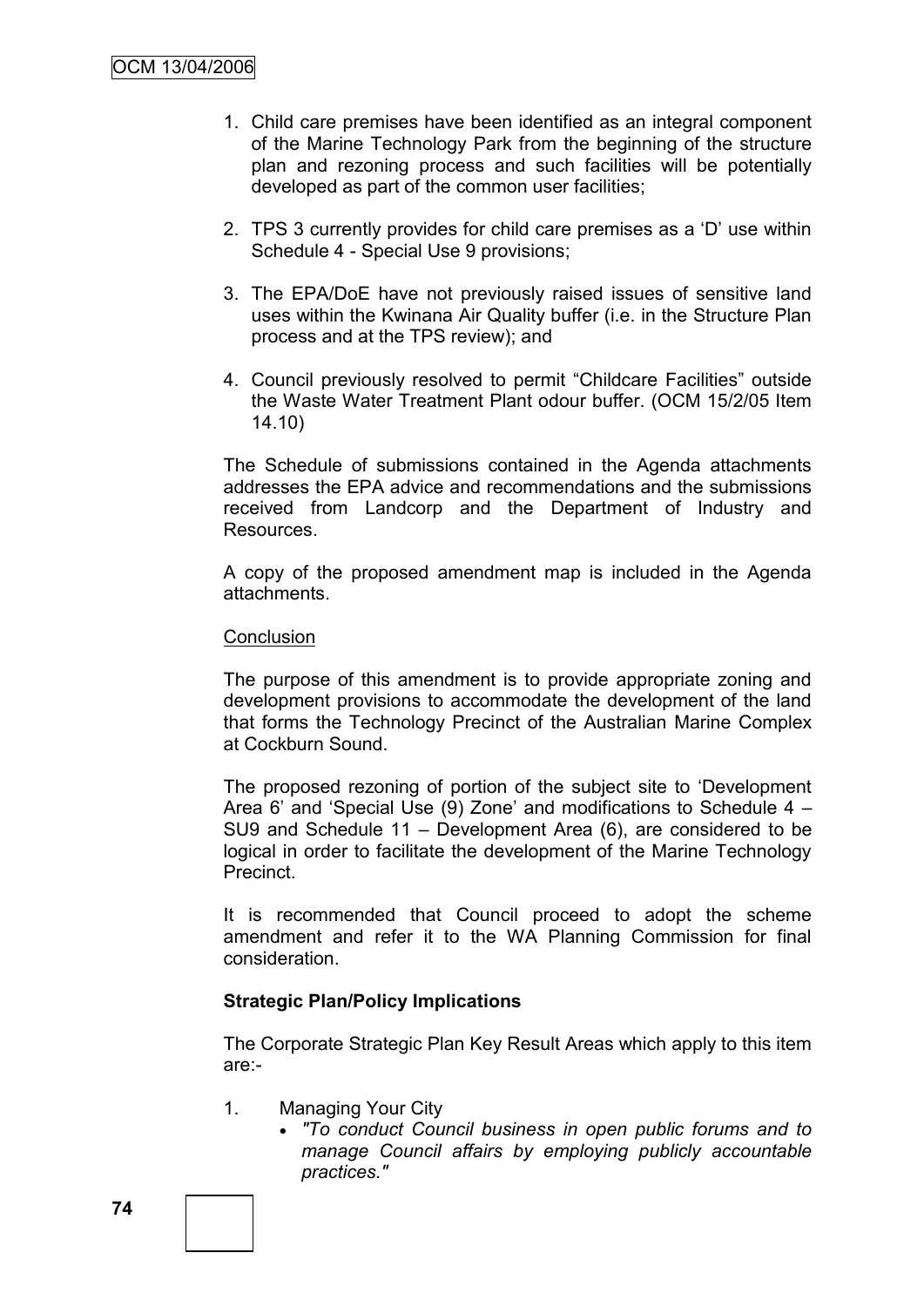- 2. Planning Your City
	- *"To ensure that the planning of the City is based on an approach which has the potential to achieve high levels of convenience for its citizens."*
	- *"To ensure that the development will enhance the levels of amenity currently enjoyed by the community."*
- 3. Conserving and Improving Your Environment
	- *"To conserve the quality, extent and uniqueness of the natural environment that exists within the district."*
- 4. Facilitating the needs of Your Community
	- *"To facilitate and provide an optimum range of community services."*
- 5. Maintaining Your Community Facilities
	- *"To construct and maintain parks which are owned or vested in the Council, in accordance with recognised standards and convenient and safe for public use."*
	- *"To construct and maintain community buildings which are owned or managed by the Council, to meet community needs."*

# **Budget/Financial Implications**

N/A

# **Legal Implications**

Rezoning of Lot 4436 Russell Road (South Coogee Oval) from "Parks & Recreation" to "Special Use 9" will not affect the reserve classification. Reclassification of the reserve will be addressed as a separate matter pursuant to the Land Administration Act.

## **Community Consultation**

Following receipt of advice from the EPA, the amendment was advertised for a 42 day period. The 42 day public consultation period for Amendment 36 concluded on 22 December 2005. At the close of the advertising period 2 submissions were received. One submission being from the developer – Landcorp and the other submission being from the Department of Industry and Resources.

Refer Schedule of submissions contained in the Agenda attachments.

# **Attachment(s)**

- (1) Site Plan
- (2) Amendment report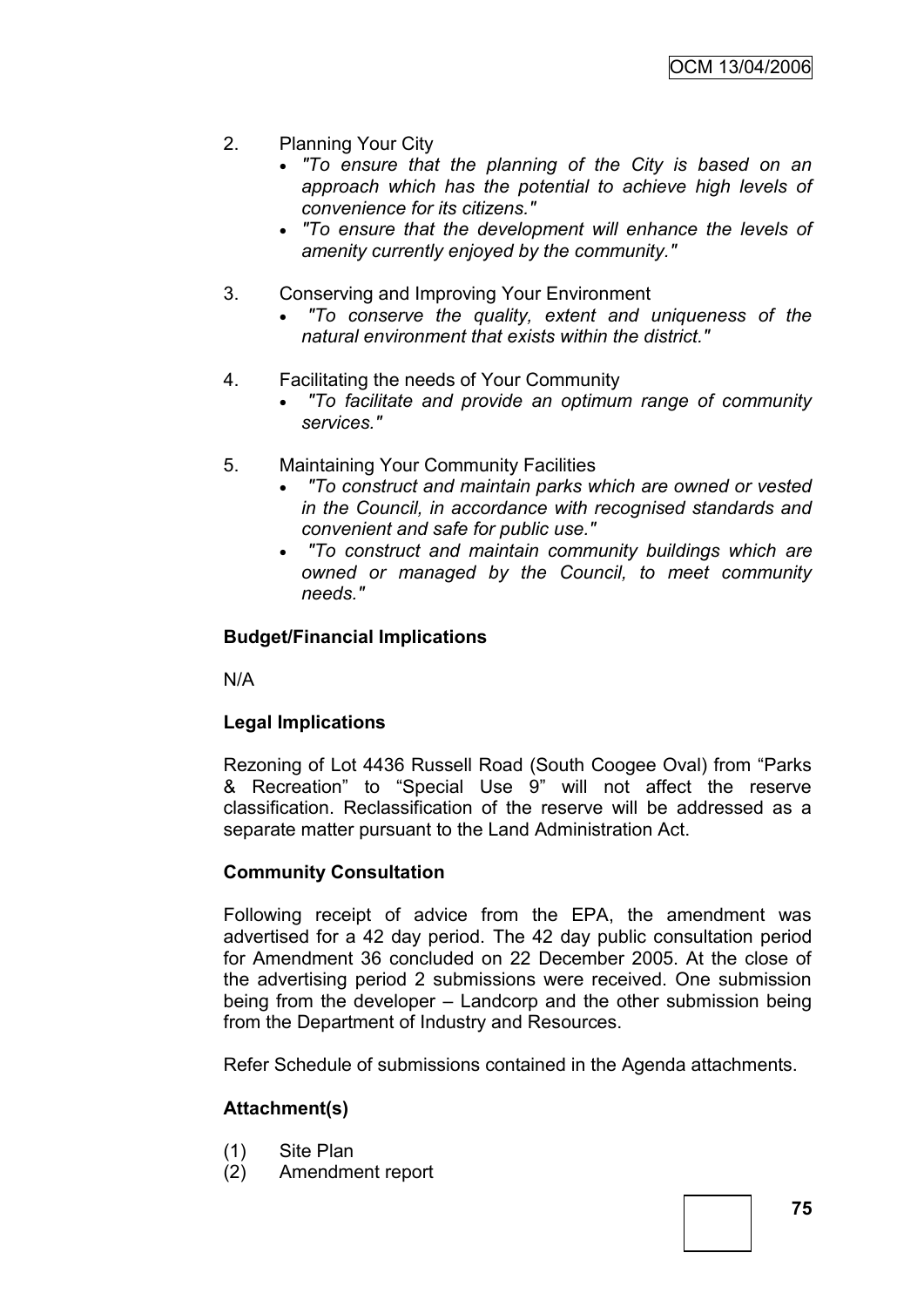- (3) Zoning Map
- (4) Schedule of Submissions

#### **Advice to Proponent(s)/Submissioners**

The Proponent(s) and those who lodged a submission on the proposal have been advised that this matter is to be considered at the 13 April 2006 Council Meeting.

#### **Implications of Section 3.18(3) Local Government Act, 1995**

Nil.

#### **15. FINANCE AND CORPORATE SERVICES DIVISION ISSUES**

# **15.1 (MINUTE NO 3131) (OCM 13/04/2006) - LIST OF CREDITORS PAID - FEBRUARY 2006 (5605) (KL) (ATTACH)**

#### **RECOMMENDATION**

That Council receive the List of Creditors paid for February 2006, as attached to the Agenda.

#### **COUNCIL DECISION**

MOVED Clr I Whitfield SECONDED Clr T Romano that the recommendation be adopted.

**CARRIED 9/0**

#### **Background**

It is a requirement of the Local Government (Financial Management) Regulations 1996, that a List of Creditors be compiled each month and provided to Council.

#### **Submission**

N/A

**Report**

N/A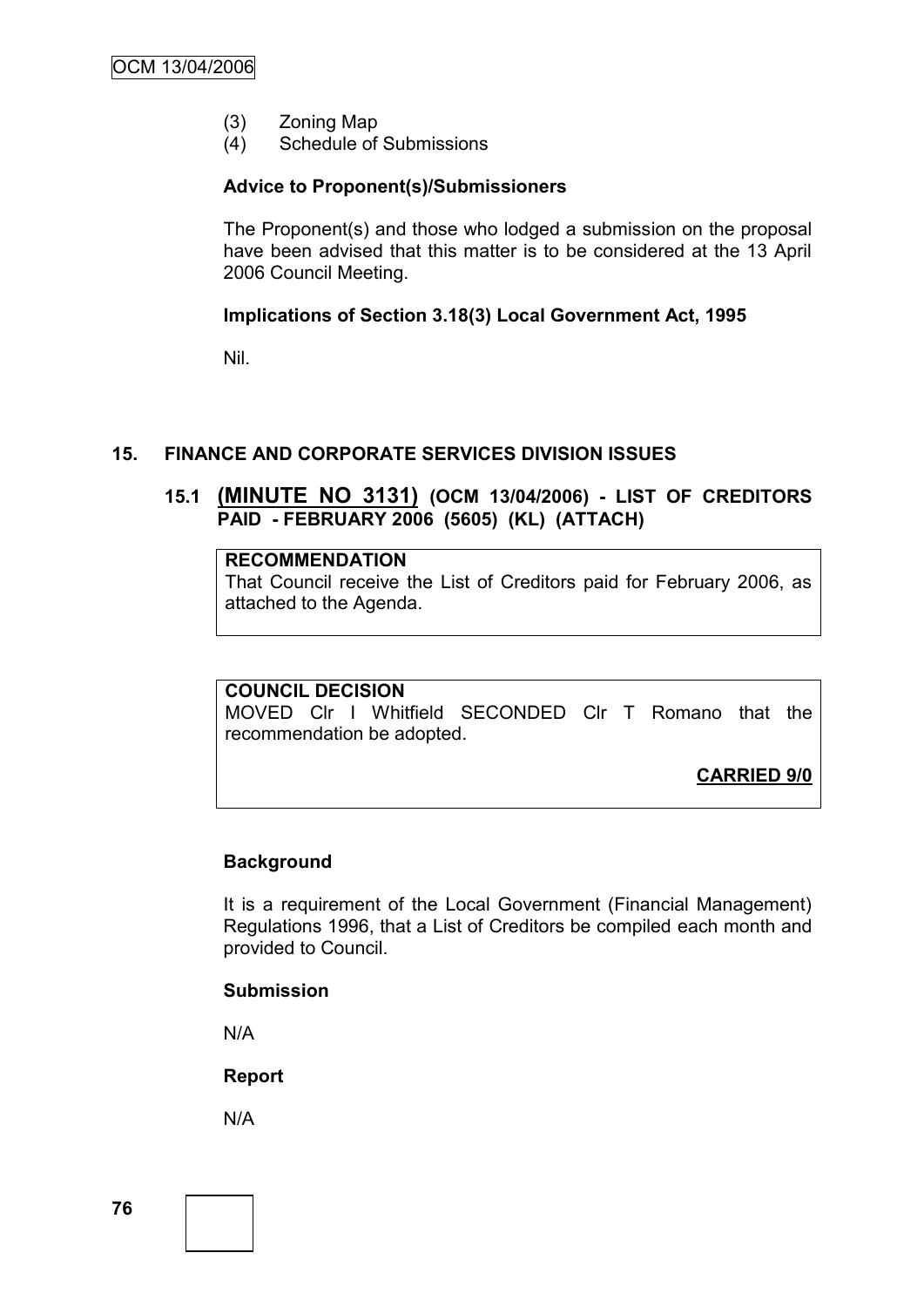# **Strategic Plan/Policy Implications**

Key Result Area *Managing Your City* refers.

# **Budget/Financial Implications**

N/A

# **Legal Implications**

Section 13 of the Local Government (Financial Management) Regulations 1996.

# **Community Consultation**

N/A

# **Attachment(s)**

List of Creditors Paid – February 2006.

# **Advice to Proponent(s)/Submissioners**

N/A

**Implications of Section 3.18(3) Local Government Act, 1995**

Nil.

# **15.2 (MINUTE NO 3132) (OCM 13/04/2006) - STATEMENT OF FINANCIAL ACTIVITY - FEBRUARY 2006 (5505) (NM) (ATTACH)**

## **RECOMMENDATION**

That Council receive the Statement of Financial Activity and associated documents for the period ended 28 February 2006, as attached to the Agenda.

## **COUNCIL DECISION**

MOVED Clr I Whitfield SECONDED Clr T Romano that the recommendation be adopted.

**CARRIED 9/0**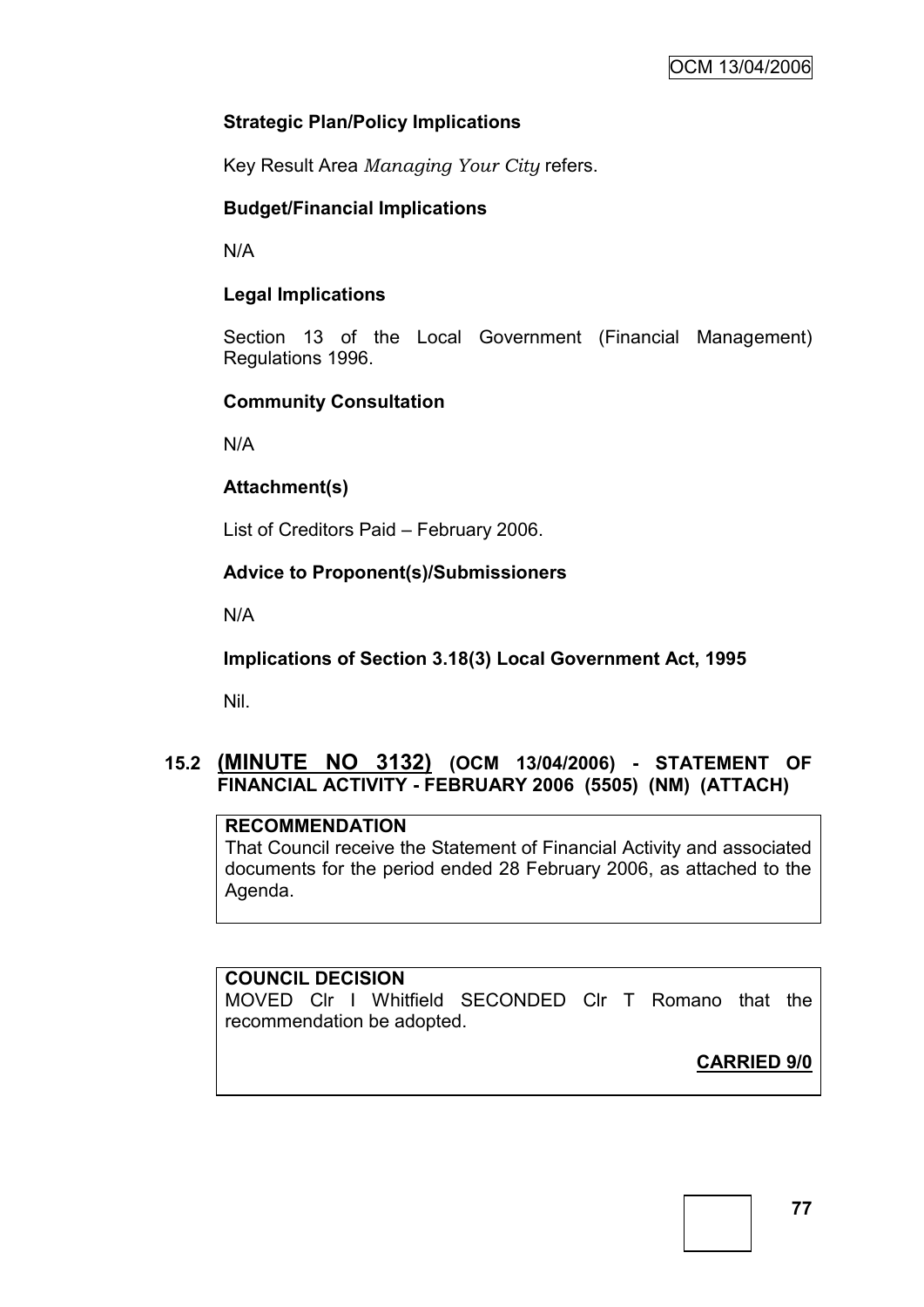# **Background**

Regulation 34(1) of the Local Government (Financial Management) Regulations 1996 prescribes that a local government is to prepare each month a Statement of Financial Activity.

Regulation 34(2) requires the Statement of Financial Activity to be accompanied by documents containing:–

- (a) details of the composition of the closing net current assets (less restricted and committed assets),
- (b) explanations for each material variance identified between YTD budgets and actuals; and
- (c) any other supporting information considered relevant by the local government.

Regulation 34(4)(a) prescribes that the Statement of Financial Activity and accompanying documents are to be presented to the Council.

#### **Submission**

N/A

#### **Report**

Attached to the Agenda is the Statement of Financial Activity for February 2006.

Note 1 shows how much capital grants and contributions are contained within the reported operating revenue.

Note 2 provides a reconciliation of Council's net current assets (adjusted for restricted assets and cash backed leave provisions). This provides a financial measure of Council"s working capital and an indication of its liquid financial health.

Also provided are Reserve Fund and Restricted Funds Analysis Statements. These assist to substantiate the calculation of Council"s net current assets position.

The Reserve Fund Statement reports the budget and actual balances for Council"s cash backed reserves, whilst the Restricted Funds Analysis summarises bonds, deposits and infrastructure contributions held by Council. The funds reported in these statements are deemed restricted in accordance with Australian Accounting Standard AAS27.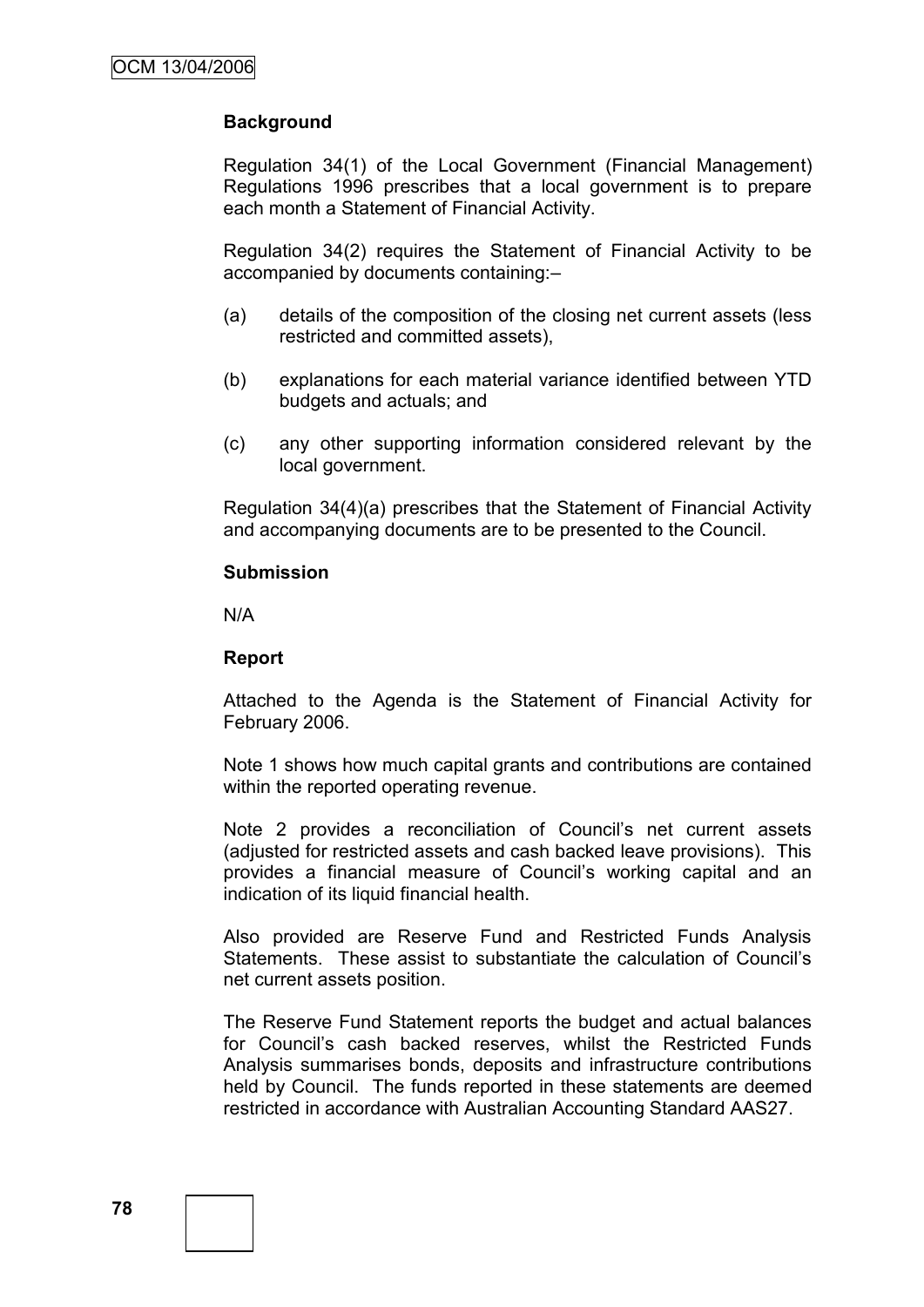#### Material Variance Threshold

For the purpose of identifying material variances in Statements of Financial Activity, Regulation 34(5) requires Council to adopt each financial year, a percentage or value calculated in accordance with Australian Accounting Standard AAS5 - Materiality.

For the 2005/06 financial year, Council has adopted a materiality threshold of 10% or \$10,000, whichever is the greater.

#### **Strategic Plan/Policy Implications**

Key Result Area *Managing Your City* refers.

#### **Budget/Financial Implications**

As the mid-year budget review has already been conducted and was based on financial information as at 31 December 2005, any further material variances of a permanent nature will now impact upon Council"s end of year surplus/deficit position.

## **Legal Implications**

Section 6.4 of the Local Government Act, 1995 and Regulation 34 of the Local Government (Financial Management) Regulations 1996, refer.

## **Community Consultation**

N/A

## **Attachment(s)**

Statement of Financial Activity and associated reports for February 2006.

#### **Advice to Proponent(s)/Submissioners**

N/A

## **Implications of Section 3.18(3) Local Government Act, 1995**

Nil.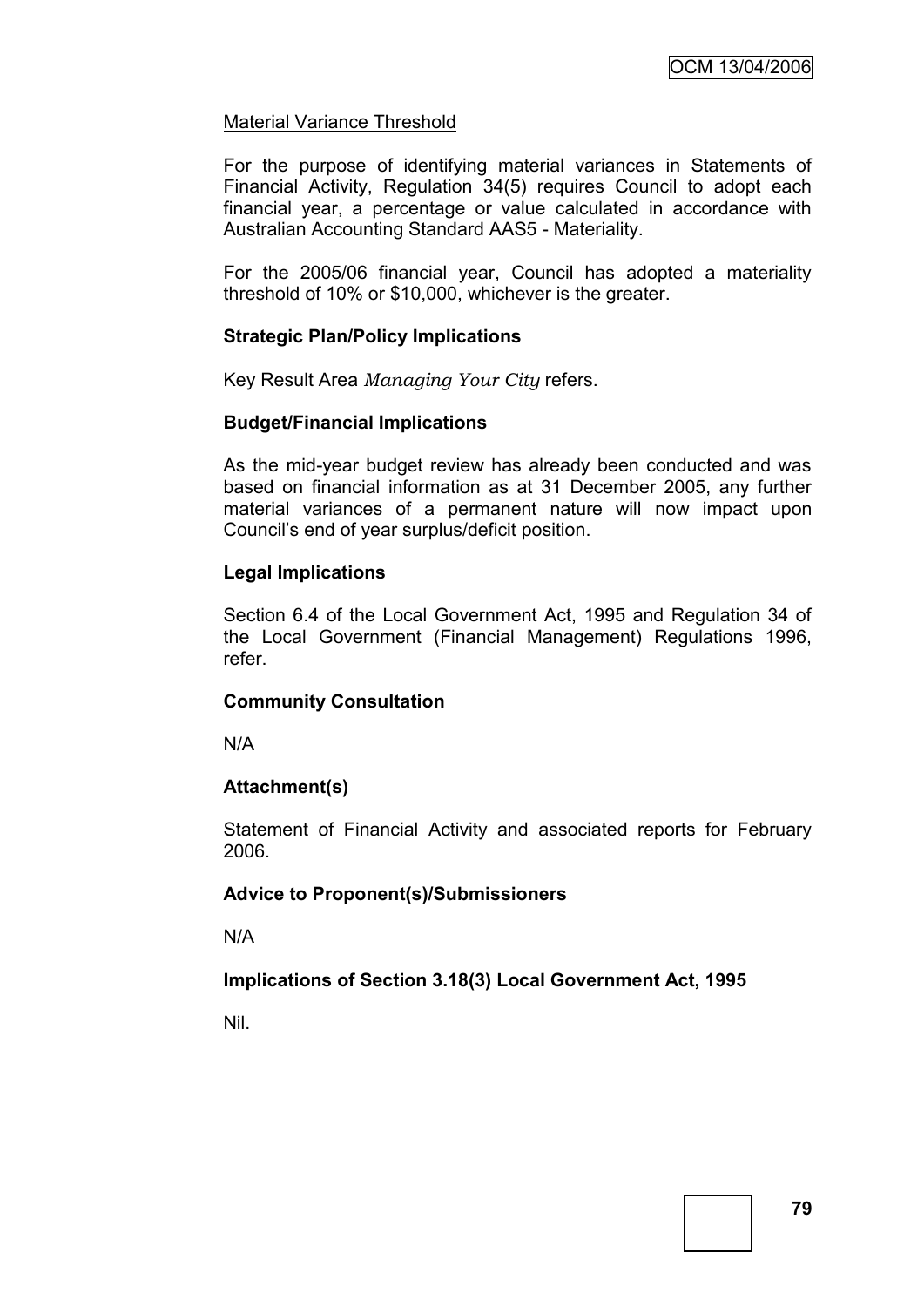## **15.3 (MINUTE NO 3133) (OCM 13/04/2006) - DISTRIBUTION OF RATES AND BUDGET INFORMATION BROCHURE (5230) (KL)**

# **RECOMMENDATION**

That a Budget and Rating Brochure be distributed with Rates Notices for the 2006/07 financial year.

#### **COUNCIL DECISION**

MOVED Clr I Whitfield SECONDED Clr T Romano that the recommendation be adopted.

**CARRIED 9/0**

#### **Background**

At its meeting held on 11 August 2005, under "Matters to be Noted for Investigation, Without Debate", Clr Limbert requested that a report be prepared on producing a Rates and Budget Information Brochure that would go out annually with the Council Rates Notices to Ratepayers.

#### **Submission**

To adopt a position on the method of dissemination of Budget information on Rating, New Works and Services, and other appropriate financial information to ratepayers.

#### **Report**

Administration has been providing ratepayers with detailed budget expenditure information since the early 1990"s when Budget information was provided via a two page article that was published in the September edition of the Cockburn Soundings.

After Council adopts the budget, the Director, Finance and Corporate Services, produces a press release which appears in both local newspapers circulated within the City.

In 2003, a decision was made to produce a special edition of the Cockburn Soundings devoted to advising ratepayers in greater detail of budget expenditure break-up by Council divisions. This edition is now a 12 page booklet which provides a thorough overview to the reader on the roles, responsibilities and expenditure levels of Council Divisions.

The issue does not contain critical information on what the various Divisions are planning in regards to the undertaking of works and projects. In some instances, the information on each Division"s role,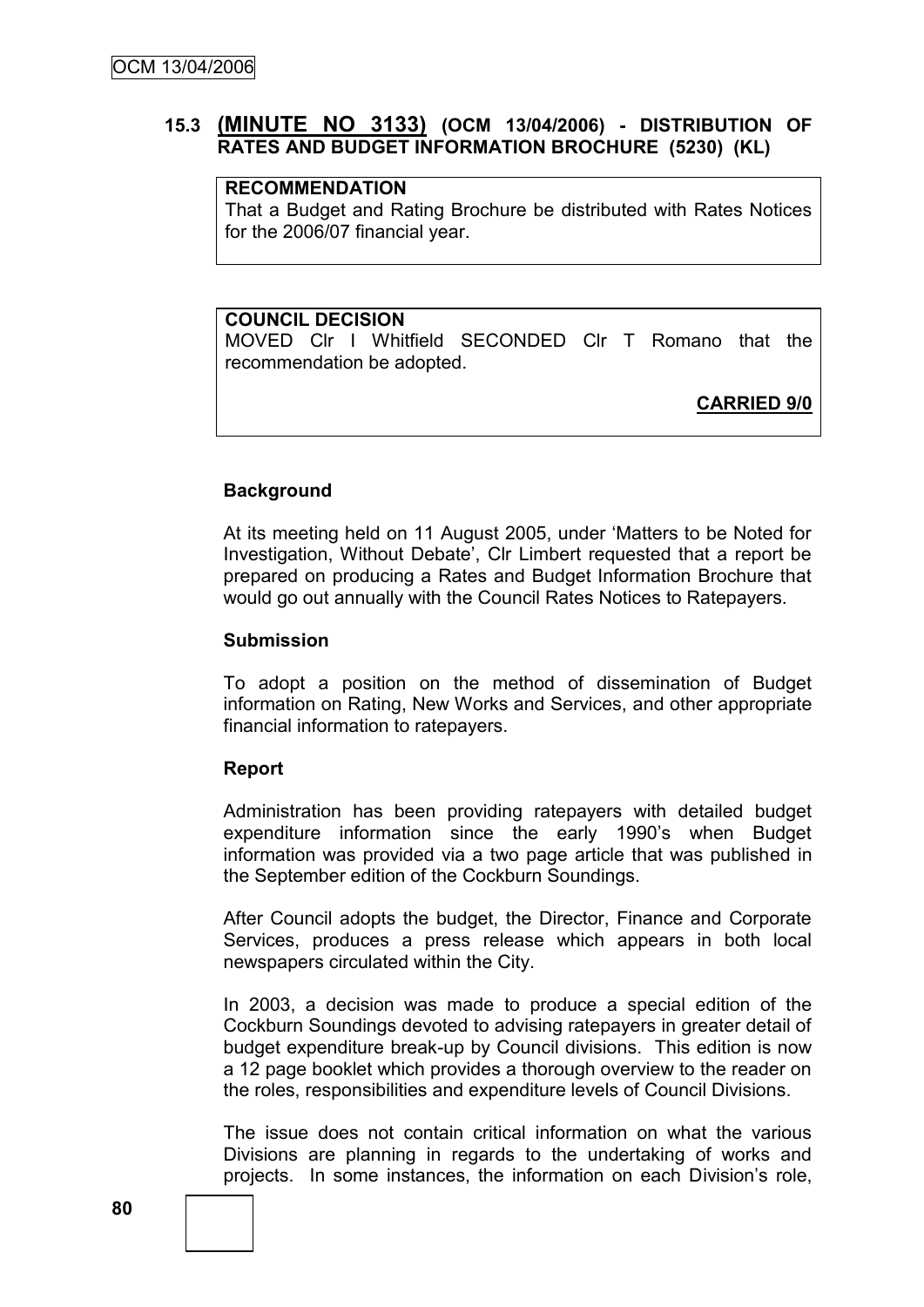responsibilities, and financial information is repeated in the City"s Annual report. The content would have to be critically examined if the special edition continues to ensure that it contains all relevant information.

The City, has for a number of years, inserted a brochure with the annual rates notice, that contains brief information on increases in rates and charges, options to pay rates, rates incentive scheme and prizes, and other essential information that is required to be conveyed to ratepayers by legislative requirement.

The 2005/06 Rates Notices were distributed to ratepayers on 9 August 2005. A total of 32,200 copies of the special edition of the Cockburn Soundings were distributed by Australia Post on 5 September 2005. The last day for the payment of rates and charges to receive the rates discount was 13 September 2005. The special edition of the Cockburn Soundings is posted to all residents (both ratepayers and residents).

A survey has been undertaken to ascertain what other Councils do in regards to the dissemination of information to ratepayers on this issue. The results is as follows:

| <b>Council</b>  | <b>Action</b>           | <b>Method of distribution</b> |
|-----------------|-------------------------|-------------------------------|
| Joondalup       | Produces A3 document    | Sent with rates notice        |
| Stirling        | Produces small brochure | Sent with rates notice        |
| Wanneroo        | Produces small brochure | Sent with rates notice        |
| Armadale        | Produces small brochure | Sent with rates notice        |
| Gosnells        | Produces A 4 document   | Sent with rates notice        |
| Fremantle       | No Information sent     | N/A                           |
| <b>Melville</b> | Produces small brochure | Sent with rates notice        |
| Canning         | Produces A3 document    | Sent with rates notice        |
| Perth           | Produces small brochure | Sent with rates notice        |
| Swan            | Produces A 4 document   | Sent with rates notice        |
| <b>Belmont</b>  | Produces small brochure | Sent with rates notice        |
| <b>Nedlands</b> | Produces A 4 document   | Sent with rates notice        |

The inclusion of a Budget Information Booklet that would be inserted with the Rates Notice, has the following advantages, over the separate distribution and mail out of a special edition of the Cockburn Soundings:

- Having a Budget/Rates Booklet delivered with the Rates Notice could be seen as more efficient use of Council resources by ratepayers as key Council's decisions regarding fees. charges, new works and projects etc are conveyed to ratepayers a lot sooner than in the past.
- Appropriate information on new works, services and projects can be highlighted to ratepayers, excluding broad expenditure details on each Division at the time they receive their rates notices.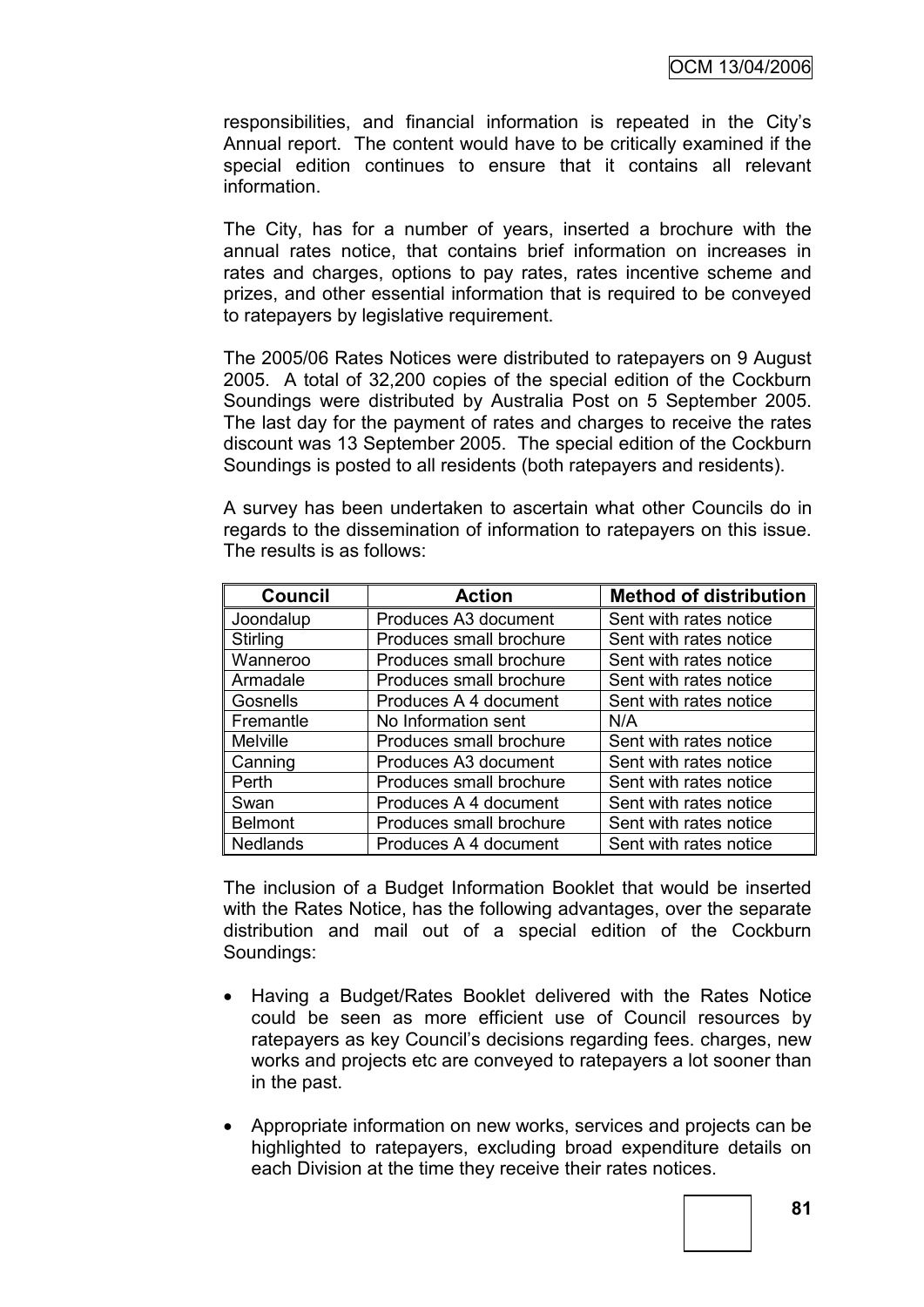- Duplication of producing separate publications will be eliminated. The rates newsletter information and the Bushfire Awareness Brochures will be inserted within the Budget Information Booklet.
- Savings of \$11,700 to Council could be achieved by not producing the special edition of the Cockburn Soundings.
- Mayoral message will be the lead into the newsletter.

Council therefore has two options:

- 1. Continue with the special budget edition of Cockburn Soundings but critically examine the content of the edition to ensure that all works and services are explained; or
- 2. produce a Budget and Rating Information Brochure for inclusion with Rates Notices at the time the Notices are sent out.

# **Strategic Plan/Policy Implications**

*Managing Your City* refers.

## **Budget/Financial Implications**

The current cost to print and distribute the special edition of the Cockburn Soundings is approximately \$14,500.

The cost to print a Rates/Budget newsletter and insert with the Rates Notice is \$2,800, a saving to Council of \$11,700.

## **Legal Implications**

N/A

## **Community Consultation**

Widespread use of inserting information brochures with rates notices is common practice in a number of Council, and is seen as an effective method of communicating with ratepayers.

#### **Attachment(s)**

N/A

## **Advice to Proponent(s)/Submissioners**

N/A

**82**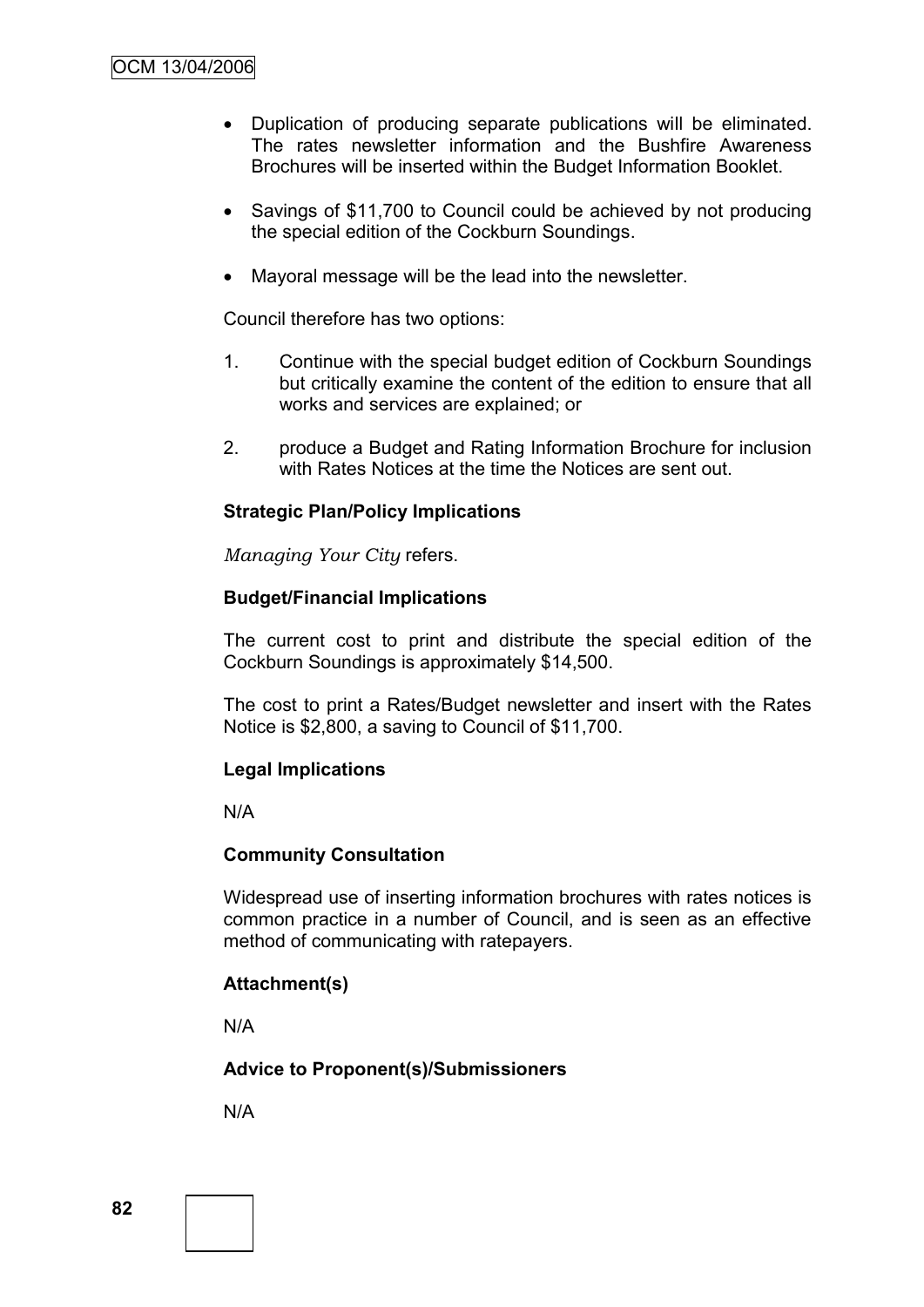# **Implications of Section 3.18(3) Local Government Act, 1995**

Nil.

## **15.4 (MINUTE NO 3134) (OCM 13/04/2006) - SOUTHERN CROSS CARE (WA) (INC.) - RATES TO BE WRITTEN OFF (5000; 5515381) (KL)**

**RECOMMENDATION** That Council:

- (1) grant rates exemption to Southern Cross Care (WA) (Inc.) on the property at 27 Pearson Drive, Success; and
- (2) write off outstanding rates of \$188,560.58 levied on 27 Pearson Drive, Success, owed by Southern Cross Care (WA) (Inc.).

**TO BE CARRIED BY AN ABSOLUTE MAJORITY OF COUNCIL**

# **COUNCIL DECISION**

MOVED Clr L Goncalves SECONDED Clr K Allen that the recommendation be adopted.

# **CARRIED BY ABSOLUTE MAJORITY OF COUNCIL 9/0**

## **Background**

Council at its meeting held on 21 December 2004 resolved to:

- *(1) advise Southern Cross Care (WA) Inc. that:*
	- *1. it is not prepared to waive rates levied on 27 Pearson Drive, Success;*
	- *2. it is not prepared to grant any future concessions on rates levied at 27 Pearson Drive, Success;*
	- *3. an updated completion date for the reconstruction of Pearson Drive, Success will be negotiated with Gold Estates who are responsible for contributing most of the remaining funds necessary for the work to be undertaken;*
	- *4. it requests immediate payment of all outstanding charges.*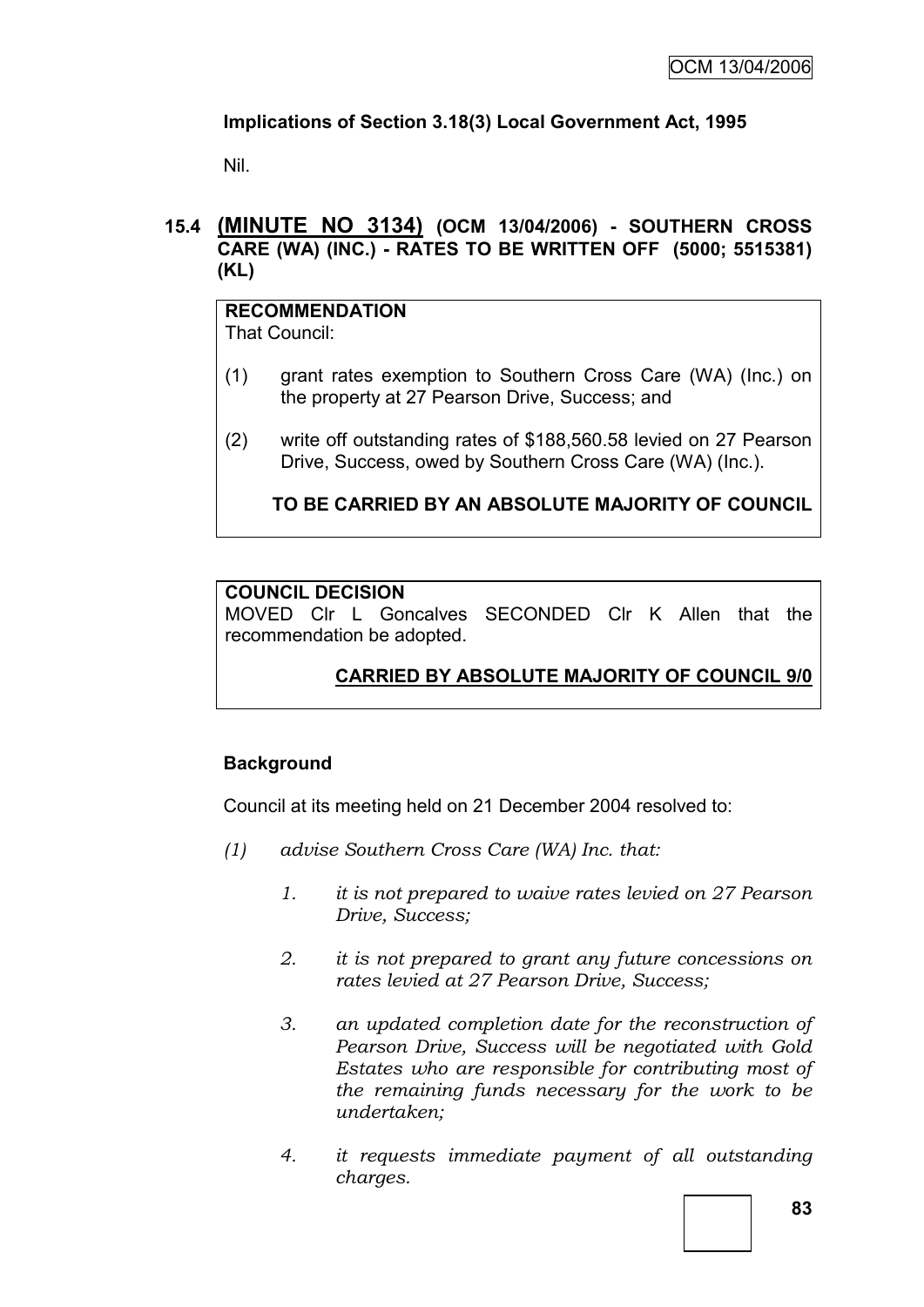*(2) write to the residents of the Southern Cross Care Village, advising that the revised timetable for the reconstruction of Pearson Drive, Success will be forwarded to them after negotiations with Gold Estates and with pre-funding by Council.*

#### **Submission**

As a result of the decision made by the SAT in respect of City of Stirling and Uniting Church Homes, Jackson McDonald has requested that:

- (1) the instalment of \$21,582.42 paid by Southern Cross Care be returned and the existing Rate Notices withdrawn. Jackson McDonald advise that if that does not occur, the matter will be referred to the SAT for determination.
- (2) Council acknowledges that the property is used for charitable purposes and is therefore exempt from rates.

#### **Report**

The rateability of the Retirement Complex at 27 Pearson Drive, owned and operated by Southern Cross Care has a long and complex history in the determination as to the property being exempt from paying Council Rates.

Southern Cross Care (WA) (Inc.) is the registered proprietor of 27 Pearson Drive, Success (which is more formally described as Lot 804 on Plan 34167, being the whole of the land comprised in Certificate of Title Volume 2532 Folio 566).

In December 2003, for the first time the City issued a rate notice to Southern Cross for the property at 27 Pearson Drive.

The issue of the rating of the complex was considered by Council at its December 2004 Council Meeting.

Since then the State Administrative Tribunal (SAT) in a recent case between the City of Stirling and the Uniting Church Homes found that rates were not payable on a number of properties owned by the Church. Since this decision, Southern Cross Care has written to Council advising that they believe that rates are no longer payable on its property in Success. Southern Cross Homes paid \$21,582.48 as a first instalment in 2005/06 and now request that this be refunded.

If Council grants exemption from rates to Southern Cross Care (WA) (Inc.), it is intended to apply monies received to date against outstanding Rubbish Charges, ESL Charges and Security Levy.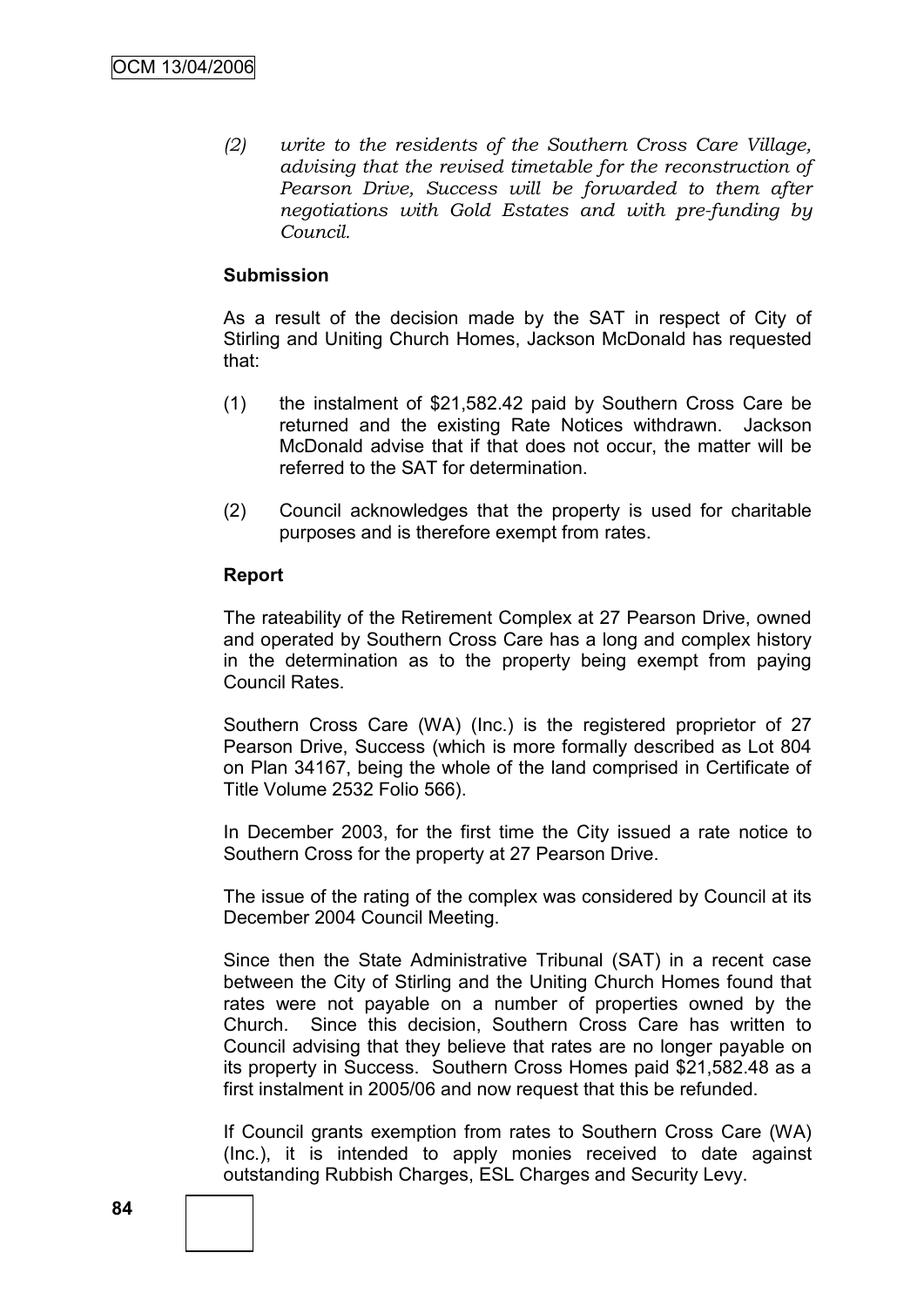# **Strategic Plan/Policy Implications**

*Managing Your City* refers.

# **Budget/Financial Implications**

Summary of Outstanding Rates levied:

| 2002/03 | \$22,011.52 |
|---------|-------------|
| 2003/04 | \$50,139.60 |
| 2004/05 | \$56,749.76 |
| 2005/06 | \$59,659.70 |
|         |             |

**TOTAL \$188,560.58**

It is anticipated that increased revenue from interim rates may off-set the amount of rates being written off, however this will be clarified when the end of year position is determined.

# **Legal Implications**

Local Government Act Section 6.26(2) (g) – Land used exclusively for charitable purposes.

## **Community Consultation**

N/A

## **Attachment(s)**

A confidential report and copies of legal advice received have been forwarded to all Elected Members under separate cover.

## **Advice to Proponent(s)/Submissioners**

Southern Cross Care (WA) (Inc) has been advised that this matter will be considered at the 13 April 2006 Council Meeting.

## **Implications of Section 3.18(3) Local Government Act, 1995**

Nil.

# **15.5 (MINUTE NO 3135) (OCM 13/04/2006) - VARIOUS DEBTS - WRITE OFF (5651) (KL)**

**RECOMMENDATION** That Council write off the following debts: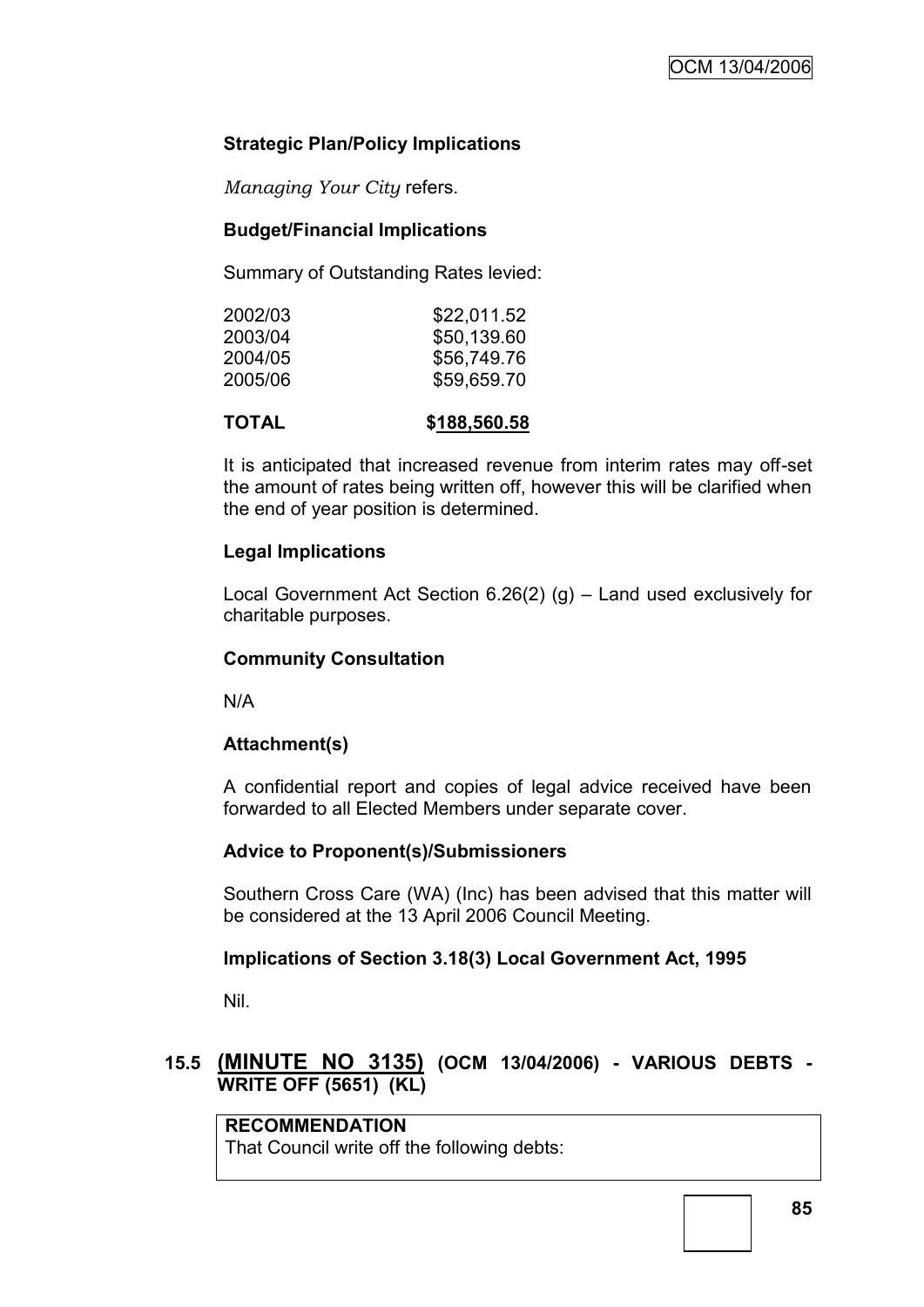| ٠ | B.W. Ives        | \$135.00 |
|---|------------------|----------|
| ٠ | A.Figuera        | \$169.60 |
| ٠ | Nordic Lunch Bar | \$386.18 |

#### **TO BE CARRIED BY AN ABSOLUTE MAJORITY OF COUNCIL**

#### **COUNCIL DECISION**

MOVED Clr V Oliver SECONDED Clr S Limbert that the recommendation be adopted.

#### **CARRIED BY ABSOLUTE MAJORITY OF COUNCIL 9/0**

#### **Background**

Council"s Auditor has in the past suggested that where all avenues for the recovery of outstanding charges have been fully examined and exhausted that those debts be removed from the debtors ledger.

#### **Submission**

To obtain Council approval to write off debts.

#### **Report**

The following is a summary of Debts that have been outstanding for some time, due to attempts in trying to recover Debts.

#### B. W. Ives

This debt relates for the construction of a firebreak by a Council appointed contractor at 113 Baningan Ave Success. Mr Ives disputed the need to have the firebreak done. The property was sold by Mr Ives in January 2005. Dun and Bradstreet were engaged to recover the outstanding debt, but has been unable to locate Mr Ives, which has impeded the recovery process.

#### A Figuera

Mr A Figuera hired Memorial Hall in Oct 2004. Attempts to locate him have failed. Mr Figuera incurred costs of \$264 for hall hire at the Memorial Hall between September 2003 and November 2003. His karate business failed and he was unable to pay this outstanding amount. He arranged to pay it off in instalments and managed \$94.40, at which point, he promised more when he could afford it. This was never forthcoming and his phone was disconnected.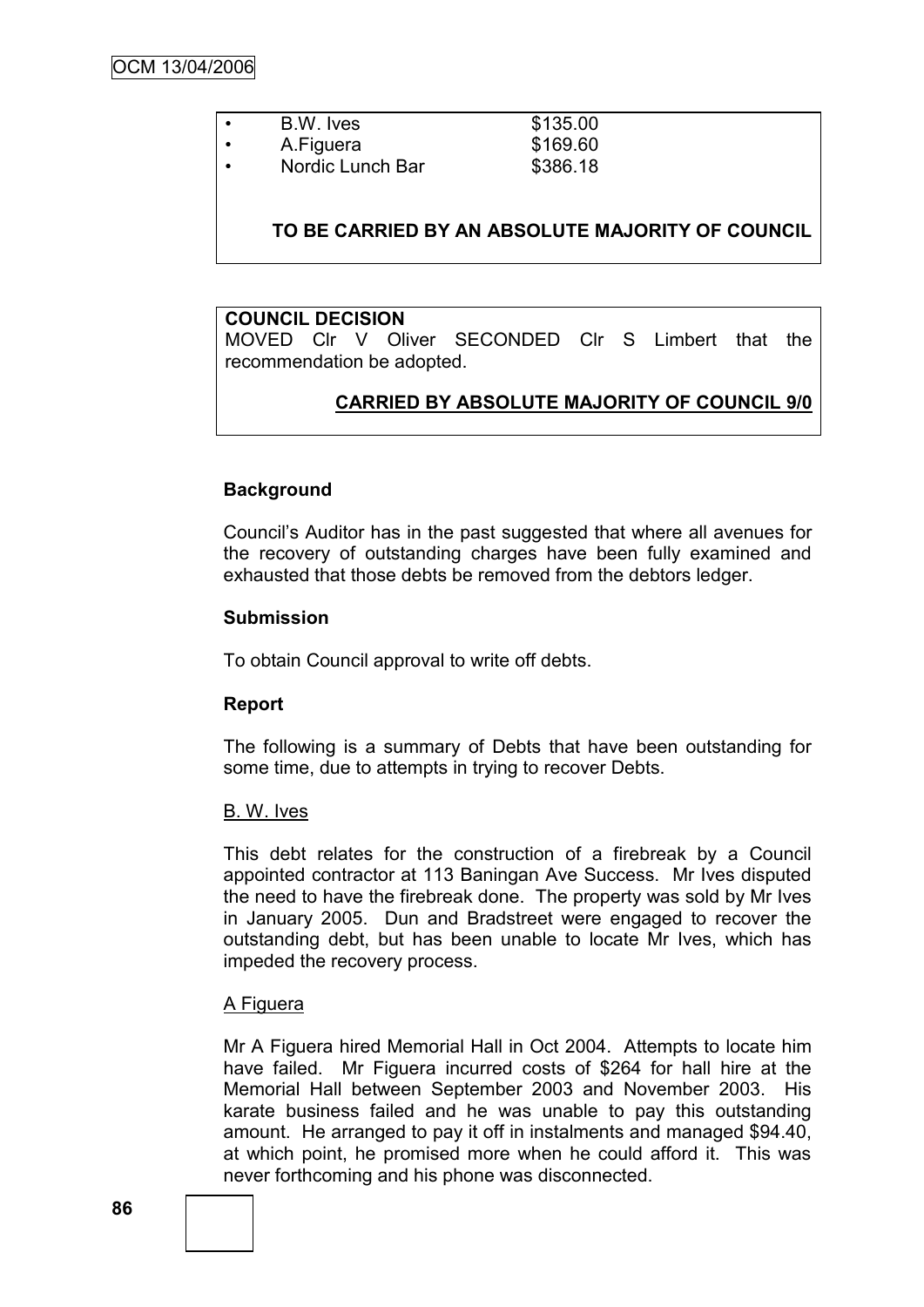The debt was referred to Dun and Bradstreet at this point. They have since advised of the inability to continue with the debt collection and advised that the debt be written off as it would be uneconomical to continue in order to collect \$169.60 still outstanding.

#### Nordic Lunch Bar

Outstanding eating house payment (license and registration). This premise was successfully prosecuted by Health Services for operating without an eating house license and registration. The Magistrate fined the premise's proprietors \$895.40 which was paid prior to sale of the business. The premises have since changed hands. The current owners do have a valid eating house license.

#### **Strategic Plan/Policy Implications**

N/A

#### **Budget/Financial Implications**

Loss of revenue of \$1,626.78.

#### **Legal Implications**

Debts which are non-recoverable require Council's authorisation under the provisions of the Local Government Act, Section 6.12 (1) (c).

#### **Community Consultation**

N/A

#### **Attachment(s)**

N/A

#### **Advice to Proponent(s)/Submissioners**

N/A

## **Implications of Section 3.18(3) Local Government Act, 1995**

Nil.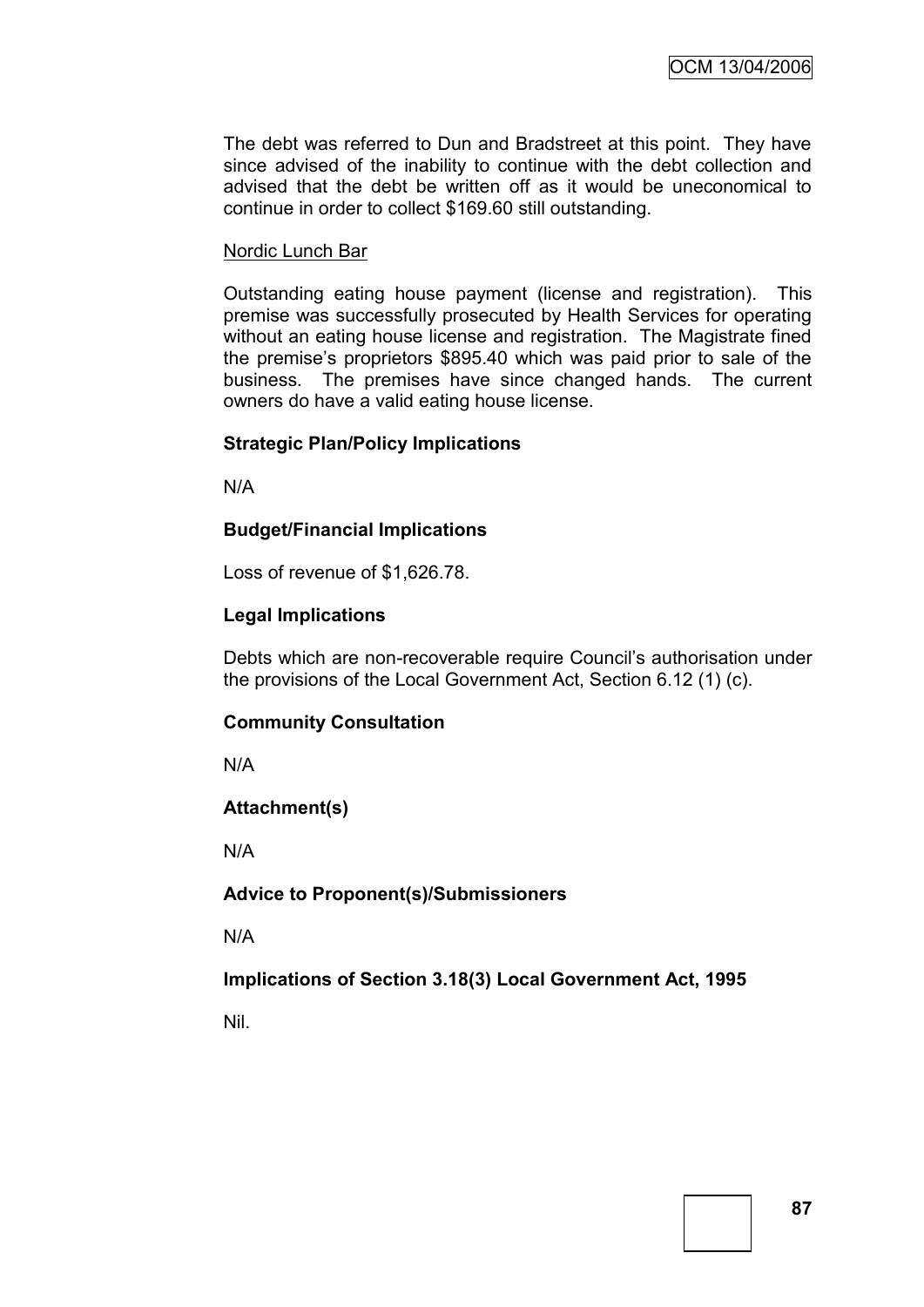## **16. ENGINEERING AND WORKS DIVISION ISSUES**

## **16.1 (MINUTE NO 3136) (OCM 13/04/2006) - PROPOSED AMENDMENTS TO ROAD NETWORK CELL 9 AND INTERSECTION OF SPEARWOOD AVENUE AND YANGEBUP ROAD, YANGEBUP (450007, 450008) (ML/SL) (ATTACH)**

**RECOMMENDATION** That Council:

- (1) notes the contents of the report;
- (2) adopts Option  $1 a$  'Seagull' island treatment for the intersection of Spearwood Avenue and Yangebup Road as shown in Plan No. 2606B06 and proceeds with the detailed design and construction;
- (3) advertise the closure of Yangebup Road (West) at the railway crossing in accordance with Section 3.50 of the Local Government Act 1995 and, subject to no objections being received, institute the closure;
- (4) prior to closure of Yangebup Road (West) at the railway crossing, complete an upgrade of the intersection of Beeliar Drive and Birchley Road to facilitate the right turn movement out of Birchley Road; and
- (5) notifies the community, Public Transport Authority and emergency services of Council"s decision and that Yangebup Road will remain closed on the western leg of the Spearwood Avenue intersection.

## **COUNCIL DECISION**

MOVED Clr S Limbert SECONDED Clr V Oliver that the matter be deferred to the May Meeting of Council, to give the Yangebup community more time to consider the 3 options that were presented to them at a meeting on Monday, 10 April 2006.

## **MOTION LOST 2/7**

MOVED Deputy Mayor R Graham SECONDED Clr T Romano that Council:

- (1) notes the contents of the report;
- (2) adopts Option  $1 a$  'Seagull' island treatment for the intersection of Spearwood Avenue and Yangebup Road as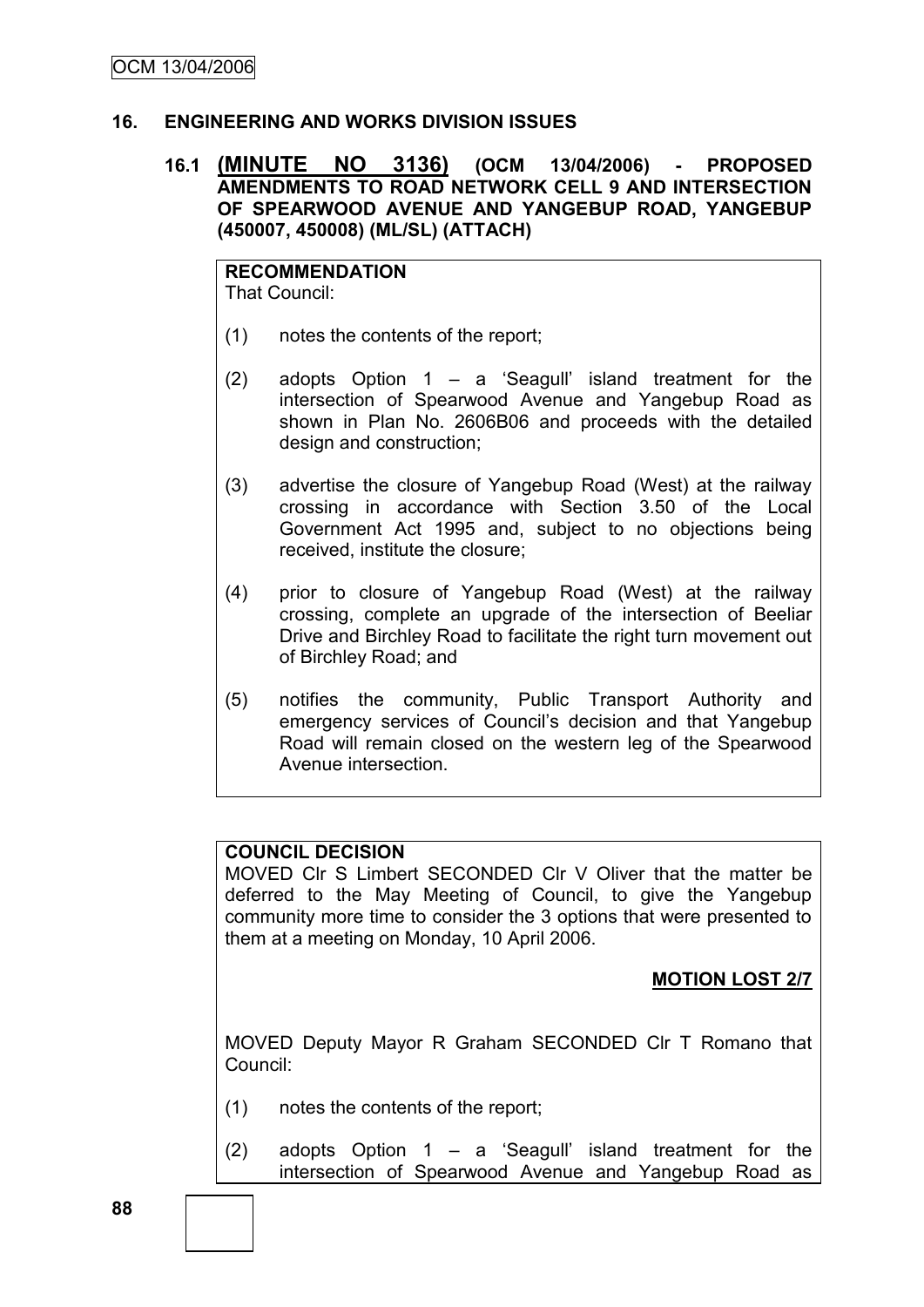shown in Plan No. 2606B06 and proceeds with the detailed design and construction;

- (3) advertise the closure of Yangebup Road (West) at the railway crossing in accordance with Section 3.50 of the Local Government Act 1995 and, subject to no objections being received, institute the closure;
- (4) prior to closure of Yangebup Road (West) at the railway crossing, complete an upgrade of the intersection of Beeliar Drive and Birchley Road to facilitate the right turn movement out of Birchley Road;
- (5) incorporate for the safe and appropriate pedestrian access in the design of the Yangebup Road/Spearwood Avenue intersection;
- (6) notify the community, Yangebup Progress Association, Public Transport Authority and emergency services of Council"s decision;
- (7) ensure that the western leg of the Spearwood Avenue intersection remains closed;
- (8) extend the consultation period to 21 days and that every effort be made to have the advertisement placed in The West Australian next Wednesday, 19 April 2006, in the Local Government Section;
- (9) undertake a letter-box drop to those residents in the vicinity of Yangebup Road and Spearwood Avenue; and
- (10) require the Director, Engineering and Works to liaise with the President of the Yangebup Progress Association with regard to the letter sent to the residents in the vicinity.

# **CARRIED 9/0**

# **Reason for Decision**

During consultation with the Yangebup Progress Association, members expressed concern over the ability of pedestrians to cross the intersection of Yangebup Road and Spearwood Avenue safely and sought a commitment from Council to review this part of the detailed design. Council's design team has advised that improved access can be gained by simply amending the design of the seagull island to provide better protection for pedestrian movement.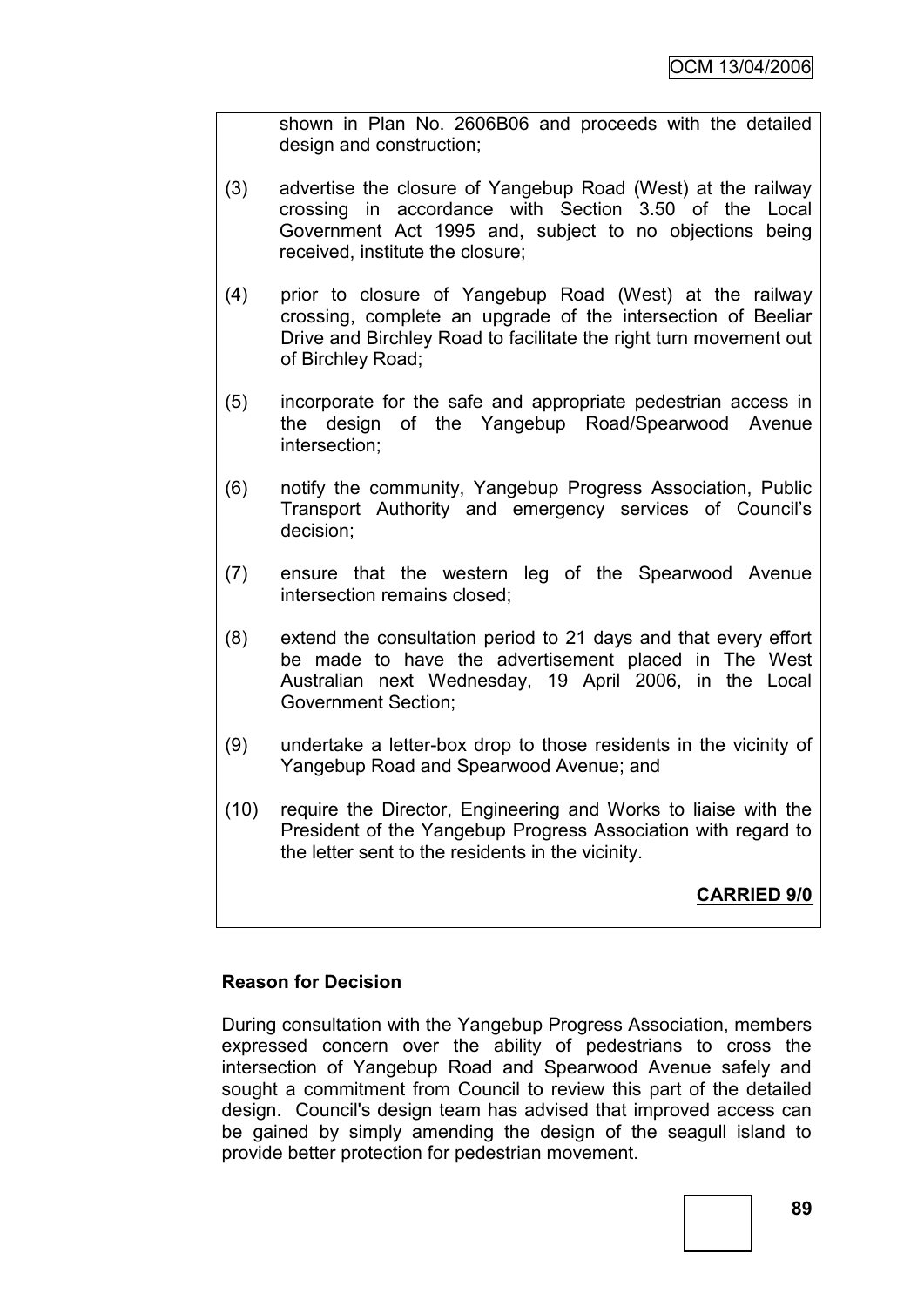## **Background**

Council at its Meeting held on 8 December 2005 considered possible treatments at the Spearwood Avenue/Yangebup Road intersection to reduce the accident rate and allay community safety concerns. It was resolved (Minute No. 3047) that Council:

- *"(1) as a result of objections received to date adopt Option 2 allowing the left turn in and out as the preferred treatment for the temporary closure of Yangebup Road on the west side of Spearwood Avenue;*
- *(2) Note the refusal received by Main Roads WA for the installation of signals at the intersection of Spearwood Avenue and Yangebup Road;*
- *(3) monitor traffic movement at the intersection over the next 3 months, review available crash data, identify appropriate options for the redevelopment of the intersection, undertake community consultation and present a report to the April 2006 Ordinary Council Meeting detailing the information;*
- *(4) close the left turn access (in Option 2) from Yangebup Road (west) to Spearwood Avenue (north), if illegal traffic movements become prevalent, such as crossing double white lines to make U turns in Spearwood Avenue (north); and*
- *(5) advise the Yangebup Progress Association and those residents affected by the temporary closure of the Council decision accordingly."*

Temporary closure of the intersection was instituted on the  $13<sup>th</sup>$ December 2005. The prominence of illegal movements through the closed intersection prompted the closure of the left turn out facility from Yangebup Road west into Spearwood Avenue north on the 20<sup>th</sup> December 2005.

Since the temporary closures, staff have been analysing the available traffic data and determining solutions to safely facilitate traffic movement in this area.

#### **Submission**

3 alternative design options have been considered for this intersection and reviewed from a technical and practical perspective. Any solution identified needed to be cognisant of the fact that Spearwood Avenue will be upgraded to a dual lane road at some point in the future. The options considered are as follows and are attached for consideration (Attachment 16.1 (2)):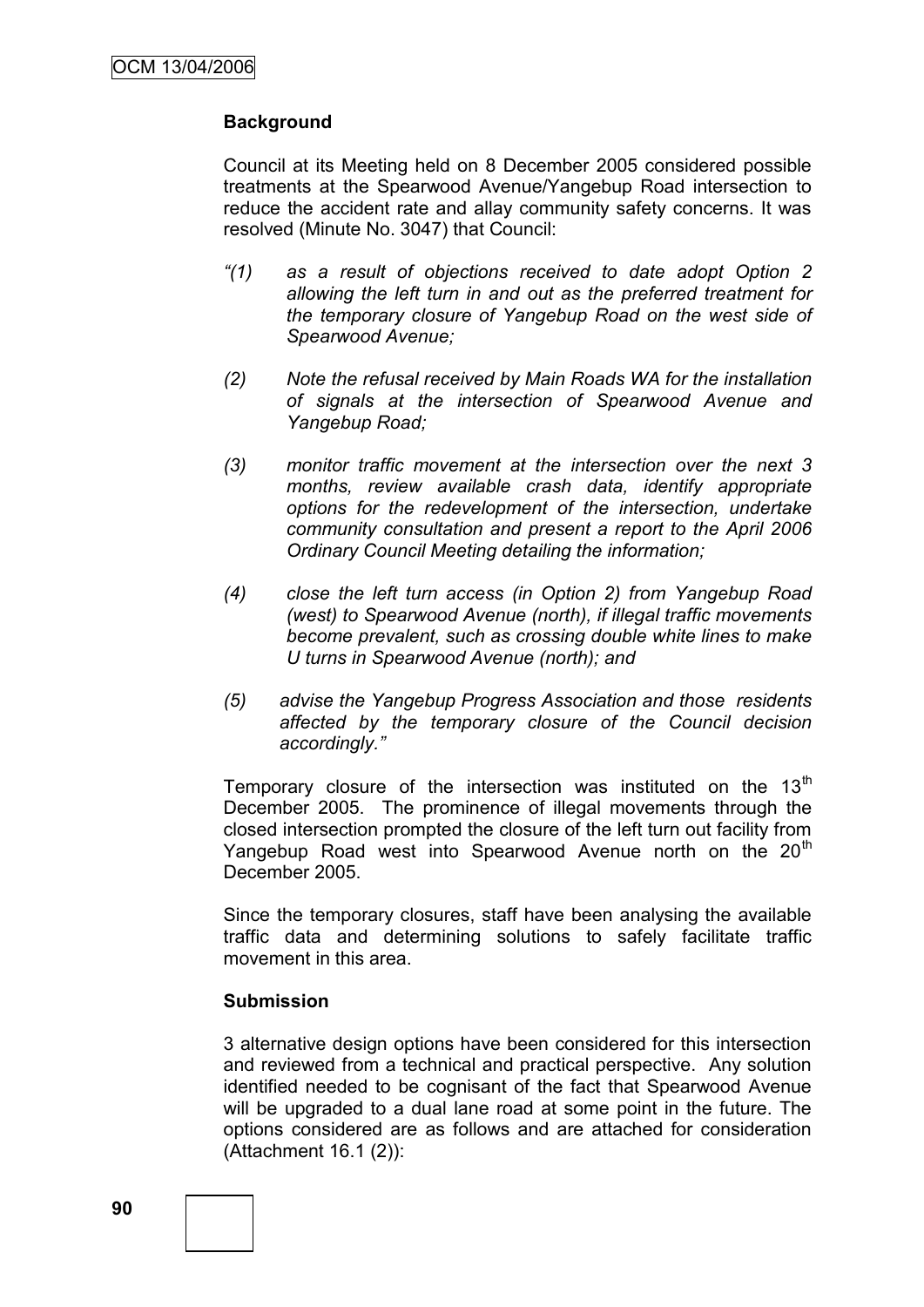- Option 1 'Seagull' island treatment
- Option 2 Traffic signals treatment
- Option 3 Roundabout treatment

Of the options considered, Option 1 the "seagull" island treatment provides the best short to medium term solution for this intersection. It provides for the optimum movement of traffic whilst maintaining the efficiency of the intersection and of Spearwood Avenue. When established in conjunction with the proposed closure of Yangebup Road west of the railway line, roads in Cell 9 will largely cater for local traffic only with the majority of through movement being dispersed to the District Distributor Roads of Beeliar Drive and Spearwood Avenue (which should be the goal).

In the long term, i.e. when Spearwood Avenue becomes a 4-lane carriageway, the City may consider establishing traffic signals at the intersection if the traffic demand warrants it at that time.

# **Report**

The closure of Miguel Road and the subsequent closure of Yangebup Road west of Spearwood Avenue, has necessitated a change in travel habits and behaviours of motorists of this area. These changes have not necessarily been widely accepted and staff have received numerous phone calls and correspondence regarding the effectiveness of the various treatments that have been established to date. We must however acknowledge that the significance of the Spearwood Avenue link will change the travel demands in this area forever. Traffic volumes will dictate that Yangebup Road will never again have priority over Spearwood Avenue and the current structure planning over the area will continue to "down play" this road as an east / west link to Stock Road.

To put this intersection into some context with the overall planning and development of the area, it may be appropriate to revisit some of the drivers that have brought about the change.

## The State of Play

- **The Structure Plan for Cell 9 was endorsed by Council in November** 2000 which proposes some amendment to the local roads servicing the area. Plan No. 2606B06 (Attachment 16.1 (1)) shows the future road configuration of Cell 9 with the closure of Yangebup Road (west of the railway line) and the extension of Spinnaker Heights through to Beeliar Drive (controlled by signals) the significant amendments to the network.
- **The intersection of Spearwood Avenue and Yangebup Road and** the railway bridge linking Spearwood Avenue and Barrington Road were designed by GHD Consultants and built by contract in 2004.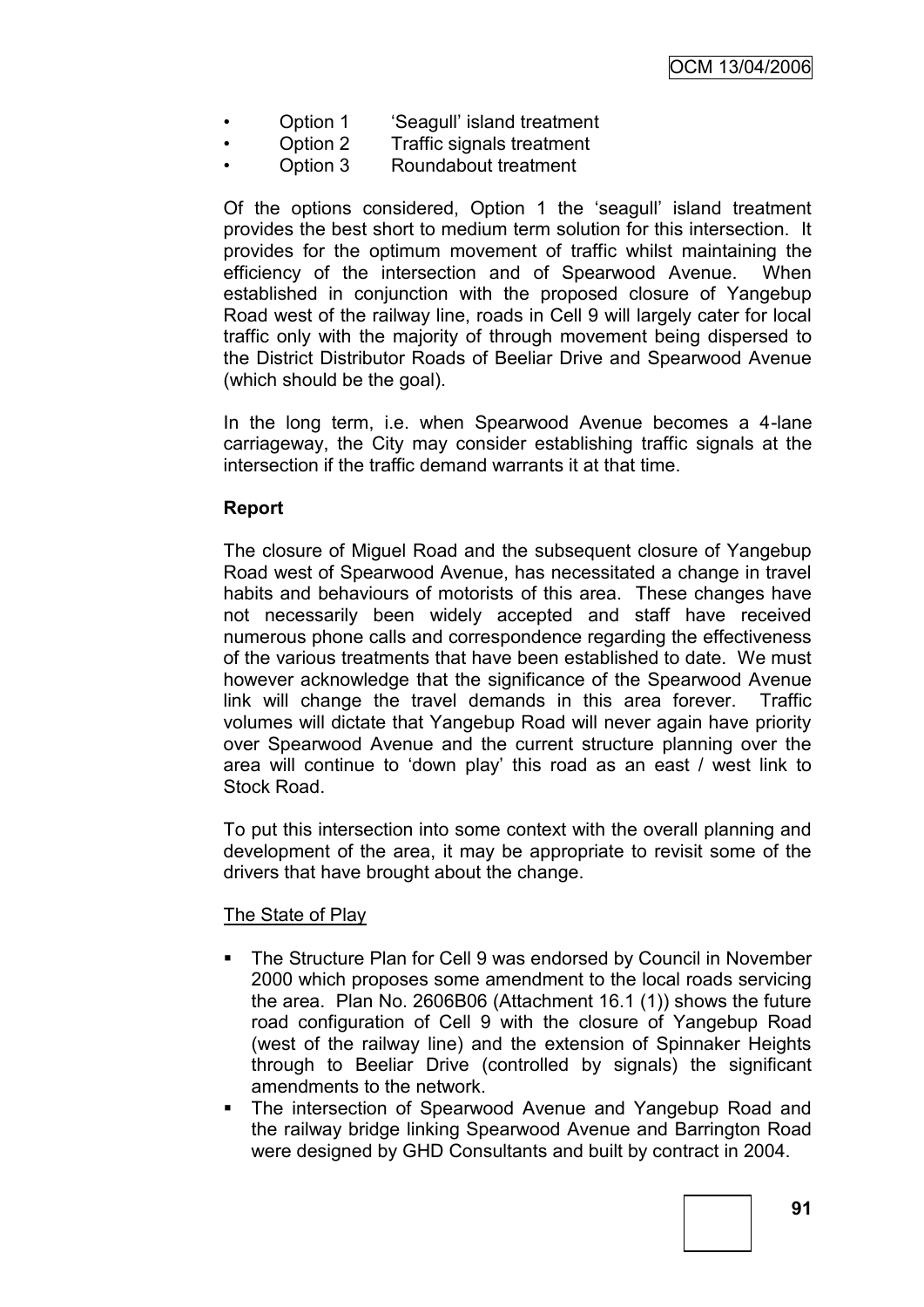- **Prior to the connection of Spearwood Avenue to Barrington Road in** April 2004, Yangebup Road and Spearwood Avenue was a 3 way intersection with Yangebup Road having priority.
- The closure of the level crossing at Miguel Road was a condition (WAPC) of funding the bridge over the railway line allowing the connection of Spearwood Avenue and Barrington Street. This effectively changed the priority at the Spearwood/Yangebup intersection.
- Miguel Road was closed at the railway crossing on 30 November 2005.
- Yangebup Road west of the intersection with Spearwood Avenue was temporarily closed on 13th December 2005.
- **Local traffic and the bus service has been diverted through Mainsail** Terrace and Spinnaker Heights whilst a review of the intersection and traffic movements have been undertaken.

#### Proposed Transport Planning

A hierarchy of roads is established primarily to cater for varying travel demands. District Distributor roads cater for movement of traffic (both freight and commuter) from one area to the other whilst at the other end of the spectrum, local roads should deal exclusively with local traffic. When reviewing this road network and the options available, our emphasis has been on shifting traffic onto the District Distributor roads that are designed for and better able to cater for it.

Spearwood Avenue, in its final form, will provide a link for both freight and commuter traffic between Cockburn Road and Beeliar Drive. Our Transport Strategy estimates that this link will be completed by the year 2008/09. Spearwood Avenue is classified as a District Distributor Road A and will be upgraded to a dual carriageway from Stock Road to Beeliar Drive at some point in the future.

Beeliar Drive is also a District Distributor Road which will ultimately link the Freeway with Cockburn Road. It has continued to be upgraded over the years and is currently dual lane from the Kwinana Freeway to Spearwood Avenue. The inability to secure land required to complete the connection through to Stock Road has meant that Beeliar Drive merges with Yangebup Road prior to its intersection with Stock Road. The Transport Strategy identifies completion of this link as a priority with the works projected to be completed by 2010 however funding sources are as yet unconfirmed.

Continued development of the Yangebup area has necessitated more thorough transport planning for the area. Effectively, the area has been split into quadrants which are linked in the main by Spearwood Avenue and Beeliar Drive as the District Distributor roads. Currently Yangebup Road competes with Beeliar Drive as an east/west link however closure west of the railway line will better promote Beeliar Drive as the District Distributor. Within Cell 9, Spinnaker Heights and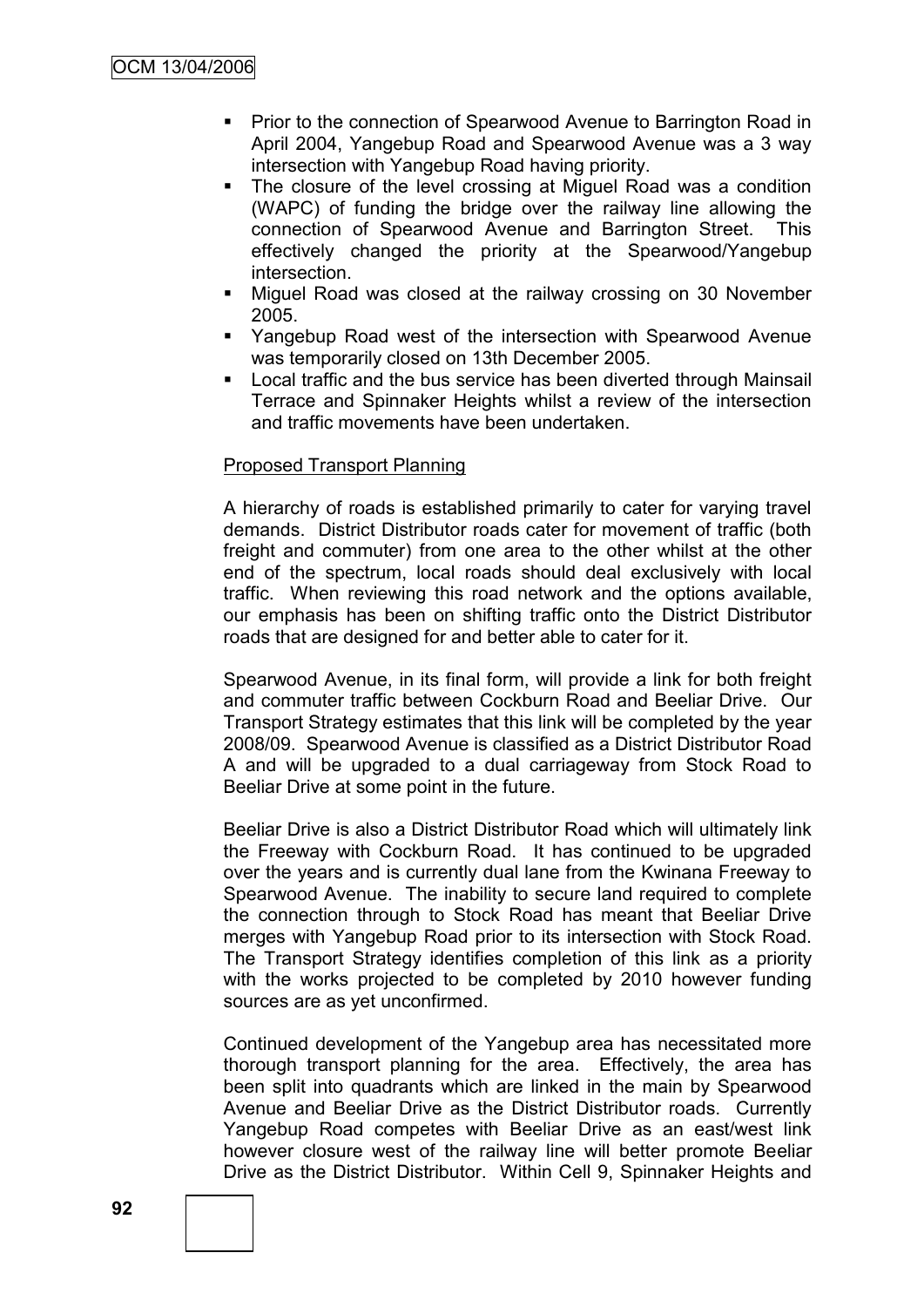Mainsail Terrace will become important access roads as they connect Beeliar Drive and Spearwood Avenue respectively.

#### Traffic Analysis

The following shows the traffic distribution after the closure of Miguel Road at the railway crossing on 30 November 2005. The closure has diverted most of its traffic to Spearwood Avenue via Barrington Street.

|                     | <b>Spearwood Ave (north)</b><br>Increased by 5,822 vpd<br>to 10,687 vpd |
|---------------------|-------------------------------------------------------------------------|
| Yangebup Rd (west)  |                                                                         |
|                     | Yangebup Rd (east)                                                      |
| Decreased by 92 vpd | Increased by 1,737 vpd                                                  |
| To 3,940 vpd        | to 6,719 vpd                                                            |
|                     | <b>Spearwood Ave (south)</b>                                            |
|                     | Increased by 4,916 vpd                                                  |
|                     | to 7,553 vpd                                                            |

*Figure 1 – Traffic data after the closure of Miguel Road in November 2005*

Subsequent to the closure of Miguel Road, Yangebup Road was closed on the western leg of the Spearwood Avenue intersection on 13th December 2005. The subsequent traffic pattern for the intersection was recorded in February 2006 as follows.

|                                                                                                                                                         | <b>Spearwood Ave (north)</b><br>12,246 vpd |
|---------------------------------------------------------------------------------------------------------------------------------------------------------|--------------------------------------------|
| Yangebup Rd (west)                                                                                                                                      | Yangebup Rd (east)                         |
| 429vpd<br><b>Traffic entering from Spearwood</b><br>Ave south via the left turn lane.<br>The total volume includes 29<br>illegal counter flow vehicles. | 7,486 vpd                                  |
|                                                                                                                                                         | <b>Spearwood Ave (south)</b><br>10,139vpd  |

*Figure 2 – Traffic data after the closure of Yangebup Road in December 2005*

Changes to traffic flow are clearly defined above. The 85th percentile speed was 71 km/h on Spearwood Avenue and 53 km/h on Yangebup Road with approximately 9% of heavies on Spearwood Avenue compared with 3% on Yangebup Road. These statistics are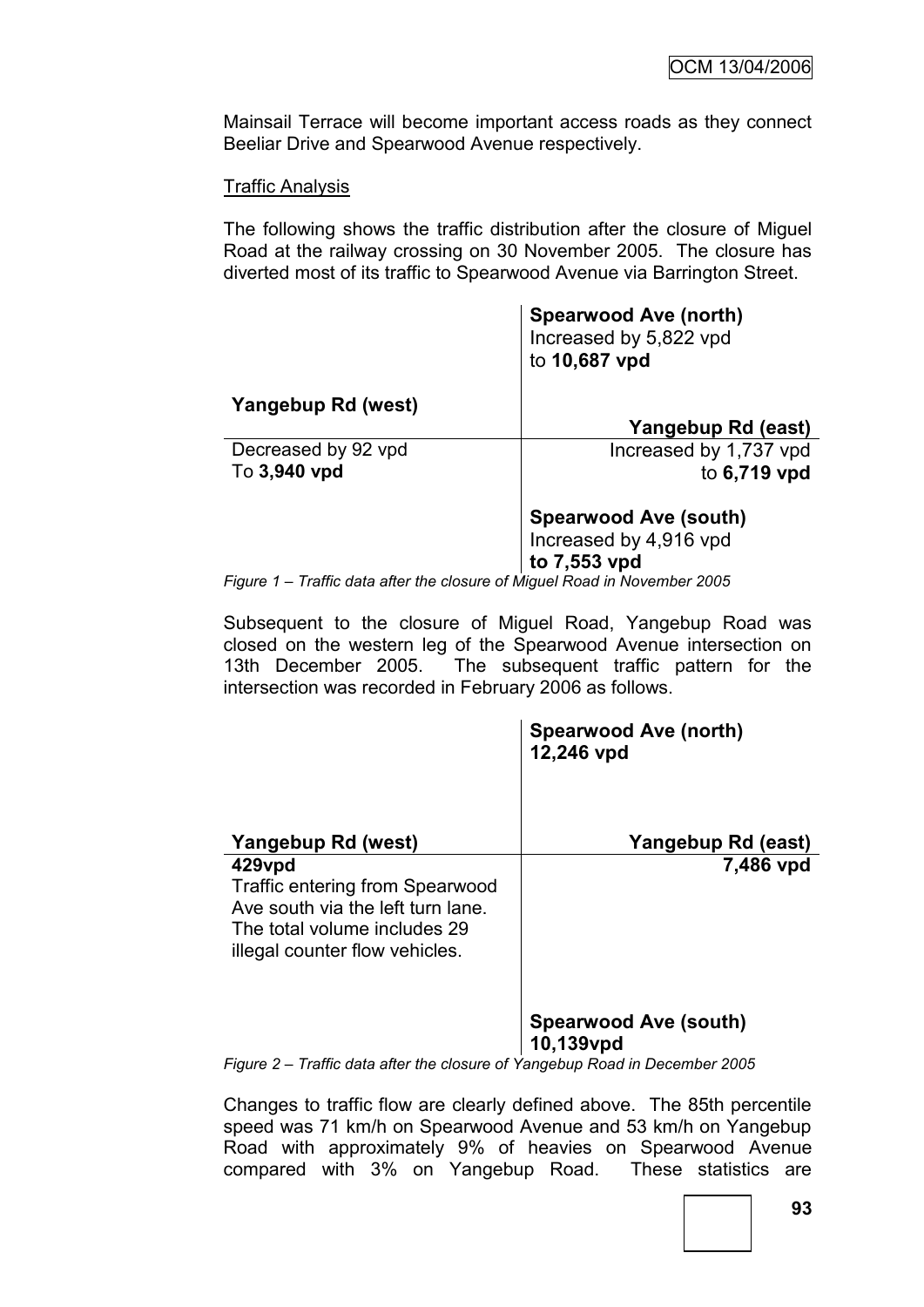anticipated and generally reflect the changing demand on the respective routes.

#### Video traffic survey

To better understand vehicle movements at this intersection that would not otherwise be apparent through review of the mechanical data, a video traffic survey (over a 12 hour period) was undertaken on Wednesday 8th March 2006. The survey was used to determine all turning vehicle volumes, queues and delays on Yangebup Road east and Spearwood Avenue south, and any illegal manoeuvres at the intersection. The significant issues identified by the survey are summarised below and a vehicle turning diagram attached (Attachment 16.1 (4)) for information.

Specific issues identified by the survey are as follows;

- 13 illegal vehicles movements were recorded from Yangebup Road west. This movement was executed by motorists using the left turn lane for Spearwood Avenue (south). This movement is best described as stupidity personified.
- 9 vehicles turned right into Yangebup Road from Spearwood Avenue (north) via the median gap and onto the west bound left turn lane of Spearwood. Av (south).
- 69 vehicles travelled from Yangebup Road east to west by turning left at the intersection then right via the median gap and onto the west bound left turn lane of Spearwood Av (south).
- Queues and delays for right turn movement from Yangebup Rd (east) was observed between 0700-0855 in the AM period and between 1422-1800 in the PM period. The average queue length was 6 vehicles and the average delay was 1 min 11 sees. The worst delay was 5 min 06 secs at 15:36 hours.
- No significant delays were identified for right turn movement from Spearwood Av (south).

## Crash Data Analysis

A crash diagram of the intersection for the period of July 2004 and December 2005 has been developed and is attached (refer Attachment 16.1 (3)) for information. The crash diagram reveals the following:

- 23 crashes were recorded in the 18month period to December 2005.
- All crashes at this intersection are Right Angle crashes.
- 55% of crashes were straight through and right turns from Yangebup Road east. Accordingly, an emphasis is placed on the reduction of these types of crashes throughout all proposed treatments.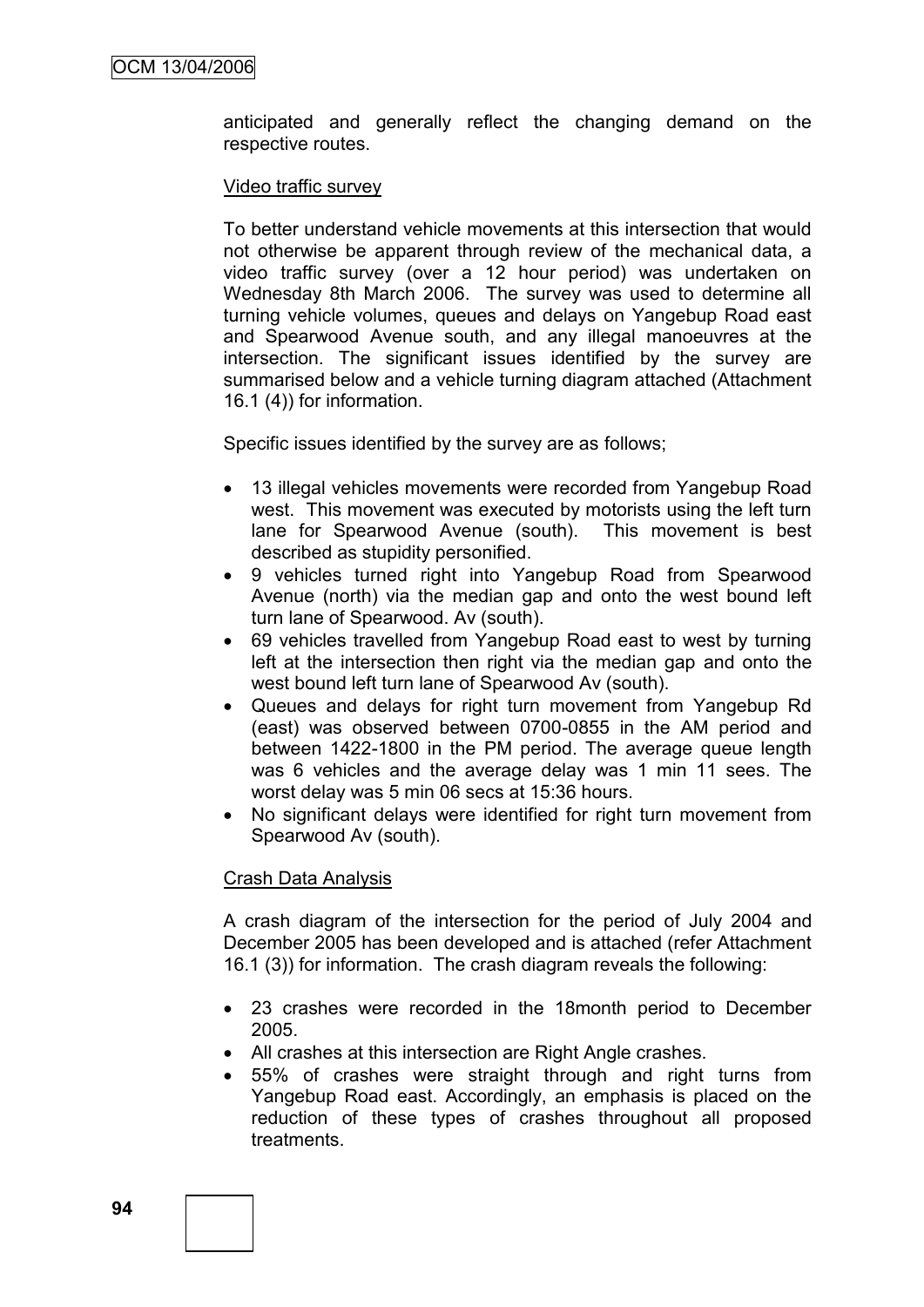- 23% of these crashes (5 crashes) were between the eastern approach vehicles from Yangebup Road and the northbound vehicles in Spearwood Avenue.
- 3 collisions (or 14%) were recorded between western approach vehicles from Yangebup Road and vehicles in Spearwood Avenue
- 2 collisions (or 9%) were recorded between the right turn vehicles from Spearwood Avenue north to Yangebup Road west and the northbound vehicles on Spearwood Avenue.

The crash type and data provides some insight into the difficulties motorists are having with the intersection. This may be exacerbated by restricted visibility, speed or confusion at the intersection. The proposed treatments must address this issue.

## **The Options**:

Three alternative design have been developed and are shown in the concept plan, number 2606B06 viz:

Option 1 - "Seagull" island treatment Option 2 – Traffic signals treatment Option 3 – Roundabout treatment.

#### Option 1 - 'Seagull' island treatment

After reviewing the traffic data collected since the closure of Miguel Road and when considering the design constraints of the intersection, the proposed seagull treatment provides a safe and practical solution for the intersection.

Design features of the seagull treatment includes:

- Complete closure of the western link of Yangebup Road.
- Removal of the left turn lane from Spearwood Avenue north to Yangebup Road east.
- Designated right turn lanes for access into Yangebup from Spearwood and out of Yangebup into Spearwood to better facilitate the safe movement of right turning traffic.
- A through lane for the south north movement along Spearwood Avenue with merge facilities for the right turning traffic from Yangebup.
- A clearly defined travel path in all directions.
- A clearly defined priority for traffic in Spearwood Avenue over Yangebup Road through raised median islands and the "T" junction layout.

The crash data clearly indicates that better protection needs to be afforded to the right turn movement. 61% of vehicles travelling east along Yangebup turn right at the intersection and 25% of vehicles travelling north along Spearwood turn right into Yangebup. The seagull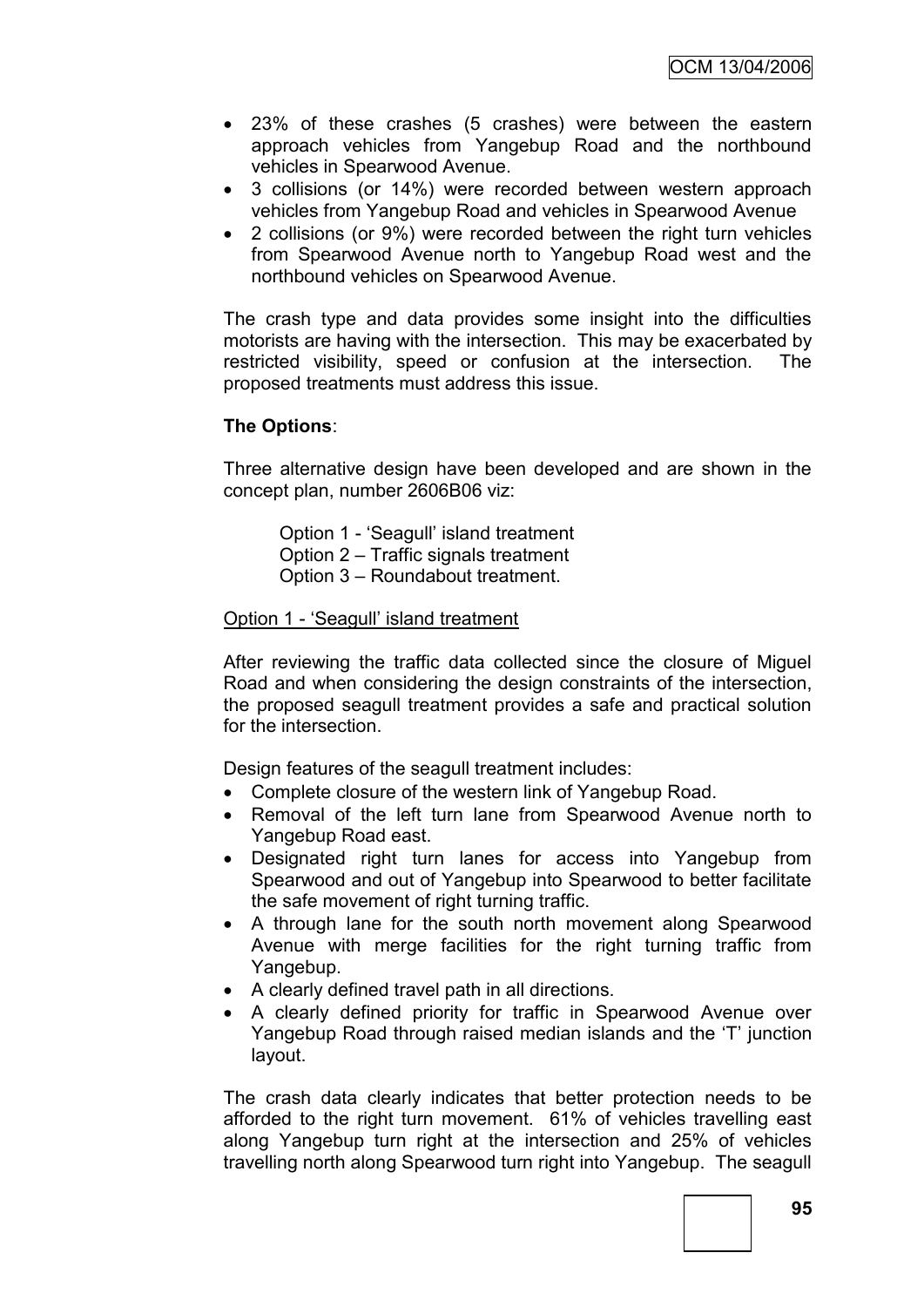treatment provides designated right turn lanes which enables traffic to exit and merge into the traffic stream in a more controlled environment.

Monitoring of the intersection has also identified some visibility problems posed by the left turn slip from Spearwood north into Yangebup east. It is believed that removal of the slip lane will improve the visibility for drivers queuing at Yangebup waiting to turn right into Spearwood and provide a slower speed environment at the intersection as motorists slow to turn left. This will in turn increase the gap between traffic thus allowing motorists more opportunities to cross the intersection.

The methodology proposed in this treatment is relatively straight forward. It provides a safe and efficient right turn facility whilst maintaining the through movement for the District Distributor which should, by virtue of the traffic demand, have priority. It removes the competing movement from the west of Yangebup Road and provides a staggered T intersection with Mainsail/Spearwood and Yangebup/Spearwood providing east west access for local traffic (based on sound technical design parameters).

#### Option 2 – Traffic signals treatment

In November 2005, Council sought approval from Main Roads WA to signalise the intersection. Main Roads' refused the application on the following basis:

- 1. The traffic volumes warrant are currently well below the minimum requirement of 10,000vpd (the reply was made in November 2005);
- 2. Due to poor topography and steep gradient on Spearwood Avenue, they are concerned about the safety of trucks stopping on such a steep incline at the intersection and then experiencing problems with slow acceleration;
- 3. Concern about increasing noise levels when trucks are braking to stop at the signals and when accelerating on the incline. Truck noise complaints are becoming more prevalent within residential areas and generally not accepted by the community; and
- 4. There is a possibility that the crash rates have diminished, as Main Roads believes the crashes were due to drivers adjusting to the change in priority of the through road from Yangebup Road to Spearwood Avenue.

Main Roads WA are responsible for all regulatory devices throughout Western Australia and as such, approval or refusal of signals is entirely at their discretion. Our ability to obtain approvals will depend largely on our ability to address their initial concerns.

Council received Main Roads WA"s response to our application prior to the closure of Miguel Road. Since the closure traffic volumes in Spearwood Avenue have increased from 7,000 vpd to 12,250 vpd.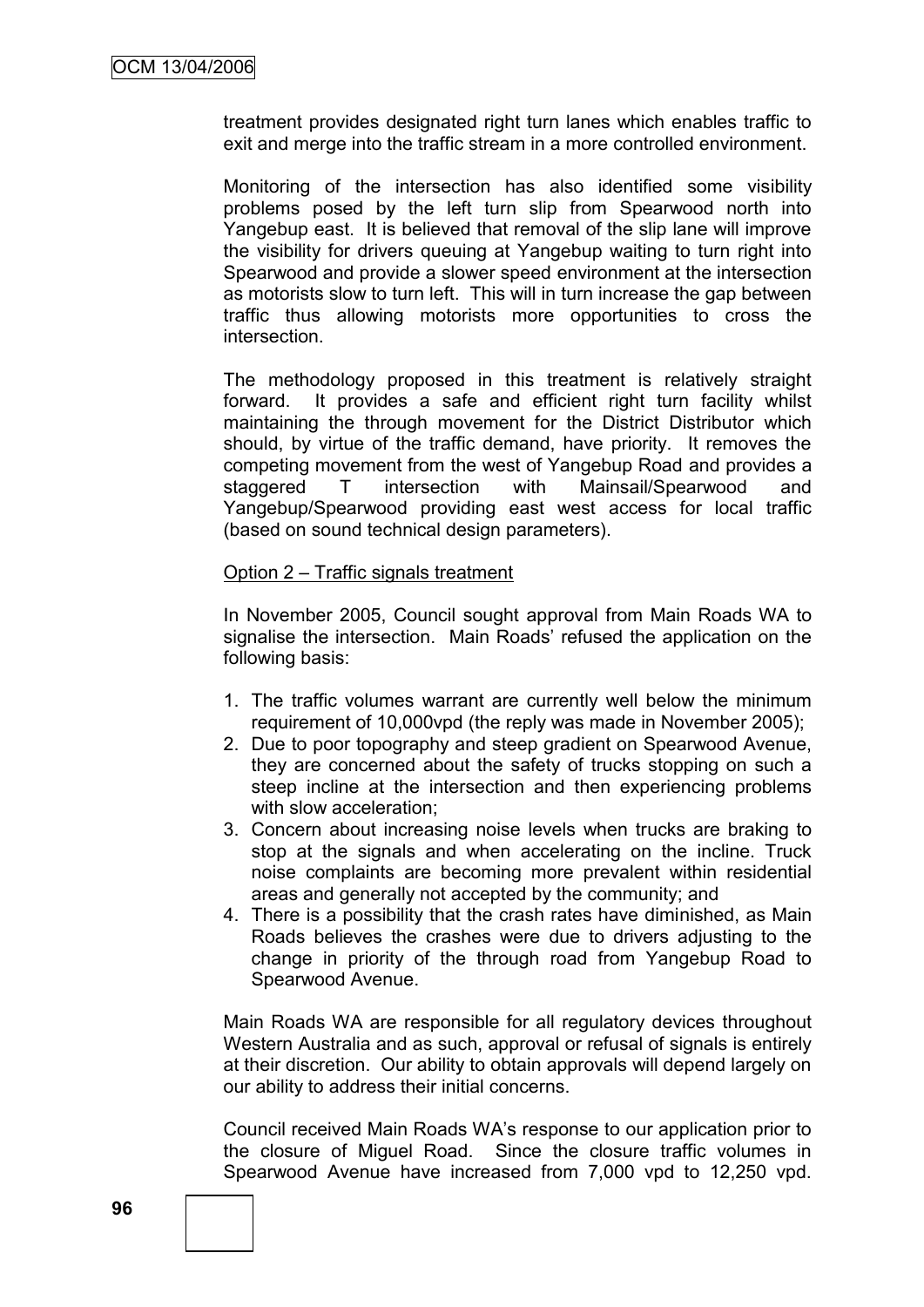The future demand on Spearwood Avenue in particular is likely to exceed the warrants for signals however a determination needs to be balanced by maintaining the efficiency of the intersection as signals have the potential to cause delays and congestion.

There is no proposal to address the topography of the approaches to the intersection. Whilst the grade of the intersection and approaches are not ideal, it is believed that appropriate treatments can be established to mitigate the visibility constraints and improve the traffic ability far more economically than adjusting the longitudinal gradient. On this basis however, the issues of noise and the safety of trucks stopping and accelerating will not be resolved. Truck movements are likely to increase along Spearwood Avenue and these issues are real concerns if signals were the preferred option. Even in the event that Main Roads WA would support an application for signals, it would not be recommended unless the vertical alignment of Spearwood Avenue was addressed.

#### Option 3 – Roundabout

A conceptual design has been developed for the roundabout with the current road configuration and for the future dual carriageway to determine if the treatment could be established geometrically. The design standards have been applied to the roundabout option with the following outcomes:

Current configuration

- the roundabout does not provide sufficient deflection in the turning vehicle path to ensure vehicles slow down prior to entering the roundabout from Yangebup Road west to Spearwood Avenue north.
- a high retaining wall may be required at the northwest corner of the intersection to stabilise the batter slope.
- a small portion of land will need to be acquired from the landowner at the northeast corner of the intersection in order to improve line of sight for a driver on Yangebup Road east to the northern approach traffic in Spearwood Avenue.
- The vertical alignment of the intersection is not ideal for this type of treatment.
- Whilst not an essential criteria, roundabouts are most effective when the traffic flows are balanced in all directions. Traffic in Spearwood Avenue is currently 1.6 times the traffic in Yangebup and will continue to grow disproportionate to Yangebup.

Future Dual Carriageway

- Council will need to acquire land on the northwest and southeast corners of the intersection to facilitate the roundabout
- Council will need to acquire a portion of the land at the other two corners of the intersection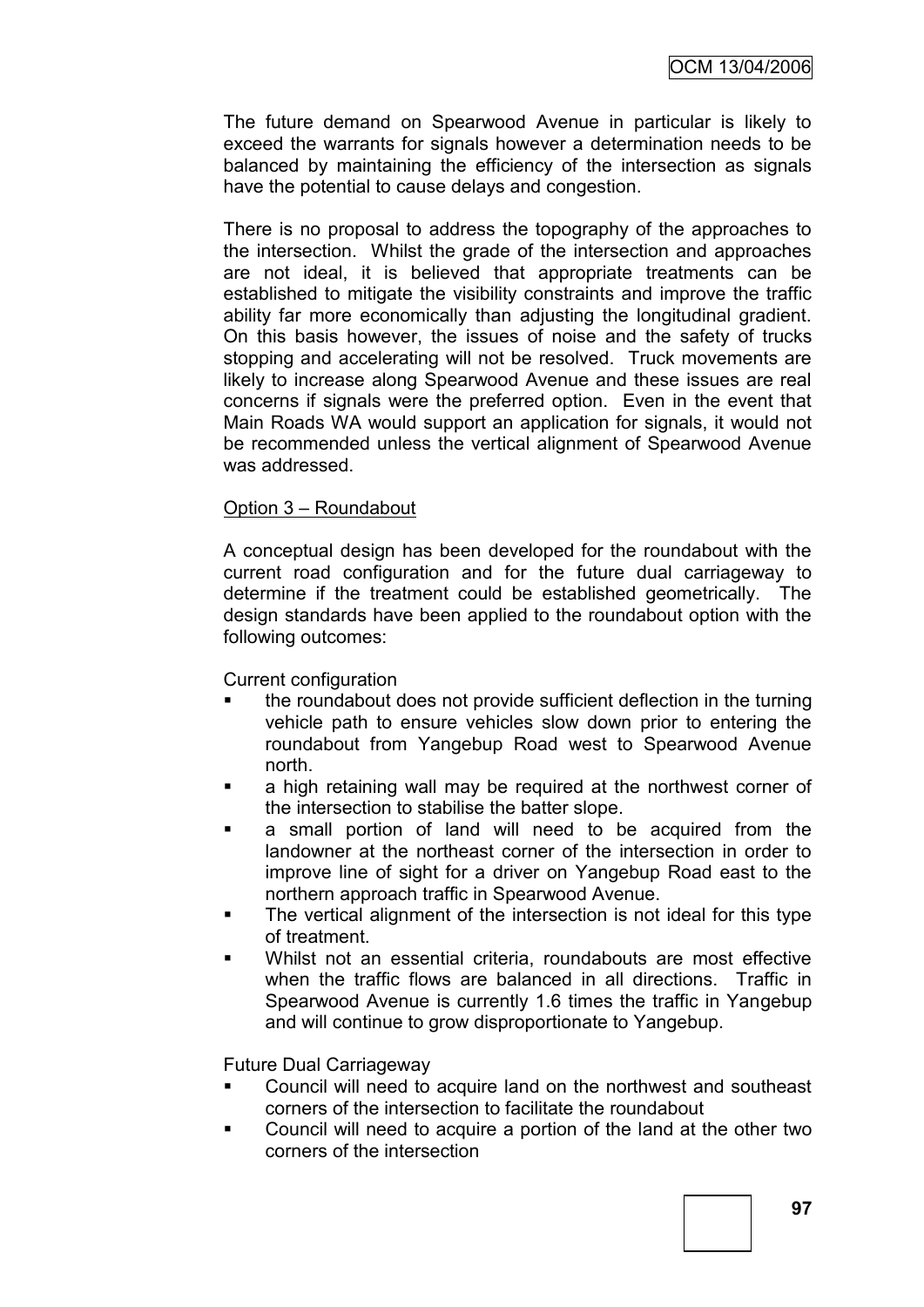- To overcome the sloping gradients, high retaining walls will be required at both the northwest and southeast corners of the intersection.
- **Traffic volumes in Spearwood Avenue are projected to increase to** 30,000 vpd over the next 25 years.
- **Through movement along Yangebup Road will be restricted in any** event through the closure of the road at the railway line.

A roundabout treatment is not recommended for this intersection for the reasons outlined above.

#### Summary

The report has clearly outlined the options considered and identified Option 1 – the "Seagull" treatment as the alternative which best meets the design requirements, the technical parameters and most importantly the demands of the majority of users. Whilst this treatment in our opinion best meets the needs of the user today, the growth in traffic will force Council to continue to review the transport demand and subsequent modifications to our road network will be necessary in the context of that traffic growth.

It is of course important not to just consider this intersection in isolation. The seagull treatment will provide clear direction for motorists travelling from the east along Yangebup Road and north south along Spearwood Avenue. Some of the difficulties identified however are contained within Cell 9. Whilst many signs have been established alerting motorists to the closures, the current road configuration to the west of the railway line does not promote Beeliar Drive as the primary access. This has resulted in additional traffic movement from the west (some by heavy vehicles) using the detour when in fact Beeliar Drive would better suit their needs. In order to provide a definitive solution to traffic in this area, a number of additional actions are proposed to mitigate some of the traffic impacts. The additional actions revolve around the closure of Yangebup Road west of the railway crossing.

The closure of Yangebup Road (West) at the railway crossing has been endorsed by Council as part of the structure plan for Cell 9 adopted in November 2000. Yangebup Road has served as the significant east west link for motorists travelling between North Lake Road and Stock Road for many years. Recently however Spearwood Avenue and Beeliar Drive have been identified as District Distributor Roads and redeveloped to cater for the increase in travel demand. As such, Council should be promoting use of these roads for though movement of traffic. Closure of Yangebup Road will effectively force motorists to use Beeliar Drive for the east west movement which is consistent with that goal. Closure will restrict movement within cell 9 to predominantly local traffic only. The road cannot be closed however until provision is made for appropriate access and egress for the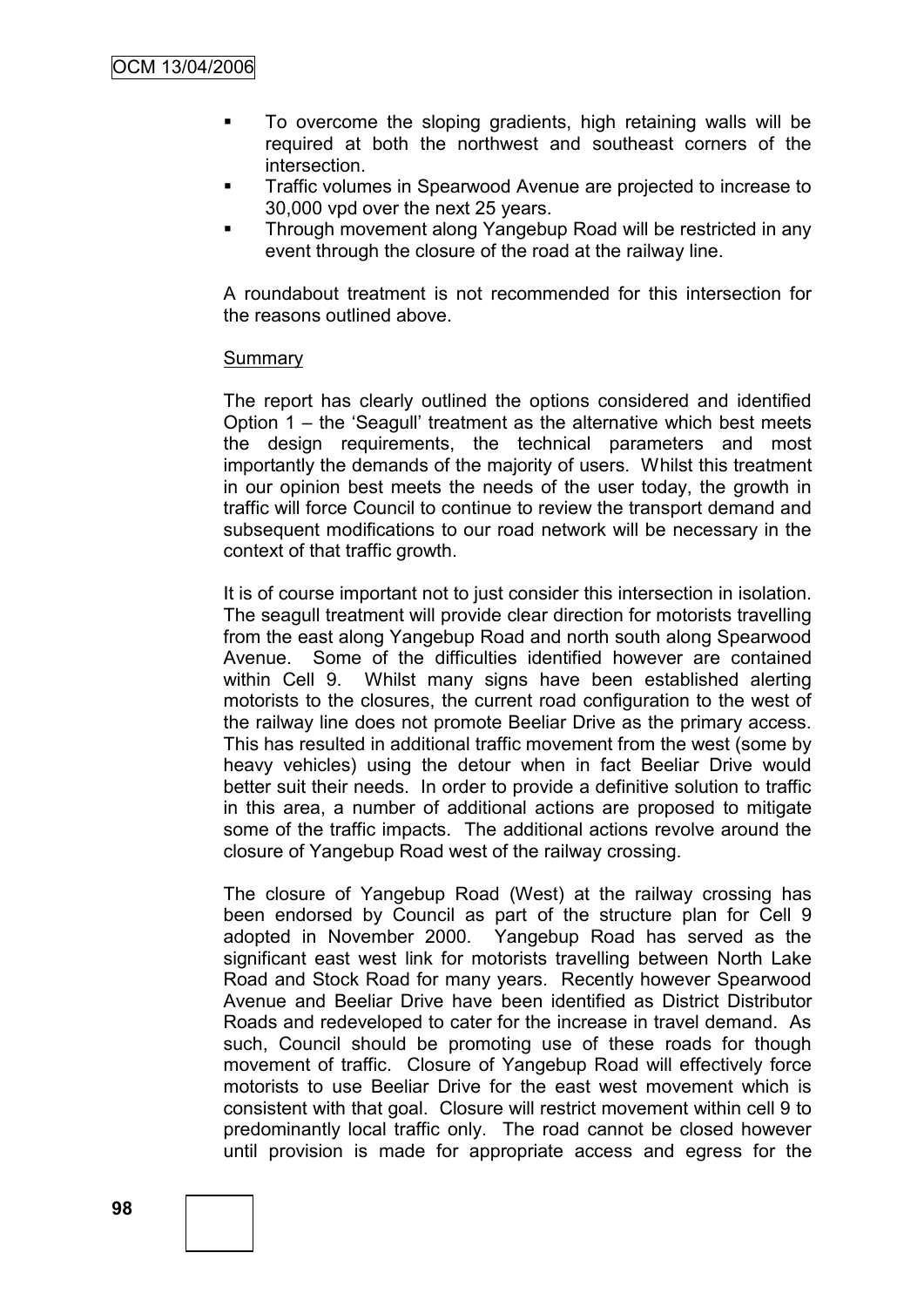designated bus route which will be facilitated by the upgrade of Birchley and Beeliar.

# **Strategic Plan/Policy Implications**

The Corporate Strategic Plan Key Result Areas which apply to this item are:-

- 1. Planning Your City
	- *"To ensure that the planning of the City is based on an approach which has the potential to achieve high levels of convenience for its citizens."*
- 2. Facilitating the needs of Your Community
	- *"To facilitate and provide an optimum range of community services."*
- 5. Maintaining Your Community Facilities
	- *"To construct and maintain roads, which are the responsibility of the Council, in accordance with recognised standards, and convenient and safe for use by vehicles, cyclists and pedestrians."*

# **Budget/Financial Implications**

There is \$250,000 in the current Budget to undertake intersection modifications. Whilst a detailed design of Option 1 has not yet been completed, the funding available will be sufficient.

\$120,000 has been allocated in the current budget to complete the modifications to Beeliar Drive and Birchley Street.

Costs to close Yangebup Road at the railway crossing have been estimated at \$120,000. A Developer Contribution Account for Yangebup Road east DCA5 has been established with a total reserve of \$757,000 available.

# **Legal Implications**

All traffic matters have potential legal implications.

## **Community Consultation**

This report has been prepared in response to community comments/suggestions/requests to modify the existing intersection.

The Director, Engineering and Works and the Design Manager will be attending a meeting with Main Roads WA on 7 April and with the Yangebup Progress Association meeting on Monday, 10 April 2006.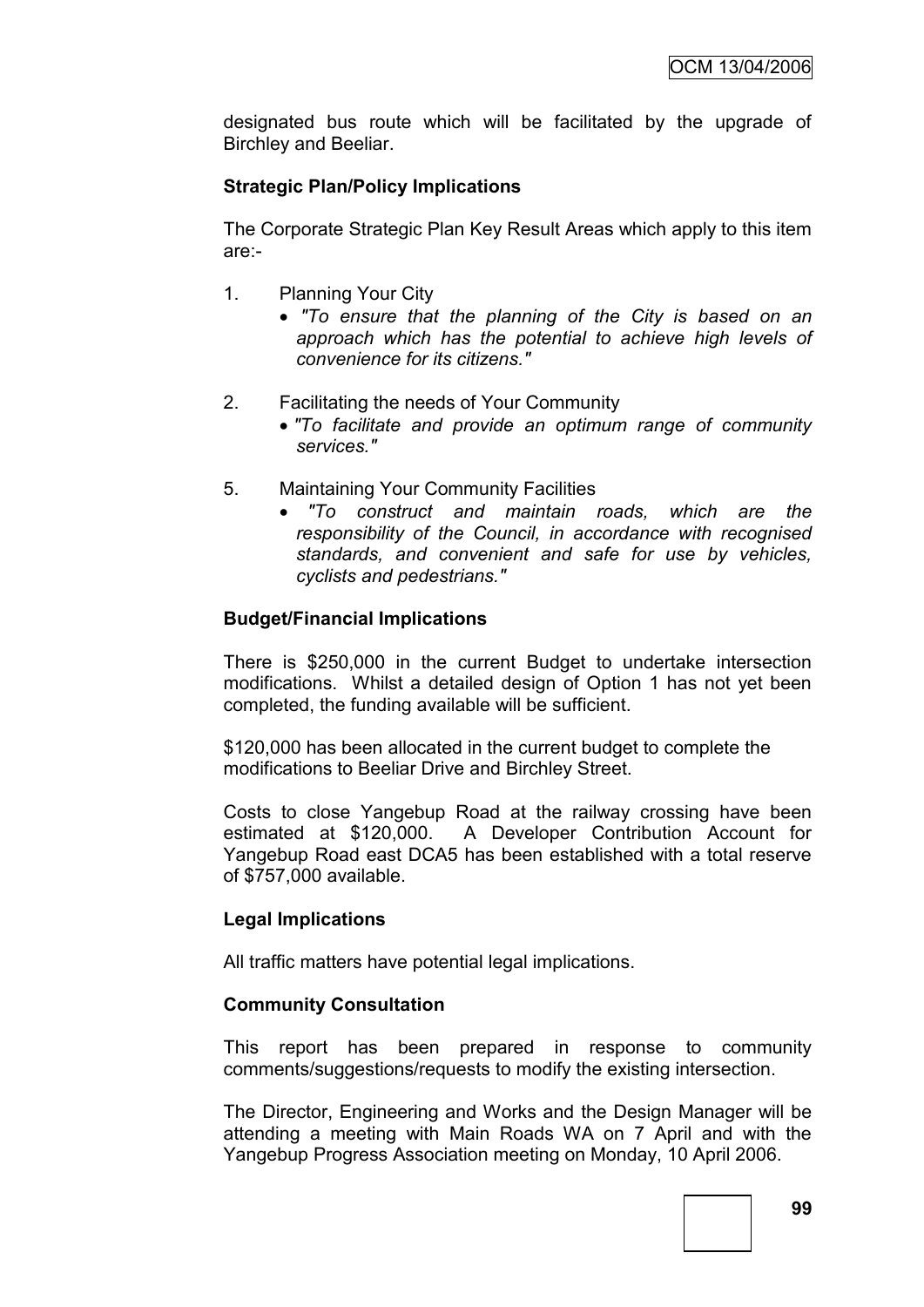The proposed road closure will need to be advertised in accordance with the requirements of the Local Government Act 1995.

# **Attachment(s)**

- (1) Concept Plan, Drawing Number 2606B06 Sheet 1.
- (2) Overall traffic treatment of the area, Drawing Number 2606B06 Sheet 2.
- (3) The crash diagram.
- (4) A 12-hour vehicle volume diagram.

# **Advice to Proponent(s)/Applicant**

Yangebup Progress Association, Main Roads WA, ratepayers and/or road users who have responded to Council"s consultation on the temporary closure of Yangebup Road, the western link of the Spearwood Avenue intersection have been advised that the matter would be considered by Council in April 2006.

## **Implications of Section 3.18(3) Local Government Act, 1995**

Nil.

# **16.2 (MINUTE NO 3137) (OCM 13/04/2006) - STINGER NETS AT COOGEE BEACH (1903) (JR)**

# **RECOMMENDATION**

That Council:

- (1) not install any stinger resistant net enclosures at Coogee Beach; and
- (2) advise the Coogee Beach Surf Life Saving Club that it will reconsider the matter when the need for nets can be justified.

## **COUNCIL DECISION**

MOVED Clr T Romano SECONDED Clr V Oliver that Council:

- (1) not install stinger resistant net enclosures at Coogee Beach at this time;
- (2) advise the Coogee Beach Surf Lifesaving Club that it will reconsider the matter when the need for nets can be justified; and
- (3) advise the Coogee Beach Surf Lifesaving Club that unless the information requested is provided prior to formalisation of the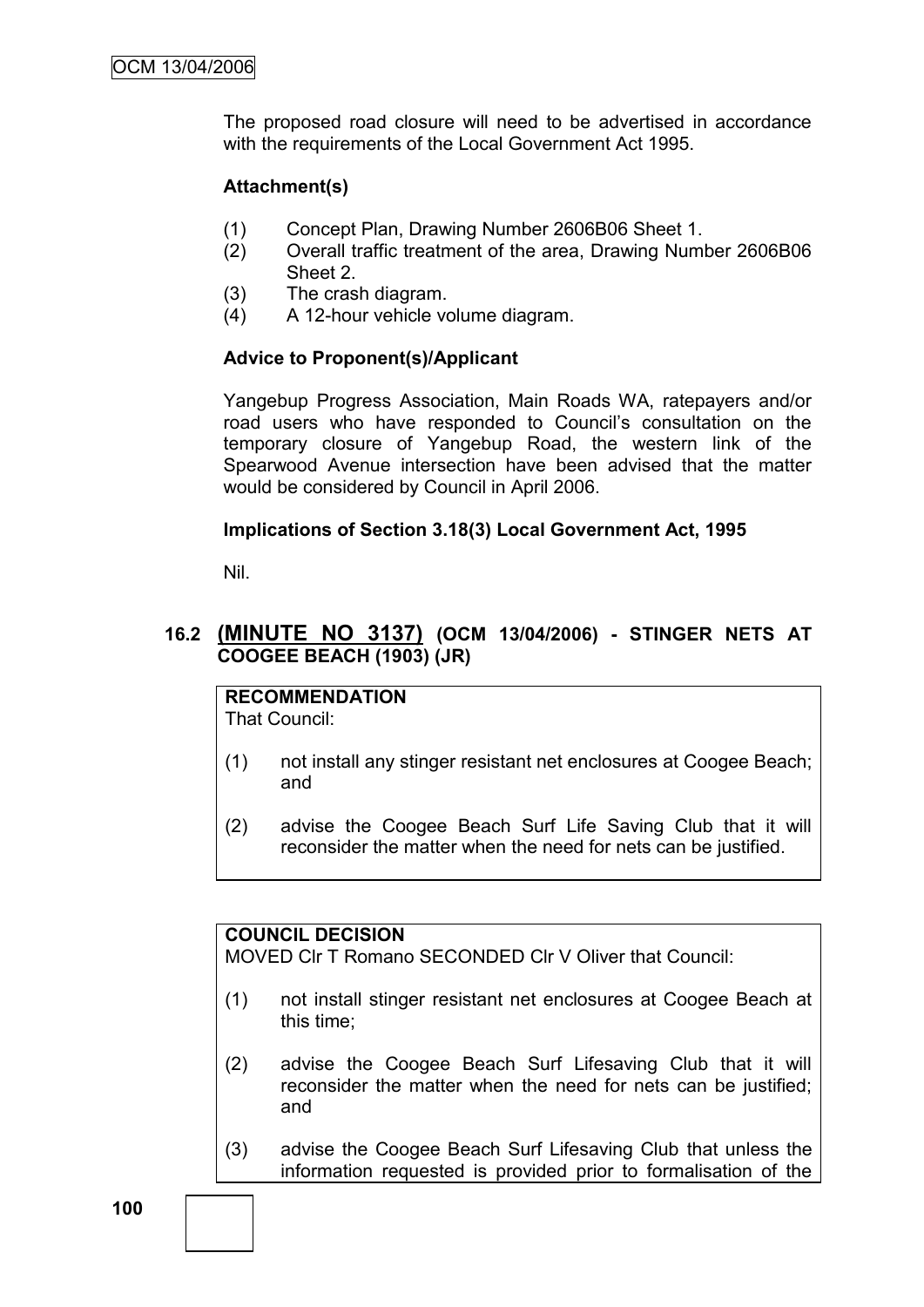budget in May, the matter will not be considered during deliberations for the 2006/07 annual budget.

# **CARRIED 9/0**

# **Reason for Decision**

Council is keen to quantify the need for stinger nets at Coogee Beach. The stinger season has recently ended and no reports have been received by Council regarding the severity of the stingers over that period. Information has been sought which will assist Council in making a determination on the matter however, unless this information is received prior to the formalisation of the budget, funding will not be provided in the 2006/07 financial year. The recommendation seeks to resolve the matter prior to that timeframe.

## **Background**

At the Ordinary Meeting of Council held on Tuesday 15 February 2005, under "Matters to be Noted for Investigation Without Debate", Clr Allen requested that a report be provided to Council, investigating the feasibility of installing stinger nets at Coogee Beach or a portion of Coogee Beach.

## **Submission**

A report was presented to the Ordinary Meeting of Council held on Thursday 10 November 2005, and Council resolved to:-

- *"(1) receive the report;*
- *(2) defer this matter until a response has been received from the Coogee Beach Surf Club;*
- *(3) advise the Coogee Beach Surf Club of its decision and request the Club to provide its position on the need for stinger nets at Coogee Beach; and*
- *(4) reconsider the matter following the advice received from the Coogee Beach Surf Club."*

The explanation given was that Coogee Beach is currently our only quality coastal attraction. With further attractions proposed, visitor numbers to the area will increase. Because no user surveys have been conducted, it is important prior to making a final decision that the views of the Surf Club be canvassed on the need for stinger nets at Coogee **Beach**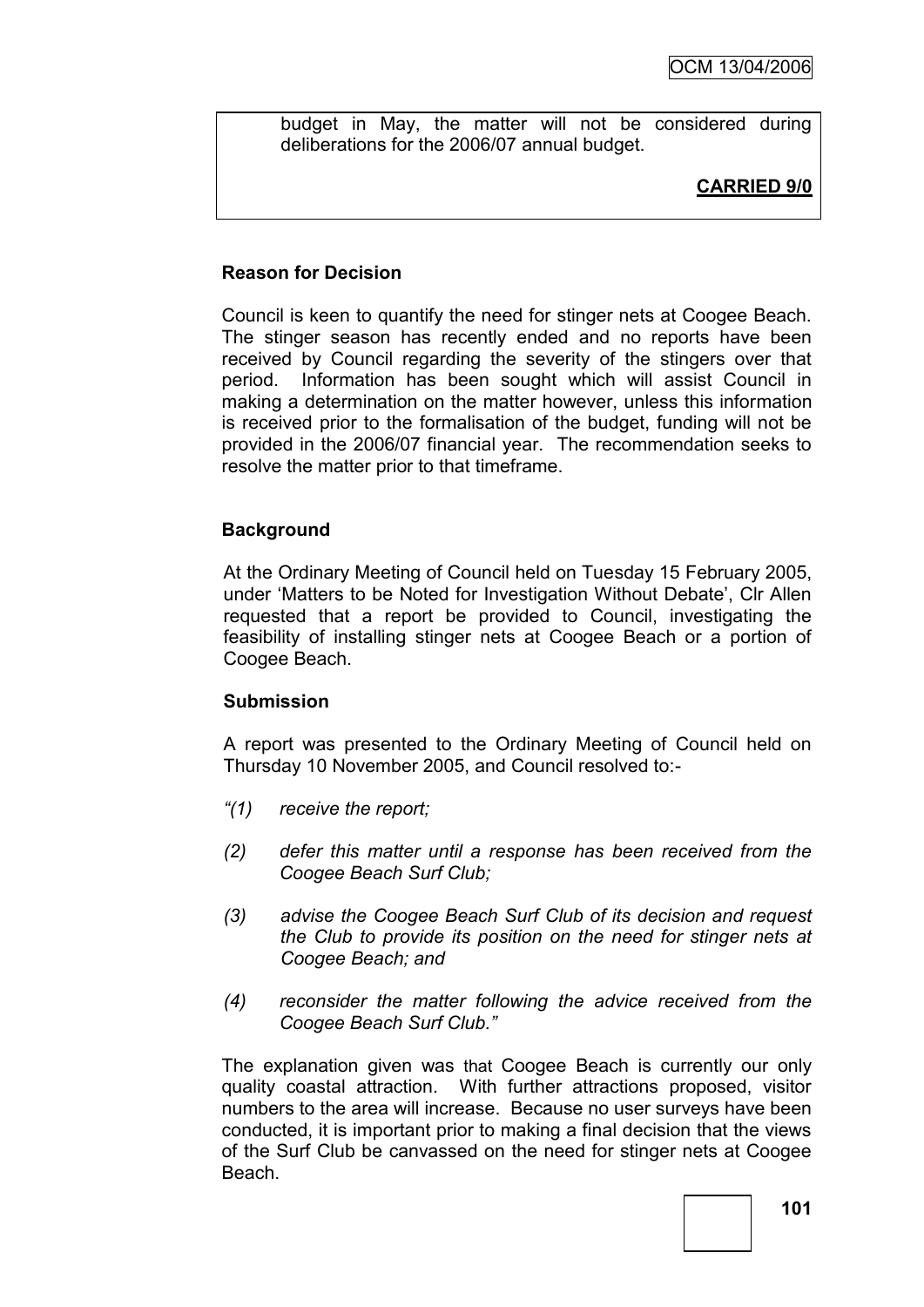#### **Report**

In accordance with Council"s decision, the Coogee Beach Surf Life Saving Club was contacted with the subsequent response strongly supporting nets. The following points were also raised to address issues of swimmer safety:

- The stinger nets need to be provided on the southern side of the jetty only.
- The stinger net enclosure should include the southern pontoon.
- The stinger nets are only installed during the stinger season of up to 8 or possibly 10 weeks between late January and early March each year only.
- The stinger nets are removed no later than the second week of March so as not to interfere with the annual Jetty to Jetty swimming events normally held mid to third week of March each year.

In an effort to quantify the need for nets the following information was sought from the Club. Whilst it is acknowledged that questions 6 and 7 are insurance issues, the first 5 should be substantiated prior to a decision on nets being made.

- 1. What is the demand for stinger nets ie. are the users of the beach raising concerns?
- 2. Are stingers more prevalent at Coogee than at other beaches such as Cottesloe, City Beach, Scarborough etc or to the south at Rockingham, Safety Bay and Mandurah etc?
- 3. Have other metropolitan beach Councils considered establishing stinger nets?
- 4. What are the instances of stinger "bites" at Coogee each year?
- 5. What is the severity of the injury sustained and how is it treated?
- 6. What is our liability in the event that a swimmer gets caught up in the net?
- 7. What would our liability be in the event that the City was unable to effectively maintain the nets and a swimmer was stung and had some form of adverse reaction?

This information was requested in December and a number of approaches have been made since. As the stinger season has passed for another year there does not appear to be any pressing need for a decision at this time.

On this basis it is recommended that stinger nets not be installed at this time. The matter can be reconsidered at a later date when the Club has had an opportunity to review the statistics for stinger bites over the current season and can provide other generic information required.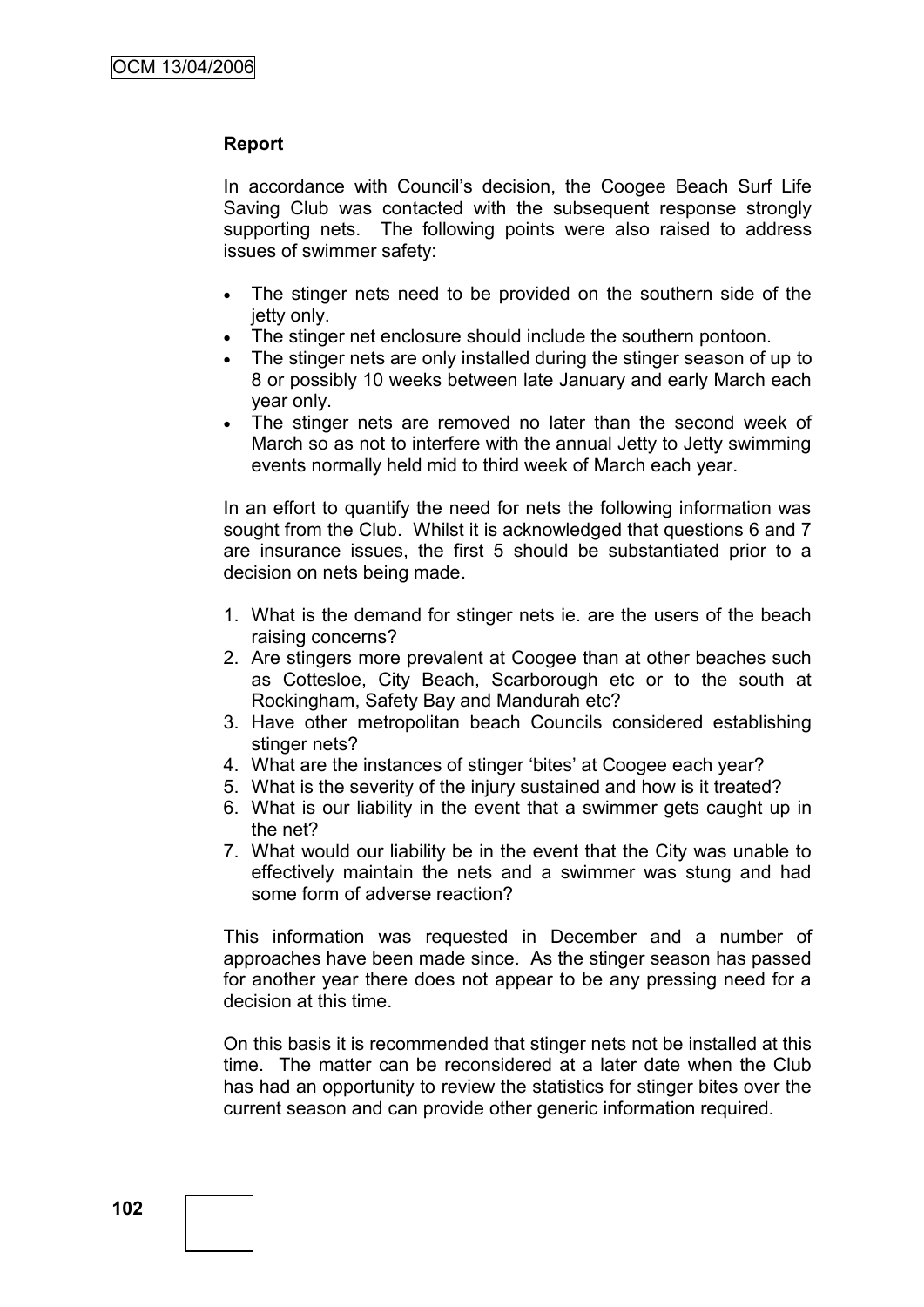As presented in the November 2005 report, estimated costs of establishing and seasonally (December to April) maintaining a 50 metre by 100 metre long stinger resistant net enclosure are:-

- Anchor piles \$20,000
- Supply of rigged fine mesh net \$ 6,000 per annum
- Installation, daily maintenance and removal (by contract) of net \$20,000 per annum

Other concerns raised at the November meeting are as follows:

- The area is a prohibited netting area to protect fish populations and the fine mesh stinger net has the potential for incidental catches of schooling fish.
- The fine mesh net has the potential to attract and tangle young swimmers, which becomes a liability issue.
- Jet skiers have the potential to venture into the netting despite warning signs.
- There is a high cost in maintaining the net.
- The stinger problem at Coogee Beach is no worse than at other metropolitan beaches.
- The stinger season is just outside the peak school holiday swimming season, and is too short to justify the costs of stinger nets.
- The funds could be more effectively spent on providing improved on-shore infrastructure and services to attract visitor numbers.

# **Strategic Plan/Policy Implications**

- Planning the development of the City to achieve high levels of convenience, amenity and a sense of community.
- Facilitating a range of services responsive to the community needs.

## **Budget/Financial Implications**

Should Council decide to proceed with this proposal, then funding of \$46,000 initially and \$26,000 subsequently per year would need to be provided, subject to confirmation of prices and statutory authority requirements.

No funds are currently provided for in the 2005/06 Budget.

## **Legal Implications**

Approvals would be required from various State and Commonwealth statutory authorities before the proposal can proceed.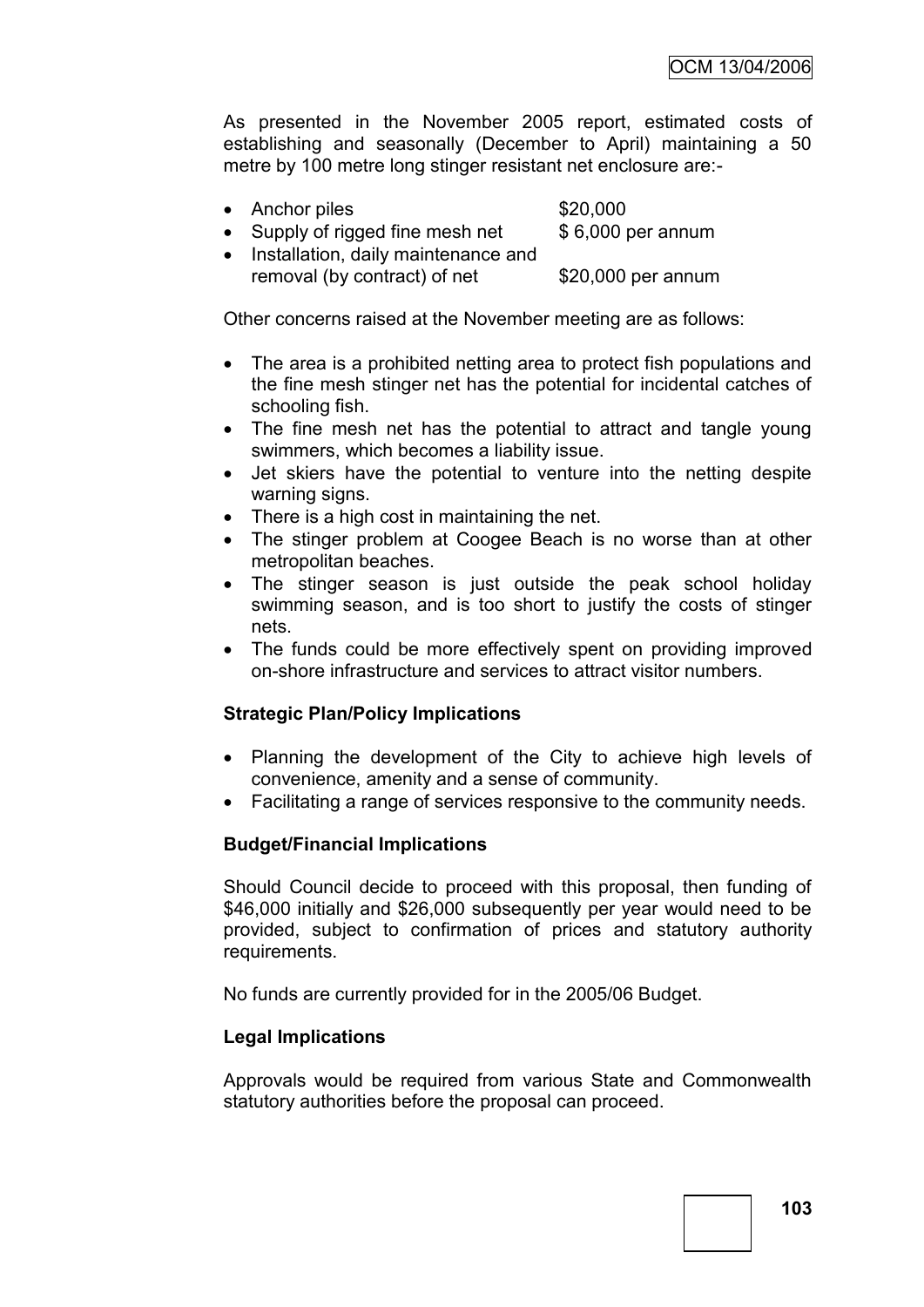#### **Community Consultation**

N/A

**Attachment(s)**

N/A

# **Advice to Proponent(s)/Submissioners**

N/A

**Implications of Section 3.18(3) Local Government Act, 1995**

Nil.

## **16.3 (MINUTE NO 3138) (OCM 13/04/2006) - HAMMOND ROAD NORTH - ROADWORKS FUNDING REALLOCATION (450012) (JR)**

#### **RECOMMENDATION** That Council:

- (1) increase the budget for Account No. CW2183 Hammond Rd [Beeliar/Bartram] – Realignment from \$350,000 to \$500,000, the additional required funds being re-allocated from Account No. CW2093 – Hammond Rd [Beeliar/Bartram] – Land Acquisition; and
- (2) amend the Budget accordingly.

# **TO BE CARRIED BY AN ABSOLUTE MAJORITY OF COUNCIL**

## **COUNCIL DECISION**

MOVED Clr S Limbert SECONDED Clr L Goncalves that the recommendation be adopted.

# **CARRIED BY ABSOLUTE MAJORITY OF COUNCIL 9/0**

## **Background**

The construction/reconstruction and realignment of one carriageway of Hammond Road between Beeliar Drive and Bartram Road is being funded by contributions into a Development Contribution Plan designated DCA1 – Success North by developers of adjacent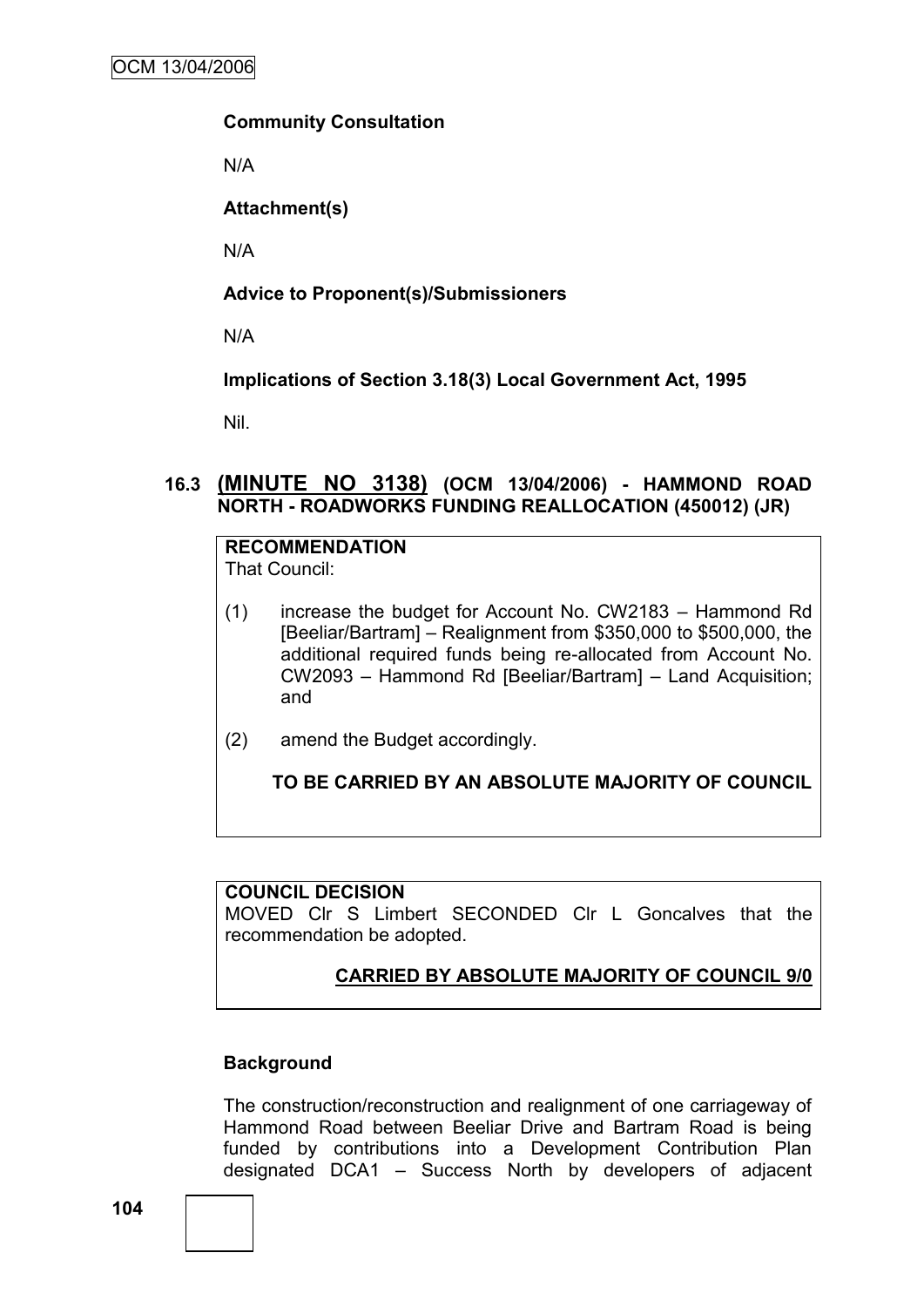broadacre property. There are the following allocations funded from developer contributions on the current Budget to undertake the first stage of these works past Emmanuel College:-

- CW 2093 Hammond Rd [Beeliar/Bartram] Land \$273,273 **Acquisition**
- CW 2183 Hammond Rd [Beeliar/Bartram] Realignment \$350,000

## **Submission**

To meet the traffic movement and pedestrian safety requirements of the College in the first stage of the works, there is a need for a more elaborate second carriageway treatment past the College, with a tie-in a lot further south than anticipated. These extra requirements, together with the need to re-direct Branch Circus, relocate public utilities and provide extra street lighting will mean that the allocated budget of \$350,000 for the roadworks is inadequate. Consequently, additional funding, estimated at \$150,000, is required to complete the first stage of the roadworks. Approximately \$290,00 has been spent on the works to date.

## **Report**

The additional costs to the works can be identified as follows:-

| Roadworks extension to incorporate re-direction |           |
|-------------------------------------------------|-----------|
| of Branch Circus connection and school and      |           |
| caravan park bus / traffic movements            | \$75,000  |
| Additional Telstra / Western Power service      |           |
| relocations                                     | \$30,000  |
| • Additional street lighting                    | \$45,000  |
|                                                 | \$150,000 |

However, there is little or no land acquisition requirements for this section of road, the main acquisition requirements being south of the first stage works.

Consequently, it is considered that the additional roadworks funding requirement of \$150,000 should be funded by a re-allocation from the land acquisition budget for the same project, which has been allocated \$273,273 on the current Budget. Because the first stage roadworks have been extended further south than anticipated, there will be less funding required for the next roadworks stage.

# **Strategic Plan/Policy Implications**

The Corporate Strategic Plan Key Result Areas which apply to this item are:-

5. Maintaining Your Community Facilities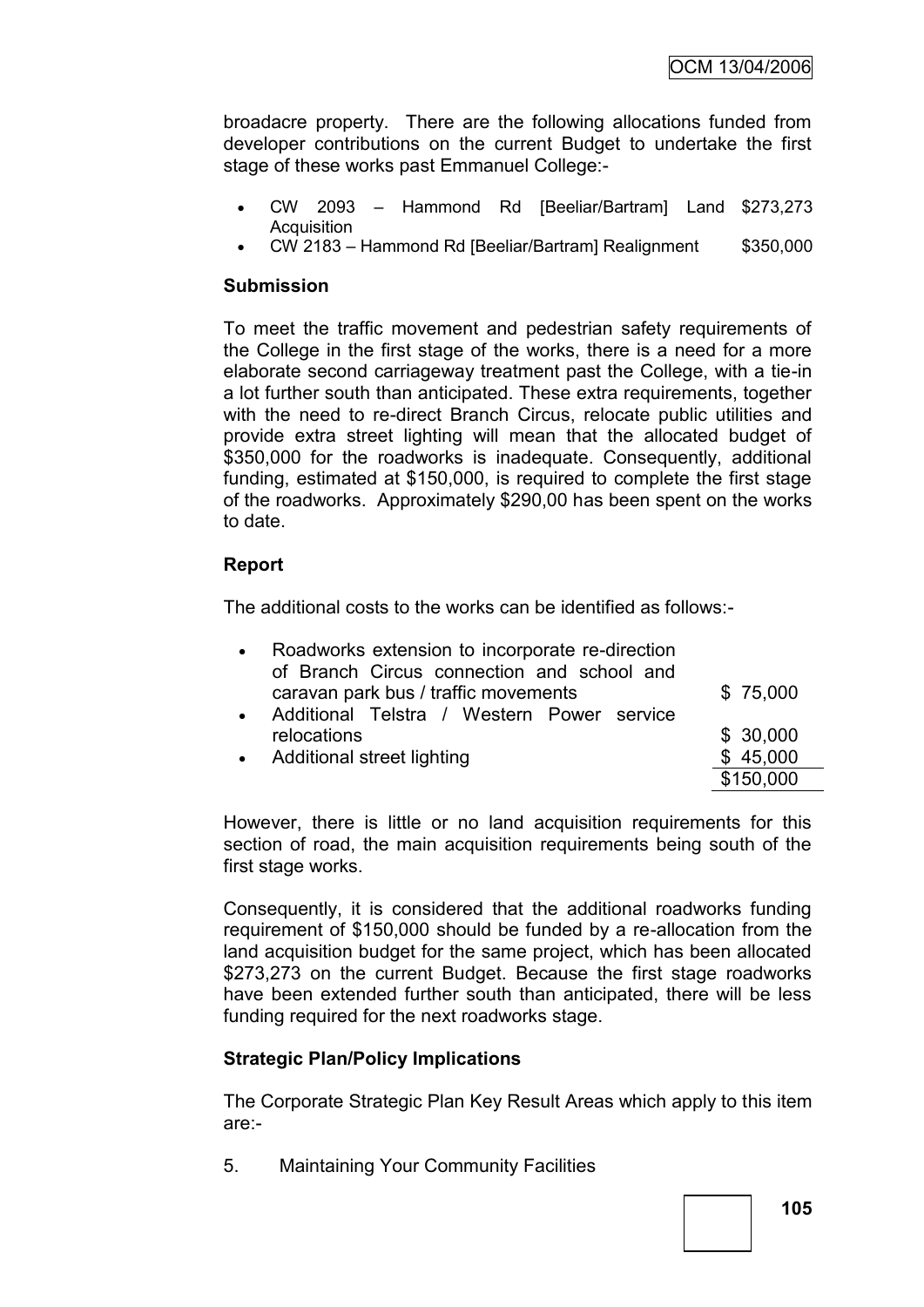*"To construct and maintain roads, which are the responsibility of the Council, in accordance with recognised standards, and convenient and safe for use by vehicles, cyclists and pedestrians."*

# **Budget/Financial Implications**

The works can be completed with the proposed re-allocation without affecting future works requirements of the developer contribution plan. To date, approximately \$900,000 has been collected for DCA1 – Success North.

### **Legal Implications**

N/A

**Community Consultation**

N/A

**Attachment(s)**

N/A

## **Advice to Proponent(s)/Submissioners**

N/A

**Implications of Section 3.18(3) Local Government Act, 1995**

Nil.

### **17. COMMUNITY SERVICES DIVISION ISSUES**

**17.1 (MINUTE NO 3139) (OCM 13/04/2006) - SOUTH LAKE LEISURE CENTRE - FEES AND CHARGES 2006/07 FINANCIAL YEAR (8143) (SH)**

# **RECOMMENDATION**

That Council:

- (1) adopt the proposed fees and charges for South Lake Leisure Centre for the 2006/2007 financial year; and
- (2) apply new charges effective 1 July 2006.

### **TO BE CARRIED BY AN ABSOLUTE MAJORITY OF COUNCIL**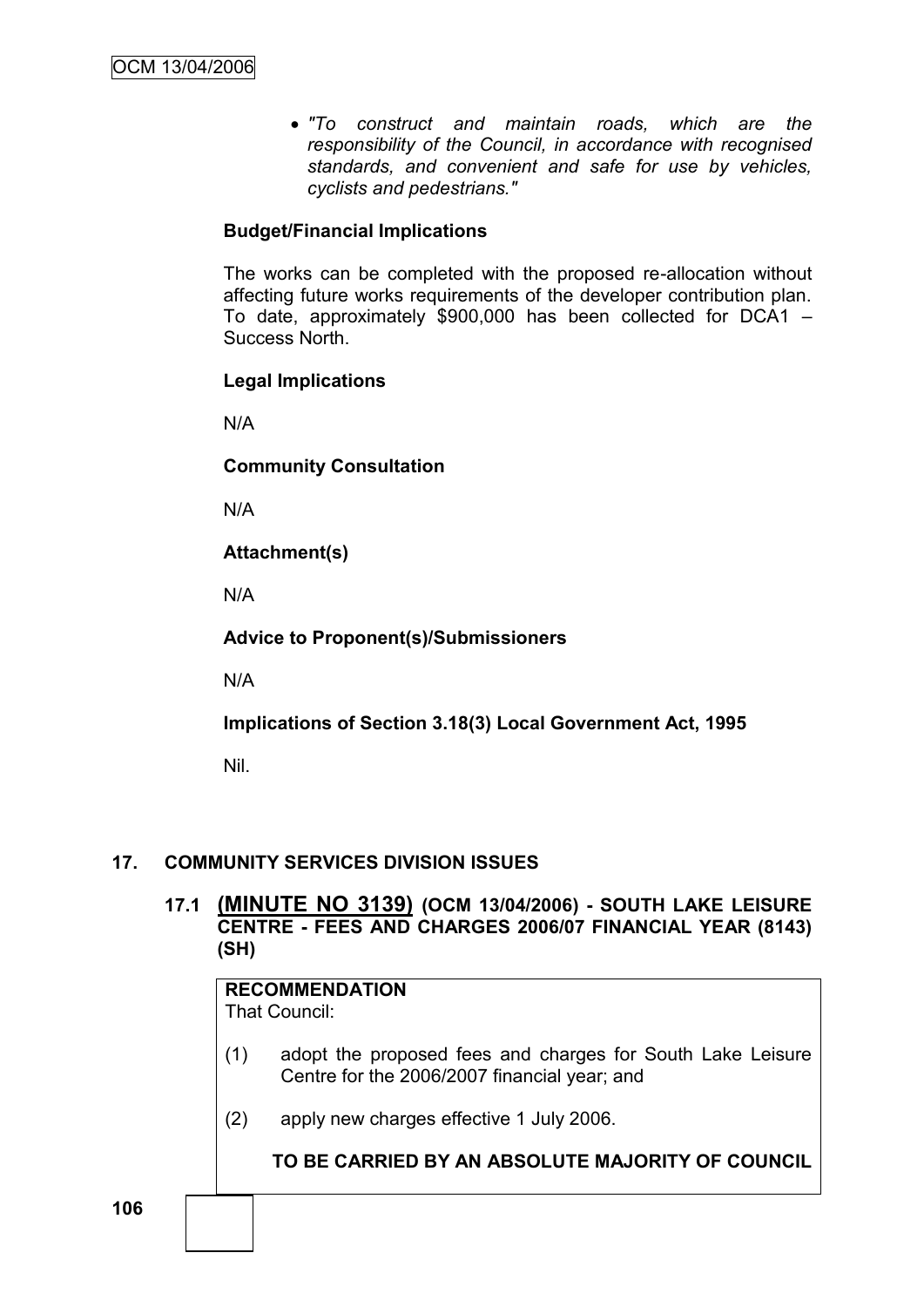### **COUNCIL DECISION**

MOVED Clr S Limbert SECONDED Clr L Goncalves that the recommendation be adopted.

### **CARRIED BY ABSOLUTE MAJORITY OF COUNCIL 9/0**

#### **Background**

The South Lake Leisure Centre is the City of Cockburn's premier recreation venue. The Centre has calculated a general price increase based on the increasing costs to provide services and also being cognisant of the need for a competitive price structure for the market place.

## **Submission**

N/A

#### **Report**

The pricing structure for South Lake Leisure Centre caters for all services, offering a variety of payment options for many services. The current and proposed pricing structure for the Centre is as follows.

#### **Room Hire**

|                                             | Current fee Proposed Plus GST |        |       | New Fee    |
|---------------------------------------------|-------------------------------|--------|-------|------------|
|                                             | (Including                    | Fee    |       | including  |
|                                             | GST)                          |        |       | <b>GST</b> |
| Recreation Room Day (until 5 pm)            | 18.50                         | 16.82  | 1.68  | 18.50      |
| Recreation Room Evening (after 5pm)         | 27.50                         | 25.00  | 2.50  | 27.50      |
| <b>Recreation Room Bond</b>                 | 220.00                        | 200.00 | 20.00 | 220.00     |
| Sports Stadium Day                          | 27.00                         | 25.45  | 2.55  | 28.00      |
| Sports Stadium Evening (after 5pm)          | 35.00                         | 31.82  | 3.18  | 35.00      |
| Sports Stadium Bond                         | 550.00                        | 500.00 | 50.00 | 550.00     |
| Crèche / Studio 2                           | 13.00                         | 12.73  | 1.27  | 14.00      |
| Youth Room Day                              | 17.00                         | 16.82  | 1.68  | 18.50      |
| Youth Room Evening (after 5pm)              | 21.00                         | 19.09  | 1.91  | 21.00      |
| Equipment Hire per item (Tables, chairs     | 3.00                          | 2.73   | 0.27  | 3.00       |
| (10), sporting equipment)                   |                               |        |       |            |
|                                             |                               |        |       |            |
| <b>Swimming Lessons</b>                     |                               |        |       |            |
| Swimming<br>Adult<br>front<br>Lesson<br>(up | 104.00                        | 105.00 | 0.00  | 105.00     |
| (payment                                    |                               |        |       |            |
| Preschool Swimming Lesson (up front)        | 97.00                         | 100.00 | 0.00  | 100.00     |
| School age GST free (up front)              | 97.00                         | 100.00 | 0.00  | 100.00     |
| Parent - Child Lessons                      | 97.00                         | 90.91  | 9.09  | 100.00     |
|                                             |                               |        |       |            |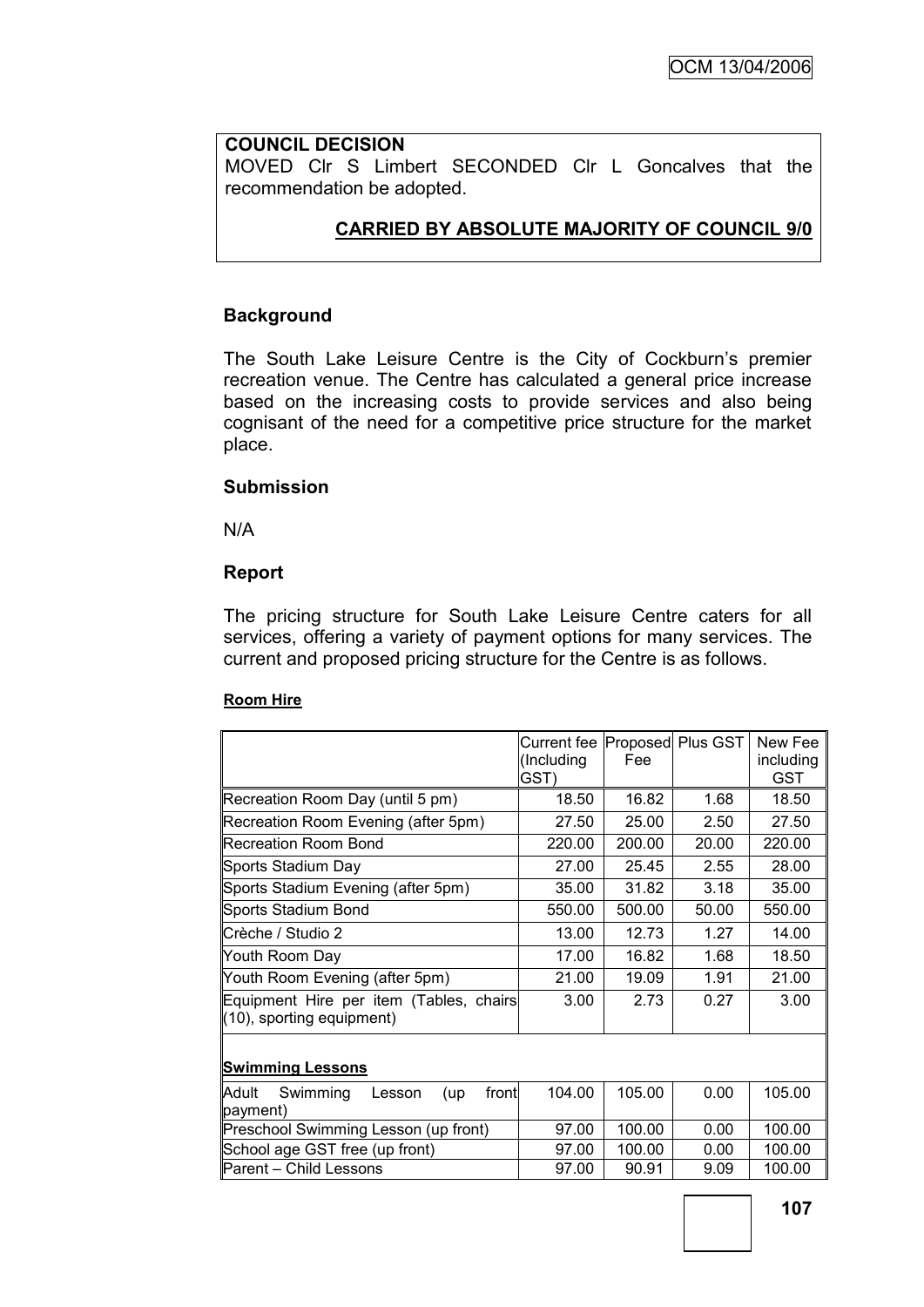|                                                                            | Current fee  Proposed  Plus GST |                |              | New Fee                 |
|----------------------------------------------------------------------------|---------------------------------|----------------|--------------|-------------------------|
|                                                                            | (Including<br>GST)              | Fee            |              | including<br><b>GST</b> |
| Individual Lesson - 15 minute (up front)                                   | 125.00                          | 150.00         | 0.00         | 150.00                  |
| Casual Lesson                                                              | 15.00                           | 18.00          | 1.80         | 18.00                   |
| <b>Aquatics</b>                                                            |                                 |                |              |                         |
| Adult entry                                                                | 3.80                            | 3.64           | 0.36         | 4.00                    |
| Adult combined                                                             | 6.40                            | 6.00           | 0.60         | 6.60                    |
| <b>Student Entry</b>                                                       | 2.80                            | 2.73           | 0.27         | 3.00                    |
| Student combined                                                           | 4.70                            | 4.45           | 0.45         | 4.90                    |
| Pensioner entry                                                            | 2.60                            | 2.45           | 0.25         | 2.70                    |
| Spectator                                                                  | 1.60                            | 1.55           | 0.15         | 1.70                    |
| School entry                                                               | 1.70                            | 1.64           | 0.16         | 1.80                    |
| Vacation 1 child                                                           | 37.40                           | 35.82          | 3.58         | 39.40                   |
| Vacation 2 children                                                        | 61.10                           | 59.18          | 5.92         | 65.10                   |
| Vac 3 children                                                             | 84.60                           | 82.36          | 8.24         | 90.60                   |
| Vac 4 children                                                             | 108.40                          | 105.82         | 10.58        | 116.40                  |
| Vac 5 children                                                             | 129.60                          | 126.91         | 12.69        | 139.60                  |
| Vac 6 children                                                             | 149.50                          | 146.82         | 14.68        | 161.50                  |
| Adult 10                                                                   | 34.20                           | 32.73          | 3.27         | 36.00                   |
| Adult 20                                                                   | 68.40                           | 65.45          | 6.55         | 72.00                   |
| Adult 50                                                                   | 163.60                          | 156.55         | 15.65        | 172.20                  |
| Student 10                                                                 | 25.20                           | 24.55          | 2.45         | 27.00                   |
| Student 20                                                                 | 50.40                           | 49.09          | 4.91         | 54.00                   |
| Student 50                                                                 | 119.40                          | 116.27         | 11.63        | 127.90                  |
| Pensioner 10                                                               | 24.00                           | 22.09<br>44.18 | 2.21<br>4.42 | 24.30                   |
| Pensioner 20<br>Pensioner 50                                               | 46.80<br>110.55                 | 104.36         | 10.44        | 48.60<br>114.80         |
| Spa/Sauna/Steam                                                            | 7.10                            | 6.64           | 0.66         | 7.30                    |
| Pensioner Spa/Sauna/Steam                                                  | 6.00                            | 5.64           | 0.56         | 6.20                    |
| Lane Hire                                                                  | 15.00                           | 13.64          | 1.36         | 15.00                   |
| Dolphin 100                                                                | 220.50                          | 214.82         | 21.48        | 236.30                  |
| Dolphin 200                                                                | 384.80                          | 374.82         | 37.48        | 412.30                  |
| Family Swim (2 adults and 2 children)                                      | 11.40                           | 10.82          | 1.08         | 11.90                   |
| <b>Programs</b>                                                            |                                 |                |              |                         |
| Senior Team Registration (AM)                                              | 74.00                           | 67.27          | 6.73         | 74.00                   |
| Senior Team Registration (PM)                                              | 94.00                           | 85.45          | 8.55         | 94.00                   |
| Weekly Team Fees (AM)                                                      | 30.00                           | 29.55          | 2.95         | 32.50                   |
| Weekly Team Fees (PM)                                                      | 37.50                           | 35.91          | 3.59         | 39.50                   |
| <b>Weekly Team Fees (Soccer)</b>                                           | 31.00                           | 30.00          | 3.00         | 33.00                   |
| <b>Weekly Team Fees (Hockey)</b>                                           | 32.00                           | 30.00          | 3.00         | 33.00                   |
| Junior Team Registration (per player)                                      | 9.50                            | 9.09           | 0.91         | 10.00                   |
| <b>Junior Team Competition</b>                                             | 27.00                           | 25.45          | 2.55         | 28.00                   |
| Courses/term<br>(excluding<br>Adult<br>Yoga,<br>Pilates and Craft Classes) | 77.00                           | 72.73          | 7.27         | 80.00                   |
| Junior<br>&<br>Courses/term<br>(excluding<br>art<br>ballet)                | 58.00                           | 54.55          | 5.45         | 60.00                   |
|                                                                            |                                 |                |              |                         |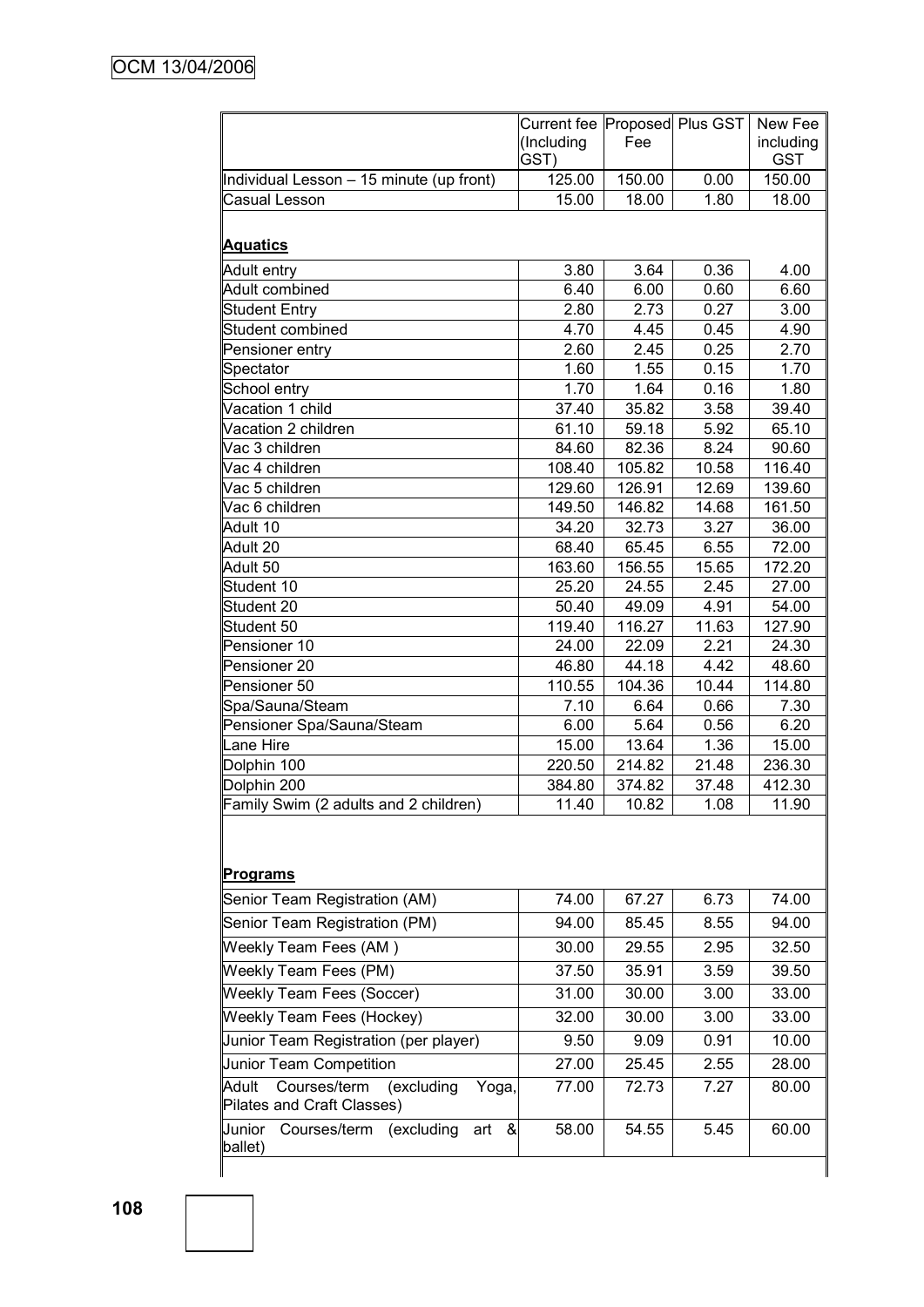|                                                     | Current fee Proposed Plus GST<br>(Including | Fee    |       | New Fee<br>including |
|-----------------------------------------------------|---------------------------------------------|--------|-------|----------------------|
|                                                     | GST)                                        |        |       | <b>GST</b>           |
| Crèche                                              |                                             |        |       |                      |
| Crèche (1 <sup>st</sup> child) 1.5 hours            | 2.50                                        | 2.36   | 0.24  | 2.60                 |
| Crèche (additional child) 1.5 hours                 | 1.40                                        | 1.36   | 0.14  | 1.50                 |
| Crèche (1 <sup>st</sup> child) 2 hours              | 3.00                                        | 2.82   | 0.28  | 3.10                 |
| Crèche (additional child) 2 hours                   | 1.70                                        | 1.64   | 0.16  | 1.80                 |
| Crèche 10 Voucher (1 <sup>st</sup> child) 1.5 hours | 22.50                                       | 21.27  | 2.13  | 23.40                |
| Crèche 10 Voucher (1 <sup>st</sup> child) 2 hours   | 27.00                                       | 25.36  | 2.54  | 27.90                |
| <b>Fitness</b>                                      |                                             |        |       |                      |
| Casual Gymnasium and Swim                           | 11.00                                       | 10.91  | 1.09  | 12.00                |
| Casual Aerobic/Aquarobic                            | 6.90                                        | 6.45   | 0.65  | 7.10                 |
| Over <sub>50</sub>                                  | 5.40                                        | 5.00   | 0.50  | 5.50                 |
| Club 50 Voucher x 10                                | 48.60                                       | 45.00  | 4.50  | 49.50                |
| Aerobic / Aquarobic voucher x 10                    | 62.10                                       | 58.09  | 5.81  | 63.90                |
| Aerobic / Aquarobic voucher x 20                    | 117.30                                      | 109.73 | 10.97 | 120.70               |
| 1 option 1 month                                    | 68.00                                       | 64.55  | 6.45  | 71.00                |
| $\sqrt{1}$ option 3 month                           | 163.00                                      | 153.64 | 15.36 | 169.00               |
| 1 option 6 month                                    | 286.00                                      | 270.00 | 27.00 | 297.00               |
| 1 option 12 month                                   | 427.00                                      | 399.09 | 39.91 | 439.00               |
| 1 option Direct Debit                               | 39.50                                       | 36.82  | 3.68  | 40.50                |
| 2 option 1 month                                    | 80.00                                       | 76.36  | 7.64  | 84.00                |
| 2 option 3 month                                    | 180.00                                      | 170.00 | 17.00 | 187.00               |
| 2 option 6 month                                    | 325.00                                      | 307.27 | 30.73 | 338.00               |
| 2 option 12 month                                   | 493.00                                      | 462.73 | 46.27 | 509.00               |
| 2 option Direct Debit                               | 43.50                                       | 40.45  | 4.05  | 44.50                |
| 3 option 1 month                                    | 90.00                                       | 86.36  | 8.64  | 95.00                |
| 3 option 3 month                                    | 196.00                                      | 185.45 | 18.55 | 204.00               |
| 3 option 6 month                                    | 348.00                                      | 329.09 | 32.91 | 362.00               |
| 3 option 12 month                                   | 548.00                                      | 512.73 | 51.27 | 564.00               |
| 3 option Direct Debit                               | 48.00                                       | 44.55  | 4.45  | 49.00                |
| 4 option 1 month                                    | 102.00                                      | 96.36  | 9.64  | 106.00               |
| 4 option 3 month                                    | 230.00                                      | 217.27 | 21.73 | 239.00               |
| 4 option 6 month                                    | 371.00                                      | 350.91 | 35.09 | 386.00               |
| 4 option 12 month                                   | 597.00                                      | 553.64 | 55.36 | 609.00               |
| 4 option Direct Debit                               | 51.00                                       | 47.73  | 4.77  | 52.50                |
| Off peak 1 month (Gym & Aquatics Only)              | 57.00                                       | 54.55  | 5.45  | 60.00                |
| Off peak 3 month (Gym & Aquatics Only)              | 135.00                                      | 127.27 | 12.73 | 140.00               |
| Off peak 6 month (Gym & Aquatics Only)              | 226.00                                      | 213.64 | 21.36 | 235.00               |
| Off peak 12 month (Gym & Aquatics Only)             | 362.00                                      | 340.91 | 34.09 | 375.00               |
| Off peak Direct Debit (Gym & Aquatics<br>Only)      | 34.00                                       | 31.82  | 3.18  | 35.00                |
| Joining Fee (Varies per m/ship options)             | 1 month DD<br>m/ship                        |        |       | 1 month<br>DD m/ship |
| Direct Debit Cancellation Fee                       | 110.00                                      | 100.00 | 10.00 | 110.00               |
| Membership Suspension Fee                           | 11.00                                       | 10.00  | 1.00  | 11.00                |

# **Strategic Plan/Policy Implications**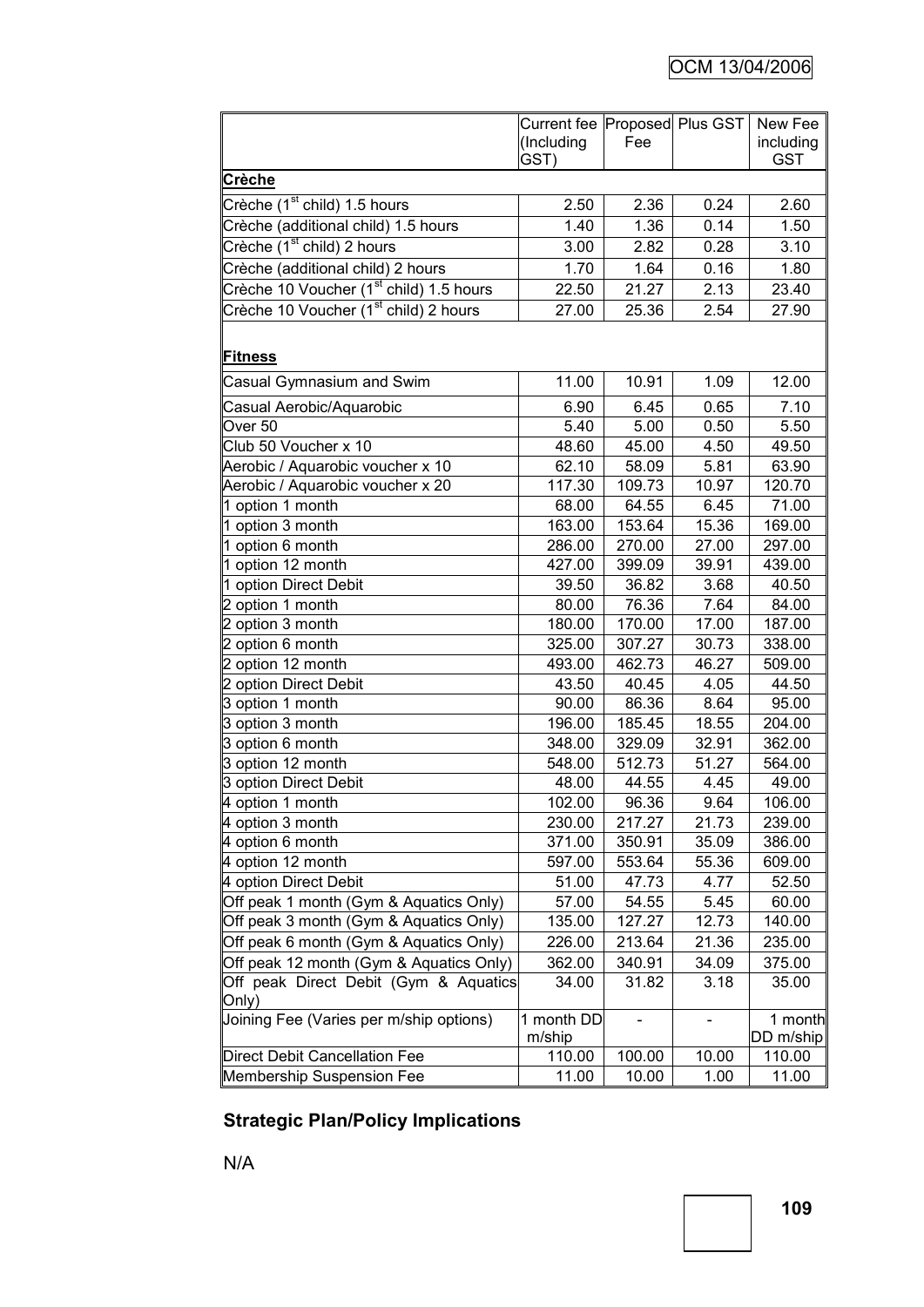### **Budget/Financial Implications**

The income budgets for 2006/2007 financial year are based on the above fees. Any reduction in the proposed fees will result in a decrease in the projected income budget.

#### **Legal Implications**

All fees for Local Government Contractors are required to be advertised under the Act.

#### **Community Consultation**

N/A

#### **Attachment(s)**

N/A

**Advice to Proponent(s)/Submissioners**

N/A

**Implications of Section 3.18(3) Local Government Act, 1995**

Nil

# **17.2 (MINUTE NO 3140) (OCM 13/04/2006) - CO-ASSIST (INC.) (8700) (JZ) (ATTACH)**

# **RECOMMENDATION**

That Council as Trustee for Co-Assist (Inc):

- (1) transfer the assets as detailed on the attached Asset Register of Co-Assist (Inc.); and
- (2) donate the amount of \$380.00, being surplus funds from Co-Assist, to St Vincent de Paul"s Granary House.

#### **COUNCIL DECISION**

MOVED Clr V Oliver SECONDED Clr S Limbert that Council, as Trustee for Co-Assist (Inc.):

- (1) transfer the assets of Co-Assist (Inc.) as follows:
	- 1. To the City of Cockburn for use at the Collbellup Community Centre: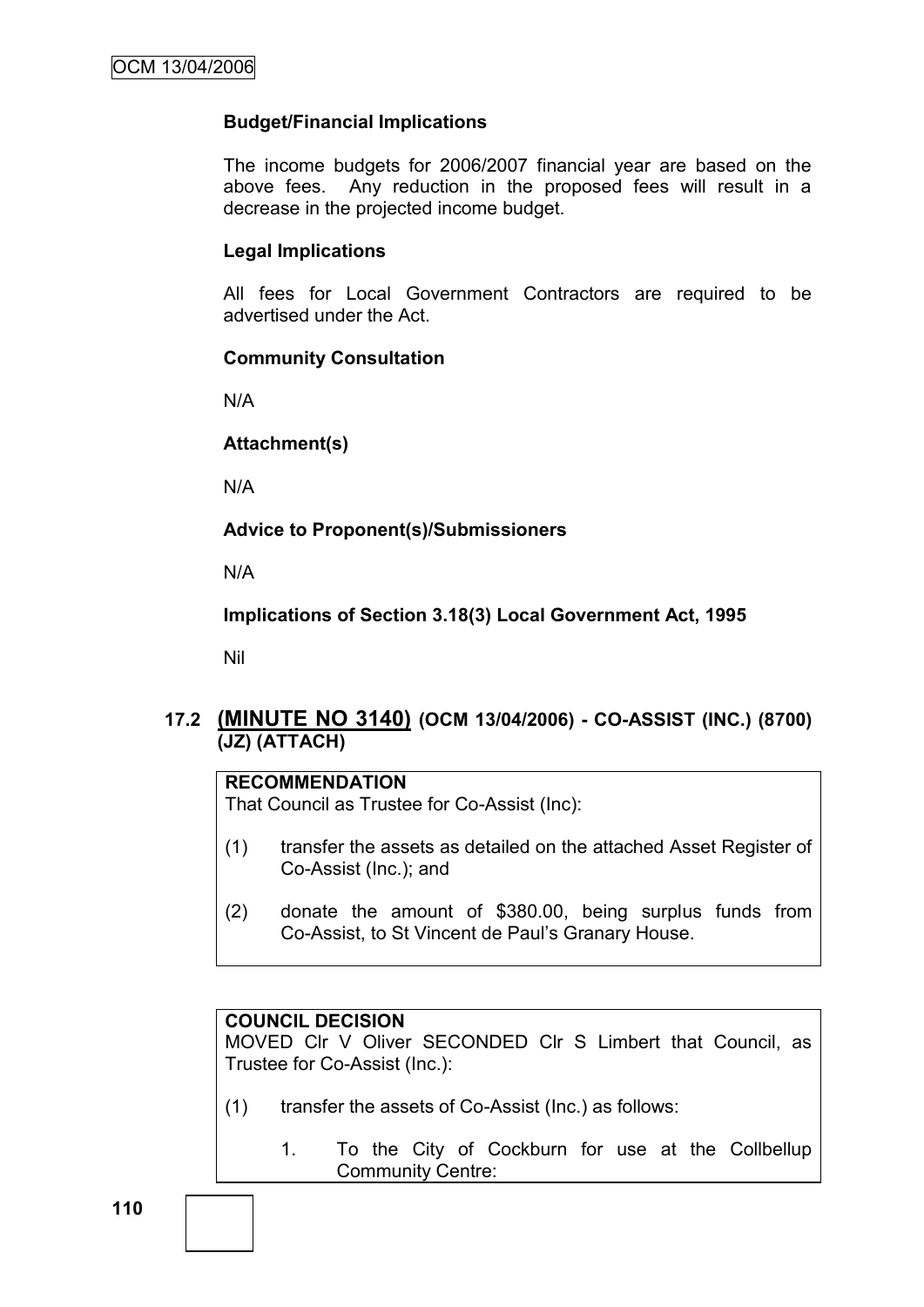|          | Office Desk (3 drawer)<br>Computer Work Desk (corner/2 drawer)<br>Fridge (Small0<br>Filing Cabinet (metal/lockabale/3 drawer)<br>Filing Cabinet (metal/locakable/4 drawer)<br>Collapsible Table 1800<br>$\bullet$                                                                                              |
|----------|----------------------------------------------------------------------------------------------------------------------------------------------------------------------------------------------------------------------------------------------------------------------------------------------------------------|
|          | To the Coolbellup Community Association (Inc.):<br>2.<br>Fax Machine Brother 3220C (MFC/colour)<br><b>Metal Stationery Cabinet</b><br>Lexmark X73 MFC Printer<br>Computer Optima T12M and accessories/power<br>boards $(3)$<br>Collapsible Table 2400<br><b>Plastic Chairs 12</b><br><b>Mobile Phone Nokia</b> |
|          | 3.<br>To the City of Cockburn to remain in demountable:<br>Wall mounted airconditiioner (Rev. Cycle)                                                                                                                                                                                                           |
| (2)      | donate the amount of \$380.00 being surplus funds from Co-<br>Assist, to St. Vincent de Paul's Granary House.                                                                                                                                                                                                  |
|          | <b>MOTION LOST 1/8</b>                                                                                                                                                                                                                                                                                         |
| Council: | MOVED Deputy Mayor R Graham SECONDED CIr I Whitfield that                                                                                                                                                                                                                                                      |
| (1)      | transfer the assets as detailed on the attached Asset Register of<br>Co-Assist (Inc.);                                                                                                                                                                                                                         |
| (2)      | donate the amount of \$380.00, being surplus funds from<br>Co-Assist, to St Vincent de Paul's Granary House; and                                                                                                                                                                                               |
| (3)      | offer to the Coolbellup Community Association the<br>next<br>available surplus Council office equipment of a similar nature.                                                                                                                                                                                   |
|          | <b>CARRIED 6/3</b>                                                                                                                                                                                                                                                                                             |

# **Reason for Decision**

It is understood the Coolbellup Community Association would appreciate donations of surplus office equipment from Council and would be a worthwhile beneficiary of any excess stock.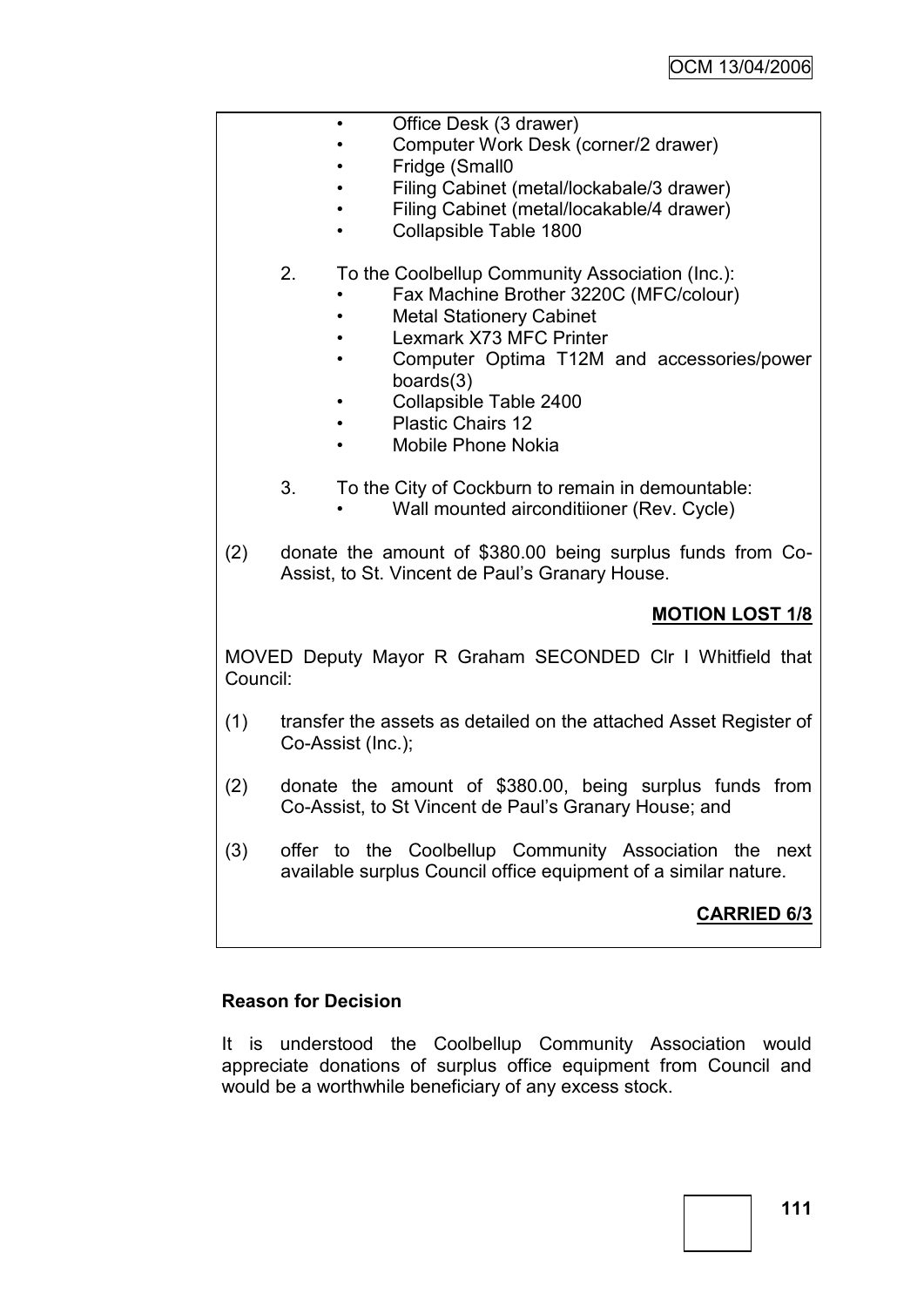## **Background**

In 1992 Co-Assist became an incorporated body and began distributing Commonwealth and Lotteries Commission funds to the residents of the City of Cockburn suffering financial hardship.

In recent years there has been a difficulty with the distribution of funds and finding suitable outlets.

On 30 March 2005 a Special Meeting of the Association was held and the following recommendations were put forward and carried by the association members.

- (1) For the Winding up and Dissolution of Co-Assist by June  $30<sup>th</sup>$ 2005.
- (2) Committee to organise final audit report 2004/2005.
- (3) Committee to notify funding bodies of decision to dissolve as at June  $30<sup>th</sup>$  2005.
- (4) Committee prepare a report on Co-Assist, to be given to other interested parties to look at keeping the funding in the City of Cockburn. Outcome to be passed onto funding bodies.

As per the Constitution of Co-Assist (Inc.) 17.1 DISSOLUTION OF THE ASSOCIATION, "assets will be transferred to the Trustee", being the City of Cockburn. "The Trustee shall be entitled to choose the fund to which all such assets or proceeds are to be transferred in accordance with the provisions of this clause."

#### **Submission**

N/A

### **Report**

Co-Assist (Inc) is now a Cancelled Association (see attached WA Government Gazette).

The Social Services Team Leader, City of Cockburn, in consultation with the Association members, has completed the following tasks in relation to Co-Assist:

- (1) Co-Assist (Inc) audited Financial Report for the Year ended  $30<sup>th</sup>$ June 2005 completed by Horwath Audit (WA) Pty. Ltd.
- (2) Accountability documents forwarded to Department of Family and Community Services.

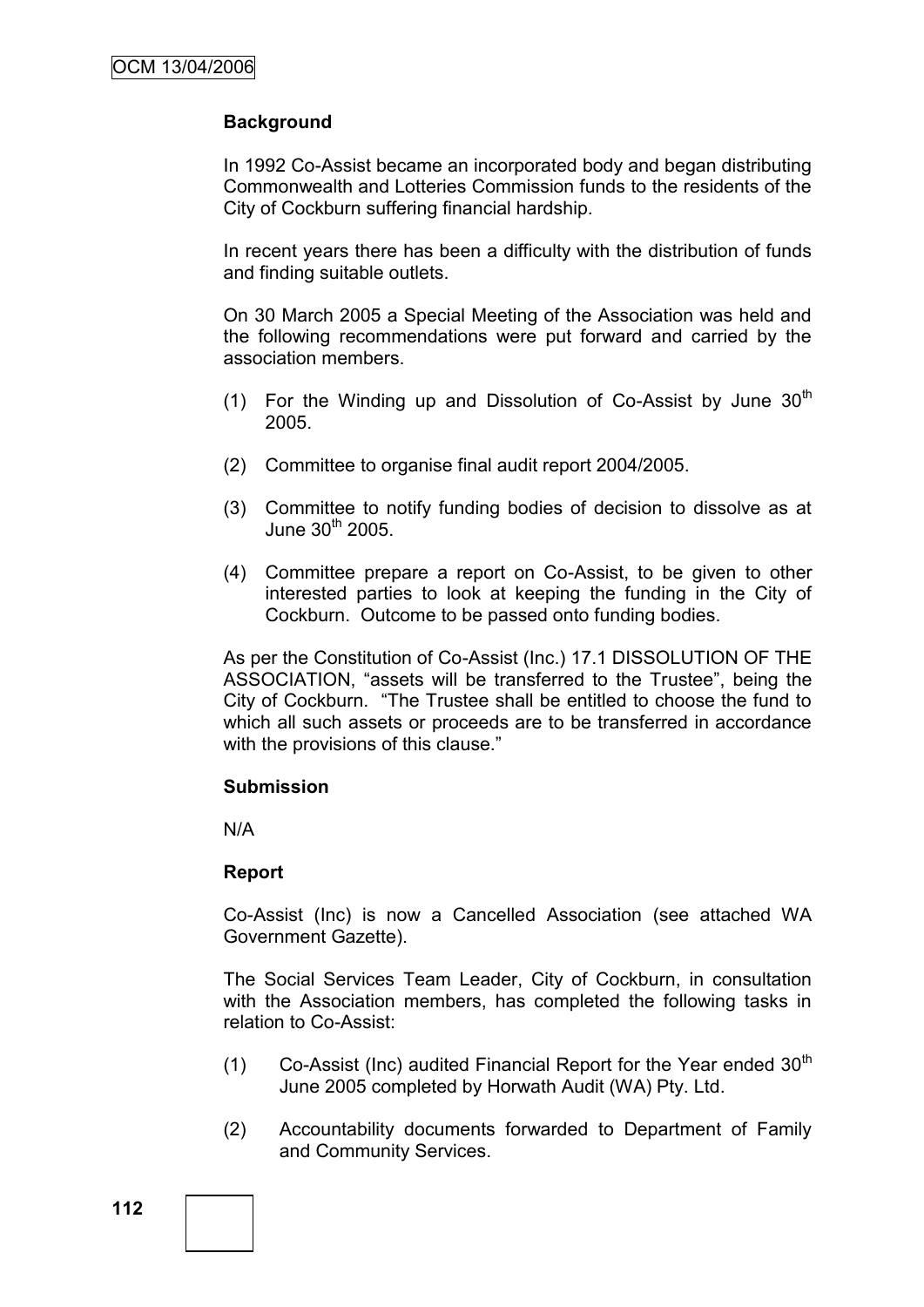- (3) Grant Acquittal forms forwarded to Lottery West.
- (4) Surplus funds of \$11,537.19 in Emergency Relief account returned to funding body.
- (5) Surplus funds of \$380.00 in Administration Account transferred to City of Cockburn.
- (6) Asset Register with Committee recommendations finalised.

Tasks to be completed:

- (1) Cheque books to be returned to bank. (waiting on decision by Council on transfer of surplus funds of \$380 being donated to Granary House)
- (2) Relevant documentation to be archived.

The St Vincent de Paul"s Granary House based in Bibra Lake is a source of minimum cost supermarket items available for socially disadvantaged persons. A donation of the surplus funds from Co-Assist to this organisation is considered appropriate.

### **Strategic Plan/Policy Implications**

Managing the City in a competitive, open and accountable manner.

### **Budget/Financial Implications**

N/A

### **Legal Implications**

N/A

#### **Community Consultation**

Co-Assist was an incorporated association who, at a meeting of the 30 March 2005, resolved to dissolve the association.

### **Attachment(s)**

- 1. Co-Assist Asset Register
- 2. Extract from WA Government Gazette

### **Advice to Proponent(s)/Submissioners**

N/A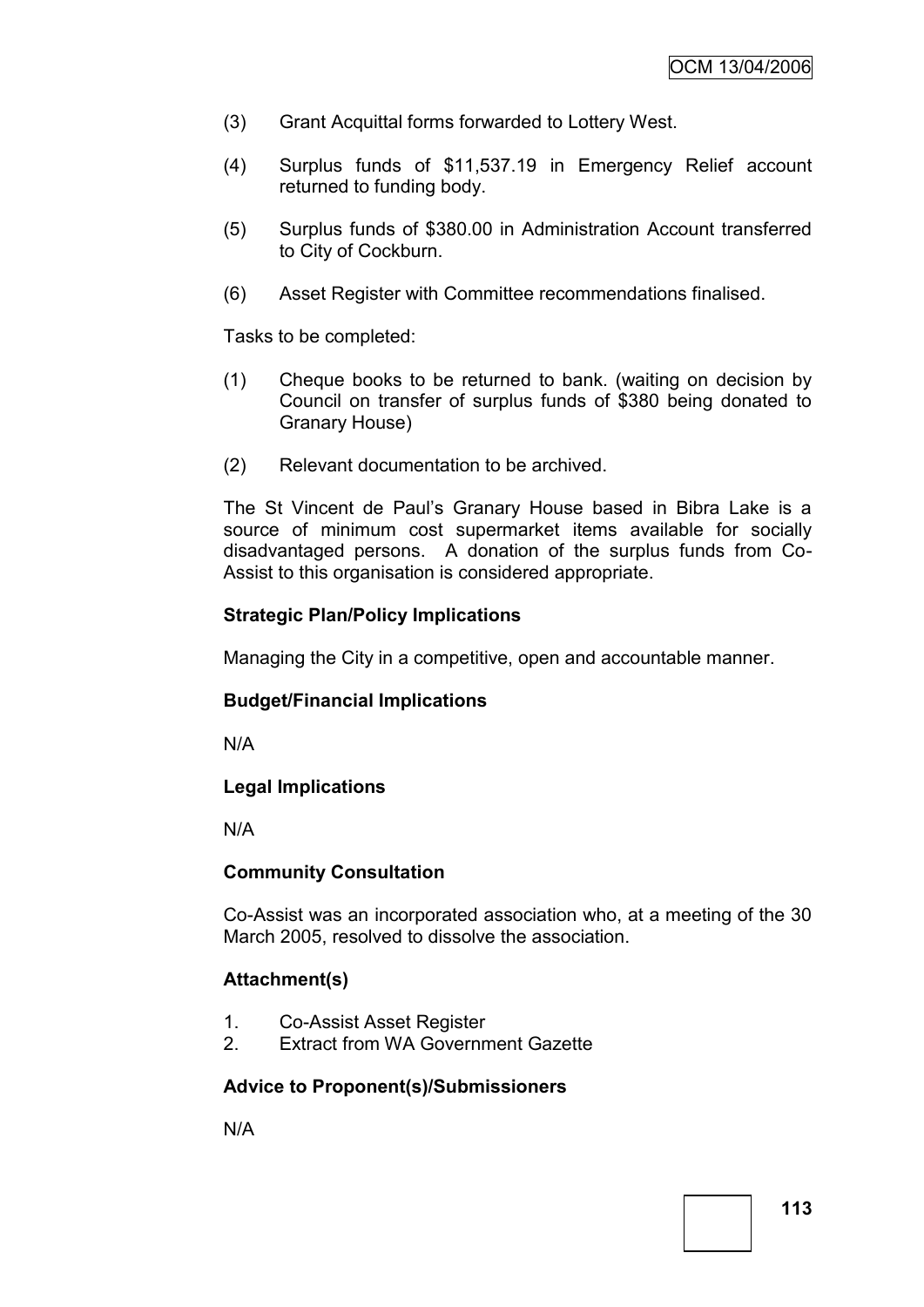### **Implications of Section 3.18(3) Local Government Act, 1995**

Nil

### **17.3 (MINUTE NO 3141) (OCM 13/04/2006) - MINUTES OF THE BUSH FIRE ADVISORY COMMITTEE MEETING - 16/03/2006 (1550) (RA) (ATTACH)**

#### **RECOMMENDATION**

That Council receive the Minutes of the Bush Fire Advisory Committee meeting held on 16 March 2006 and adopts the recommendations contained therein.

### **COUNCIL DECISION**

That Council receive the Minutes of the Bush Fire Advisory Committee meeting held on 16 March 2006 and withdraws the recommendations contained therein to be considered separately.

## **MOTION LAPSED DUE TO THE LACK OF A MOVER**

MOVED Clr S Limbert SECONDED Clr I Whitfield that Council receive the Minutes of the Bush Fire Advisory Committee Meeting held on 16 March 2006 and adopts the recommendations contained therein.

# **CARRIED 9/0**

### **Reason for Decision**

Council did not wish to consider the alternative Officer recommendation presented in relation to:

- (1) realigning the Fire and Emergency Services Authority Emergency Services levy Category boundaries within the Cockburn district; and
- (2) a proposal to construct a Cockburn Emergency Services Headquarters on either Lot 4 or Lot 5 Parkes Road, Yangebup.

### **Background**

The Bush Fire Advisory Committee conducted a meeting on 16 March 2006. The Minutes of the Meeting are required to be presented to Council and its recommendations considered by Council.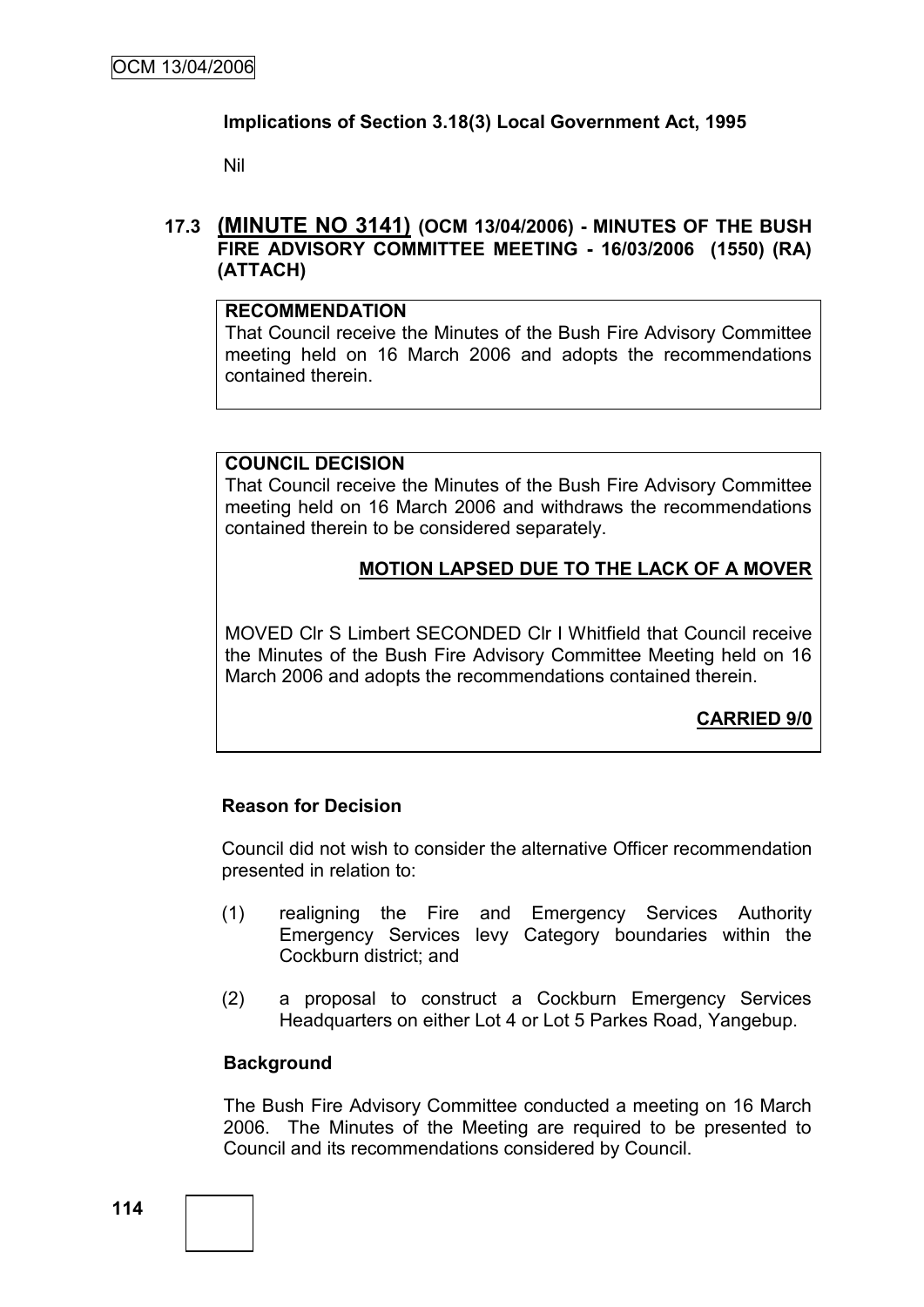# **Submission**

The Minutes of the Bush Fire Advisory Committee Meeting is attached to the Agenda. Items dealt with at the Committee Meeting form the Minutes of that Meeting.

### **Report**

The Committee recommendations are now presented for consideration by Council and if accepted, are endorsed as the decisions of Council.

An Elected Member may withdraw any item from the Committee Meeting for discussion and propose an alternative recommendation for Council"s consideration.

### **Strategic Plan/Policy Implications**

Key Result Area "Managing Your City" refers.

### **Budget/Financial Implications**

Committee Minutes refer.

### **Legal Implications**

Committee Minutes refer.

### **Community Consultation**

Committee Minutes refer.

### **Attachment(s)**

Bush Fire Advisory Committee Minutes 16 March 2006

### **Advice to Proponent(s)/Submissioners**

The Proponent(s) and those who lodged a submission on the proposal have been advised that this matter is to be considered at the April 2006 Council Meeting.

### **Implications of Section 3.18(3) Local Government Act, 1995**

Committee Minutes refer.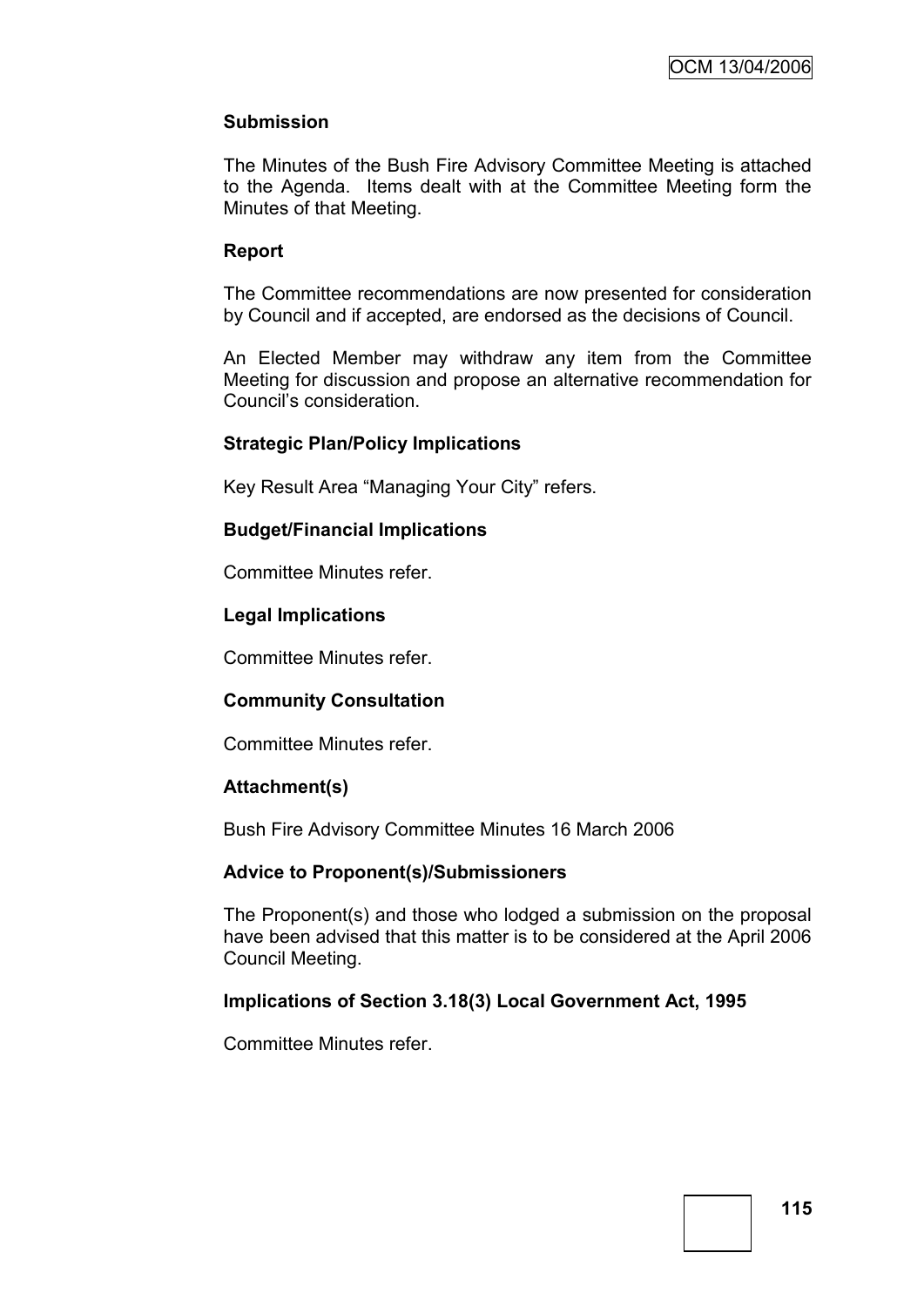# **17.4 (MINUTE NO 3142) (OCM 13/04/2006) - MINUTES OF ABORIGINAL ADVISORY COMMITTEE - 20/02/2006 (8978) (CC) (ATTACH)**

### **RECOMMENDATION**

That Council receive the Minutes of the Aboriginal Advisory Committee dated 20 February 2006 and adopt the recommendations contained therein.

### **COUNCIL DECISION**

MOVED Clr S Limbert SECONDED Clr V Oliver that the recommendation be adopted.

**CARRIED 9/0**

### **Background**

The Aboriginal Advisory Terms of Reference as adopted by Council states the need to "support and generate awareness of Nyungar culture". The Aboriginal Advisory Committee has been established to pursue this objective.

### **Submission**

Refer to Committee minutes and attached Committee request for Project Funding Form. The Aboriginal Advisory Committee is requesting that Council allocate ongoing funds for a part time Aboriginal Community Development Position with project activity funds.

### **Report**

The committee has stated that they believe the position is essential for the continued support and development of the Aboriginal Advisory Committee. This position is also needed to continue to strengthen the networks and links that have been identified between the City and the aboriginal community and to enable the development of culturally appropriate projects that have been identified, as a community need.

This position has been funded for the past 18 months with grant funding from Office of Crime Prevention and in that time it has become apparent that there is a need for this officer to be employed to assist with the inclusion of the aboriginal community in mainstream activity and for the officer to work directly on projects, programmes and issues and to provide advice on culturally appropriate ways of dealing with the local aboriginal community.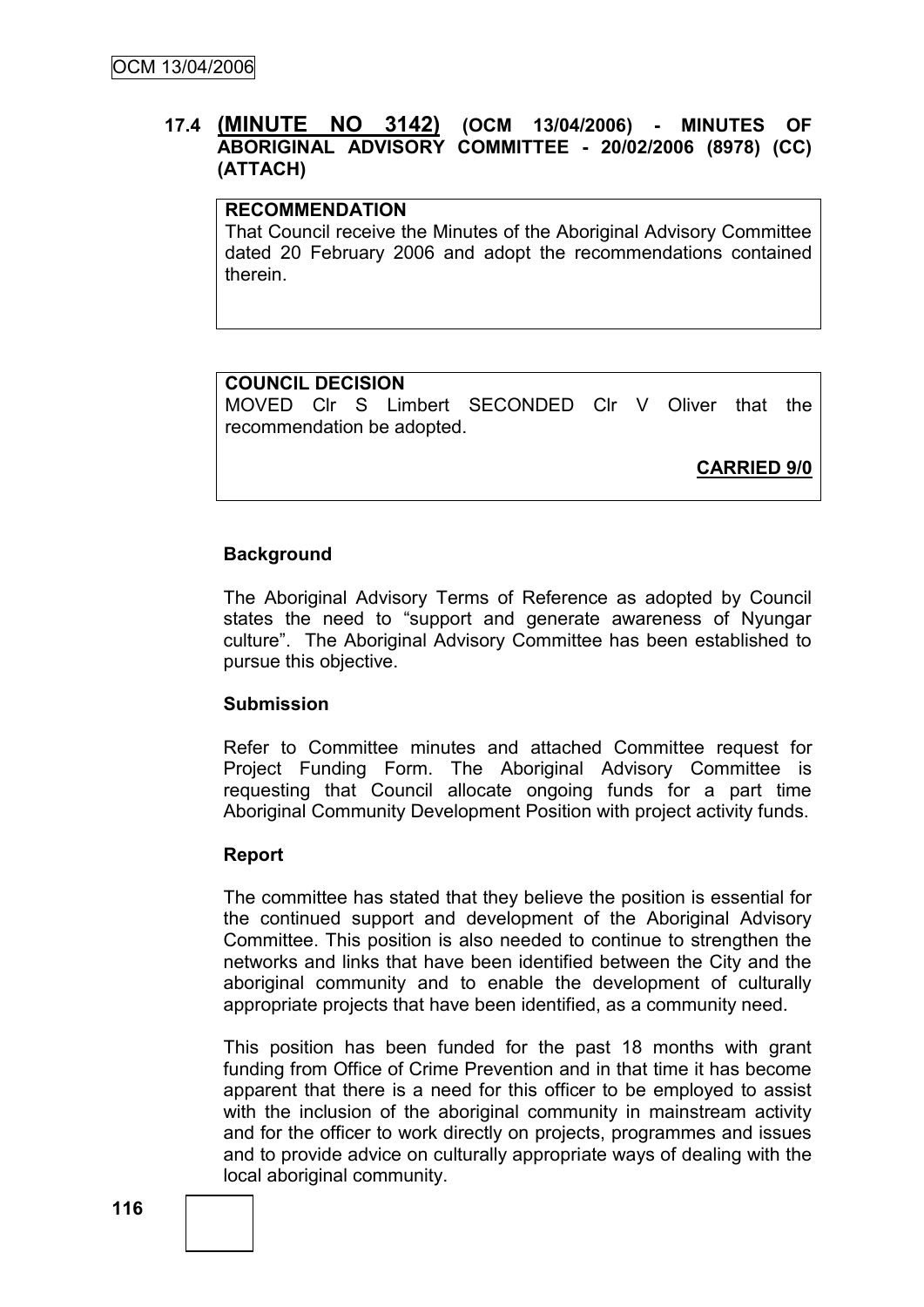External funding options have been explored and there is currently an application with the Federal Government"s National Community Crime Prevention programme and notification of the status of this application will occur in April 2006.

# **Strategic Plan/Policy Implications**

Key result area " Facilitating the needs of your community" refers.

### **Budget/Financial Implications**

- (1) \$31,223 per annum for three day a week position inclusive of all on costs.
- (2) \$3,000 for communication and administrative costs
- (3) \$5,000 for community development projects

### **Legal Implications**

N/A

### **Community Consultation**

The Aboriginal Advisory Committee provides an ongoing consultation process where community members can express their views about issues for Aboriginal people living in the district.

### **Attachment(s)**

- (1) Minutes of Aboriginal Advisory Committee meeting 20 February 2006
- (2) Council Committees request for project funds.

### **Advice to Proponent(s)/Submissioners**

N/A

### **Implications of Section 3.18(3) Local Government Act, 1995**

Nil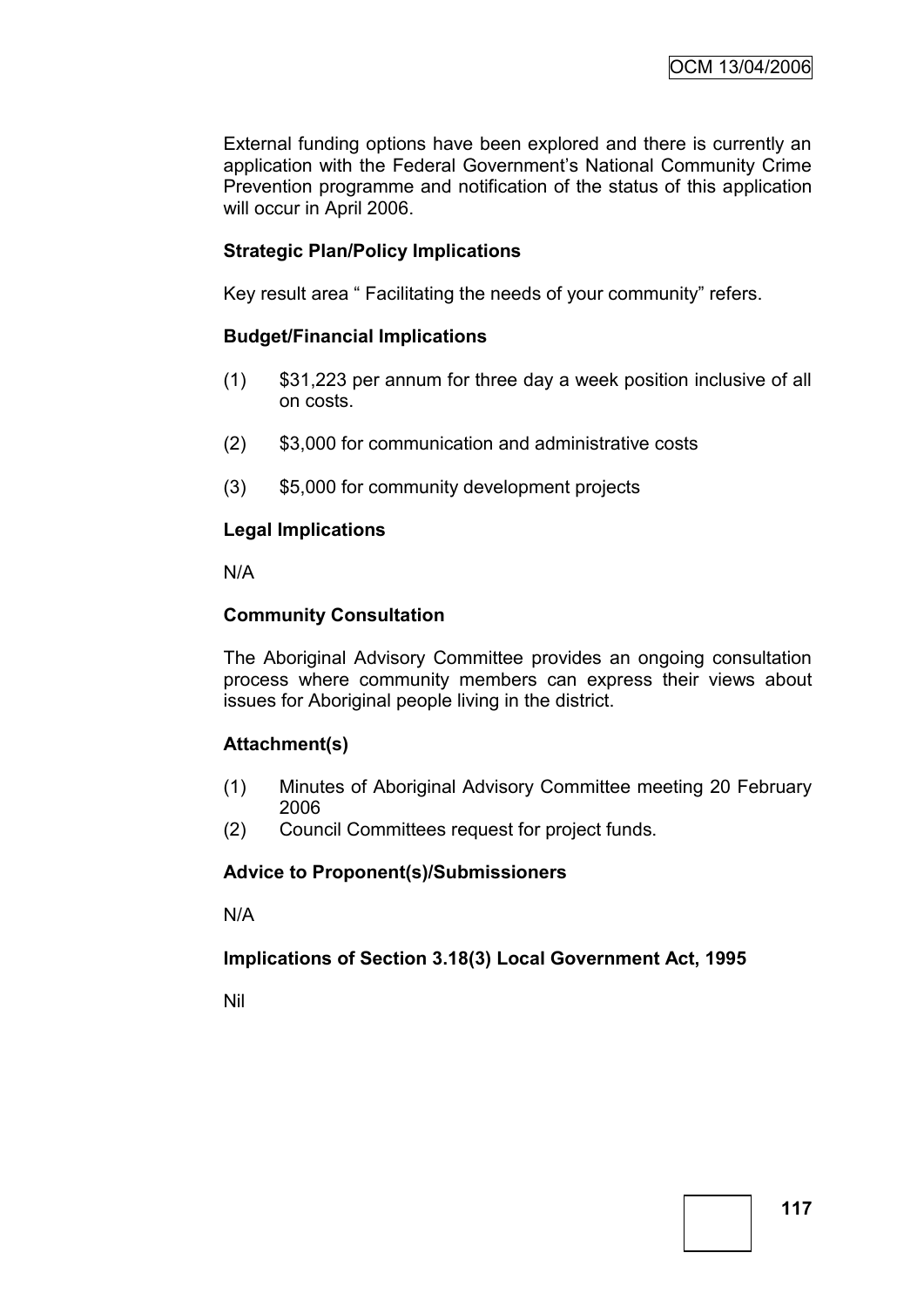## **17.5 (MINUTE NO 3143) (OCM 13/04/2006) - MEMBERSHIP - ABORIGINAL ADVISORY COMMITTEE (8978) (CC) (ATTACH)**

### **RECOMMENDATION**

That Council:

- (1) in accordance with Section 5.10 of the Local Government Act 1995 appoint the following community representatives as members of the Aboriginal Advisory Committee
	- 1. Ms Leanne Mason
	- 2. Mr Phillip Doughty
	- 3. Mr Fred Yasso
	- 4. Mrs Sue Pickett
	- 5. Mrs Corina Abraham
	- 6. Ms Gail Beck
	- 7. Mr Clarrie Collard-Ugle; and
- (2) adopts the revised Terms of Reference as attached to the Agenda.

### **TO BE CARRIED BY AN ABSOLUTE MAJORITY OF COUNCIL**

#### **COUNCIL DECISION**

MOVED Clr K Allen SECONDED Clr L Goncalves that the recommendation be adopted.

### **CARRIED BY ABSOLUTE MAJORITY OF COUNCIL 9/0**

#### **Background**

Council appointed the first Aboriginal Advisory Committee in 2003. The terms of reference for this committee have been reviewed at the AGM held on 22 February 2006 and better reflect the wishes of the incoming committee and make for a more workable document for this committee to abide by.

This Council appointed committee promotes & supports Aboriginal initiatives, services and facilities within the City.

The committee will be involved in the development of Aboriginal protocols, projects and activities with the ability to make recommendations to Council.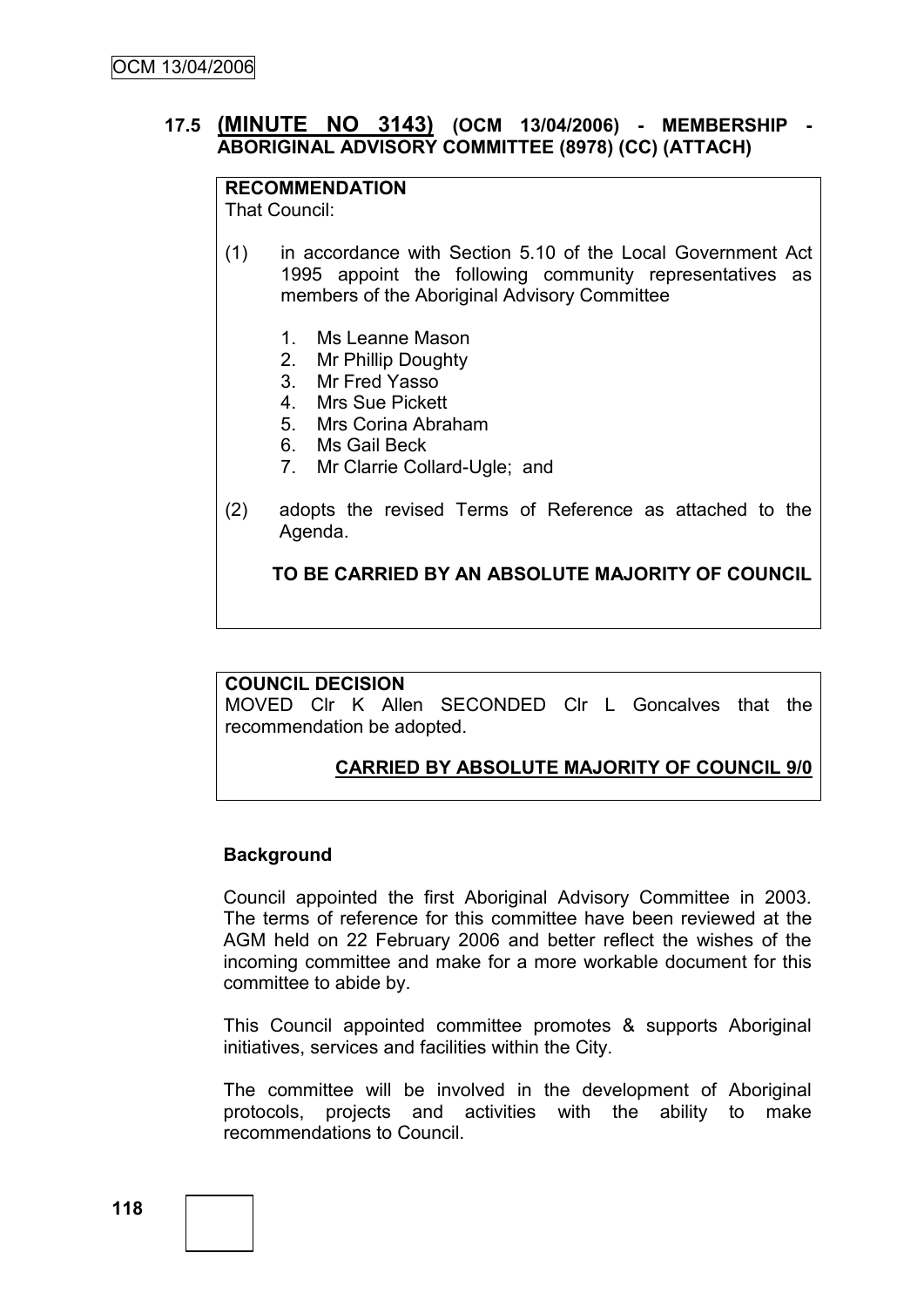The Aboriginal Advisory Committee in the past twelve months has been actively involved in the afternoon yarn community meetings, oral history project and consultation with council officers on planning and community issues.

### **Submission**

N/A

### **Report**

Expressions of Interest were called for this committee through advertisements in the local papers (Herald & Gazette and Cockburn Soundings), by word of mouth, through posters and flyers in the community and through the schools newsletter system. All Applicants met the required criteria and are duly recommended for appointment by council.

Current members were invited to reapply to the committee for the next twenty-four months and calls for expressions of interest from the community were made as all positions fell vacant.

### **Strategic Plan/Policy Implications**

Planning Your City – To foster a sense of community within the district generally and neighbourhoods in particular.

Facilitating the needs of your community  $-$  To facilitate and provide an optimum range of community services.

To identify current needs, aspirations, expectations and priorities of the services provided by council.

### **Budget/Financial Implications**

| <b>Municipal Budget</b> | \$2 000 |
|-------------------------|---------|
| Total                   | \$2 000 |

### **Legal Implications**

N/A

### **Community Consultation**

The positions for the Aboriginal Advisory Committee were publicly advertised and open to all members of the public.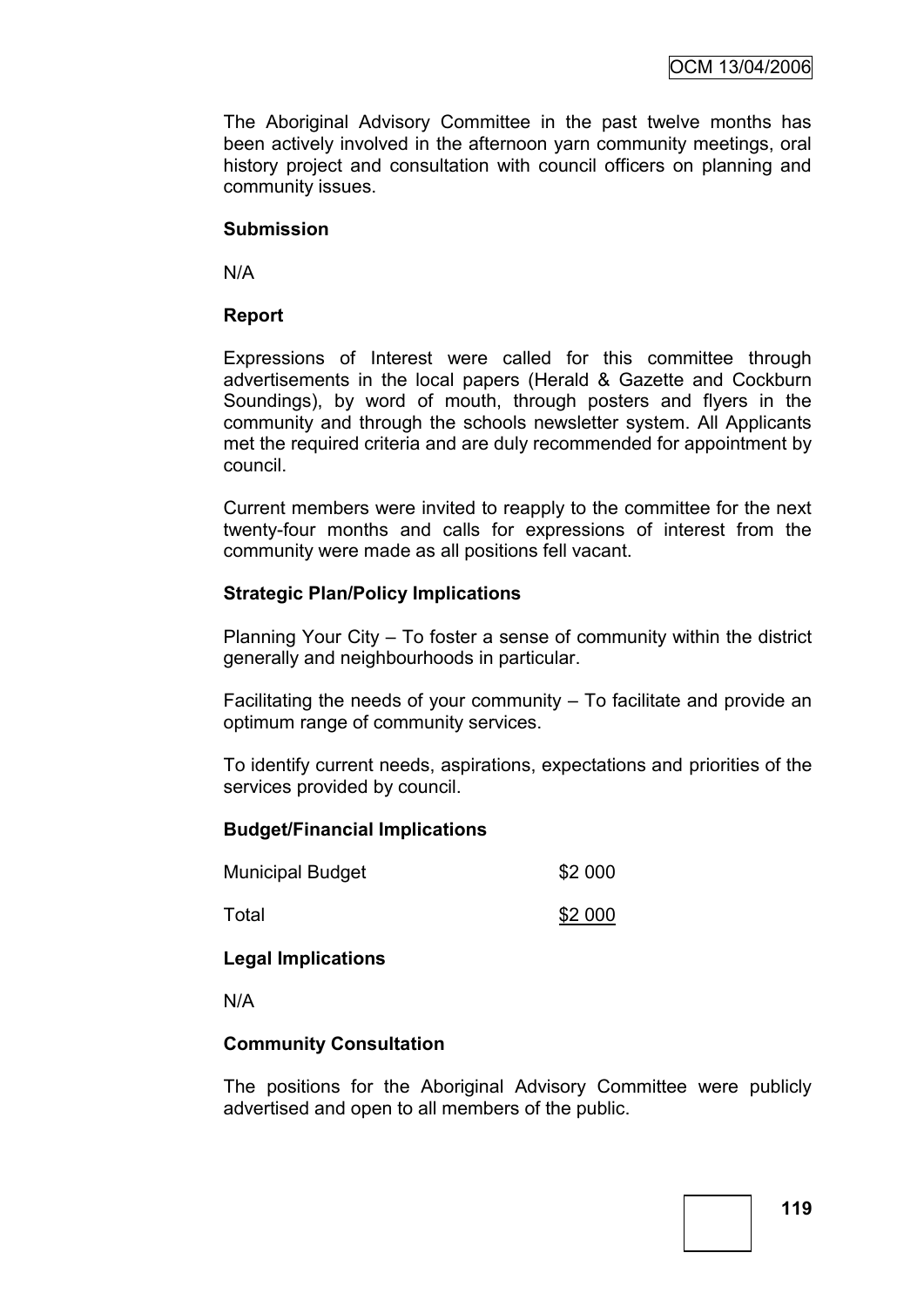# **Attachment(s)**

Revised Terms of Reference.

### **Advice to Proponent(s)/Submissioners**

N/A

**Implications of Section 3.18(3) Local Government Act, 1995**

Nil

**17.6 (MINUTE NO 3144) (OCM 13/04/2006) - REALLOCATION OF FUNDS TO PROVIDE FURTHER FUNDING FOR THE CITY'S STADIUM WA BID AND TO ENGAGE A CONSULTANT TO REVIEW THE COMMUNICATIONS NEEDS OF THE CITY (1081; 1060) (AJ)**

**RECOMMENDATION** That Council:

- (1) receive the report;
- (2) reallocate:
	- 1. \$50,000 from Account No.CW 1046 Electronic Signage and Promotion;
	- 2. \$60,000 from Account No.CW 1901 Waste Disposal Site Works;
	- 3. \$80,000 to Account No.OP 9715 Bid for Stadium at Cockburn Central; and
	- 4. \$30,000 to a new account "Review of Telecommunication and Data Communication Needs".

**TO BE CARRIED BY AN ABSOLUTE MAJORITY OF COUNCIL**

### **COUNCIL DECISION**

MOVED Clr K Allen SECONDED Clr L Goncalves that the recommendation be adopted.

# **CARRIED BY ABSOLUTE MAJORITY OF COUNCIL 9/0**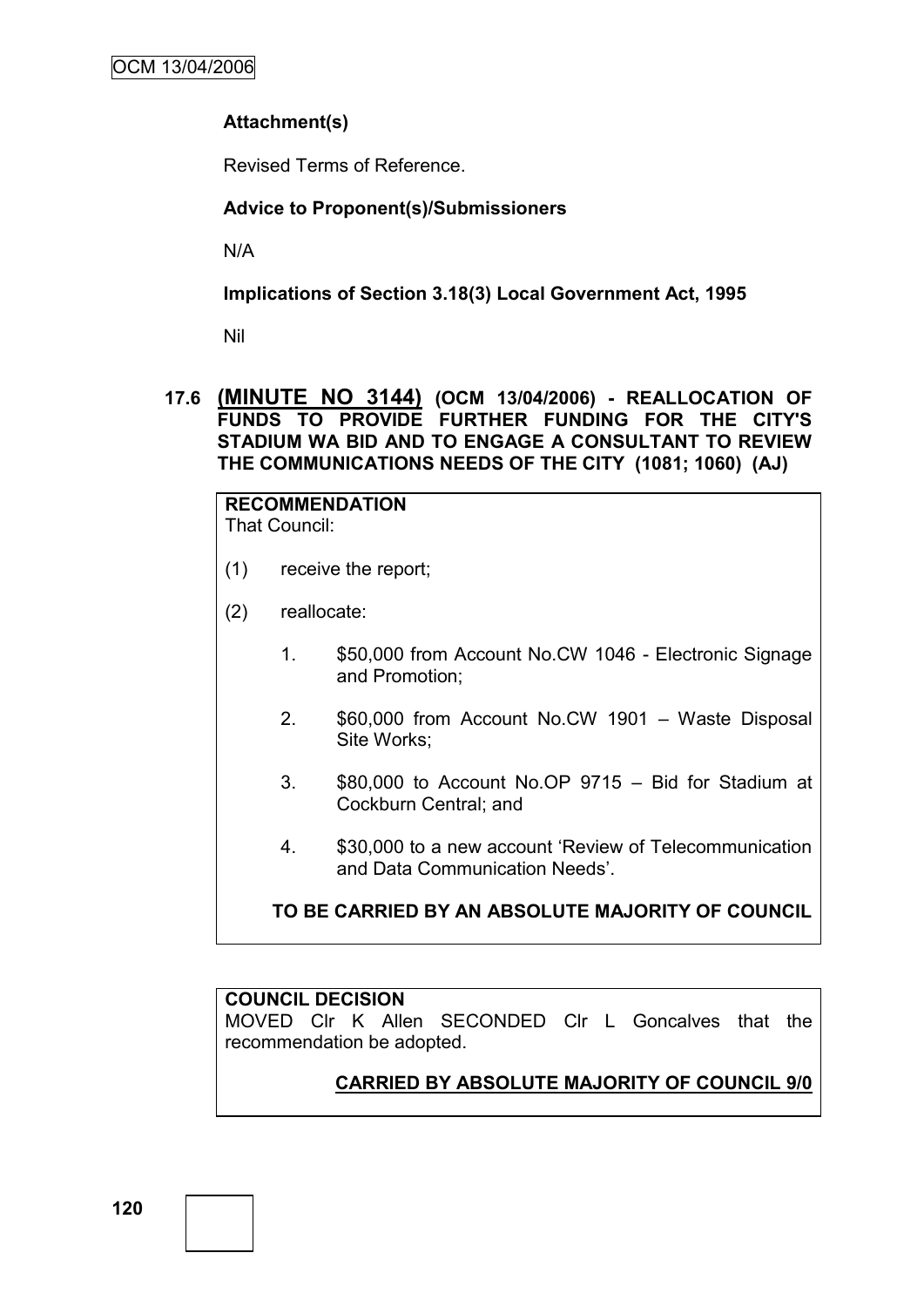# **Background**

Council placed an item on the 2005/06 budget for a variable message sign similar to the sign located near to the Old Fremantle Traffic Bridge in Fremantle. The sign would be used to promote Council events and services.

Council is currently engaged in lobbying the State Government to build a \$500 million multi-purpose sporting stadium at a site located adjacent to the new Cockburn Central town site.

The lease on the City"s telecommunications system expires in December 2006. A review of the City"s future communication needs is required so that any recommendations can be incorporated into the renovations currently being carried out to the City"s administration building.

#### **Submission**

N/A

### **Report**

Since the Budget review in February 2006 there have been several matters arisen which require funds.

Council placed \$50,000 on its 2005/06 Budget for an electronic sign to be placed on Rockingham Road on the Administration/Civic Centre site which is proposed be reallocated for a review into telecommunications / communications requirements for the City"s Administration in light of the expiration of the current lease and the refurbishment of the building.

As the Stadium WA concept for Cockburn Central is likely to be shortlisted by the State Government Major Stadia Taskforce, \$80,000 is sought to continue the bid process for 2005/06.

Details on both these proposals is listed below:

Quotations were called late last year to build a variable message sign on Rockingham Road in front of the Council"s administration building.

Potential contractors carried out site inspections and the Communications Manager received quotations from a number of them.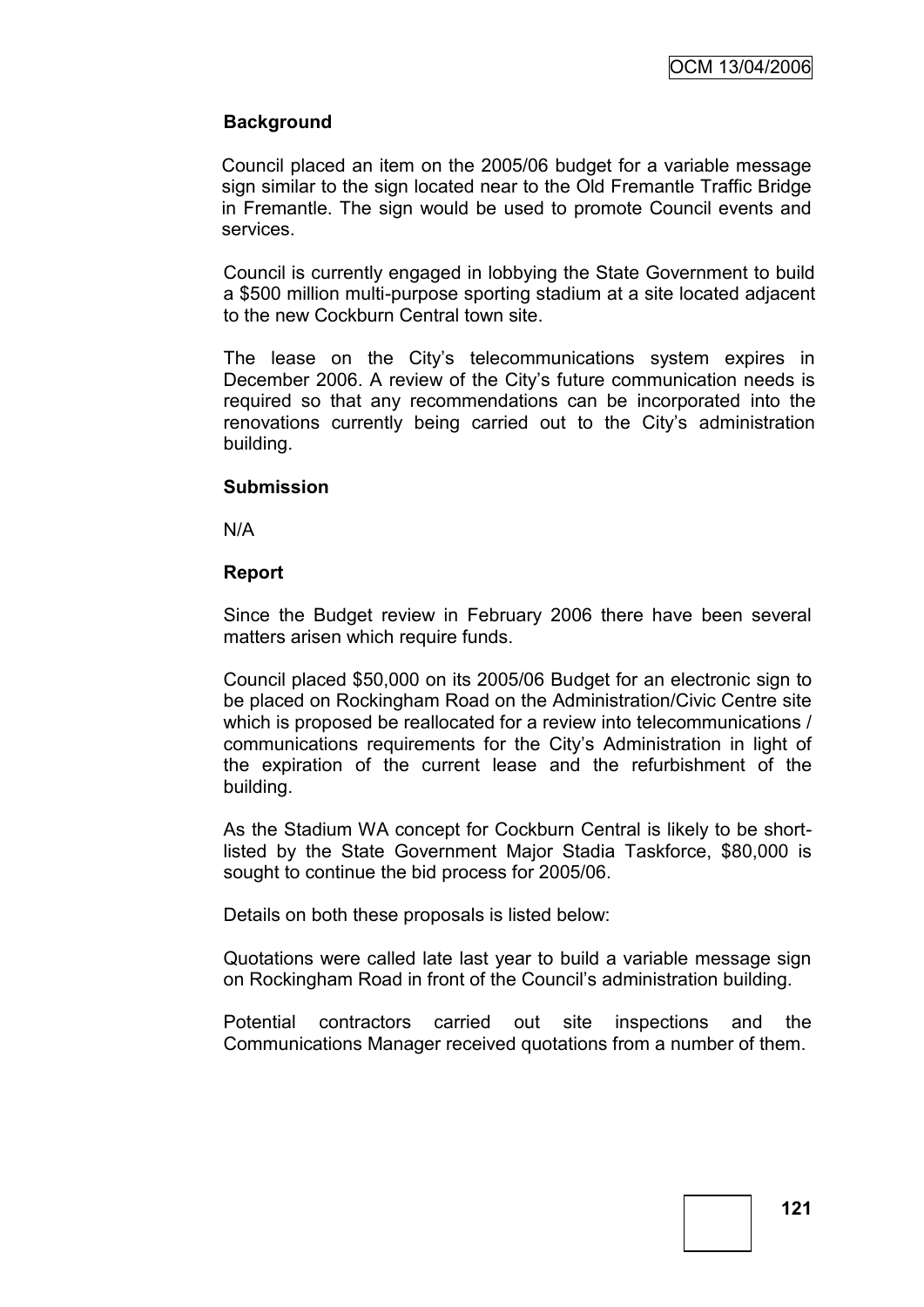There were a number of issues arising from this quotation process:

#### **(1) Price**

The original officer"s recommendation for the 2005/06 budget was that \$60,000 to be allocated for the project. During budget deliberations Council reduced this amount to \$50,000.

Quotations received from potential contractors ranged from \$60,000 to \$96,000. These prices did not include GST.

All the quotations received did not include connection to mains power.

Based on these quotations Council would have to significantly increase the allocation of funds for the construction of a sign and a tender process would have to be initiated.

### **(2) Location**

The preferred site identified by Councillors was in front of the Council"s administration building on Rockingham Road. After discussions with potential contractors it became evident that this location had the following problems.

- **Locality to a mains power source**  the most cost effective location would be to place the sign directly adjacent to the City"s transformer box. However placing the sign in this location would mean that a 4 metre high frame would need to be constructed.
- **Sight lines**  To get the best sight lines the sign would have to be placed on the crest of the hill in front of the Council building. This would mean that extensive electrical work would have to be carried out to locate the sign in this position. Placing the sign close to the power source would make the sign difficult to see for drivers heading south along Rockingham Road, as it would be located over the crest of the hill.
- Location placing the sign on Rockingham Road requires that a double sided sign be used. The electronic sign near the Old Fremantle Traffic Bridge is a single display board located at an intersection with traffic lights. Placing a sign at this location increases potential costs due to its double-sided nature.
- **Traffic volumes**  to get maximum impact from this type of sign it needs to be placed on a major arterial road with a large traffic volume. Rockingham Road is classed as a District Distributor (B). Roads such as Beeliar Drive as classed as a District Distributor (A) and other major roads such as Northlake Road are classed as a Primary Distributor. Main Roads WA controls roads classed as a Primary Distributor and restrictions on electronic signage apply.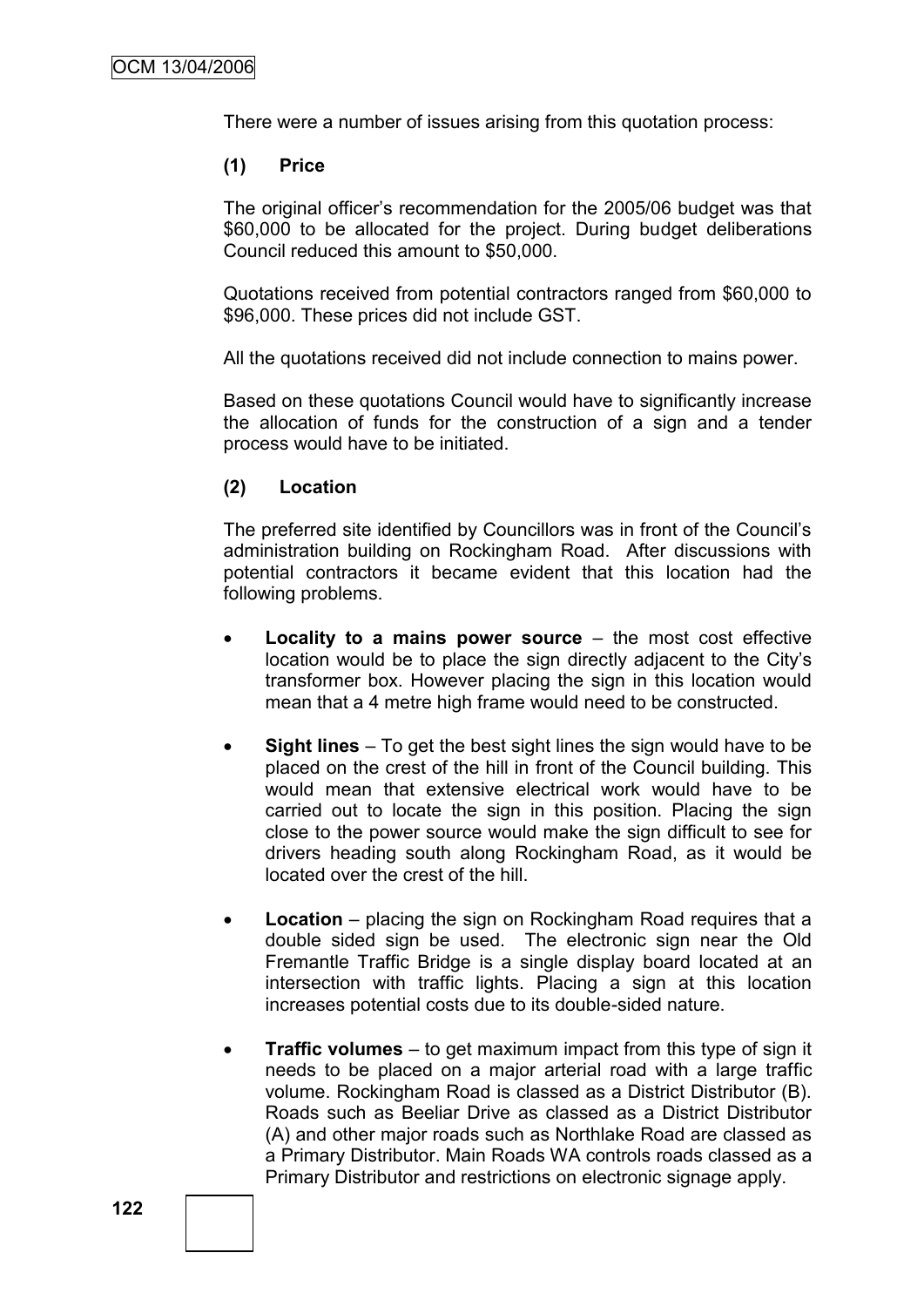**Effect on local residents** – Residents on Rockingham Road adjacent to Council could be adversely affected by locating the electronic sign at this site.

The question that needs to be asked is whether locating an electronic sign at the proposed location provides both value for money and maximum advertising impact.

It is the opinion of the Communications Manager that placing an electronic sign at the proposed location does not provide value for money or maximum advertising impact.

For an electronic sign to be built adjacent to Council"s administration building further funds would need to be sought.

Due to restrictions on locating an electronic sign the Communications Manager looked at other potential locations. The site that possesses the best attributes for the location of an electronic sign is the proposed council facility at Lot 7 in the new Cockburn Central development. This location would be a highly visible site adjacent to the new train and bus stations and the new town square.

It is recommended that Council not construct an electronic sign adjacent to its administration building on Rockingham Road, Spearwood this financial year. It is also recommended that Council officers investigate placing an electronic sign at its proposed facility at Lot 7 Cockburn Central in the future.

### **Stadium WA bid**

Further funds are required for the City"s bid for the location of a \$500 million multi-purpose stadium at Cockburn Central.

The Stadium WA concept is likely to be short listed by the State Government"s Major Stadia Taskforce.

This short list was to be originally announced in late March 2006. Due to the West Australian Football Commission"s refusal to present its master plan for Subiaco Oval to the Taskforce this announcement is likely to be delayed until mid-April 2006.

Once short-listed a number of activities need to be conducted to further the City"s bid. These include:

- Engaging a consultant to develop a master plan for the site.
- Economic impact analysis.
- Further Government and Media relations work.
- A public awareness campaign of the merits of the Stadium WA concept.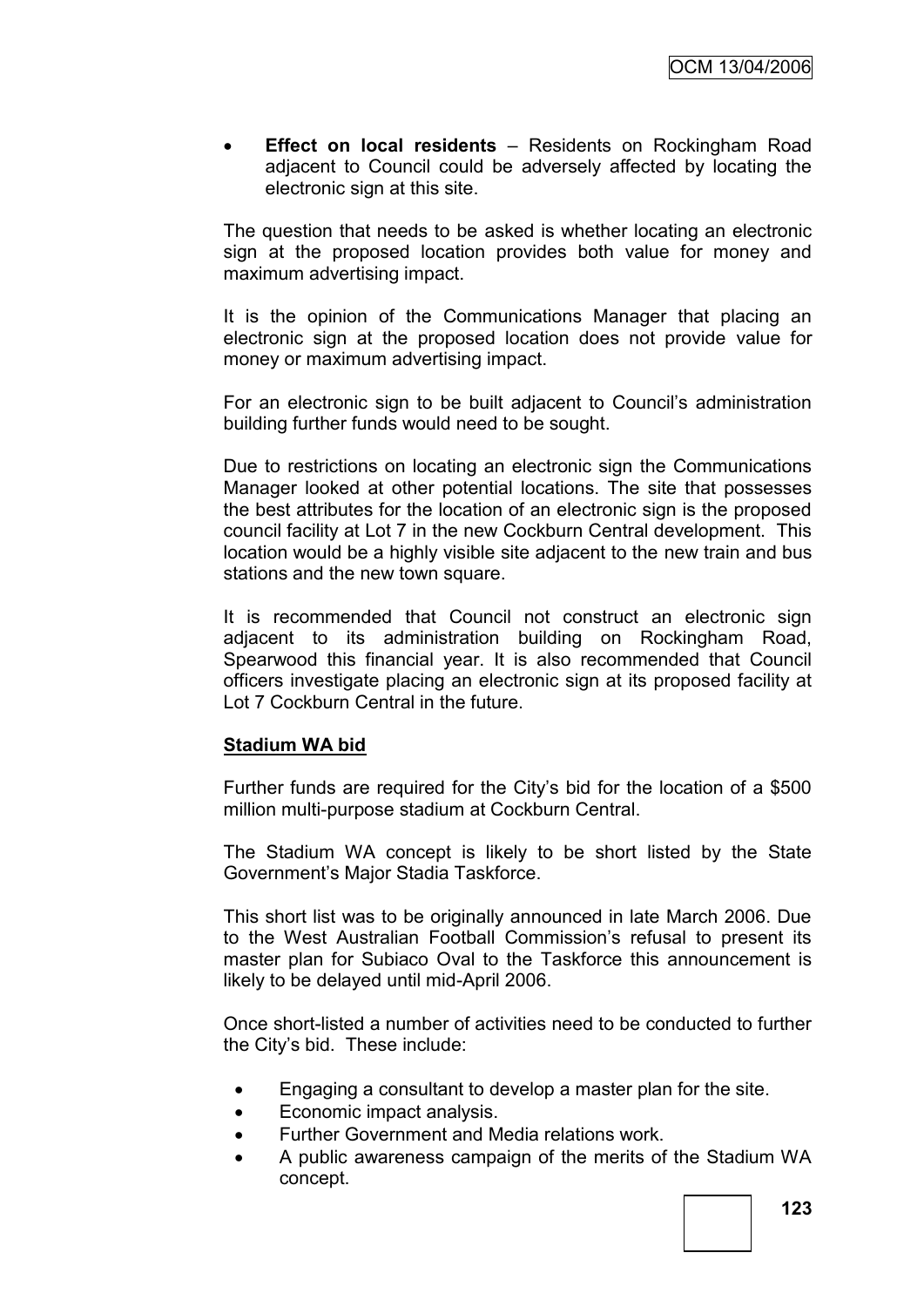Public consultation through polling.

It is estimated that a further \$80,000 investment is required to continue the bid process during the 2005/06 financial year.

### **Review of the City's Telecommunications / Communications Requirements**

The lease on the City"s current telecommunications system runs out in December 2006. Due to the renovations currently being carried out on the City"s administration building there is a limited timeframe to evaluate the City"s future communication requirements.

The City needs to assess what options provide the most cost effective means of delivering future communications requirements. This includes conducting a cost benefit analysis of the following:

- potential technology options to replace the current telephone system
- purchasing vs leasing arrangements for the new system
- compatibility with the City's future data requirements, eg. C.C.T.V. Monitoring
- Ongoing operational costs.

Meetings between the City"s Customer Service unit and Information Technology unit have identified that City officers do not have the expertise to evaluate the City"s future communications needs. The meeting identified that the following needs to occur:

- The City engages consultants to determine the future telecommunications/communications requirements of the City.
- That an internal working party be set up comprising of representatives from all departments.
- That the consultant works in conjunction with the working party to identify both current and future needs and develop a series of recommendations to address these organizational needs.
- That the consultant prepare tender specifications to implement these recommendations.
- That the consultant provides the City with advice during the tender selection process.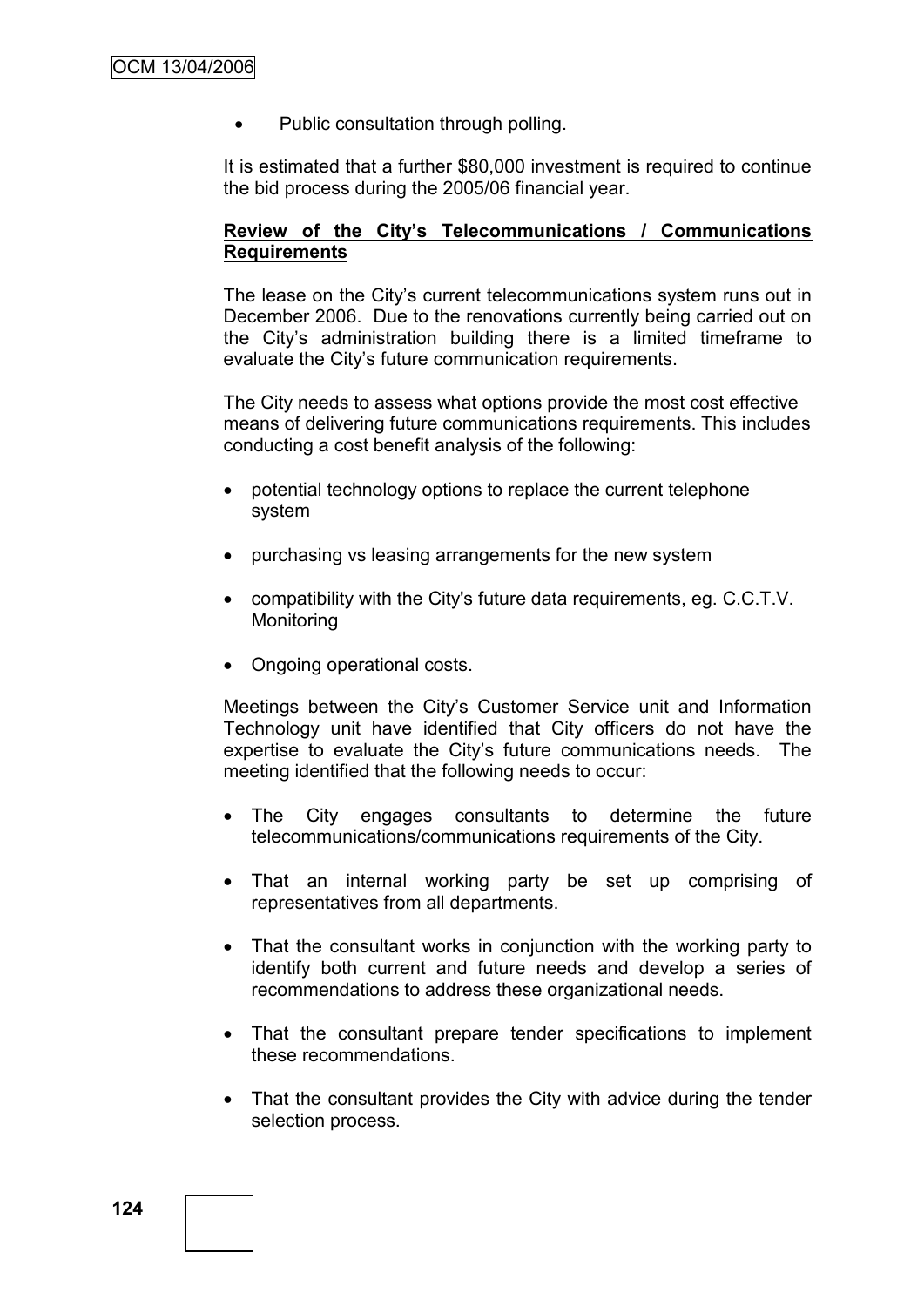The urgency in engaging a consultant and starting this process is due to the need for the City to get information to assist it in its budget process for the 2006/07 financial year. An upgrade to the City"s telecommunications system is likely to involve a significant financial commitment.

Indicative quotations reveal that a sum of approximately \$30,000 is required to conduct this review.

## **Strategic Plan/Policy Implications**

Key Result Area "Managing Your City" applies.

#### **Budget/Financial Implications**

There is \$50,000 in the current budget, A/c. No.CW-1046 that can be reallocated to OP-9715.

\$30,000 in A/c. No.CW-1901-6200 is available to be reallocated to OP-9715.

### **Legal Implications**

N/A

**Community Consultation**

N/A

**Attachment(s)**

N/A

**Advice to Proponent(s)/Submissioners**

N/A

**Implications of Section 3.18(3) Local Government Act, 1995**

Nil.

# **18. EXECUTIVE DIVISION ISSUES**

Nil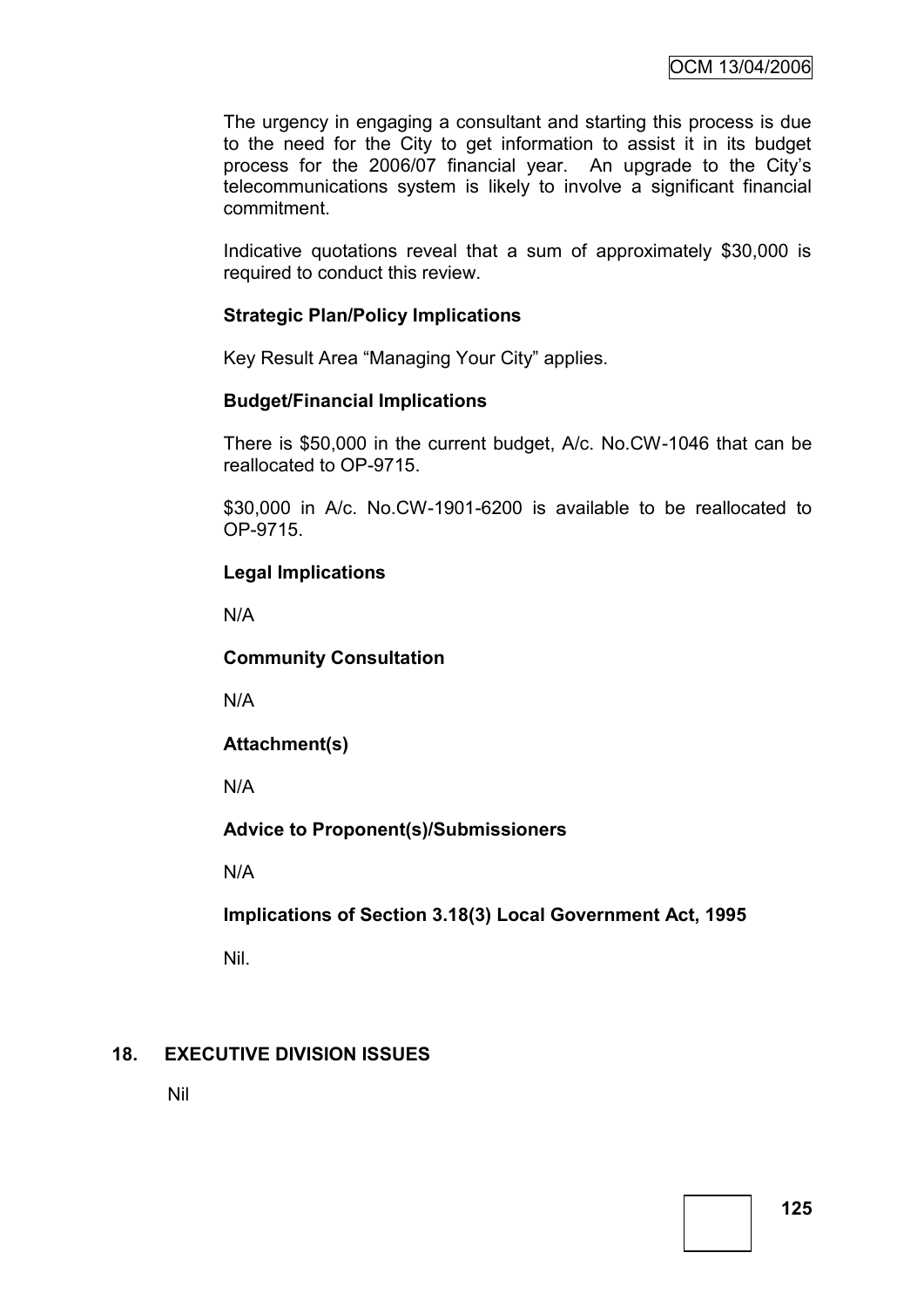### **19. MOTIONS OF WHICH PREVIOUS NOTICE HAS BEEN GIVEN**

Nil

#### **20. NOTICES OF MOTION GIVEN AT THE MEETING FOR CONSIDERATION AT NEXT MEETING**

Nil

### **21. NEW BUSINESS OF AN URGENT NATURE INTRODUCED BY COUNCILLORS OR OFFICERS**

Nil

#### **22 (OCM 13/04/2006) - MATTERS TO BE NOTED FOR INVESTIGATION, WITHOUT DEBATE**

Clr Allen requested the officers to undertake a feasibility study to determine the potential for development of a golf course on publicly owned land north of King Street, south of McTaggart Cove, east of Cockburn Road and west of Hamilton Road.

The study should include, but not be limited to such things as:

- 1. Land identification / ownership / rationalisation / parcelling"
- 2. Planning approvals;
- 3. Environmental impacts;
- 4. Funding options, including joint venture involvement.

A report detailing the feasibility study findings be presented initially to the Water Usage and Regional Open Space Greening Committee before presentation to a future Council meeting.

### **23. CONFIDENTIAL BUSINESS**

Nil

## **24. (MINUTE NO 3145) (OCM 13/04/2006) - RESOLUTION OF COMPLIANCE (SECTION 3.18(3), LOCAL GOVERNMENT ACT 1995)**

# **RECOMMENDATION**

That Council is satisfied that resolutions carried at this Meeting and applicable to items concerning Council provided services and facilities, are:-

(1) integrated and co-ordinated, so far as practicable, with any provided by the Commonwealth, the State or any public body;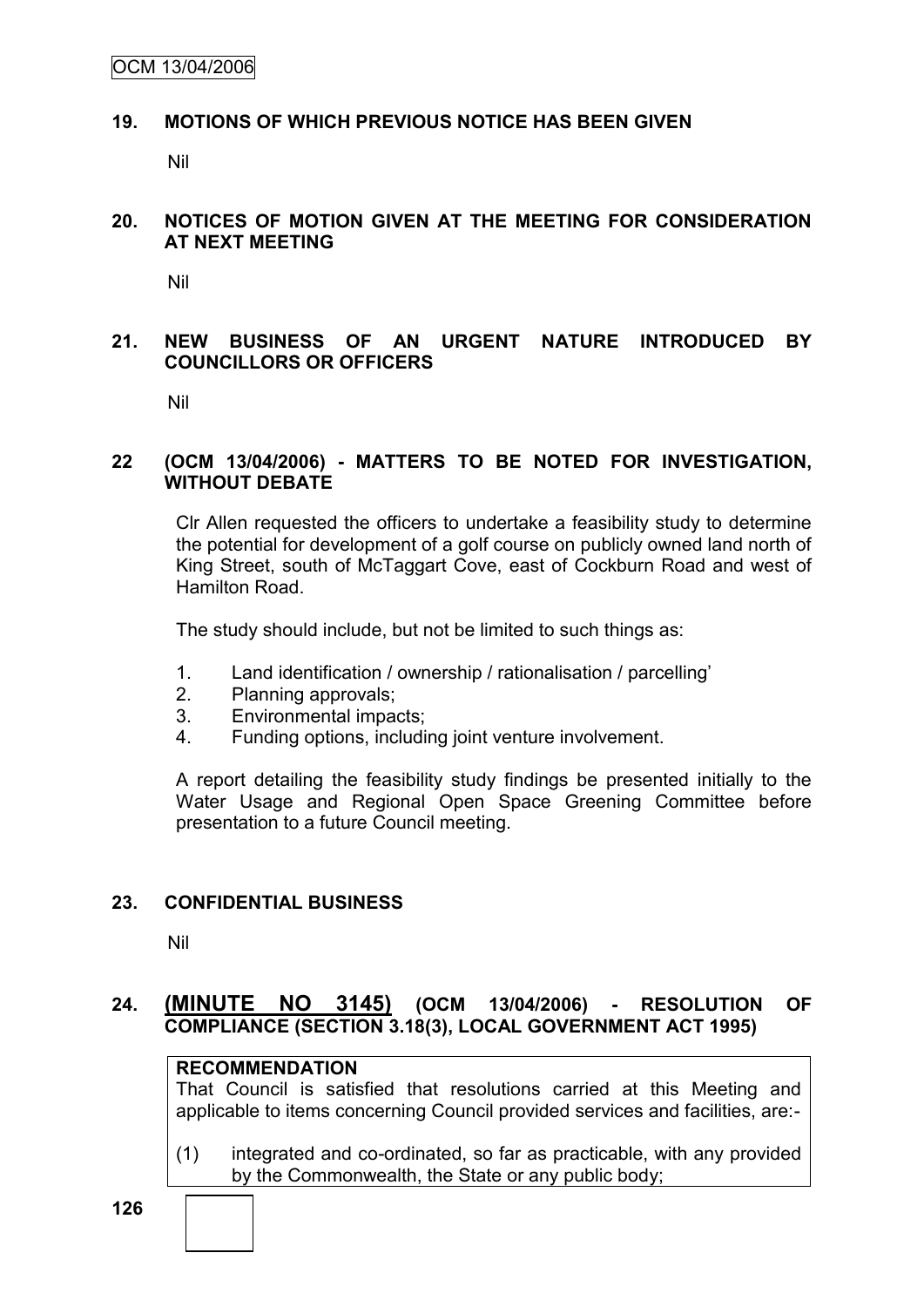- (2) not duplicated, to an extent Council considers inappropriate, services or facilities as provided by the Commonwealth, the State or any other body or person, whether public or private; and
- (3) managed efficiently and effectively.

# **COUNCIL DECISION**

MOVED Clr I Whitfield SECONDED Clr L Goncalves that the recommendation be adopted.

**CARRIED 9/0**

# **25 (OCM 13/04/2006) - CLOSURE OF MEETING**

MEETING CLOSED 8.50 PM

# **CONFIRMATION OF MINUTES**

I, ………………………………………….. (Presiding Member) declare that these minutes have been confirmed as a true and accurate record of the meeting.

Signed: ………………………………………. Date: ……../……../……..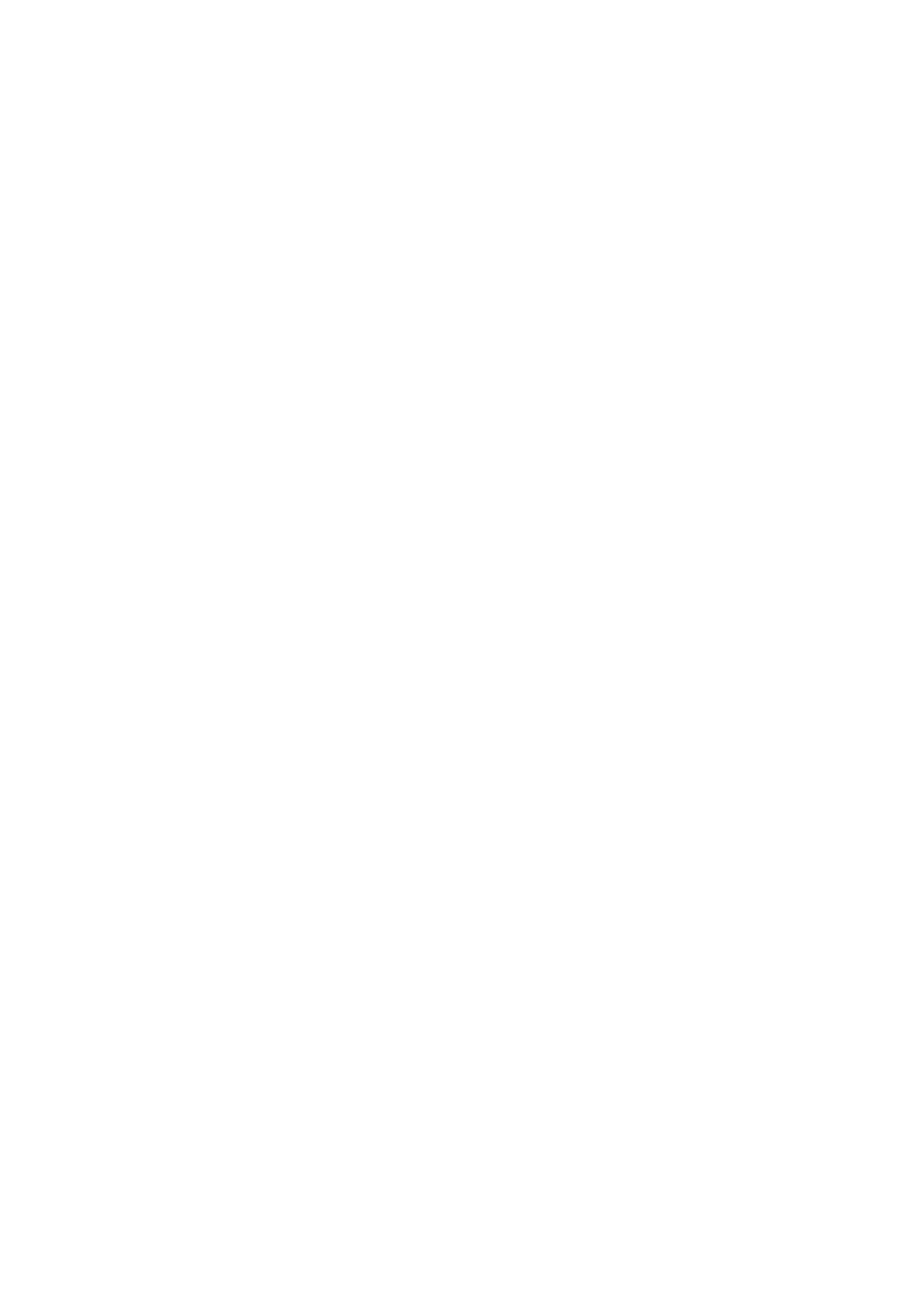$M_{lin.}$   $N_{0.3140}$ 

 $\hat{t}$ 

**CO-ASSIST ASSET REGISTER AS AT DECEMBER 2005.** 

 $\hat{\mathcal{A}}$  $\sim$